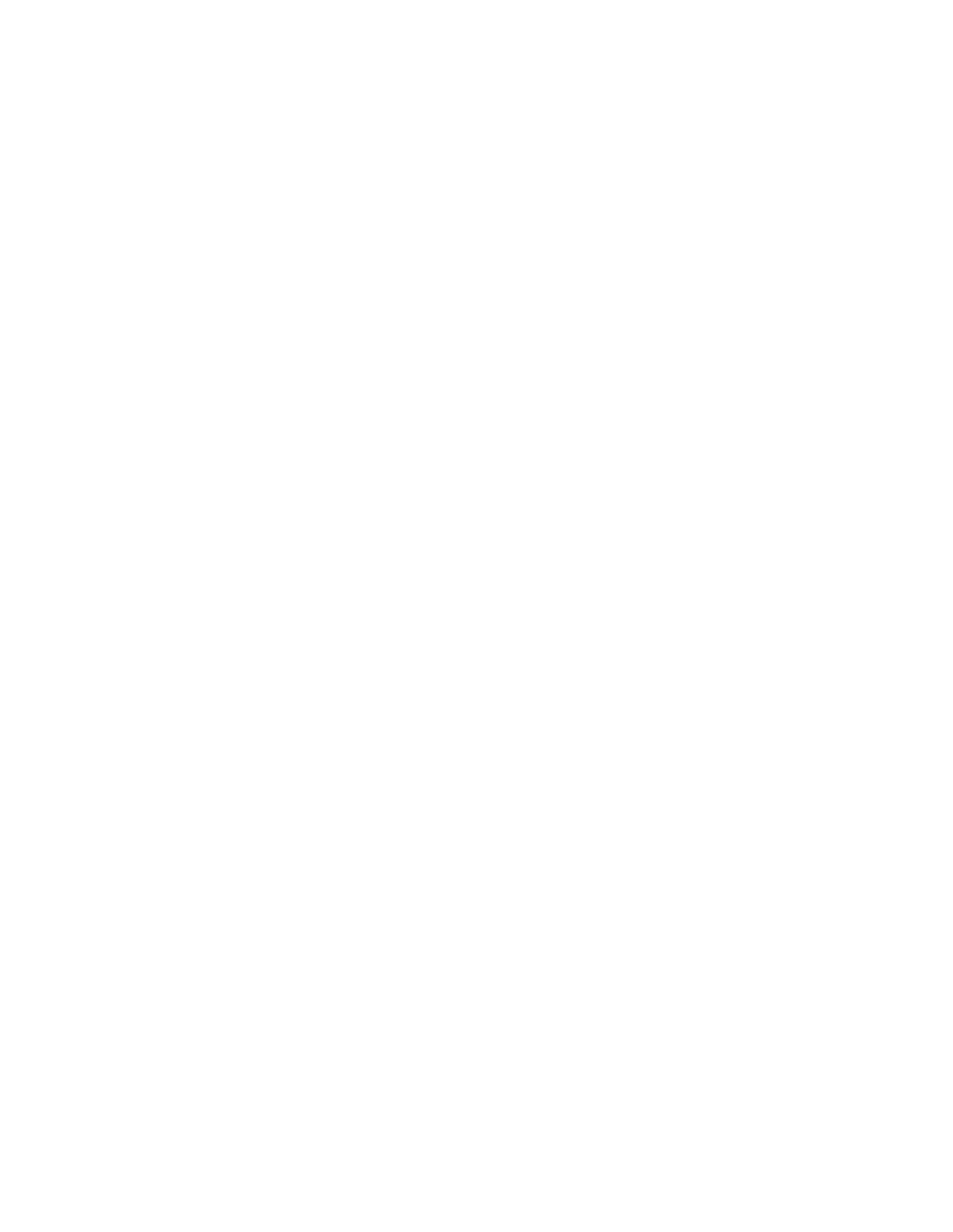The Inclusive Peace & Transition Initiative (IPTI) is dedicated to evidence-based research and its transfer to policy and practice. The objective of the Initiative is to support sustainable peace by providing expertise and information on the inclusion of diverse actors in peace and transition processes. This expertise draws on the largest qualitative database of inclusive peace and political reform processes globally. The Initiative is part of the Graduate Institute of International and Development Studies in Geneva, and is led by Dr. Thania Paffenholz.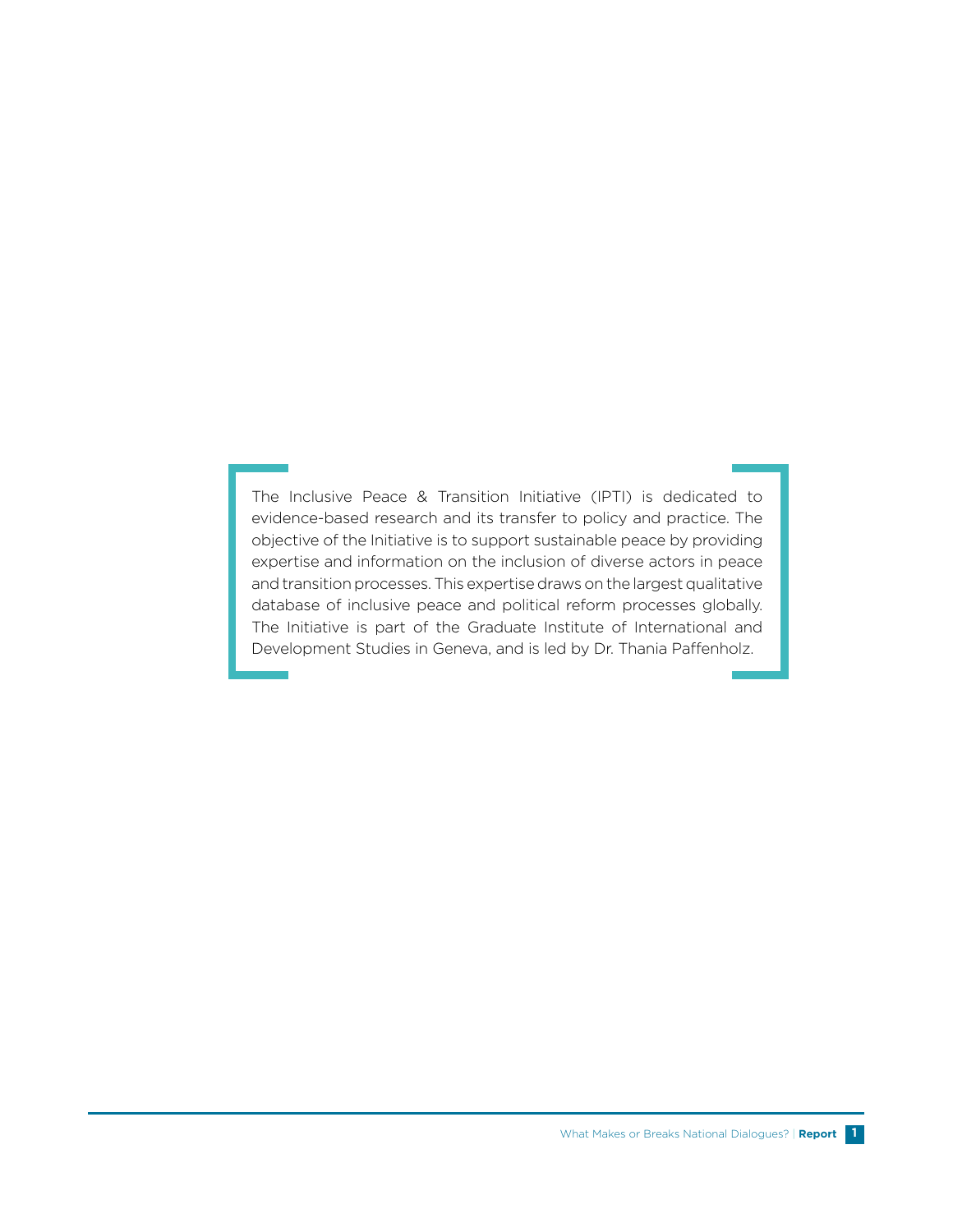# | Acknowledgements

We are grateful to Roxaneh Bazergan from the United Nations Department of Political Affairs Mediation Support Unit (DPA MSU) who has not only encouraged us to engage in this project but has also been a source of critical reflection throughout. We would like to thank the Finnish Government, not only for their support to this project, but for stimulating the debate on National Dialogues within the UN and beyond.

We also thank Esra Çuhadar for her substantial support to the first draft of this report, and Katia Papagianni, Cindy Wittke, Dana Landau, and Andreas Hirblinger for their in-depth and extremely valuable comments.

Moreover, we would like to thank everyone who contributed to this research. The authors of the original background case studies from the Broadening Participation Project: Maria Christina Vibe and Thania Paffenholz (Afghanistan), Spandana Battula (Benin), Kazue Evans (DRC), Raquel Garcia and Deborah Reymond (Egypt), Stephanie Perazzone (Mali), Maria Christina Vibe and Nick Ross (Mexico), Ashish Pradhan (Nepal), Raquel Garcia (Papua New Guinea), Auveen Woods (Somalia), Spandana Battula (Somaliland), Teoman Ertugrul Tulun (South Africa), Dominika Ornatowska (Togo), and Maria Christina Vibe and Deborah Reymond (Yemen). We would also like to thank those who were open and ready to give interviews and provide us with additional data and information needed for this report.

A special word of gratitude goes to Nick Ross for supporting the drafting and some of the data analysis of the report as well as discussing results, Hannah Brown and Edward Girardet for their substantial support in the revision of this report as well as proof editing, Pauline Eluère for valuable comments on the draft and the development of the design of the report, Janis Grzybowski for supporting the first version of the report, Christoph Spurk for supporting statistical data analysis, Dominique Fraser for her support with proof editing, and Eckhard Volkmann for his strategic and operational support to the project.

Special thanks go to all the participants in an expert workshop held on 17 May 2016 in Geneva: Roxaneh Bazergan, Marike Blunck, Hannah Brown, Corinne von Burg, Eckhard Volkmann, Esra Çuhadar, Dominique Fraser, Canan Gündüz, Jonathan Harlander, Nicola Harwick, Sara Hellmüller, Andrew Ladley, Jannie Lilja, Negar Mansouri, John Packer, Katia Papagianni, Nick Ross, Achim Wennmann, Matthias Wevelsiep, Cindy Wittke, and Marie-Joëlle Zahar. They helped to enrich not only this report but also our understanding of National Dialogues.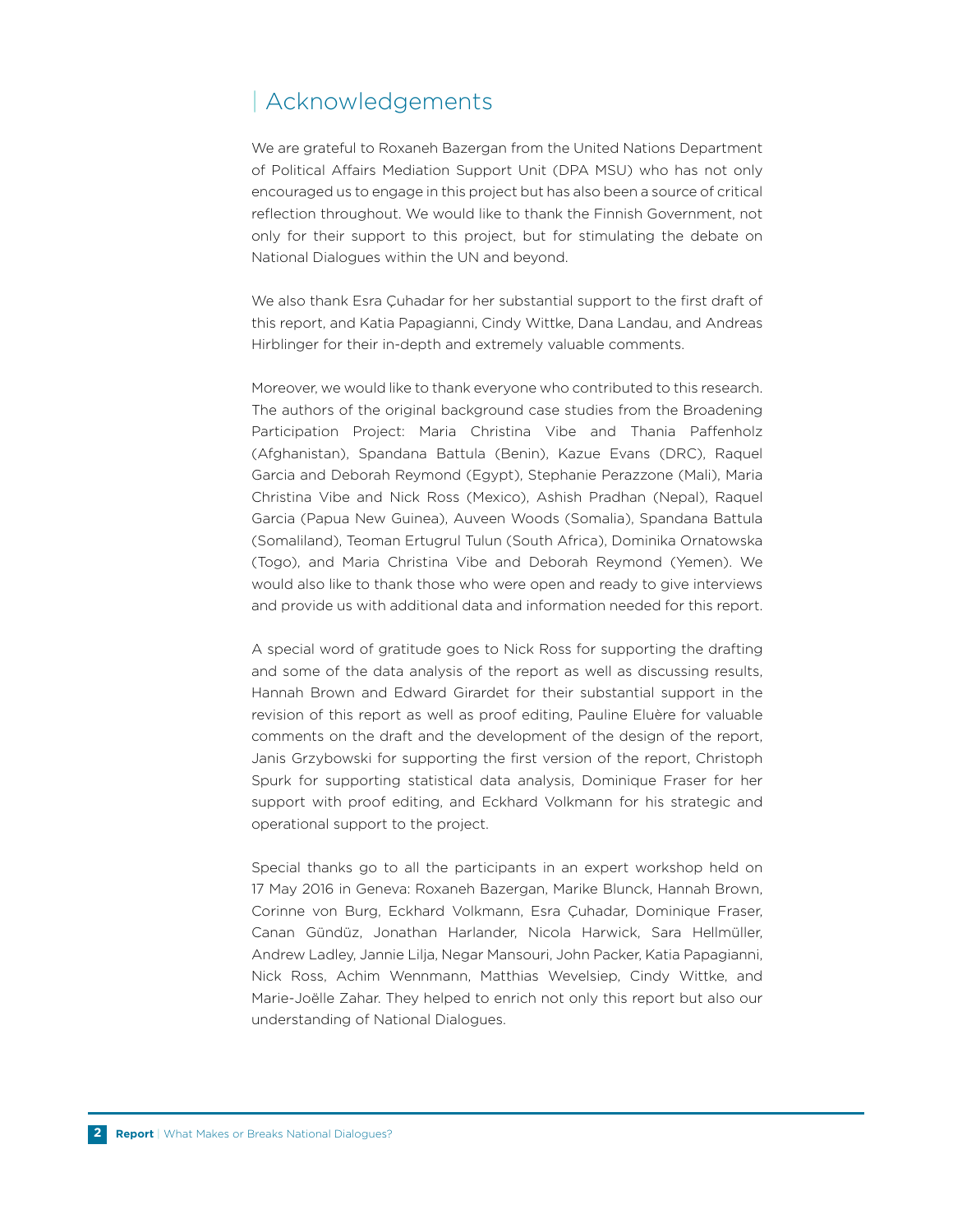# TABLE OF CONTENTS

| 1.1. National Dialogues and Similar Negotiation Processes in History: |    |
|-----------------------------------------------------------------------|----|
|                                                                       |    |
|                                                                       |    |
| 2   Contexts in which National Dialogues Evolve  22                   |    |
|                                                                       |    |
| 2.2. Who Pushed for National Dialogues and their Rationale  24        |    |
|                                                                       |    |
|                                                                       |    |
|                                                                       |    |
|                                                                       |    |
|                                                                       |    |
|                                                                       |    |
| 3.4.2. Selection of Participants: Criteria and Procedures  37         |    |
|                                                                       |    |
|                                                                       |    |
|                                                                       |    |
|                                                                       |    |
| 3.5. Actors Participating in National Dialogues  44                   |    |
|                                                                       |    |
|                                                                       |    |
|                                                                       |    |
|                                                                       |    |
|                                                                       |    |
|                                                                       |    |
|                                                                       |    |
|                                                                       |    |
| 4   Factors Enabling and Constraining the Effectiveness               |    |
| of National Dialogues                                                 | 53 |
| Analysis of Process Factors Influencing<br>4.1.                       |    |
|                                                                       |    |
|                                                                       |    |
|                                                                       |    |
|                                                                       |    |
|                                                                       |    |
|                                                                       |    |
|                                                                       |    |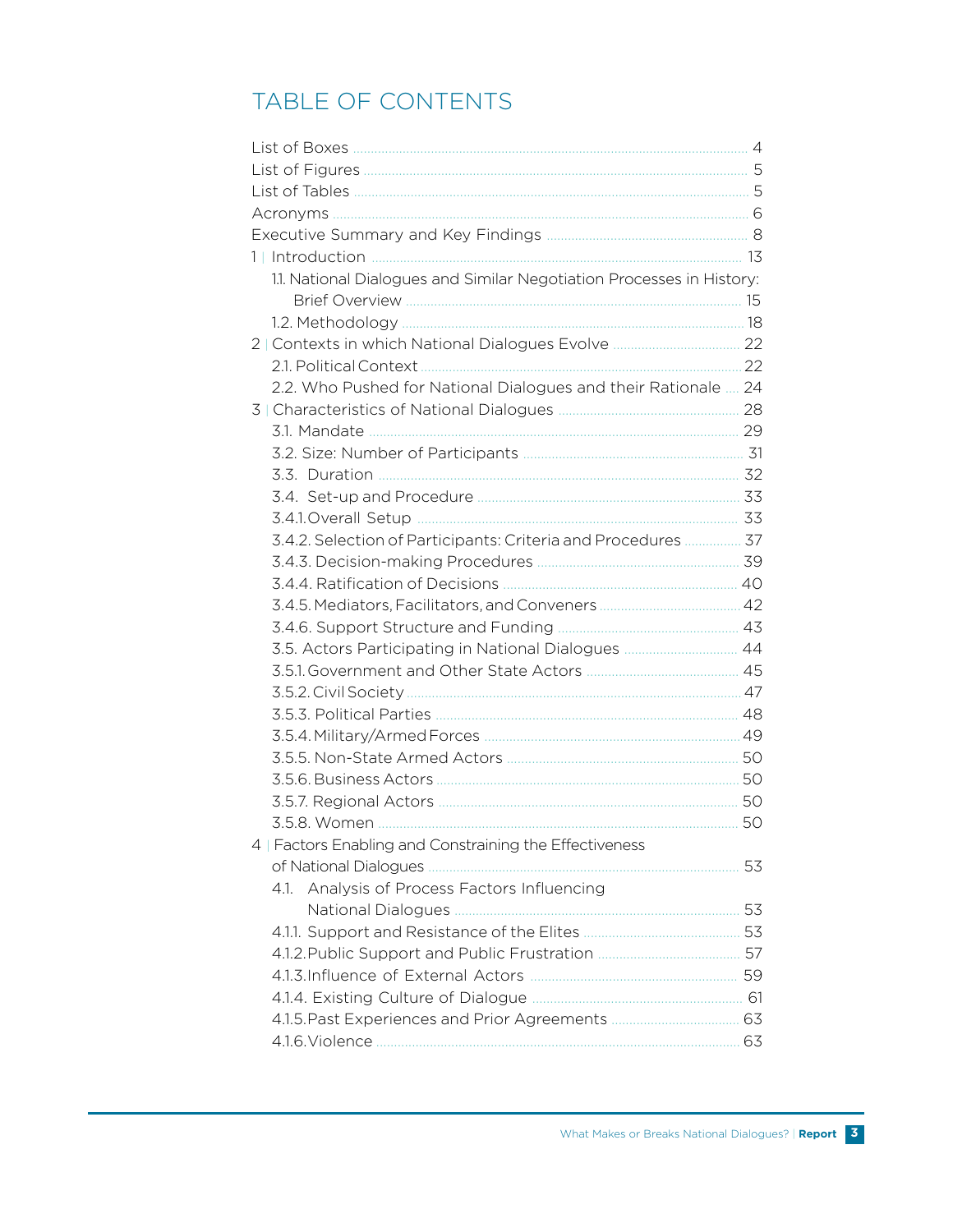| 4.2. Analysis of Process Factors Influencing           |     |
|--------------------------------------------------------|-----|
| <b>National Dialogues</b>                              | 64. |
| 4.2.1. Representation, Number, and Selection of Actors | 64  |
|                                                        | 67  |
| 4.2.3. Choice of Facilitator                           | 69  |
| 4.2.4. Duration of National Dialogue                   | 70  |
| 4.2.5. Support Structures for the Actors Involved      | 71  |
| 4.2.6. Coalition-building and Joint Positioning        | 72. |
|                                                        | 74  |
| 6. Bibliography                                        |     |

# List of Boxes

| 30                                                                |
|-------------------------------------------------------------------|
|                                                                   |
|                                                                   |
|                                                                   |
| Box 5. Yemen: A Unique Case of Decision-making  34                |
|                                                                   |
| 36                                                                |
| Box 7. South Africa: CODESA I and II-a Failed Process that Opened |
| 41                                                                |
|                                                                   |
|                                                                   |
| Box 9. Somalia: Faith-based Groups as a Hidden Force  48          |
|                                                                   |
|                                                                   |
| 54<br>Box 11. Egypt: A National Dialogue with Limited Influence   |
|                                                                   |
| 56                                                                |
|                                                                   |
| 59                                                                |
|                                                                   |
| 62                                                                |
|                                                                   |
| 65                                                                |
|                                                                   |
| 66                                                                |
|                                                                   |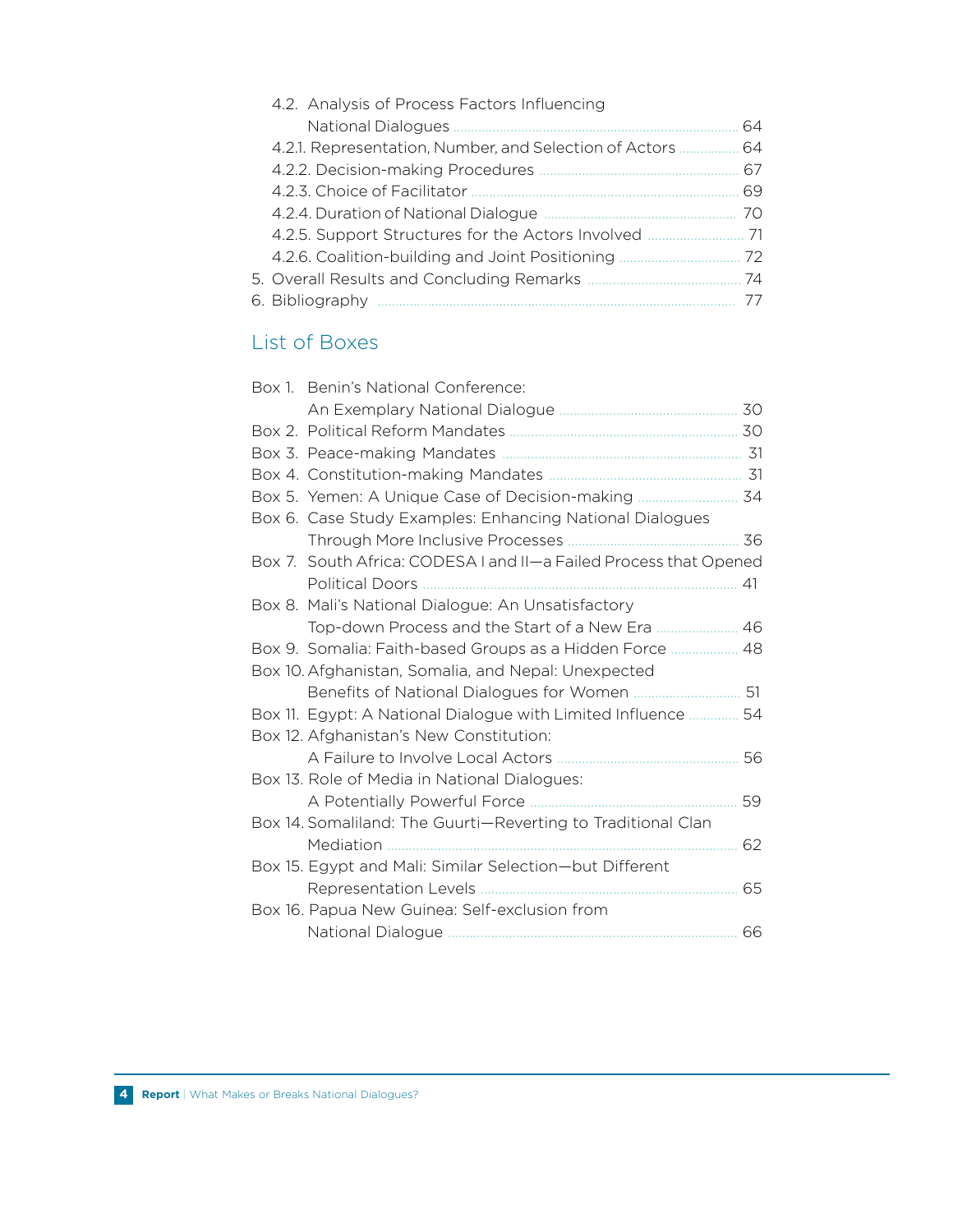# List of Figures

|                                                               | 19 |
|---------------------------------------------------------------|----|
| Figure 2. National Dialogue Outcomes                          | 20 |
| Figure 3. Actors Pushing                                      |    |
| for the Initiation of National Dialogues                      | 27 |
| Figure 4. Timeline of the 17 Cases of National Dialogue       | 28 |
| Figure 5. Number of Participants                              | 32 |
| Figure 6. Duration                                            | 33 |
| Figure 7. Distribution of Actors across 17 National Dialogues | 45 |

# List of Tables

| - 22 |
|------|
|      |
|      |
|      |
|      |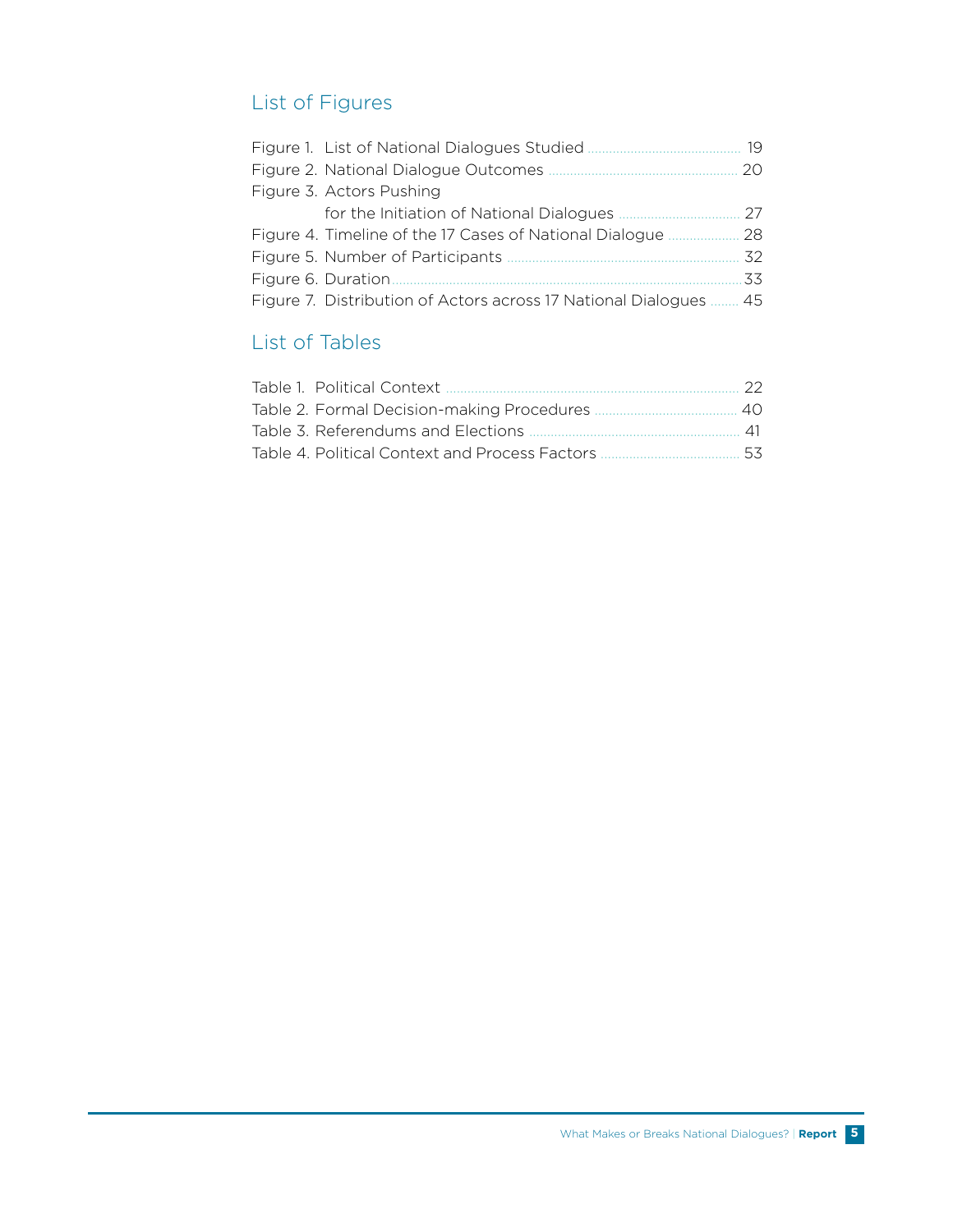### **<sup>|</sup>** Acronyms

- ANC | African National Congress (South Africa)
- BRA | Bougainville Resistance Army (Papua New Guinea)
- CLJ | Constitutional Loya Jirga (Afghanistan)
- CODESA | Convention for a Democratic South Africa
	- CTSP | Comité de transition pour le Salut du peuple (Committee for the Well-Being of the People [Mali])
	- GCC | Gulf Cooperation Council (Yemen)
	- DFID | Department for International Development of the United Kingdom
	- DPA | Department of Political Affairs (United Nations)
	- DRC | Democratic Republic of the Congo
	- ELJ | Emergency Loya Jirga (Afghanistan)
	- EU | European Union
	- EZLN | Ejército Zapatista de Liberación Nacional (Zapatista National Liberation Army [Mexico])
	- IGAD | Intergovernmental Authority on Development
	- MLC | Mouvement pour la Liberation du Congo (Movement for the Liberation of the Congo [DRC])
	- MPNP | Multi-Party Negotiation Process (South Africa)
	- NGO | Non-Governmental Organization
	- RCD | Rassemblement Congolais pour la Démocratie (Congolese Rally for Democracy [DRC])
- RCD-Goma | Rassemblement Congolais pour la Démocratie-Goma (Congolese Rally for Democracy-Goma [DRC])
	- SCAF | Supreme Council of the Armed Forces (Egypt)
	- SNM | Somali National Movement (Somalia/Somaliland)
	- SRRC | Somali Reconciliation and Restoration Council (Somalia)
		- UN | United Nations
	- UNDP | United Nations Development Programme
	- UNIFEM | United Nations Development

Fund for Women now UN Women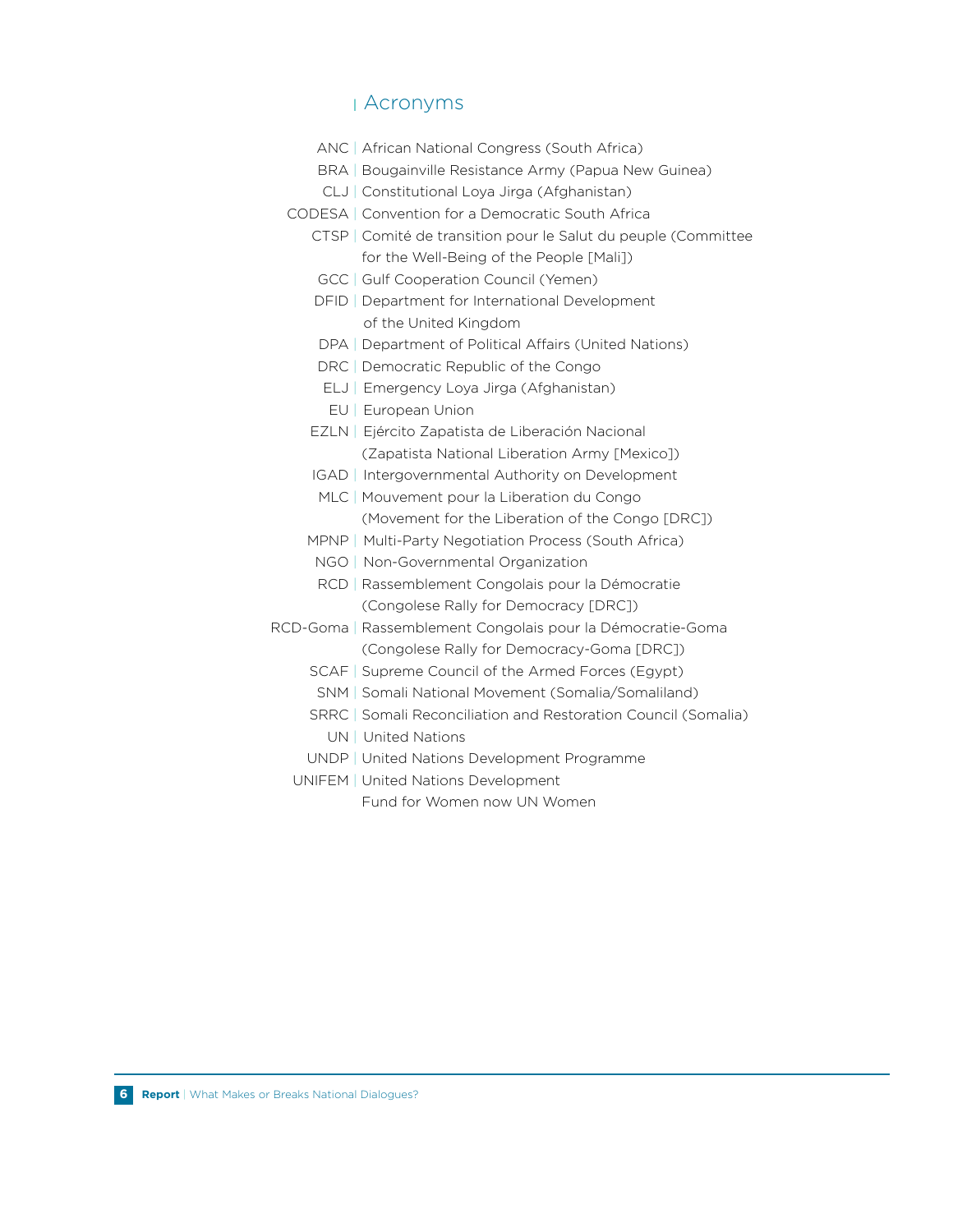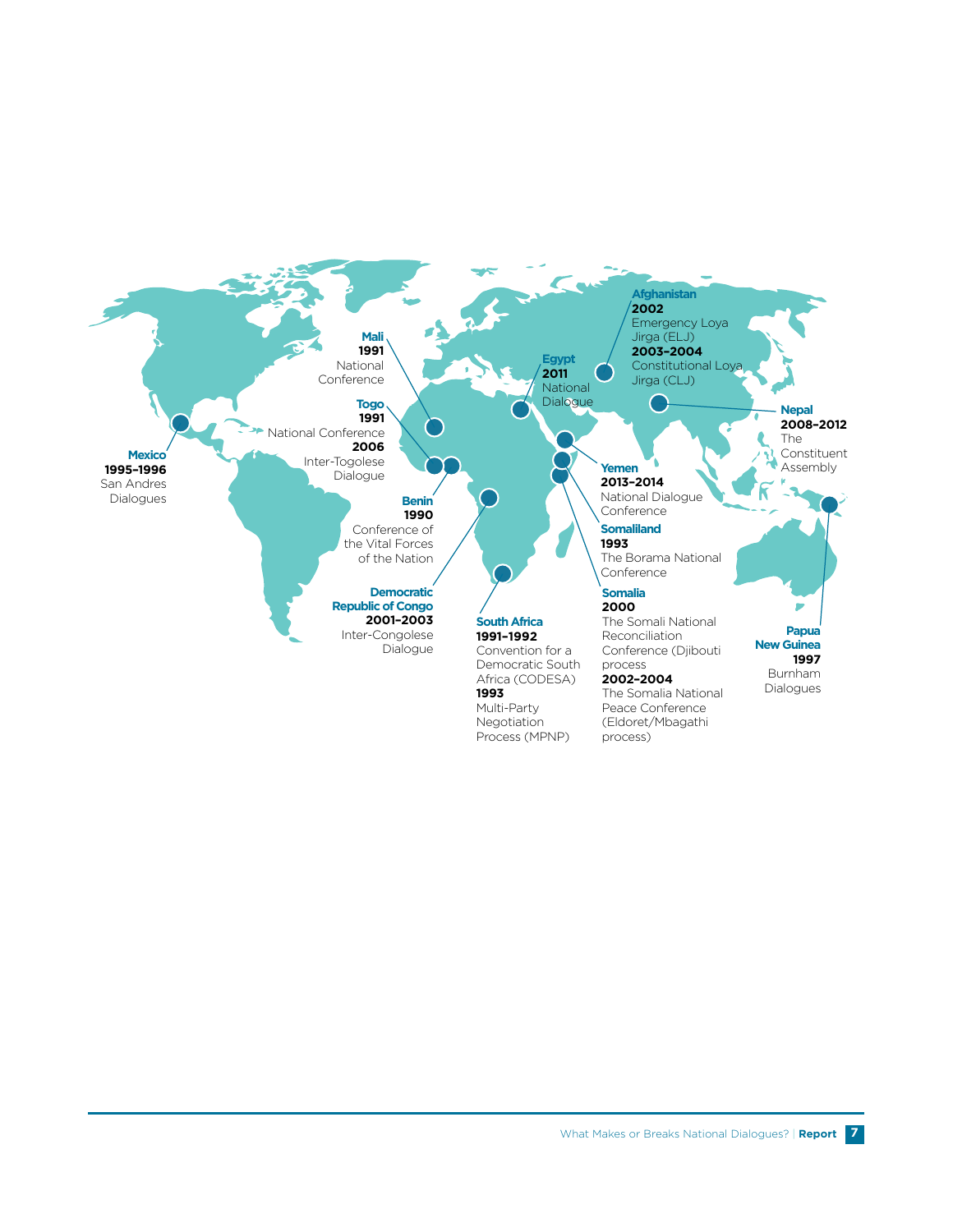#### | Executive Summary and Key Findings

National Dialogues, which have served as a means to ease political transitions in diverse contexts—ranging from Benin and Yemen to Afghanistan and South Africa—are hardly a new phenomenon. Yet, the international mediation and peacebuilding community is still struggling to fully comprehend the functioning, relevance, and effectiveness of these important forums for managing political transitions and building sustainable peace.

The objective of this report is to contribute to a better understanding of the common features and characteristics of National Dialogues. It further explores the various political and procedural factors as well as conditions that have enabled or constrained such initiatives to reach agreements and sustain their implementation in the long term.

Based on a comparative analysis of 17 cases of National Dialogues held between 1990 and 2014, this study is an output of the National Dialogue research project (2015–2017) of the Inclusive Peace & Transition Initiative (IPTI) at the Graduate Institute of International and Development Studies in Geneva.

### Key Findings

 $\rightarrow$  National Dialogues have been used as an instrument to resolve political crises and pave the way for political transitions and sustainable peace.

→ While most National Dialogues reached an agreement, only half of these agreements were implemented.

 $\rightarrow$  When National Dialogues resulted in sustainable transitions, there was generally a favorable consensus among elites, in addition to international support and public buy-in.

 $\rightarrow$  National Dialogues have often been used by national elites as a tool to gain or reclaim political legitimacy, which has limited their potential for transformative change.

 $\rightarrow$  Procedures for preparing, conducting, and implementing National Dialogues, in particular selection and decision-making rules, play a decisive role in whether processes are perceived as representative and legitimate.

 $\rightarrow$  In the short term, and most notably in cases of mass protests, National Dialogues have been able to reduce violence by transferring grievances from the streets into formalized processes. In cases with ongoing violence, National Dialogue outcomes were sometimes constrained, but no clear pattern was found in the analysis.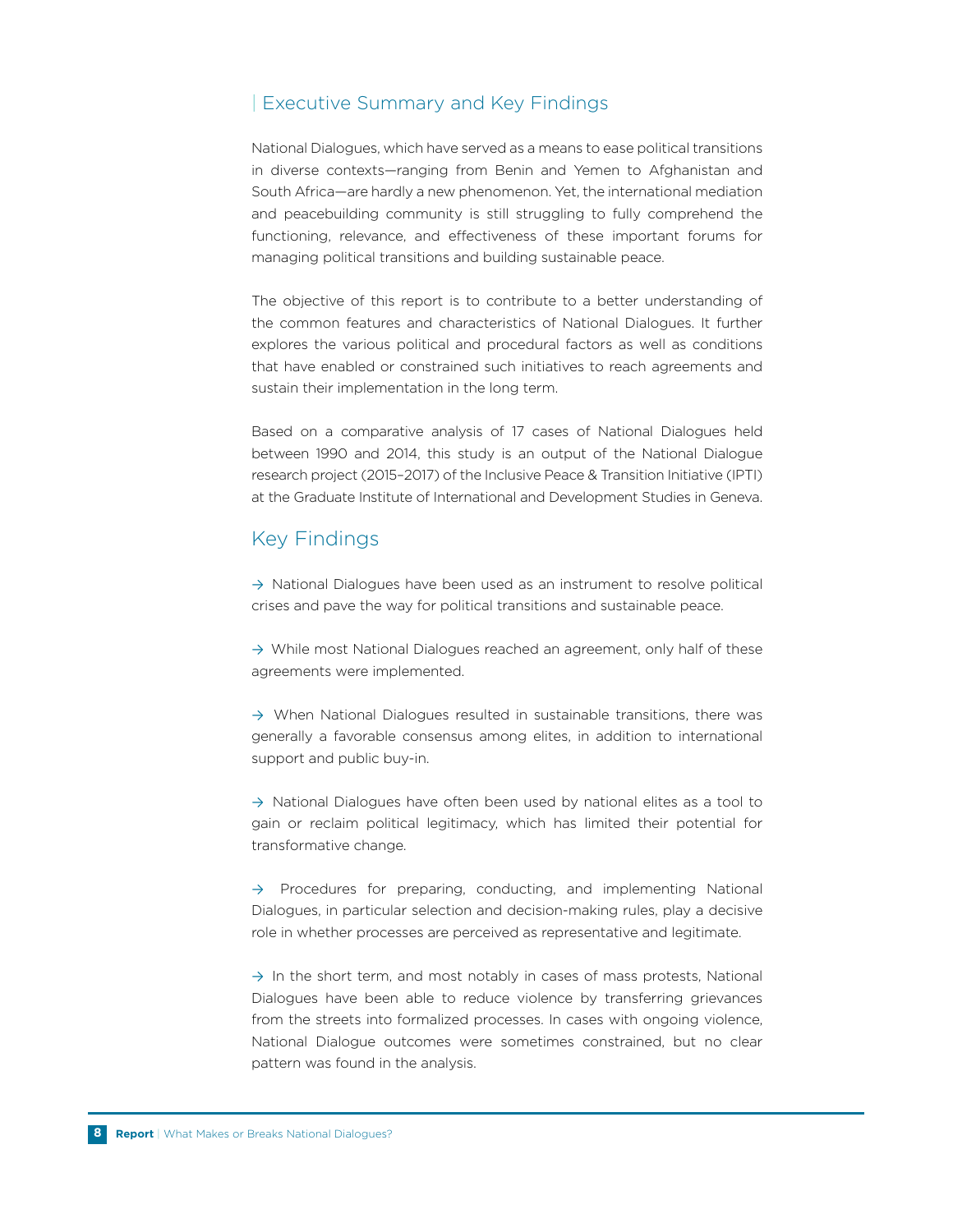### What are National Dialogues?

National Dialogues provide an inclusive, broad, and participatory official negotiation framework, which can resolve political crises and lead countries into political transitions. With mandates that include political reforms, constitution-making, and peacebuilding, National Dialogues are convened to address issues of national concern, typically longstanding causes of conflict that have been brought to the fore by political protest or armed insurrection.

Usually relying on a mix of plenary sessions and working groups, National Dialogues have clear structures as well as defined rules and procedures for dialogue and decision-making. They may last from several days to several years, and their size and composition can vary considerably, from a hundred participants to several thousand. National Dialogues are typically accompanied by broader societal consultations designed to communicate the results of negotiations and channel people's demands into the process. These may take the form of consultations, commissions, high-level problemsolving workshops, and/or referendums. This largescale inclusion of society within a National Dialogue helps generate ownership of its outcomes and enhance the sustainability of implementation.

### Who is Included in National Dialogues?

National Dialogues typically involve key national elites, including the government and the largest (armed or unarmed) opposition parties, and occasionally the military. Other groups who participate include those representing wider constituencies such as civil society, women, youth, business, and religious or traditional actors. The wider population is often indirectly included through broader consultation processes. National Dialogues are inclusive throughout the entire negotiation process, meaning that participants are involved in discussions in all phases. Usually it also means that the decision-making procedures give, at least on paper, a voice and a vote to all included actors. Nevertheless, the equal participation of these wider constituencies, particularly women, has almost always been challenged by dominant elites.

# In Which Contexts do National Dialogues Take Place?

National Dialogues are typically convened at times when the fundamental nature or survival of a government is in question. Thus, they are usually intended as a means of redefining the relationship between the state, political actors, and society through the negotiation of a new social contract. In such historical moments, pro-change and anti-change forces emerge.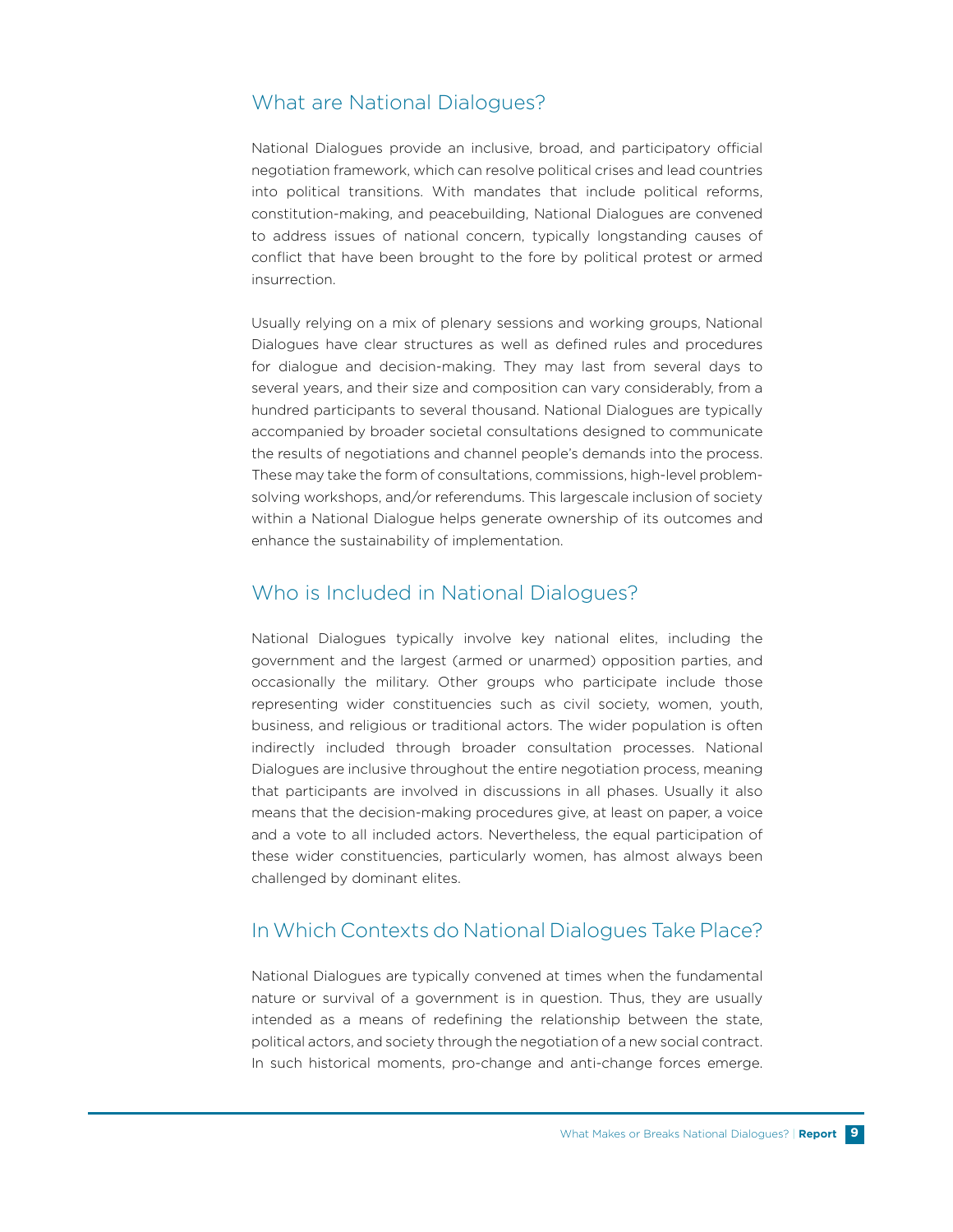The government—generally anti-change—often initiates National Dialogues with the aim of regaining legitimacy by controlling the negotiating process and outcomes. Pro-change forces on the other hand, envisage National Dialogues as an opportunity for redefining the future of the state. For these reasons, both pro-change and anti-change actors have often been able to agree on National Dialogues as a negotiation format. The decision to initiate National Dialogues is also often significantly influenced by bottomup pressures for change, typically in the form of protests and revolts, while international and regional actors rarely initiate them.

### What Makes or Breaks National Dialogues?

The research revealed that while most of the National Dialogues studied reached agreements, half of the cases failed to implement those agreements or only implemented them to a limited degree. A set of factors related to the political context and to the process were found to be particularly important in enabling or constraining the outcomes of National Dialogues. **Six political context factors** play a decisive role in influencing the outcomes of National Dialogues:

**1. National elites' resistance or support.** The attitude and behavior of national elites—understood as groups in society who have a disproportionate amount of political, social, and economic power compared to the rest of the society—was found to be the single most important factor influencing the chances of National Dialogues to reach and implement agreements. Elites can be for or against governance reforms. However, even actors and groups advocating for "change" are not necessarily in favor of democratic reform, as they may co-opt the process for their own partisan interests.

Elites' support for or resistance to a National Dialogue can manifest during different phases, including the preparation, negotiation, and implementation stages. Although the gains of National Dialogues have, at times, been reversed by elites after the agreement was signed, the implementation phase tends to be neglected by international actors.

**2. Public support or frustration.** Public buy-in is crucial to ensure progress in the negotiation and implementation of agreements. Yet, support for the process can decline over time if people become frustrated with delays, diminishing legitimacy, or a lack of progress.

**3. Support or resistance of regional and international actors.** Various external actors are often involved in National Dialogues, either directly or by proxy. These can include neighboring countries, international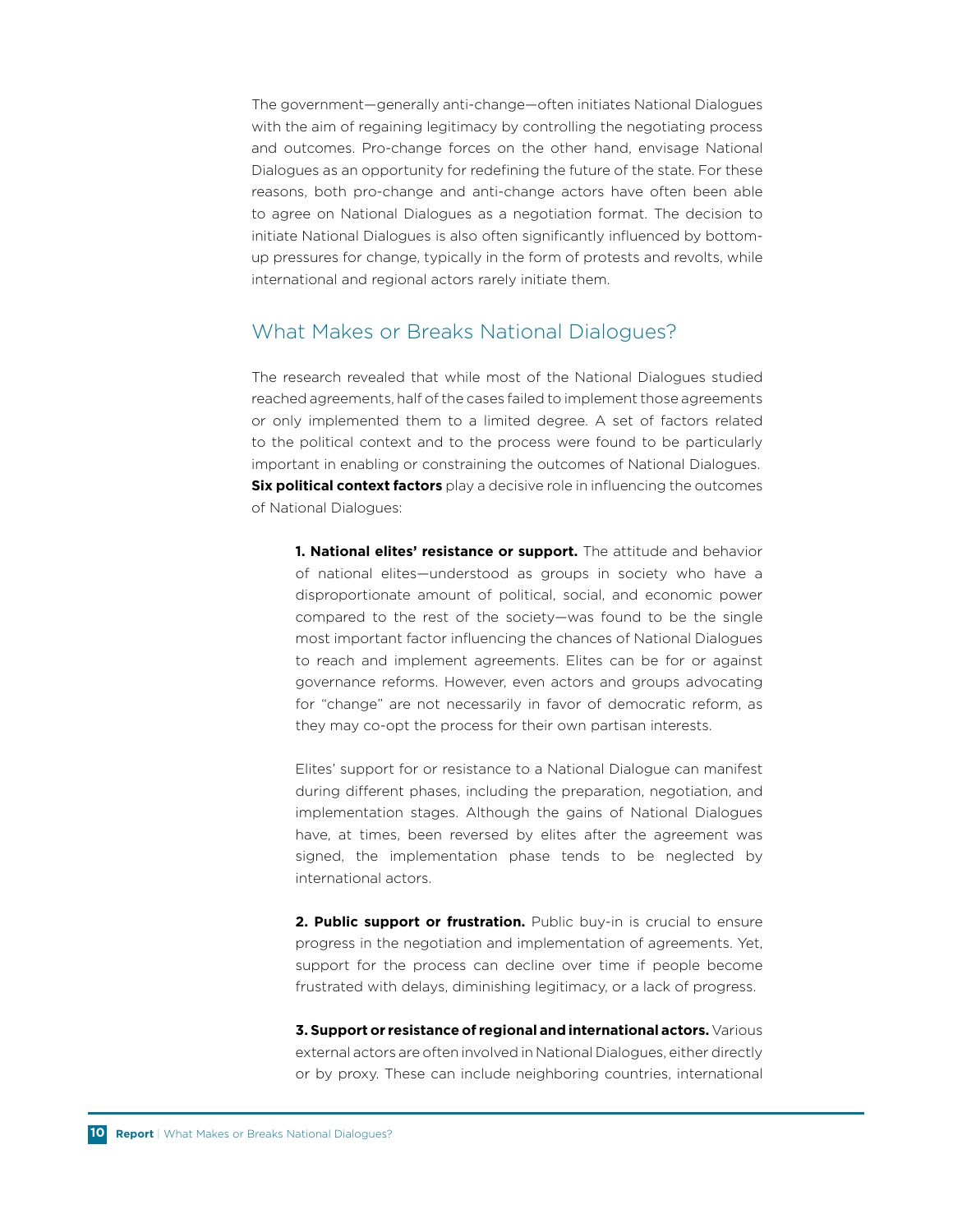support groups, or regional and international organizations. Because regional actors usually have more acute interests at stake, their influence has proved more decisive for National Dialogues' outcomes. They may also benefit from pre-existing relationships with the main parties to the conflict.

**4. Existing culture of dialogue.** National Dialogues have benefitted, both in the pre-negotiation and the negotiation phases, from existing dialogue expertise in a country, such as experiences with local-level mediation. Experienced local facilitators have worked inside or outside of National Dialogues to bring parties together to a position of consensus.

**5. Experiences from prior negotiations.** Capitalizing on the lessons learned from previous negotiations in order to avoid repeating past mistakes has helped to prevent deadlock in National Dialogues.

**6. Violence.** Violence can have a constraining effect on National Dialogues' ability to reach and implement agreements, but the analysis did not find a clear pattern between levels of violence and outcomes of National Dialogues.

Parallel to context factors, the design of a National Dialogue shapes the level of representativeness and the distribution of power within the process, suggesting that design or process factors influence the likelihood of reaching sustainable agreements. **Six process factors** were particularly influential on the outcomes of National Dialogues:

**1. Representation, number, and selection of actors.** Selection criteria and procedures can support or hinder the broad representation of different social and political groups and therefore, the legitimacy of a negotiation process. In some cases, selection procedures were coopted by elites, who selected the participants most loyal to them to participate in a National Dialogue.

2. Decision-making procedures. Procedures for decision-making determine, at least on paper, which actors have decision-making power in the National Dialogue and how decisions are validated throughout negotiations. These decision-making procedures are crucial to reaching legitimate outcomes. Most often, final decisions are taken by consensus. However, decision-making practices can diverge from formal procedures, most commonly when elites take decisions outside the plenary, excluding other participants as a result.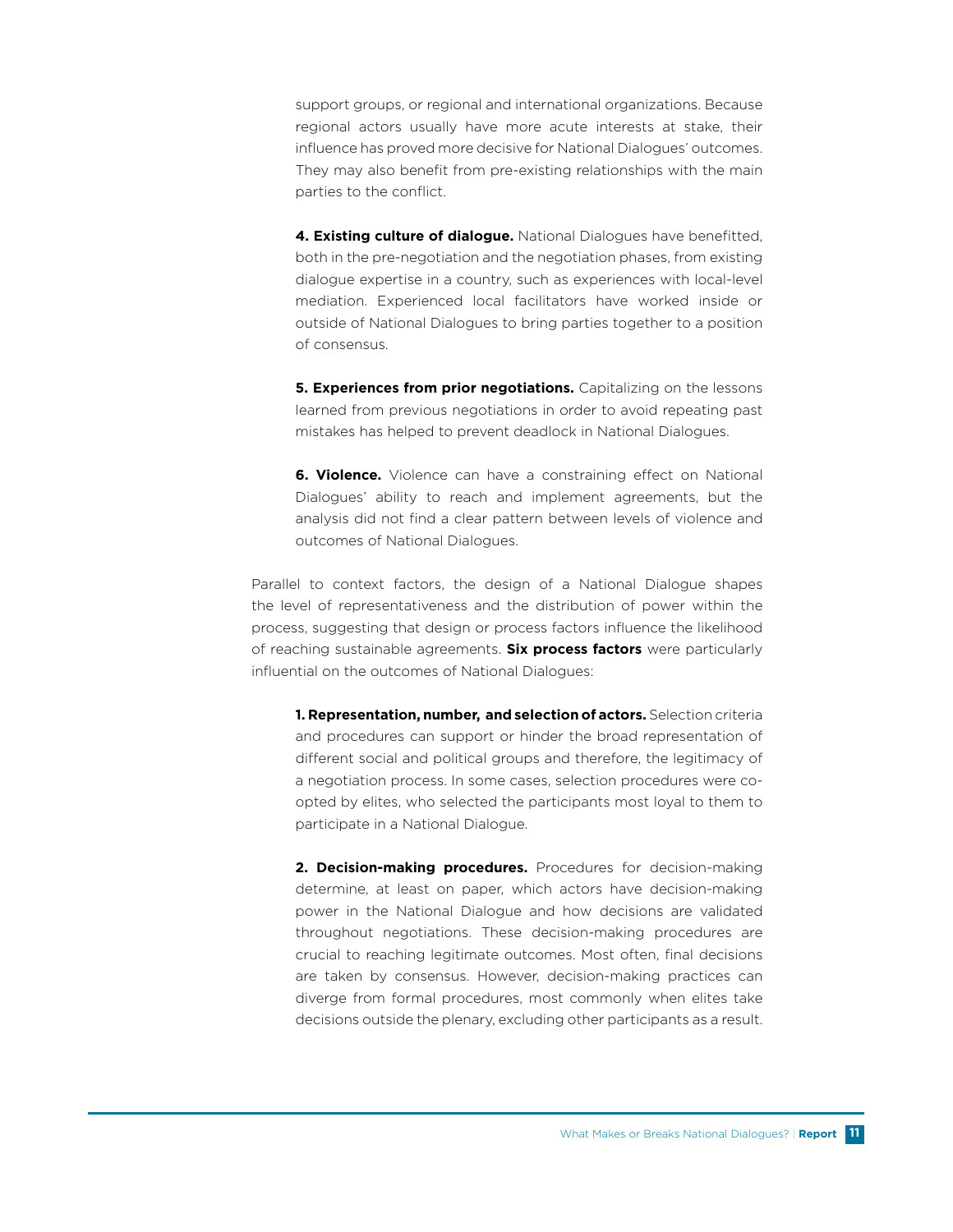**3. Choice of mediators and facilitators.** National Dialogues are almost always facilitated by a neutral party to the negotiations. Facilitators are typically people with a high degree of political legitimacy within the country or internationally. They have usually played an important role in launching the process and reducing tensions during negotiations. The capacity of facilitators or mediators can significantly shape the process of National Dialogues, particularly with respect to how they deal with elites. Facilitators have persuaded elites to keep negotiating in moments of deadlock or designed a process that reflects the composition and traditions of a society.

**4. Duration.** The duration of National Dialogues neither enables nor constrains them to reach agreements, but assessments indicate that implementation of an agreement was more likely in cases with shorter National Dialogues (up to 250 days, i.e. less than a year).

**5. Support structures for involved actors.** Support structures established by international, regional, or non-governmental organizations aimed to strengthen the role and influence of certain participants in a National Dialogue. Support structures can assist participants to build coalitions, allowing them time to agree on common positions. They also provide assistance with the technical requirements of participating in a National Dialogue, such as understanding legal language, preparing, and publishing material, and conducting research. This enables groups to better advocate for their respective interests, which has translated into the inclusion of specific provisions in the final agreement.

**6. Coalition building among included actors.** Coalition building was found to be a powerful strategy for actors to make their voices heard in National Dialogues. Actors and groups involved in a National Dialogue sometimes came together to negotiate as a unified cluster out of concern for a specific issue or strategic interest. This occurred, for example, among women of different delegations or between non-armed and armed groups.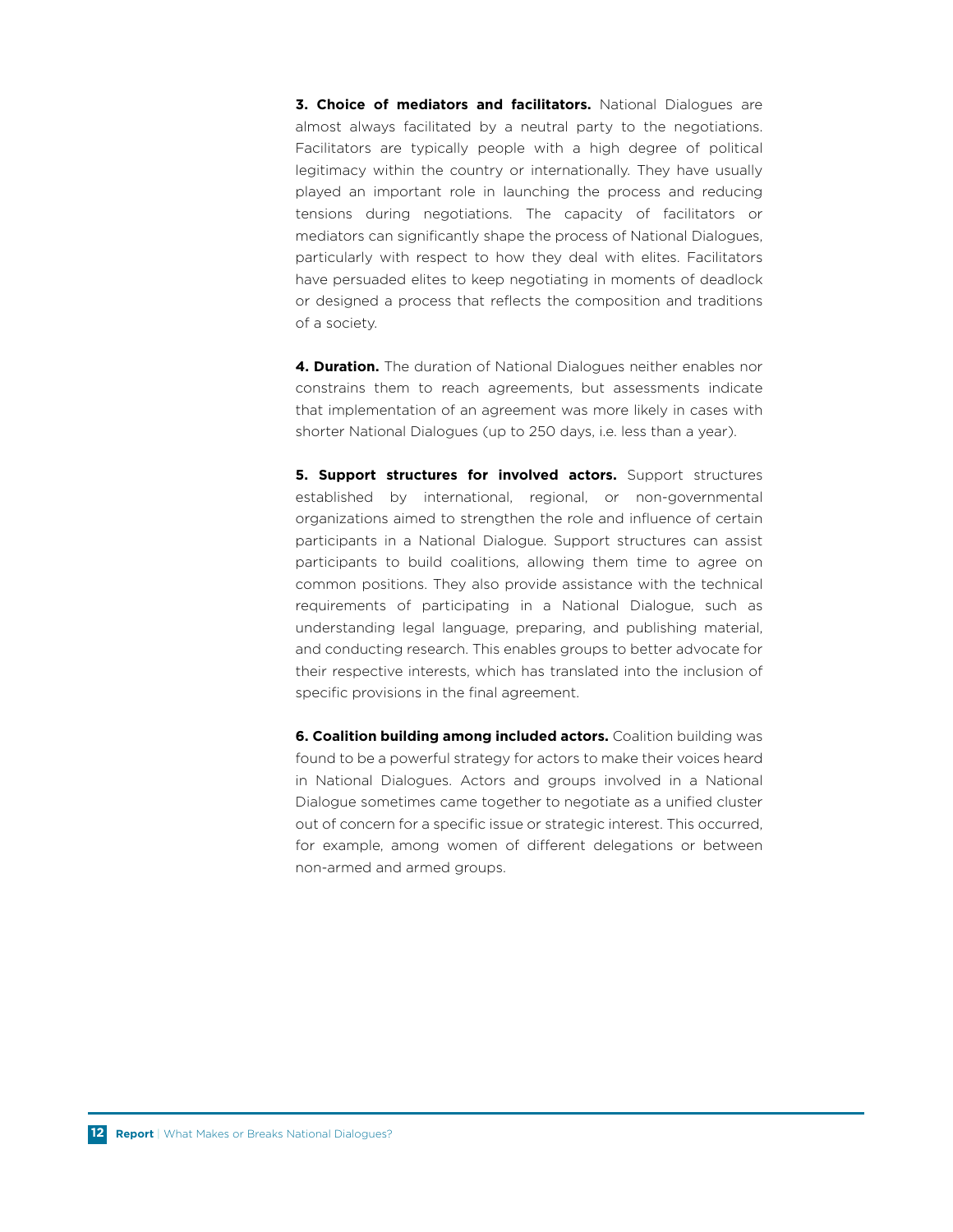# | 1. Introduction

From Togo (2006) to Yemen (2013–2014), National Dialogues are increasingly regarded as a promising avenue for managing political crises and transitions by organizing broad-based and inclusive negotiations on a national scale. Given the varying definitions of what constitutes a National Dialogue, a common understanding of the process has yet to emerge. Despite the increasing popularity of National Dialogues among international and national actors, comparative evidence regarding the factors that enable—or constrain—sustainable agreements remains scarce. Many analysts in peace and conflict studies have relied on a few case studies to analyze National Dialogues and to theorize on the strategies for mediation and inclusion.<sup>1</sup>

For the purposes of this report, a National Dialogue is defined as an inclusive, multi-party negotiation with the objective of managing political transitions in times of crisis and state fragility. In addition to the main conflict parties, this involves the representation of large segments of society, potentially including political parties, civil society, women, youth and business as well as religious, and/or traditional actors. National Dialogues are formally mandated forums with a clear structure establishing rules and procedures for dialogue and decision-making.

This report aims to advance the emerging debate on National Dialogues by providing a comparative, mainly qualitative, analysis based on 17 processes in 12 countries in pursuit of two primary goals:

1. Expanding and substantiating existing knowledge by analyzing the role of National Dialogues in political transitions to assess their common characteristics based on one of the largest qualitative datasets on the phenomenon.

2. Analyzing the factors that have enabled or constrained National Dialogues to reach agreements and to achieve sustainable outcomes after an agreement is concluded and implemented.

This report is an output of the research project on National Dialogues (2015– 2017) conducted by the Inclusive Peace & Transition Initiative (IPTI) at the

1 Odendaal, Andries. *The Role of Political Dialogue in Peacebuilding and Statebuilding: An Interpretation of Current Experience.* International Dialogue on Peacebuilding and Statebuilding, 2011; Papagianni, Katja. *National Dialogue Processes in Political Transitions.* Geneva: Center for Humanitarian Dialogue, 2013; Ropers, Nobert. *From Resolution to Transformation: The Role of Dialogue Projects.* Berghof Research Centre for Constructive Conflict Management, 2004.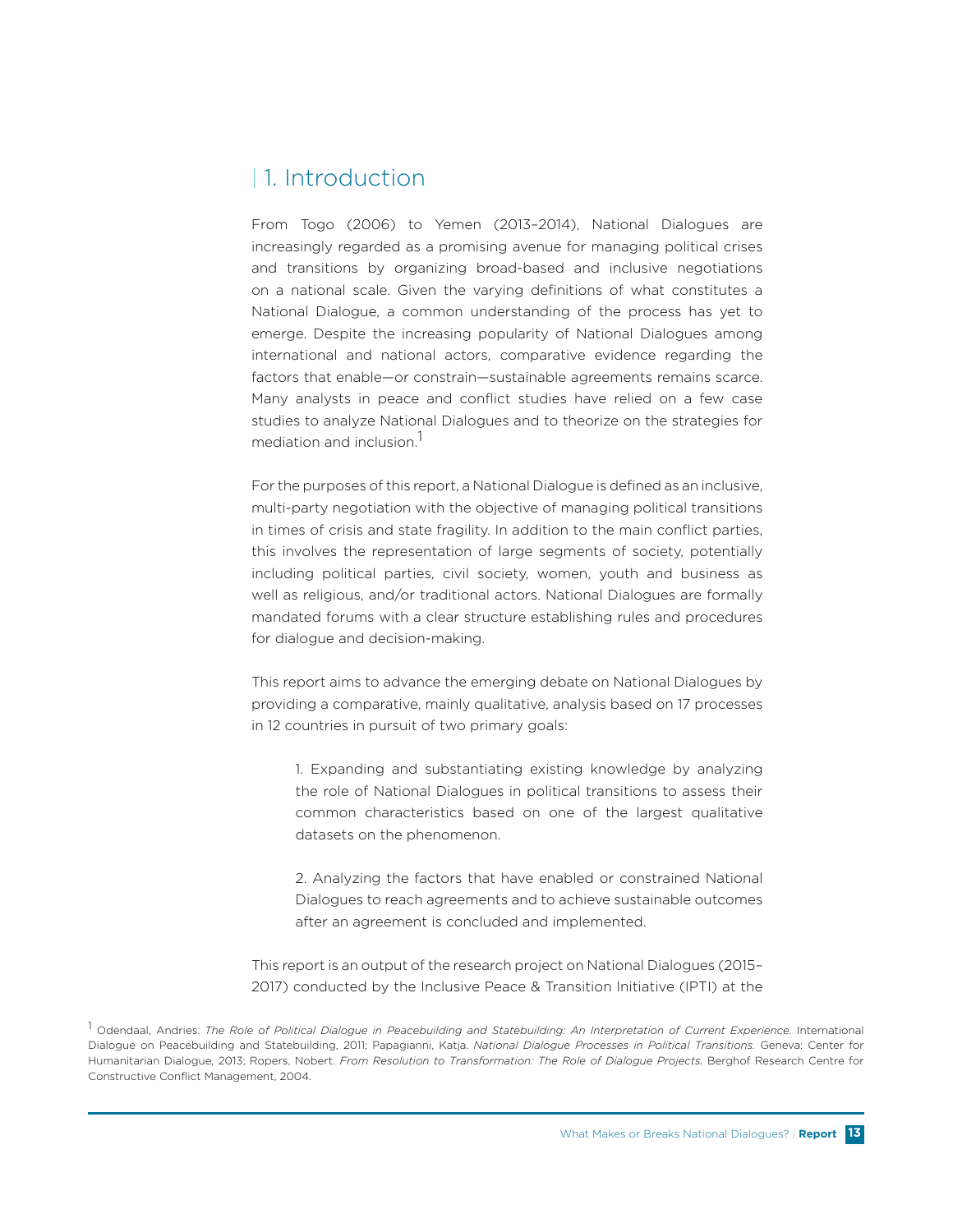Graduate Institute of International and Development Studies in Geneva. The project builds on background case studies written in the framework of the "Broadening Participation in Political Negotiations and Implementation" project (BP project, 2011–2017). Initiated by the Graduate Institute under the leadership of Dr. Thania Paffenholz, the BP project investigated the impact of broad participation in 40 cases of peace negotiations and major political reforms.<sup>2</sup> The present report has been enriched by primary and secondary data collection and was the subject of intense discussions during an expert workshop in Geneva held on 17 May 2016 as well as an internal and external review process. The second part of this introduction discusses the concept of National Dialogues by examining historical precedents from different regions (1.1), before turning to the methodology (1.2). The main body of the report presents the comparative empirical analysis of the 17 case studies.

Chapter 2 analyzes the political conditions and context in which National Dialogues occur and the rationales for their initiation. The chapter finds that National Dialogues have tended to be convened in times of governance relationship breakdowns in a society, meaning a severe crisis or a disconnect between the state and its society (i.e. citizens). The reason for this is that National Dialogues, as opposed to other processes, embrace an inclusive and all-encompassing approach. Their broad representative nature offers a legitimacy capable of addressing deep crises. Actors pushing for National Dialogues can include government representatives, parties to a formal negotiation process, facilitators, and the people themselves.

Chapter 3 presents the main characteristics of National Dialogues. The Dialogues can vary in their mandates, duration, overall set-up, and procedures as well as the actors involved. However, across the 17 cases, the research found that National Dialogues were primarily mandated as peacemaking, constitution-making, and political reform processes. They ranged in size from 100 to 3,000 participants, whose selection was based largely on socio-demographic features, organizational membership, election, and application. The Dialogues lasted from less than one month to over two years. With a few exceptions, the dominant decision-making procedure was by consensus in plenary meetings.

Chapter 4 analyzes identified patterns relating to the political context of National Dialogues, including factors that enable or constrain reaching and implementing an agreement. National elites were identified as the main determining factor, given their influence during both the negotiations and the implementation phase. Other key factors were the importance of public buy-in and support from regional and international actors. Across the cases, the research also identifies procedural factors of the Dialogues aimed

2 For more information about the background case studies see www.inclusivepeace.org.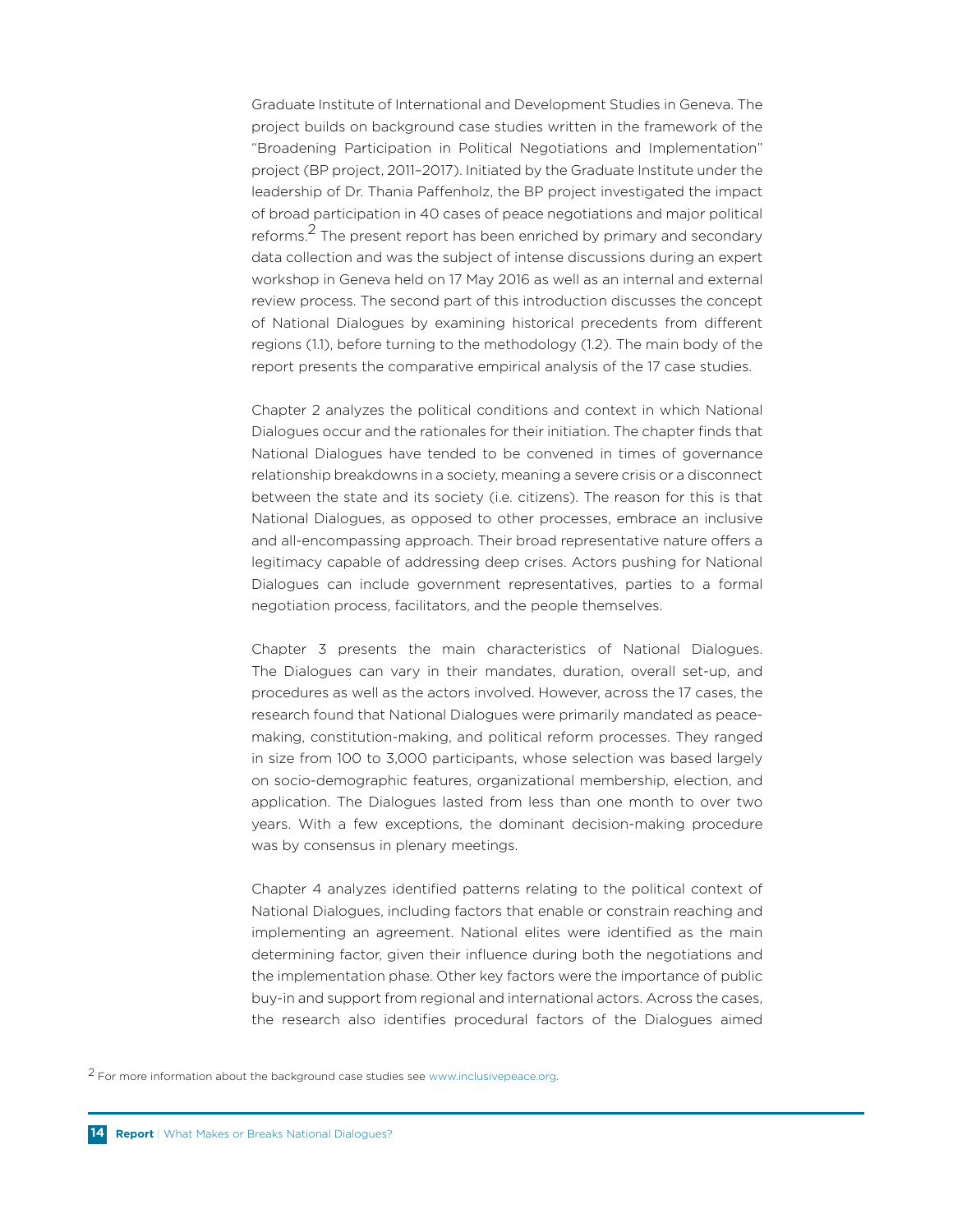at promoting more inclusive processes. Overall, it found that technical procedures did not necessarily lead to more (or less) inclusive National Dialogues, which was more strongly linked with whether the power-holders supported or resisted the inclusion of diverse actors.

Chapter 5 concludes the report and reiterates its main findings.

### 1.1. National Dialogues and Similar Negotiation Processes in History: Brief Overview

While recent instances of National Dialogues, such as in Yemen (2013– 2014), have clearly caught the attention of the international mediation and peace-building community, the phenomenon itself is not new. National Dialogues have been held throughout modern history and across the world under different names and in various contexts. For example, the American constitution-making process of 1787 was arguably a form of National Dialogue as it included representatives of all states in a negotiation on the future direction of the nation.<sup>3</sup>

Inclusive multi-party negotiations on a national scale, which rearrange the country's political constitution, were frequent during the period of decolonization. For example, establishing representative constituent assemblies—which brought together experts, politicians, and key civil society groups to discuss and develop plans for the political future on a consensual basis—was common in newly independent states of the Global South.<sup>4</sup>

In some instances, political reforms, transition processes, and the drafting of new constitutions in Southern Europe (e.g. Portugal, Spain) and South East Asia (e.g. South Korea, the Philippines) in the 1970s and 1980s were also facilitated by processes similar to National Dialogues. In the 1986 Philippine constitution-making process, the new president appointed delegates to guarantee a broad representation of political views and social interests. The delegates included leftists, nationalists, former Supreme Court Justices, representatives of the Catholic Church of the Philippines, and five seats reserved to supporters of the former authoritarian regime of President Ferdinand Marcos (1965–1986). Moreover, the Commission held country-wide consultations to include the public. A referendum in 1987 in which 89 percent of the electorate voted, led 77 percent of voters to ratify the new constitution.<sup>5</sup>

3 Balde, Sory. *La Convergence des Modèles Constitutionnels: Etudes de Cas en Afrique Subsaharienne.* Paris: Publibook, 2011; Arendt, Hannah. *On Revolution.* London: Faber and Faber, 1963.

4 Santiso, Carlos and Michael Lund. "National Conferences." In *Democracy and Deep-Rooted Conflict: Options for Negotiators*, edited by Peter Harries and Ben Reilly. Stockholm: IDEA, 1998: 252–72.

5 Croissant, Aurel. "Ways of Constitution-making in Southeast Asia: Actors, Interests, Dynamics." *Contemporary Southeast Asia: A Journal of International and Strategic Affairs* 36, no. 1 (2014): 23–50.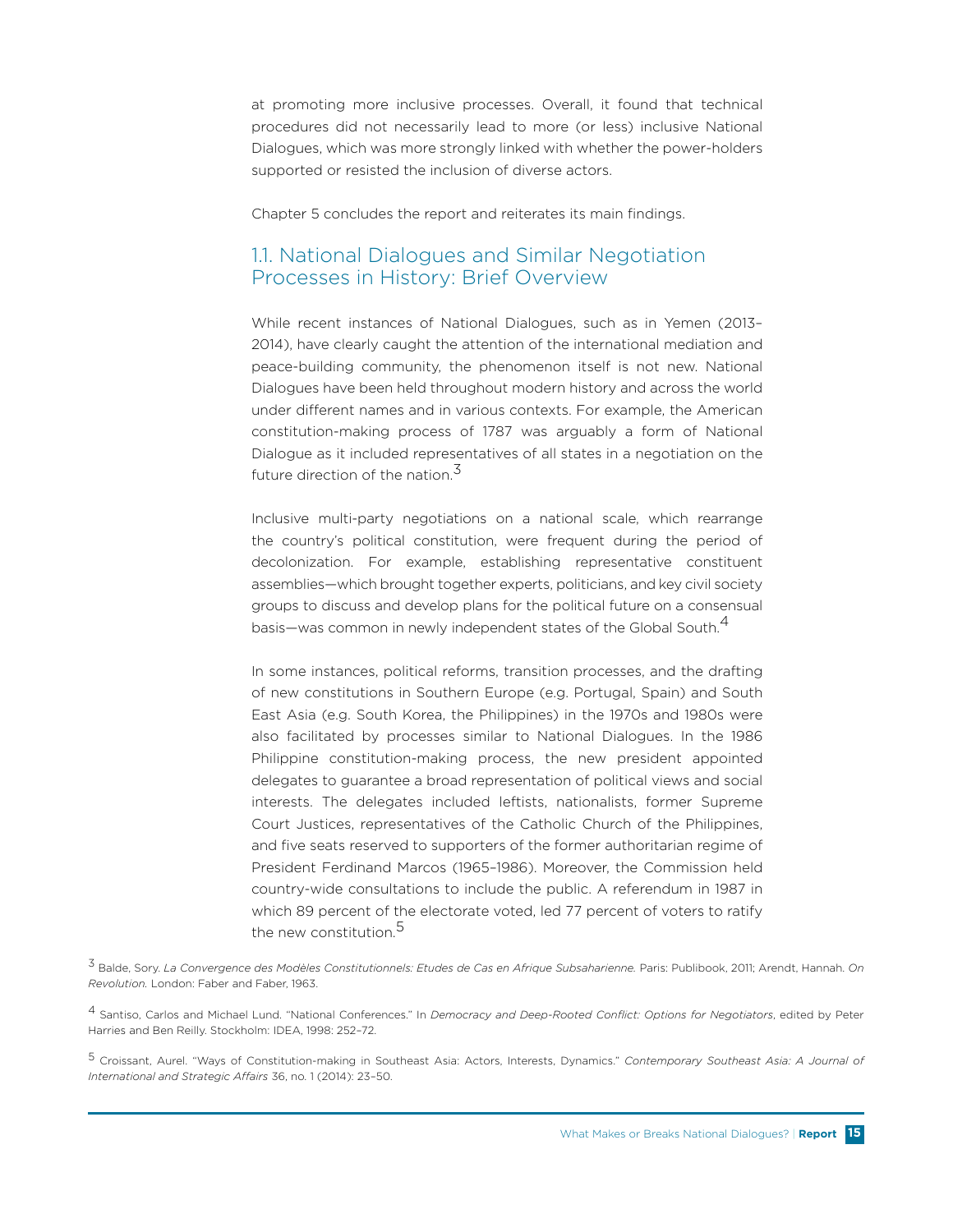Toward the end of the 1980s, National Dialogues facilitated political reforms in the socialist republics of Central Europe. Often under the name of roundtable negotiations, the Dialogues initiated peaceful political and economic transitions.<sup>6</sup> The first of these round table negotiations were set up in Poland (1988–1989) between the Communist Party and the opposition, which mainly comprised trade unions and the Catholic Church. This set a precedent for many other Central European countries, which subsequently initiated processes of democratization where political and societal actors played an important role.<sup>7</sup>

In the early 1990s, National Dialogues were popular in several African nations. Inclusive constitution-making negotiations often took the name of so-called national conferences with the mandate to facilitate peaceful and sustainable political reform. For example, the 1990 National Conference in Benin, sought to ease the pressure generated by a deep economic crisis and a parallel erosion of political legitimacy. In the following months and years, Gabon organized its own conference (1990), followed by Republic of Congo-Brazzaville (1991), Togo (1991), Mali (1991), Niger (1991), Zaire leading to the Democratic Republic of the Congo—(1991–1992), and Chad  $(1993)^8$ 

In the mid-1990s, political reforms coupled with constitution-making and peacemaking processes took place in South-East Asia and Latin America. Striving to be inclusive, many shared features typical of today's National Dialogues. For instance in Thailand, the new Constitutional Drafting Assembly (1996–1997) was comprised of both provincial representatives and legal and academic experts. The process excluded political parties because of skepticism regarding the existing parliamentary system. In addition, individual politicians were not invited given that the drafters assumed that the participating groups already represented a broad range of political opinions and societal interests.<sup>9</sup> In Latin America, a form of National Dialogue held between 1995 and 1996 facilitated the peace process in Chiapas (Mexico). This brought in a broad range of societal actors, such as intellectuals, activists, representatives of social, cultural, and indigenous organizations, members of the newly formed Rebel Zapatista Autonomous Municipalities, and indigenous women.

<sup>6</sup> Jankauskas, Algimantas and Liutauras Gudžinskas. "Reconceptualizing Transitology: Lessons from Post-communism." In *Lithuanian Annual Strategic Review*, edited by Raimundas Lopata et al. Lithuania: Military Academy of Lithuania, 2008: 181–99; Carothers, Thomas. "The End of the Transition Paradigm." Journal of Democracy 13, no. 1 (2002): 5–21; O'Donnell, Guillermo and Philippe C. Schmitter. *Transitions from Authoritarian Rule: Tentative Conclusions about Uncertain Democracies.* London: John Hopkins University Press, 1986.

<sup>7</sup> Colomer, Josep and Margot Pascual. "The Polish Games of Transition." *Communist and Post-Communist Studies* 27, no. 3 (1994): 275–94.

<sup>8</sup> Balde. La Convergence des Modèles Constitutionnels.

<sup>9</sup> Croissant. "Ways of Constitution-making," 23–50.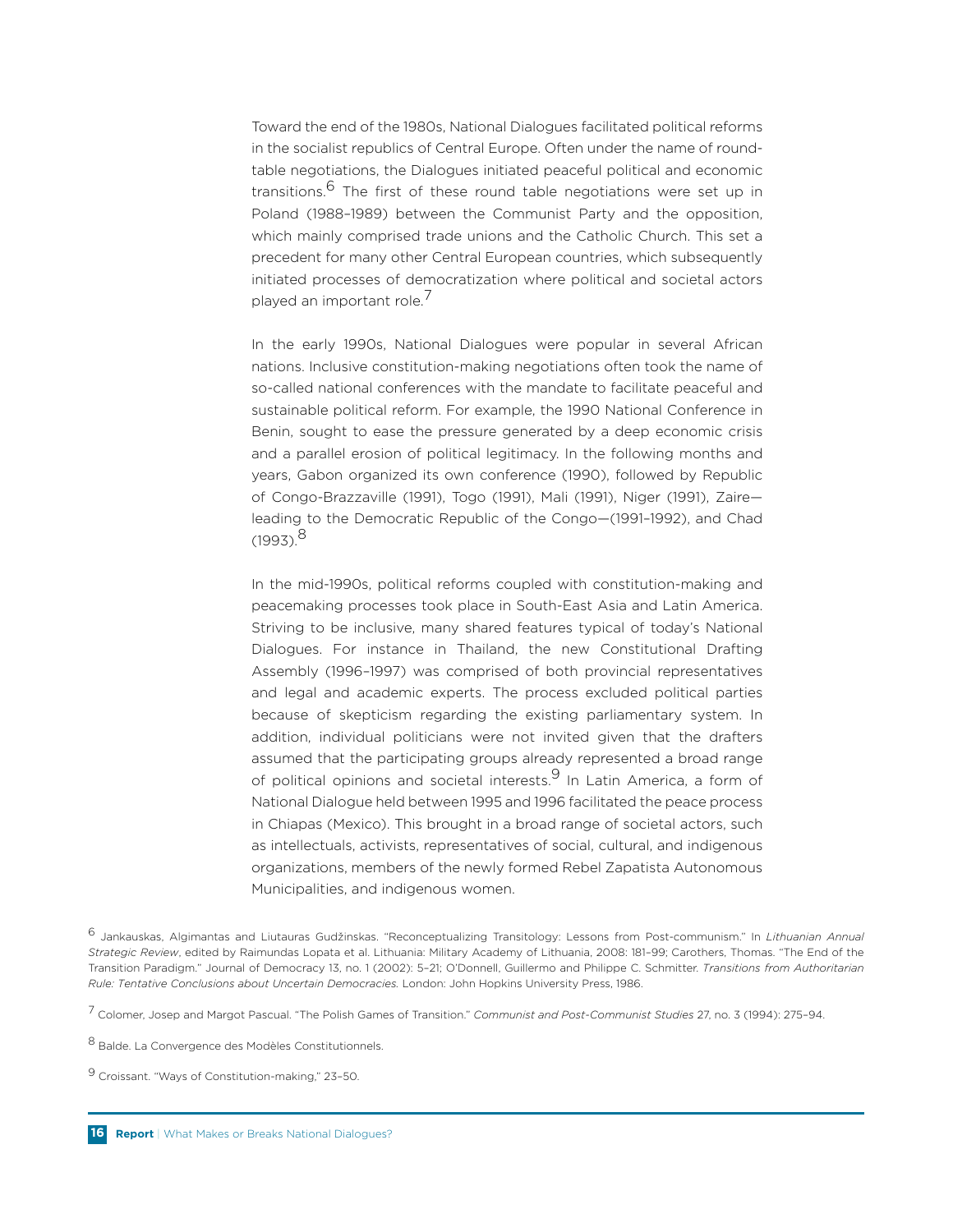In the last 15 years, National Dialogues have continued to facilitate peacemaking processes, political reforms, and/or constitution-making processes across the globe from Somalia (2000, 2002–2004), Afghanistan (2002, 2003-2004), and Nepal (2008-2012)<sup>10</sup> to Egypt (2011), Yemen (2013–2014), and Tunisia (2013–2014)<sup>11</sup>. Every six months since October 2016, Myanmar has scheduled process similar to National Dialogues under the name "Union Peace Conference—21st Century Panglong." <sup>12</sup> In Sudan  $(2015-2016)^{13}$  and Burundi (2015-2016),  $14$  processes labelled National Dialogues have been set up, although they do exclude important opposition parties.

In sum, this short historical overview shows that National Dialogues of various types and under differing labels have been used to manage political transitions in different continents throughout the last 200 years.

A number of sub-fields within Political Science and International Relations have generated scholarship relevant to National Dialogues, such as in the study of multi-stakeholder negotiations<sup>15</sup> and social

10 The case of Nepal refers to the first Constituent Assembly (from 2008-2012), which failed to draft and adopt a new constitution. However, the Assembly did facilitate important discussions on fundamental issues such as democratization and federalism, which the second Constituent Assembly (2013-2015) built on. In September 2015, the second Constituent Assembly adopted a new constitution. The case of the second Assembly is not included as a case in this report, since the research was designed before the Assembly concluded. Karki, Budhi and Rohan Edrisinha. *Participatory Constitution Making in Nepal: Issues of Process and Substance.* Kathmandu: United Nations Development Programme (UNDP) and Support to Participatory Constitution Building in Nepal (SPCBN), 2014: 96.

<sup>11</sup> Haugbølle, Rikke Hostrup et al. "Tunisia." edited by Vanessa Prinz and Damjan Denkovski. Berlin: Berghof Foundation, 2017: 300-5.

12 Crisis Group Asia. "Myanmar's Peace Process: Getting to a Political Dialogue." *International Crisis Group: Reports and Briefings.* 16 October 2016. https://d2071andvip0wj.cloudfront.net/b149-myanmar-s-peace-process-getting-to-a-political-dialogue.pdf (accessed 20 September 2017).

13 Sudan Tribune. "Sudan's Dialogue Conference Approves the National Document." *Sudan Tribune: News.* 10 October 2016. http://www.sudantribune.com/spip.php?article60479 (accessed 21 September 2017).

14 United Nations Security Council. "Report of the Secretary-General on Burundi." S/2017/165, 2017. https://documents-dds-ny.un.org/doc/UNDOC/GEN/N17/044/62/pdf/N1704462.pdf?OpenElement (accessed 20 September 2017).

15 See for example: Bisht, Medha. "Advocacy Groups and Multi-Stakeholder Negotiations: Redefining Frameworks of Diplomatic Practice." *International Studies* 45, no. 2 (2008): 133–53; Nilsson, Desirée. "Anchoring the Peace: Civil Society Actors in Peace Accords and Durable Peace." *International Interactions* 38, no. 2 (2012): 243–66; O'Donnell and Schmitter. Transitions from Authoritarian Rule; Paffenholz, Thania. "Civil Society and Peace Negotiations: Beyond the Inclusion-Exclusion Dichotomy." *Negotiation Journal* 30, no. 1 (2014): 69–91; Lanz, David. "Who Gets a Seat at the Table? A Framework for Understanding the Dynamics of Inclusion and Exclusion in Peace Negotiations." International Negotiation 16, no. 2 (2011): 275–95; Hemmer, Bruce et al. "Putting the "Up" in Bottom-up Peacebuilding: Broadening the Concept of Peace Negotiations." *International Negotiation* 11, no. 1 (2006): 129–62; Bell, Christine and Catherine O'Rourke. "The People's Peace? Peace Agreements, Civil Society, and Participatory Democracy." *International Political Science Review* 28, no. 3 (2007): 293–324; Wanis-St. John, Anthony and Darren Kew. "Civil Society and Peace Negotiations: Confronting Exclusion." *International Negotiation* 13, no. 1 (2008): 11–36; Barnes, Catherine. *Democratizing Peace-making Processes: Strategies and Dilemmas for Public Participation.* Conciliation Resources, 2002; Barnes, Catherine. "Weaving the Web: Civil Society Roles in Working with Conflict and Building Peace." In *People Building Peace II: Successful Stories of Civil Society*, edited by Poul van Tongeren et al. Colorado: Lynne Rienner Publishers, 2005: 7–24; Saunders, Harold H. "The Peace Process: A Conceptual Framework." In *A Public Peace Process: Sustained Dialogue to Transform Racial and Ethnic Conflicts*, edited by Harold H. Saunders. Palgrave Macmillan US, 1999: 19–29; Nilsson, Desirée and Mimmi Söderberg Kovacs. "Revisiting an Elusive Concept: A Review of the Debate on Spoilers in Peace Processes." *International Studies Review* 13, no. 4 (2011): 606- 26; Chataway, Cynthia. "Track II Diplomacy: From a Track I Perspective." *International Negotiation* 14, no. 3 (1998): 269–87; McClintock, Elisabeth and Térence Nahimana. "Managing the Tension between Inclusionary and Exclusionary Processes: Building Peace in Burundi." *International Negotiation* 13, no. 1 (2008): 73–91; Kelman, Peter. "The Future as a Reflection of the Past: United States Unilateralism in the Asia Pacific." *Arena Journal,* no. 7 (1996): 11–14; Çuhadar, Esra. "Track Two Diplomacy from a Track One Perspective: Comparing the Perceptions of Turkish and American Diplomats." *International Negotiation* 12, no. 1 (2006): 57–82.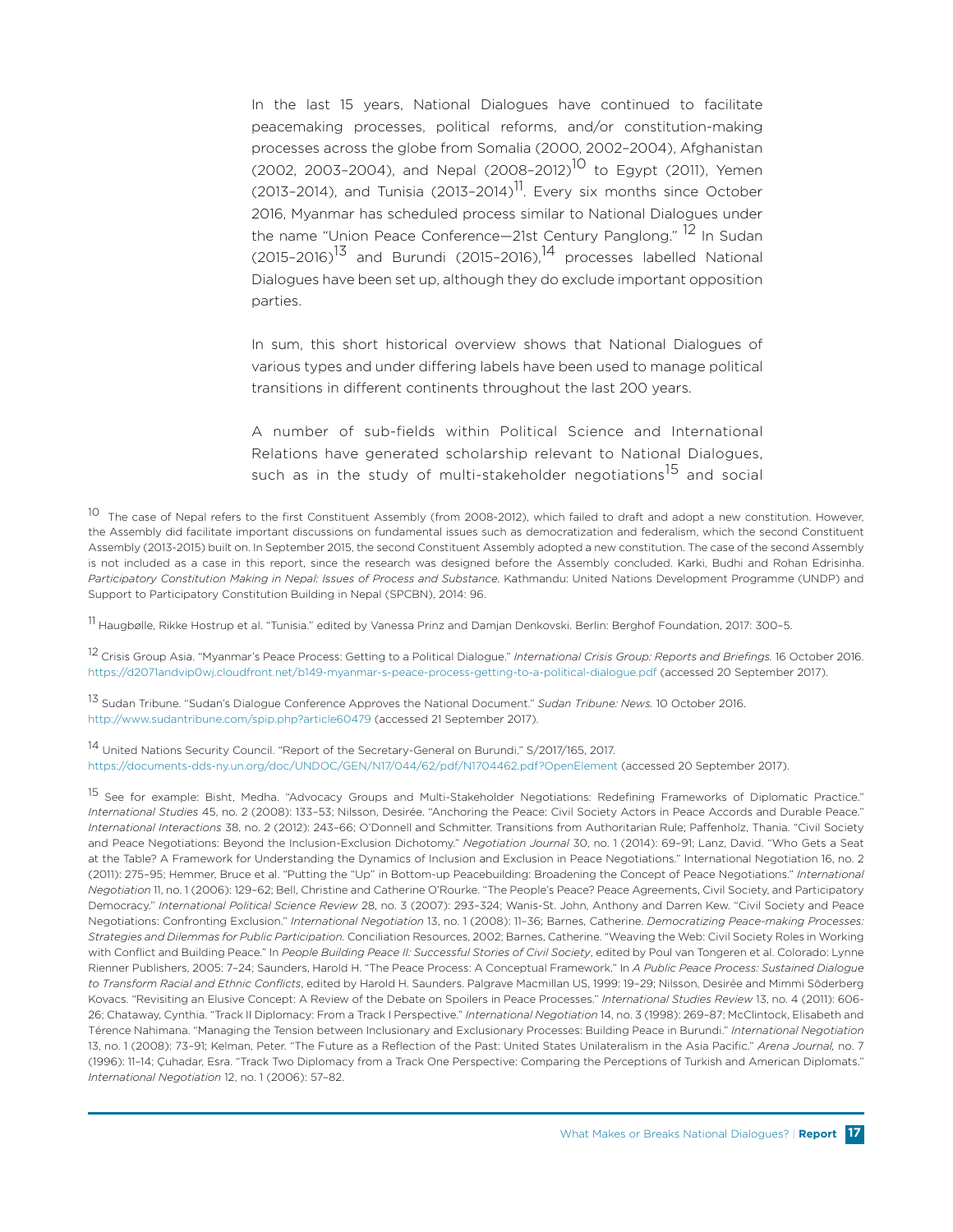contracts<sup>16</sup> as well as the field of political transitions or "transitology."<sup>17</sup> However, the academic literature has yet to explicitly approach the phenomenon of National Dialogues, meaning it is generally an undertheorized field. The practical and policy-focused dimensions of particular National Dialogues or observations stemming from only a few relevant cases often dominate existing literature.<sup>18</sup>

### 1.2. Methodology

This report presents overall patterns concerning how National Dialogues have evolved from their initiation to implementation. Patterns identified are based on an inductive, in-depth, qualitative data analysis, rather than large n-statistical assessments. For this, a process tracing approach was first applied to each of the 17 cases. We have delineated the process surrounding each National Dialogue in order to see how they began and evolved, who took part, and with what effects. In each case, we also sought to determine where the National Dialogue was situated in relation to other major events of the overall political transition.

Thereafter, patterns were identified across the cases. These particularly focused on a number of inductively identified factors that played an important role in affecting the outcomes of National Dialogues, notably the attainment and implementation of agreements.

#### *Case Selection*

We used a purposive sampling strategy designed to capture geographical distribution, varying mandates, and unique instances of inclusion for identifying the 17 cases of this report. Negotiation processes that did not meet our definition were not included, even if they bore the label "National Dialogue." Such cases were excluded if, for example, crucial actors were not invited (e.g. the Grand National Dialogue in Guatemala 1989); the Dialogue

16 See for example: United Nations Development Programme & Norwegian Peacebuilding Resource Centre. *Engaged Societies, Responsive States: the Social Contract in Situations of Conflict and Fragility.* New York: United Nations Deveopment Programme, 2016; Ropers. Resolution to Transformation; United Nations Development Programme. "Publications: Democratic Governance and Peacebuilding." *Crisis Prevention and Recovery: Governance for Peace: Securing the social contract.* 10 January 2012.

http://www.undp.org/content/dam/undp/library/crisis%20prevention/governance-for-peace\_2011-12-15\_web.pdf.pdf (accessed 26 February 2016).

17 See for example: Linz, Juan José. *Totalitarian and Authoritarian Regimes.* Colorado: Lynne Rienner Publishers, 2000; Linz, Juan José and Alfred Stepan. *Problems of Democratic Transition and Consolidation: Southern Europe, South America, and Post-communist Europe.* Baltimore: Johns Hopkins University Press, 1996; O'Donnell, Guillermo. "On the State, Democratization and Some Conceptual Problems: A Latin American View with Glances at Some Postcommunist Countries." *World Development* 21, no. 8 (1993): 1355–69; Stepan, Alfred. "Tunisia's Transition and the Twin Tolerations." *Journal of Democracy* 23, no. 2 (2012): 89–103; Saxonberg, Steven and Jonas Linde. "Beyond the Transitology—Area Studies Debate." *Problems of Post-Communism* 50, no. 3 (2003): 3–16; Burton, Michael and John Higley. "Elite Settlements." *American Sociological Review* 52, no. 3 (1987): 295–307.

18 Santiso and Lund. "National Conferences," 252–72; Papagianni. National Dialogue; Papagianni, Katja. "National Conferences in Transitional Periods: The Case of Iraq." *International Peacekeeping* 13, no. 3 (2006): 316–33.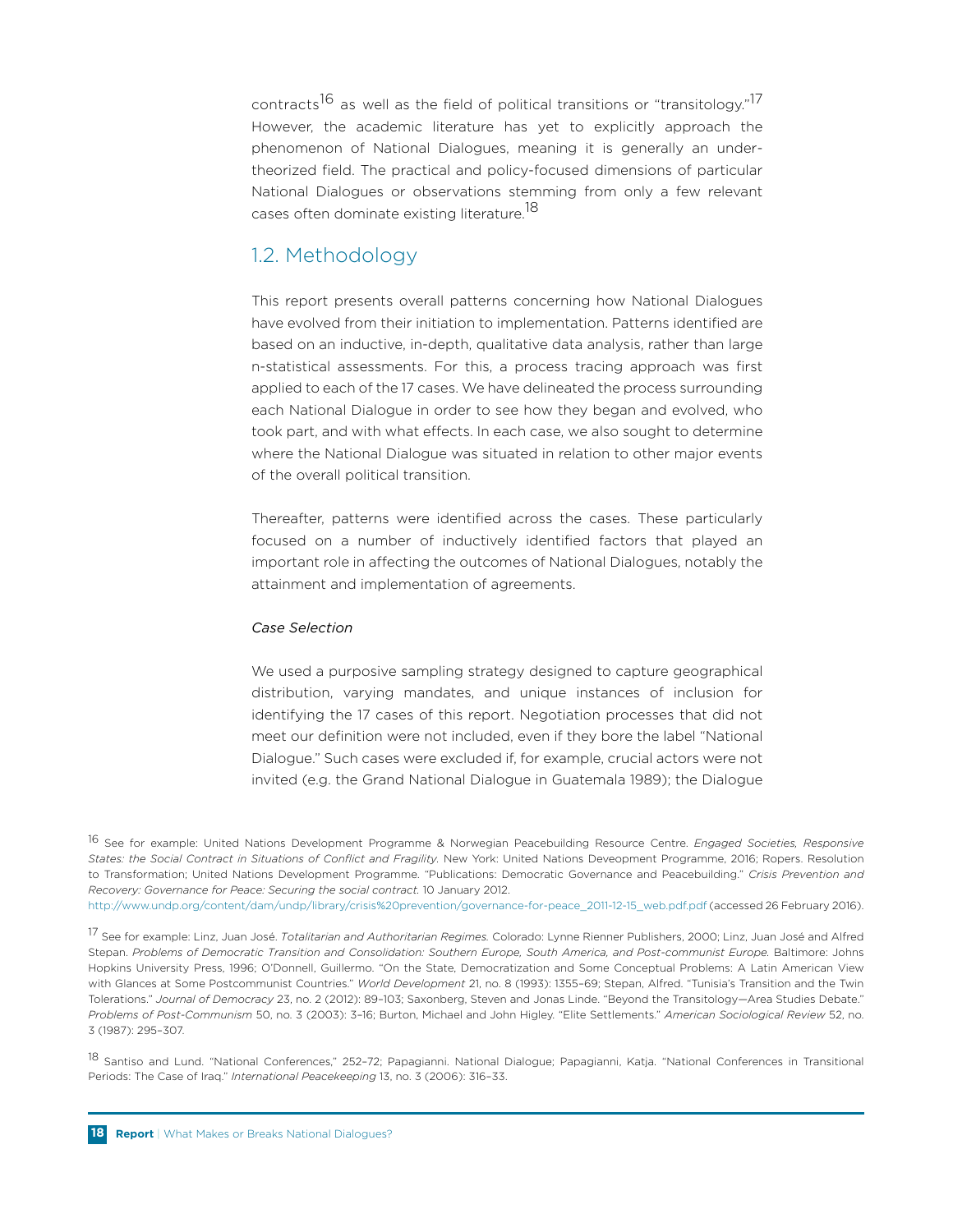did not have a formal mandate (e.g. the Constitutional Platform in Turkey in 2012); or actors other than the main conflicting or political parties were only included on a short-term basis (e.g. Aceh 1999–2003), in a very limited manner (e.g. Tajikistan 1994–1997), or not at all (Kenya 2008; Lebanon 2008–2014).

Only two borderline cases were included; the political reform processes in Nepal (2008–2012) and South Africa (1991–1992 and 1993). In both, the negotiations only involved governments and political parties. However, the quota of women in South Africa and women and minorities in Nepal nonetheless made these processes inclusive. As such, they offer valuable lessons.

| <b>Country</b>                  | Year(s)   | <b>Name of National Dialogue</b>                                       |
|---------------------------------|-----------|------------------------------------------------------------------------|
|                                 | 2002      | Emergency Loya Jirga (ELJ)                                             |
| Afghanistan                     | 2003-2004 | Constitutional Loya Jirga (CLJ)                                        |
| <b>Benin</b>                    | 1990      | Conference of the Vital Forces<br>of the Nation                        |
| Democratic<br>Republic of Congo | 2001-2003 | Inter-Congolese Dialogue                                               |
| Egypt                           | 2011      | National Dialogue                                                      |
| Mali                            | 1991      | National Conference                                                    |
| Mexico                          | 1995-1996 | San Andres Dialogues                                                   |
| Nepal                           | 2008-2012 | The Constituent Assembly                                               |
| Papua New Guinea                | 1997      | Burnham Dialogues                                                      |
|                                 | 2000      | The Somali National Reconciliation<br>Conference (Djibouti process)    |
| Somalia                         | 2002-2004 | The Somalia National Peace<br>Conference (Eldoret/Mbagathi<br>process) |
| Somaliland*                     | 1993      | The Borama National Conference                                         |
|                                 | 1991-1992 | Convention for a Democratic<br>South Africa (CODESA)                   |
| South Africa                    | 1993      | Multi-Party Negotiation Process<br>(MPNP)                              |
|                                 | 1991      | National Conference                                                    |
| Togo                            | 2006      | Inter-Togolese Dialogue                                                |
| Yemen                           | 2013-2014 | National Dialogue Conference                                           |

#### *Figure 1. List of National Dialogues Studied*

\* Somaliland is not internationally recognised as an independent country but an autonomous republic of Somalia \* Somaliland is not internationally recognized as an independent country but an autonomous republic of Somalia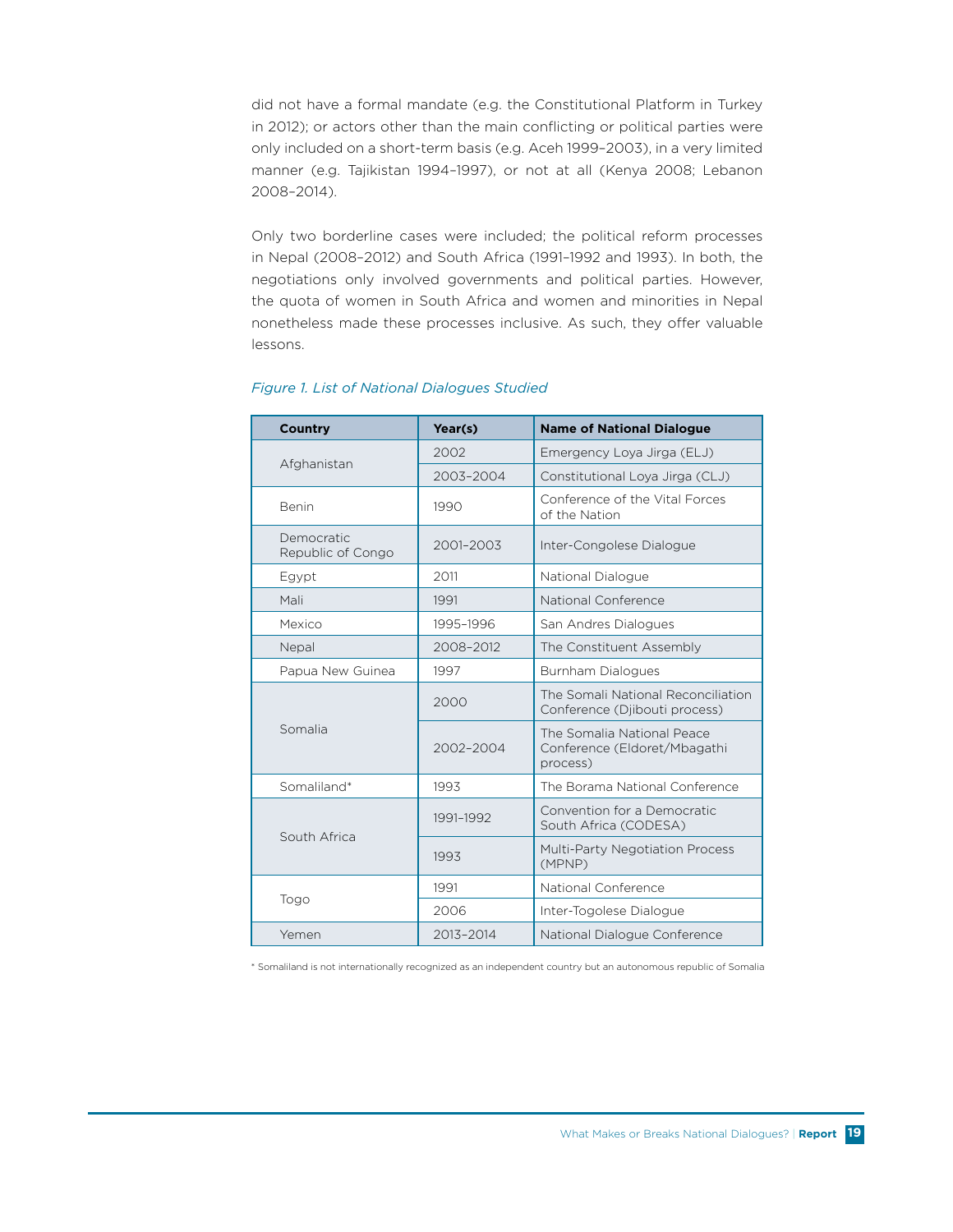#### *Definition of National Dialogue Outcomes*

Outcomes of National Dialogues were defined on two levels: first, regarding whether an agreement was reached or not, and second, to what extent the agreement was actually implemented. As a means of measuring implementation, the report mainly used the coding developed by the Kroc Institute's Peace Accord Matrix dataset on peace agreement implementation.<sup>19</sup>

National Dialogues in which no agreement was reached were classified "no agreement reached"; Dialogues where no or few provisions were implemented after five years were classified as "**agreement reached, but not implemented**"; Dialogues where some provisions were implemented but major provisions had yet to be addressed were classified as "**agreement reached and partially implemented**"; and finally, National Dialogues where most provisions were implemented were classified as "**agreement reached and implemented**". Figure 2 gives an overview of the cases sorted according to the levels of reaching and implementing agreements.



# $F$ igure 2. National Dialogue Outcomes

\* The case of Nepal refers to the first Constituent Assembly (from 2008-2012), which failed to draft and adopt a new constitution. However, the Assembly did facilitate important discussions on fundamental issues such as<br>democratization and federalism, which the second Constituent Assembly (2013-2015) built. In September 2015, democratization and rederaism, which the second constitution.<br>the second Constituent Assembly adopted a new constitution.

<sup>19</sup> While the PAM data set treats all implemented provisions equally, within the BP Project the level of implementation is assessed qualitatively with regards to the level of implementation of core provisions. This led to only a few diversions from the Kroc results.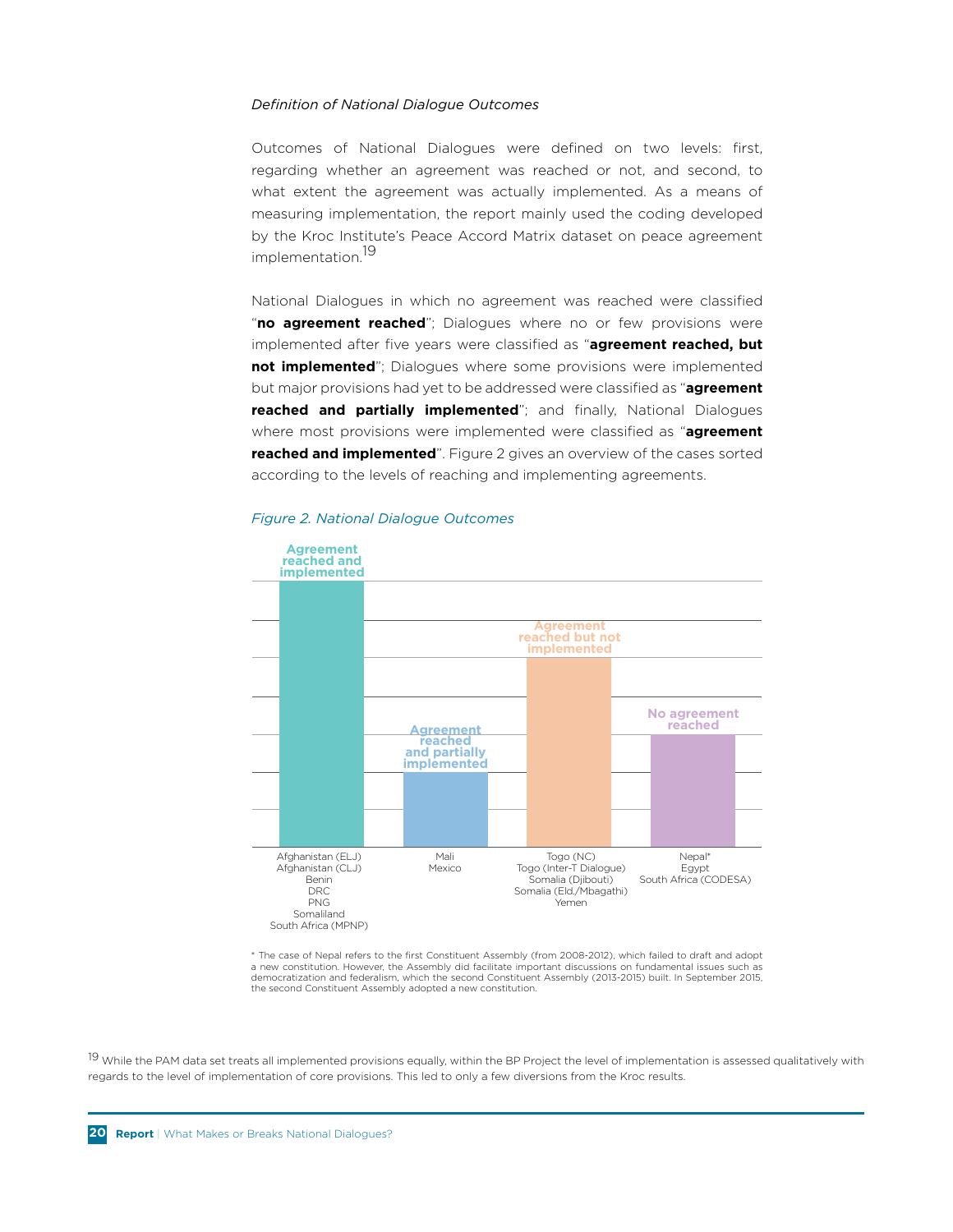It was against this background of divergent outcomes that the report considered the conditions enabling or constraining the effectiveness of National Dialogues. It further differentiated between context factors and process factors. Context factors capture the surrounding conditions of National Dialogues, such as power relations or the influence of regional and international actors. Process factors on the other hand are specifically related to the internal structure and/or design of the actual negotiation process, and the way it involved representation, selection, and decisionmaking.

The report also inductively used in-depth, qualitative analysis of the individual cases and the broader research conducted at IPTI on inclusive peace and transition processes in order to identify common enabling and constraining factors.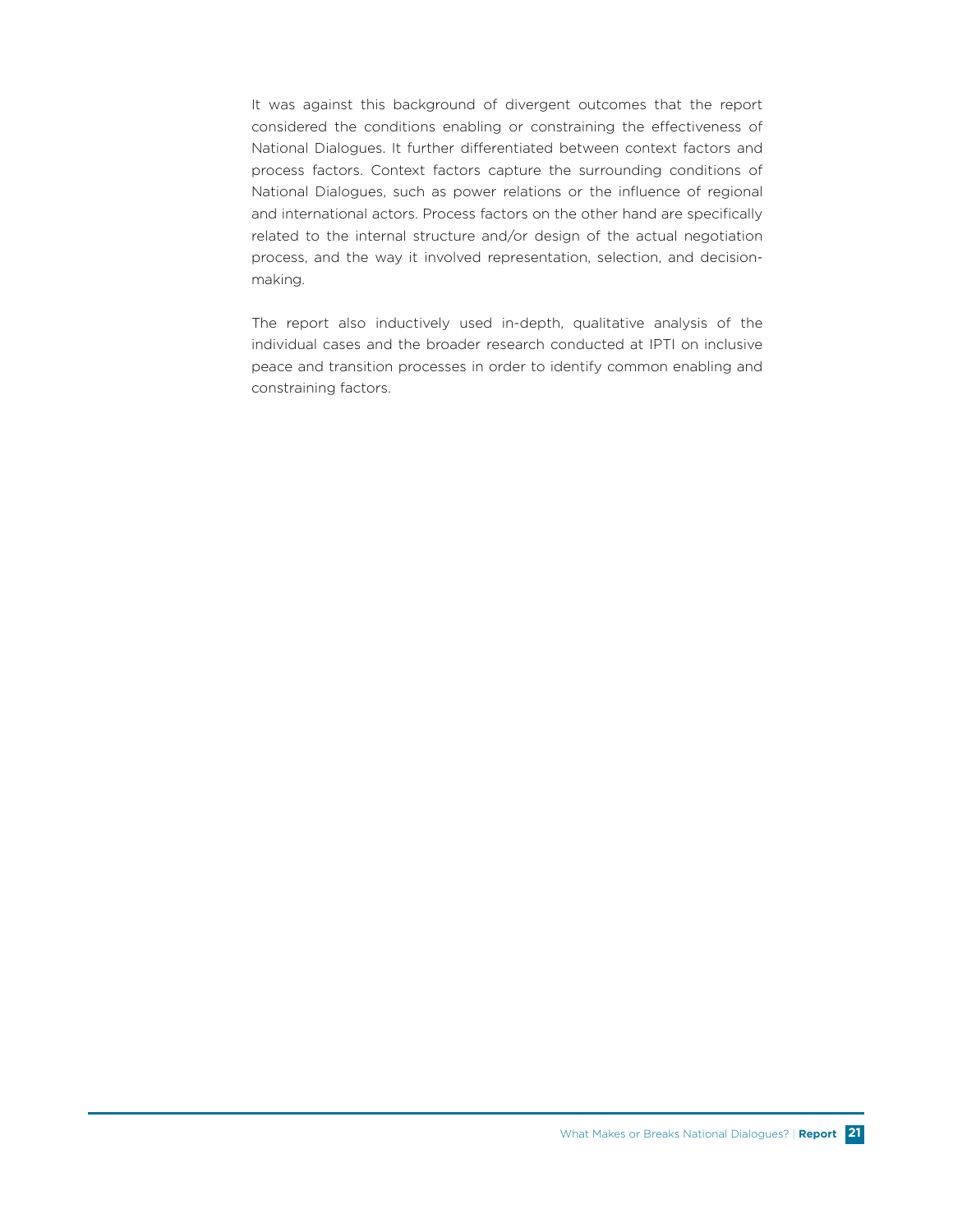# | 2. Contexts in which National Dialogues Evolve

# 2.1. Political Context

Generally, National Dialogues have been convened at times of breakdown, such as a severe crisis or a disconnect in governance between the state and its society. They intend to redefine the relationships between the government, political actors, and society through the negotiation of a new social contract. This process also offers the potential to restore statesociety relations and re-establish a government's legitimacy through broader representativeness. Furthermore, an analysis of the cases that were characterized by violence before the initiation of negotiations shows that, in the short term, starting a National Dialogue reduced the level of violence by channelling grievances voiced in the streets into formalized processes.

As Table 1 shows, the 17 cases analyzed were, broadly speaking, initiated in political environments characterized by either armed conflict or war or after less violent popular uprising. These contexts overlapped in a few cases, including Mexico (San Andres Dialogues), South Africa (Convention for a Democratic South Africa [CODESA] and Multi-Party Negotiation Process [MPNP]), and Yemen (National Dialogue Conference). Some also followed an exclusive elite negotiation to end violence.

| <b>Popular</b><br>uprising                                                                                                                  | <b>War and</b><br>armed conflict                                                                                                                                                                                                | <b>Exclusive elite</b><br>deal prior<br>to National<br><b>Dialogue</b>                                                                             |
|---------------------------------------------------------------------------------------------------------------------------------------------|---------------------------------------------------------------------------------------------------------------------------------------------------------------------------------------------------------------------------------|----------------------------------------------------------------------------------------------------------------------------------------------------|
| • Benin<br>$\cdot$ Egypt<br>$\bullet$ Mali<br>• Mexico<br>• South Africa<br>(both Dialogues)<br>$\cdot$ Togo<br>(both Dialogues)<br>• Yemen | • Afghanistan<br>(both Dialogues)<br>• Democratic Republic<br>of the Congo (DRC)<br>• Mexico<br>• Nepal<br>• Papua New Guinea<br>• Somalia<br>(both Dialogues)<br>• Somaliland<br>• South Africa<br>(both Dialogues)<br>• Yemen | • Afghanistan<br>(both Dialogues)<br>$\bullet$ Mexico<br>• Nepal<br>• Papua New Guinea<br>• Somalia<br>(both Dialogues)<br>• Somaliland<br>• Yemen |

#### *Table 1. Political Context*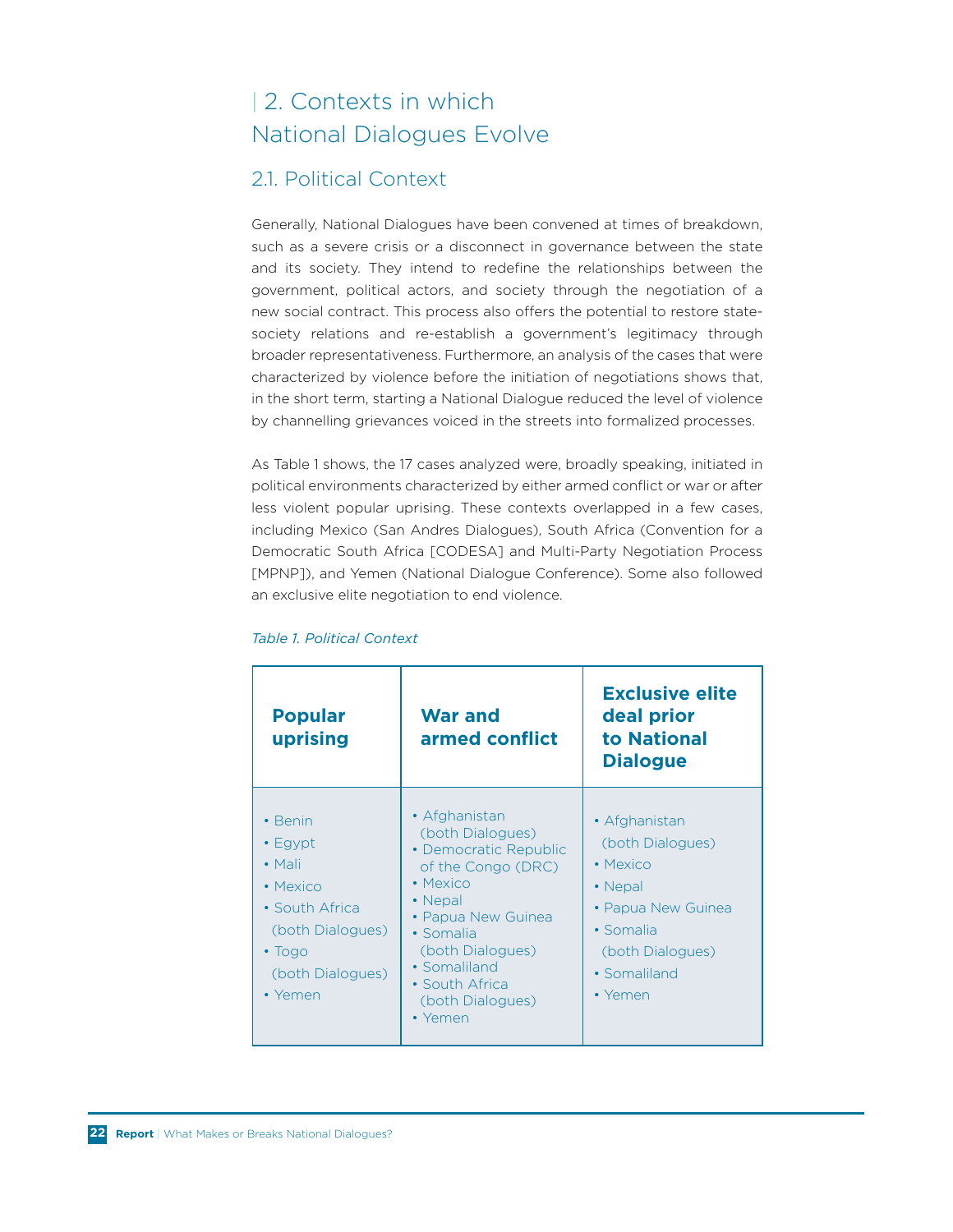#### *Popular Uprising*

In nine cases, mass action occurred prior to the initiation of the Dialogues. In each of these, popular dissatisfaction with the governments-in-power manifested itself in large numbers of people demonstrating and advocating for change usually on the street. In response, governments initiated a National Dialogue. For example, in Togo (National Conference), the broader populace mounted protests and demonstrations demanding a general amnesty for political prisoners, the creation of a multi-party system, and a National Conference, which the government initiated in 1991.

In many cases, the timing of people manifesting their discontent through mass action and the elites' response by initiating a National Dialogue was influenced by international and regional trends. These waves of democratization often fueled the demands of protesters, frequently leading to the creation of National Dialogues. The organization of National Dialogues in Benin (Conference of the Vital Forces of the Nation), Togo (National Conference), and Mali (National Conference) can be understood in the context of the third democratization wave from the start of the 1980s to the mid-1990s. Similarly, the uprisings that began in Tunisia in 2011 constituted a regional push for democratization that helped propel reform processes from Libya to Bahrain. They also enabled the initiation and inclusive set-up of the National Dialogues in Tunisia, Egypt, and Yemen (albeit with varying outcomes).

#### *War and Armed Conflict <sup>20</sup>*

In 12 of the cases, National Dialogues were initiated during or after periods of war or armed conflict. In Somaliland, for example, the initiation of the Borama Conference was in response to the war, which had intensified after the territory declared independence from Somalia. In Papua New Guinea (Burnham Dialogues), the National Dialogue was initiated to address causes of the long-term, armed conflict between the government and locals of Bougainville. This amounted to over 25 battle-related deaths per year from the time the conflict broke out in 1988 to the conclusion of a ceasefire agreement in 1997.<sup>21</sup>

In the cases of Mexico, South Africa, and Yemen, National Dialogues sought to respond to political environments characterized by popular uprisings

<sup>20</sup> The definitions of war (more than 1,000 battle related deaths) and armed conflict (25 battle related deaths in a year) used throughout this report are taken from the Uppsala Conflict Data Programme. Department of Peace and Conflict Research: UCDP. "Definitions." n.d. http://www.pcr.uu.se/research/ucdp/definitions/ (accessed 6 September 2017).

<sup>21</sup> The lowest number of battle related deaths in Papua New Guinea was 26 in 1994 and highest number was 106 in 1996. Uppsala Conflict Data Program. "Papua New Guinea." *Search for actors, conflicts…,* 2016. http://ucdp.uu.se/#country/910 (accessed 6 September 2017).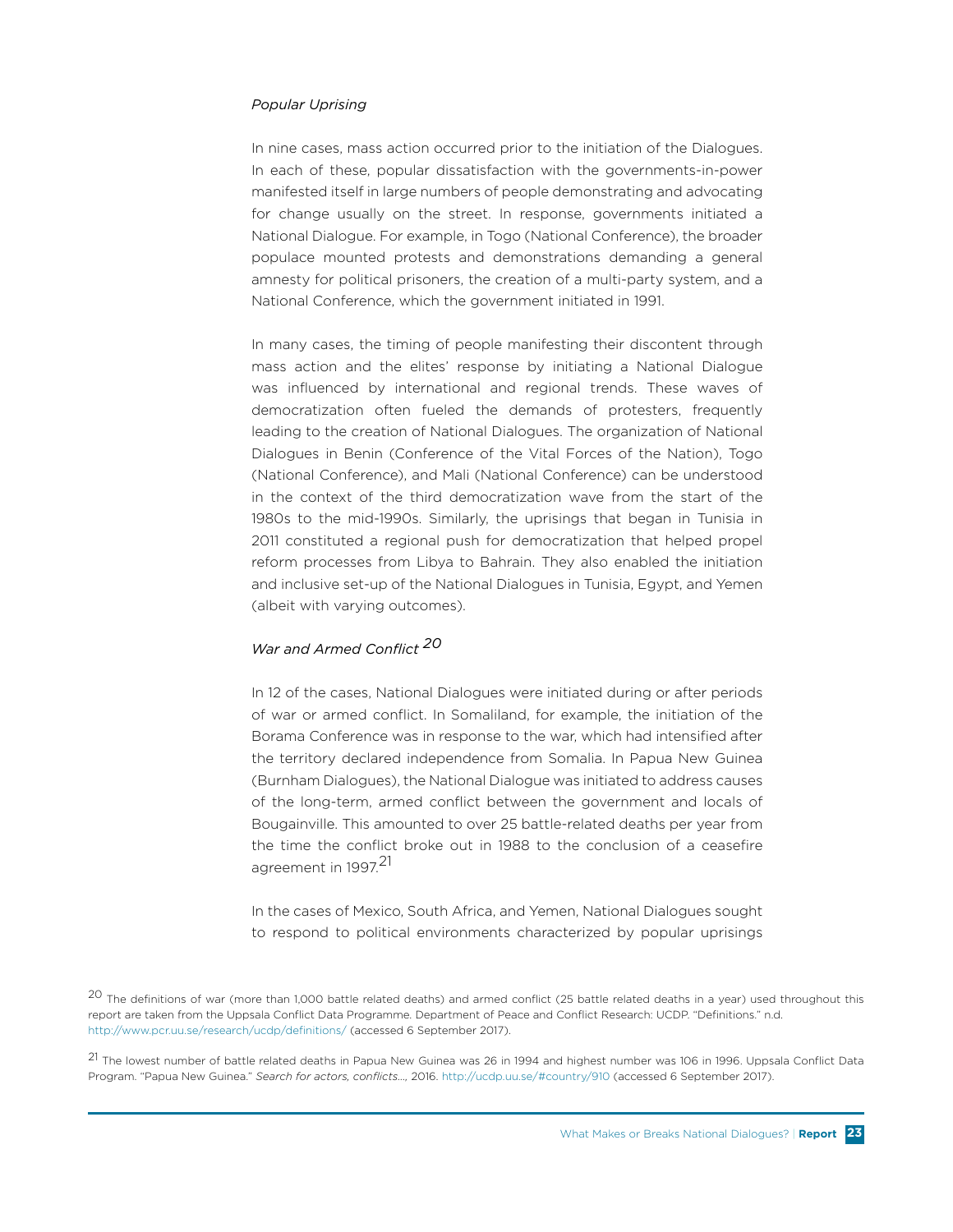as well as the existence of armed conflict. In South Africa, the political violence by the end of the 1980s had reached unprecedented levels and the CODESA I and II (1991 and 1992) were set up to address the causes by initiating a democratic transition. However, the negotiations ended in deadlock and when the African National Congress left the negotiations and called for new strikes and demonstrations, massacres were committed against the African population.<sup>22</sup>

#### *Exclusive Elite Deal Prior to the National Dialogue*

In the cases where National Dialogues were initiated in a political environment of armed conflict or war, all—except for South Africa and the DRC—followed an exclusive elite deal. The time between the negotiated elite agreement and the broad National Dialogue varied across the cases, from immediately after the exclusive agreement e.g. Papua New Guinea and Yemen to a few years later e.g. Somalia (Somali National Reconciliation Conference [Djibouti]).

#### *Agreement-mandated National Dialogues*

Comprehensive peace and ceasefire agreements led to the initiation of National Dialogues in the cases of Afghanistan (Emergency Loya Jirga [ELJ] and Constitutional Loya Jirga [CLJ]), the DRC (Inter-Congolese Dialogue), and Nepal (Constituent Assembly). The provisions mandated inclusive negotiations in the transitioning political system to address causes of conflict. For example, in the DRC, the Lusaka Ceasefire Accord mandated the Dialogue and required the inclusion of the five main signatories: the government, Congolese Rally for Democracy (RCD<sup>23</sup>), Movement for Liberation of the Congo (MLC), unarmed political parties, and civil society.

# 2.2. Who Pushed for National Dialogues and their Rationale

Government representatives, opposition parties but also the broader public, have advocated for the initiation of a National Dialogue, and did so for a variety of reasons.

Most often, National Dialogues were a response to domestic rather than international pressure and usually occurred in the context of political crisis. This was especially true when issues of fundamental national concern arose or the survival of a ruling government was in question.

22 Barnes, Catherine and Eldred De Klerk. *South Africa's Multi-party Constitutional Negotiation Process*. Conciliation Resources: 2002. http://www.c-r.org/downloads/Accord%2013\_5South%20Africa's%20multi-party%20constitutional%20negotiation%20process\_2002\_ENG.pdf (accessed 21 September 2017).

23 The RCD split after the signing of the Lusaka Ceasefire Accord and its seats in the Inter-Congolese Dialogue were reallocated to one of its factions: RDC-Goma.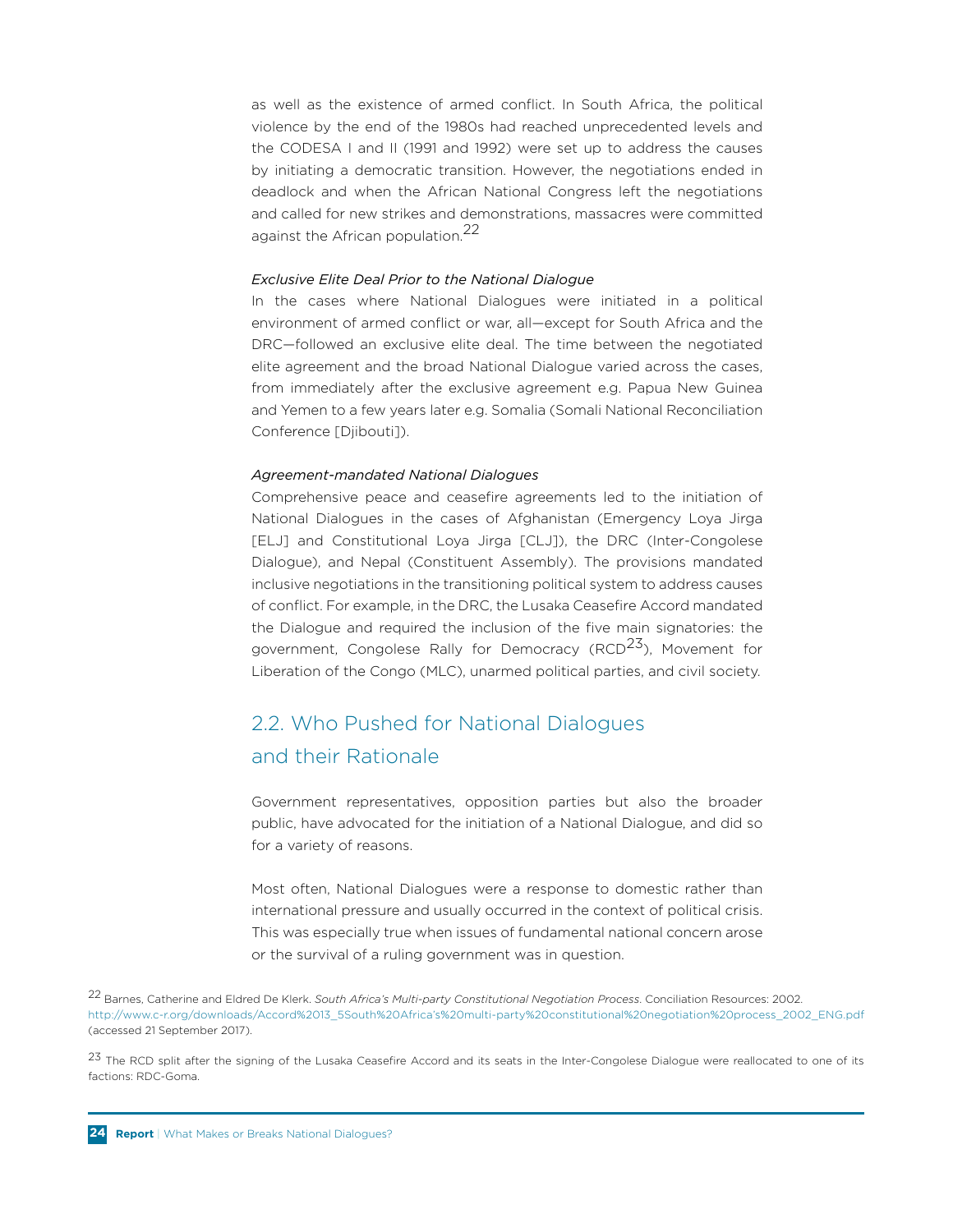Interestingly, it is often the government-in-power—generally wedded to the status quo—that initiates National Dialogues. This can be understood as a way of regaining legitimacy in times of crisis. It can also emerge as a strategy for managing the direction and extent of a transition by influencing the National Dialogue's negotiation process and its outcomes.

Actors challenging a government-in-power often envisage National Dialogues as an opportunity to redefine the future of the state. Those in opposition or outside state structures have initiated such initiatives as a way of changing the government and/or gaining power for themselves. Hence, actors in favor of change were not necessarily interested in democratization processes. For these reasons, both status quo and change actors often have been able to agree on National Dialogues as a negotiation format. Furthermore, in these processes civil society groups have been found both supporting the status quo or seeking change.

In 13 cases, the emergence of a National Dialogue was due to advocacy by different actors (see Figure 3). In four of them, it was the result of an earlier ceasefire or comprehensive peace agreement. Several types of groups often push for a National Dialogue together; hence, in some cases it is difficult to draw a clear distinction.

**Governments and/or transitional governments,** such as in Benin, Mali, and Togo (Inter-Togolese Dialogue), initiated National Dialogues. For instance, when post-election violence and political division resulting from the (re) election of President Faure Gnassingbé were still widely prevalent in Togo in 2006, the President initiated a National Dialogue. The move was designed to show goodwill and to reunite the country through an inclusive National Dialogue. It was also specifically intended to demonstrate to the European Union (EU) and other regional organizations that, following the previous year's post-election violence on the continent, efforts to promote democratization were being undertaken.

**Government and/or armed groups** in situations where parties to the conflict participating in peace talks initiated National Dialogues to increase the legitimacy of the process. They also sought to put across their own respective demands and interests, whether in support of the status quo or by advocating change. In Mexico, the Ejército Zapatista de Liberación Nacional (EZLN) wanted to avoid yet another round of exclusive negotiations. When talks resumed after the failed Cathedral Dialogue, they initiated a new National Dialogue but also broadened the negotiations by inviting more than 100 representatives of civil society as "advisors" and "guests" in an effort to increase their legitimacy and support for the talks.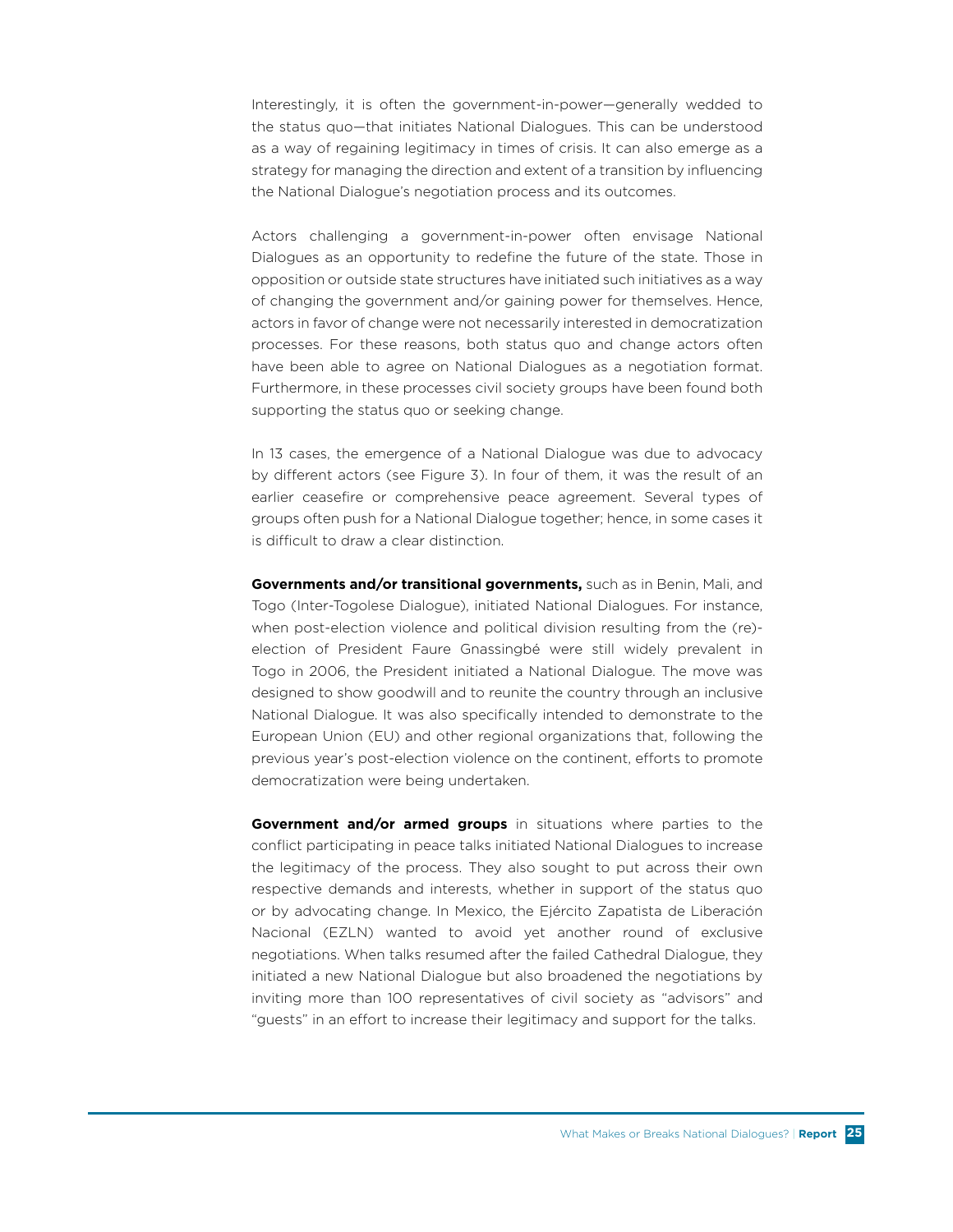**Citizens and social movements** have also pushed for National Dialogues to reach an overall reform agenda, often including changing the regimein-power. Even though social movements have not been able to formally initiate National Dialogues, they can exert pressure that often directly leads to the emergence of such talks. In Togo (National Conference), the population demanded political change and, despite President Gnassingbé Eyadéma's reluctance, they pushed him to set up a National Dialogue in 1991.

**Mediators or facilitators** have initiated National Dialogues mostly to improve the legitimacy and accountability of the negotiations. It is their assumption that broader inclusion makes the process more sustainable. Mediators and facilitators can be appointed by the United Nations (UN), jointly by parties to the conflict, or by the national government. These can be internal, such as Somaliland's Guurti (council of clan elders), or external as in Papua New Guinea (New Zealand and Australia). In Somaliland at the beginning of the 1990s, the Guurti used their traditional role as conflict mediator to encourage clans to participate in several inclusive negotiations to address the causes of violence. They also mediated the National Dialogue in 1993 (Borama Conference) leading to an agreement enabling the new state to transition from a military government to a civilian regime, thus institutionalizing the political system.

**Regional organizations** can play an important role in pushing for an inclusive National Dialogue. This was the case of Somalia (Somalia National Peace Conference [Eldoret/Mbagathi]), where the Intergovernmental Authority on Development (IGAD) found itself adopting a more active peace mediating role in the region. From an overall mission on functional coordination on food security strategies, environmental protection, and natural resource management, it developed by the mid-1990s to include mechanisms to resolve conflicts through dialogue. Hence, when a Somali peace process was launched after multiple failed attempts, the key actors involved decided to include national as well as regional representatives. This became the first concerted effort by the regional states of Kenya, Ethiopia, and Djibouti to work together under the IGAD to solve the conflict in Somalia.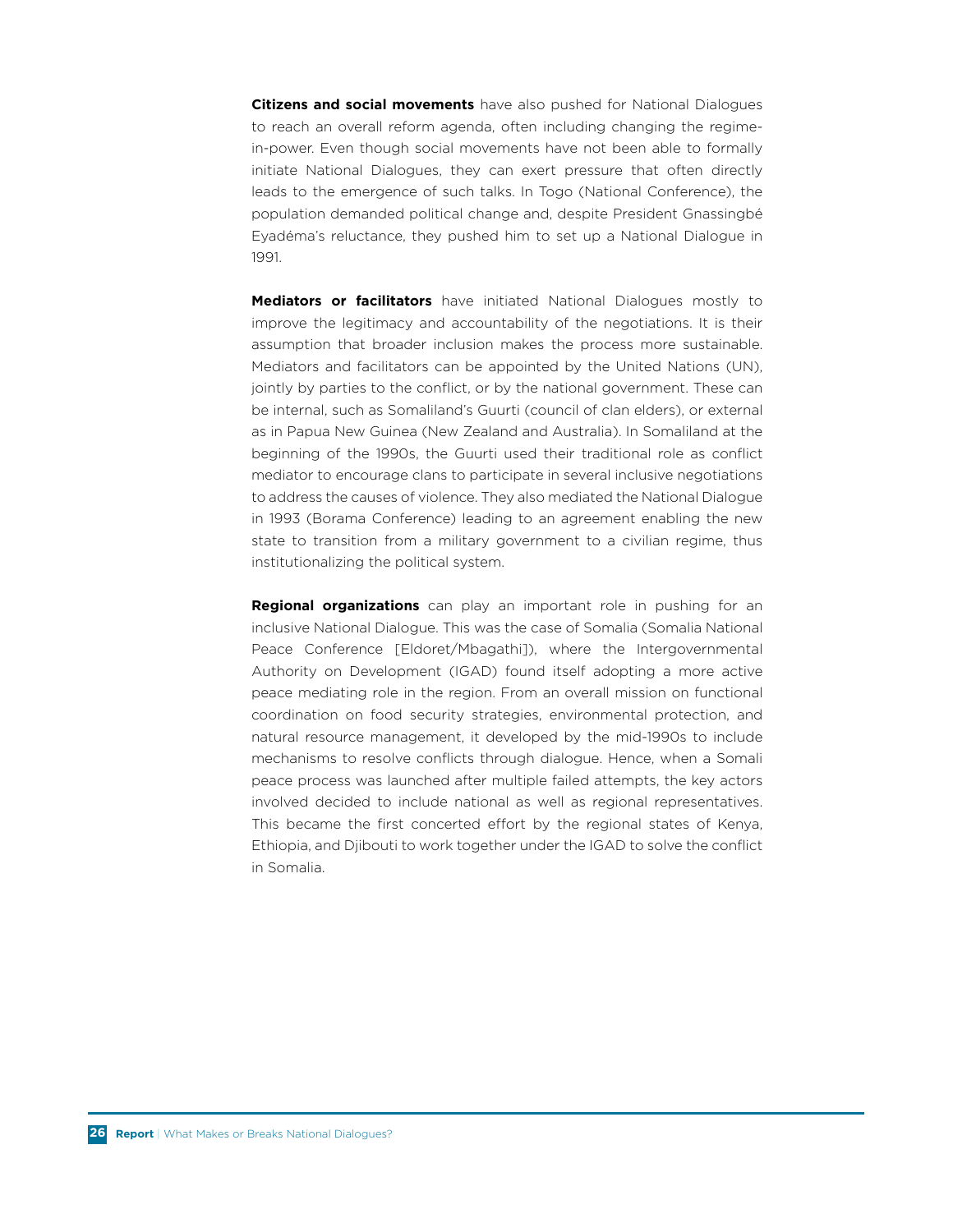#### **Figure 3. Actors Pushing for the Initiation of National Dialogues**

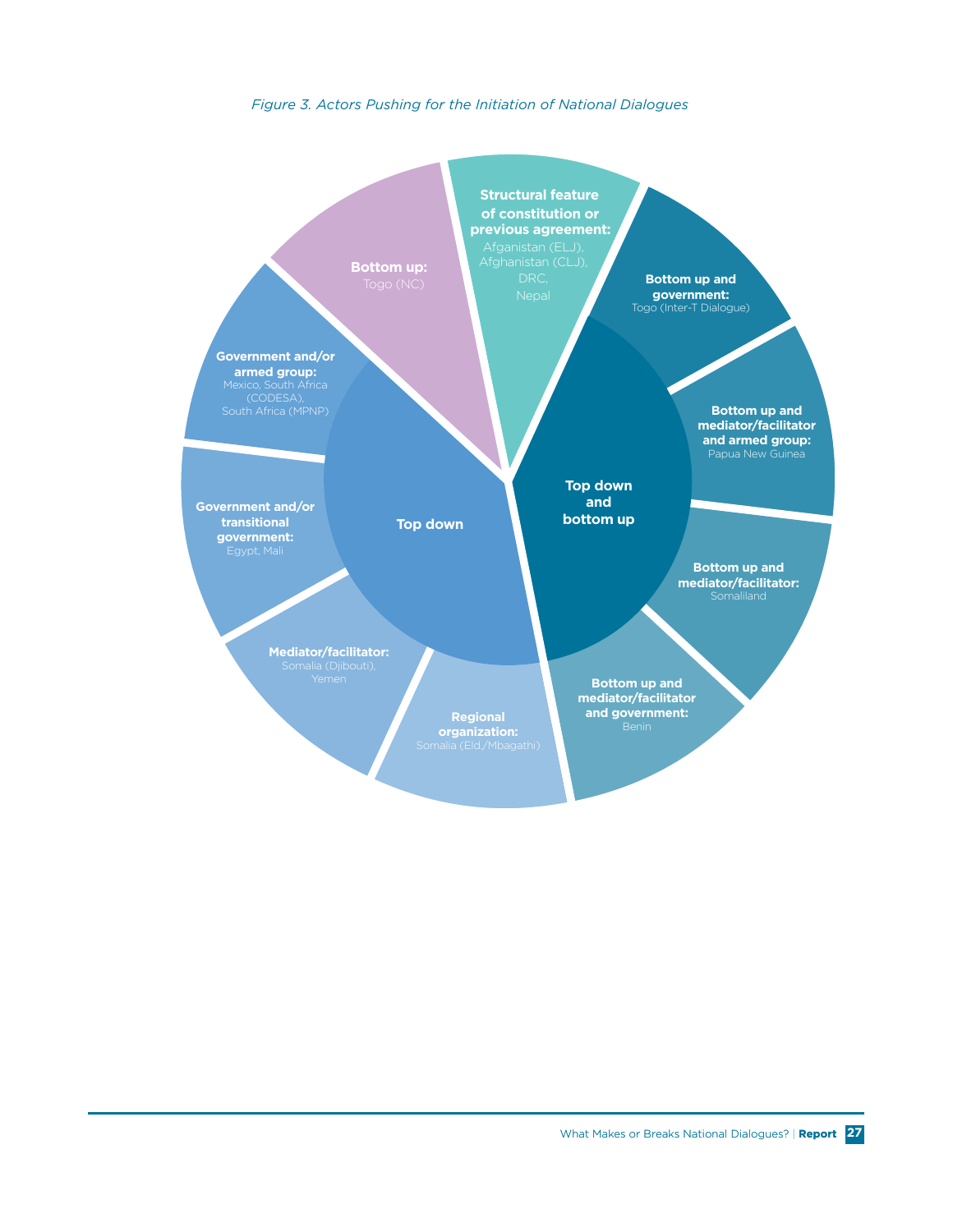# | 3. Characteristics of National Dialogues

This chapter essentially aims to provide the reader with a solid descriptive understanding of the characteristics of National Dialogues, before turning to an analysis of enabling and constraining factors in Chapter 4. This overview of characteristics is based on an assessment of the 17 cases selected over two decades as represented in the following timeline.



# *Figure 4. Timeline of the 17 Cases of National Dialogue* **TIMELINE REPRESENTING THE 17 CASES**

Based on these cases, the following subchapters discuss the different components of National Dialogues such as mandate (3.1.), size and duration (3.2. and 3.3.), set-up and procedure (3.4.), and actors (3.5). This chapter describes and illustrates each component or parameter of National Dialogues.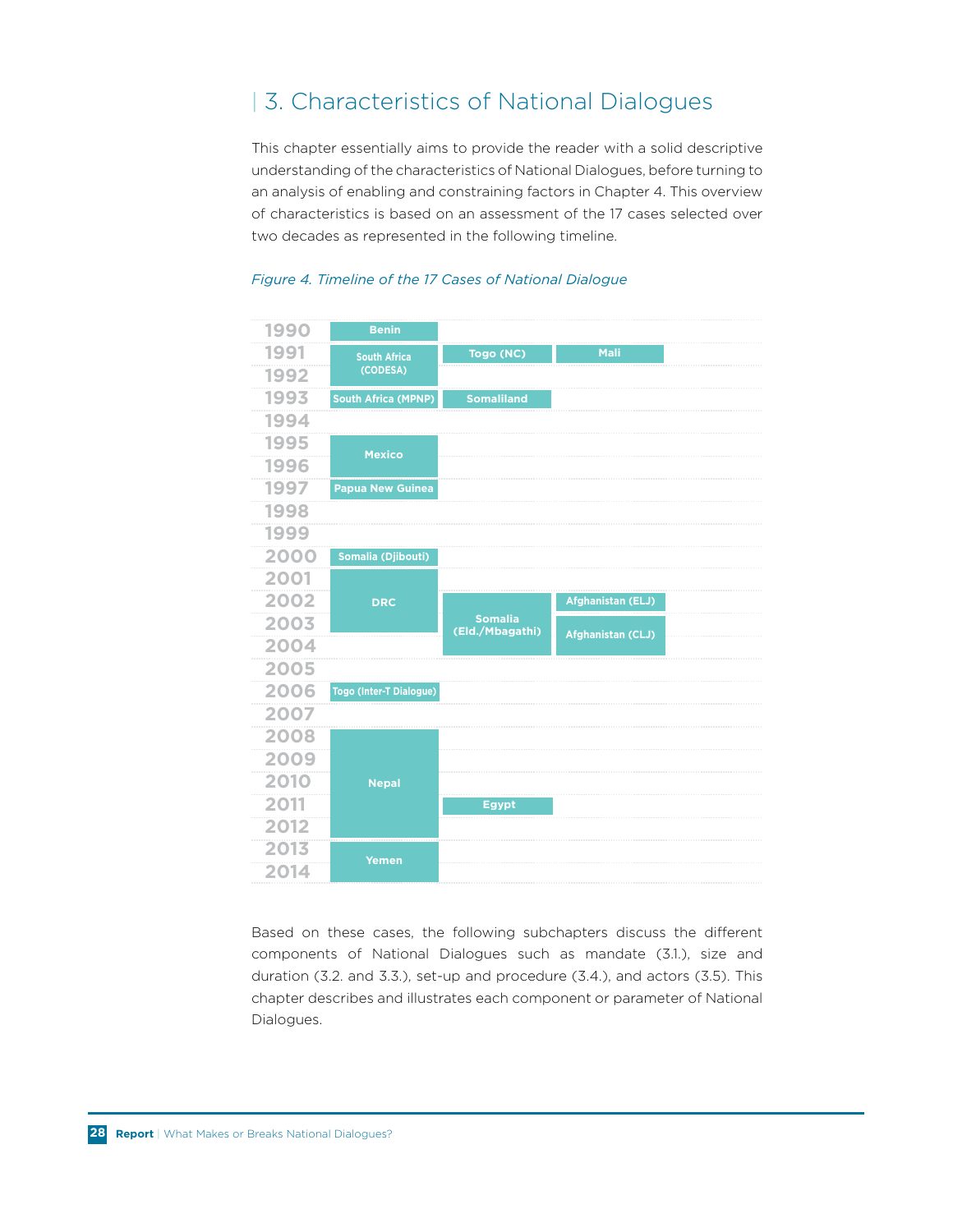### 3.1. Mandate

National Dialogues are organized to help solve social, political, or economic issues of major national concern. Overall, three different mandates were evident among the National Dialogues studied:

- Political reform aiming to improve the current political system and initiate democratization.
- Peacemaking aiming to end violence, prevent further escalation of armed conflict, ease mounting tensions, and foster a culture of dialogue to establish lasting peace.
- Constitution-making aiming to inform the process of drafting or amending a constitution.

Boxes 2, 3, and 4 below further elaborate different aspects of mandates across the 17 case studies.

The authority delegated to participants also varied greatly, from a low degree of authorization, for example when the mandate only required participants to "submit recommendations," to a high degree of authorization such as when participants were to draft a constitution or when the National Dialogue acted as a transitional authority. In all cases, the authority of the National Dialogue was linked to the mandate.

The mandate of a National Dialogue sometimes evolves with the course of events. In Benin, for example, the National Conference was initially supposed to have an advisory role. It then turned into a sovereign body with the mandate to promote democratization by drafting a new constitution and introducing a multi-party system with presidential elections. President Kérékou ultimately accepted this development. In other cases, a similar attempt at transforming the mandate backfired.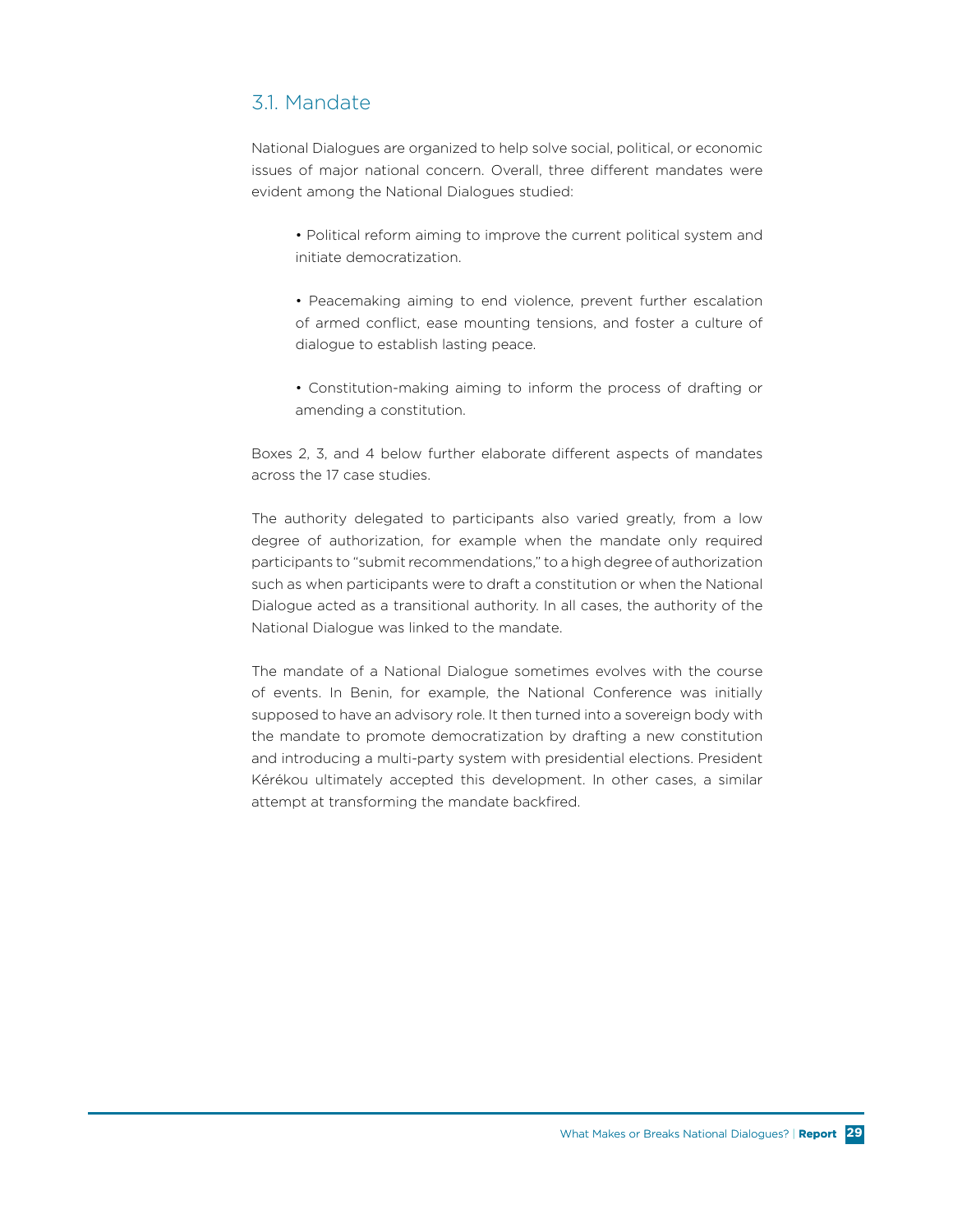# Box 1. Benin's National Conference: An Exemplary National Dialogue

Initially intended as consultative, Benin's National Conference quickly declared itself sovereign and stripped President Mathieu Kérékou, who had been in office since 1972, of most of his powers. Its official name, "Conférence nationale des forces vives de la nation" (National Conference of Vital Forces of the Nation) emphasized the broad inclusion of civil society (mostly teachers, students and civil servants) as well as its conceptualization as a society-mobilizing event.

On 2 December 1990, Benin held a referendum to legally sanction the new constitution, which was approved—with presidential and multiparty elections held in 1991. In this same year, Kérékou peacefully left office.

Today, Benin is considered one of Africa's most stable democracies. The example of Benin's political transition has served as a precedent for the use of National Dialogues to facilitate political reforms, adopt new constitutions, and democratize throughout the region.

Togo's 1991 National Conference also quickly transitioned into a selfproclaimed sovereign body. In contrast to the experience of Benin, this "upgrade" of the mandate, however, occurred without any democratic legitimacy and eventually undermined the Conference's authority. Ultimately, the Conference failed to force the resignation of President Eyadéma, who quickly regained power.<sup>24</sup>

### Box 2. Political Reform Mandates

- Promote social welfare and development (Mexico)
- Contribute to democratic and/or economic reforms (Benin, Egypt, Yemen)
- Make recommendations to democratize the state (Egypt, Togo [Inter-Togolese Dialogue], Yemen)
- Prepare or plan elections (Benin, the DRC, South Africa [CODESA and MPNP])
- Elect or organize a transitional authority (Afghanistan [ELJ], Benin, the DRC, Somalia [Djibouti], Somaliland, Togo [NC])
- Adopt a charter establishing interim or permanent institutions to promote democratization of the state (the DRC, Mali, Somaliland, South Africa [MPNP])

24 Ellis, Stephen. "Rumour and Power in Togo." *Journal of the International African Institute* 63, no. 4 (1993):462–76.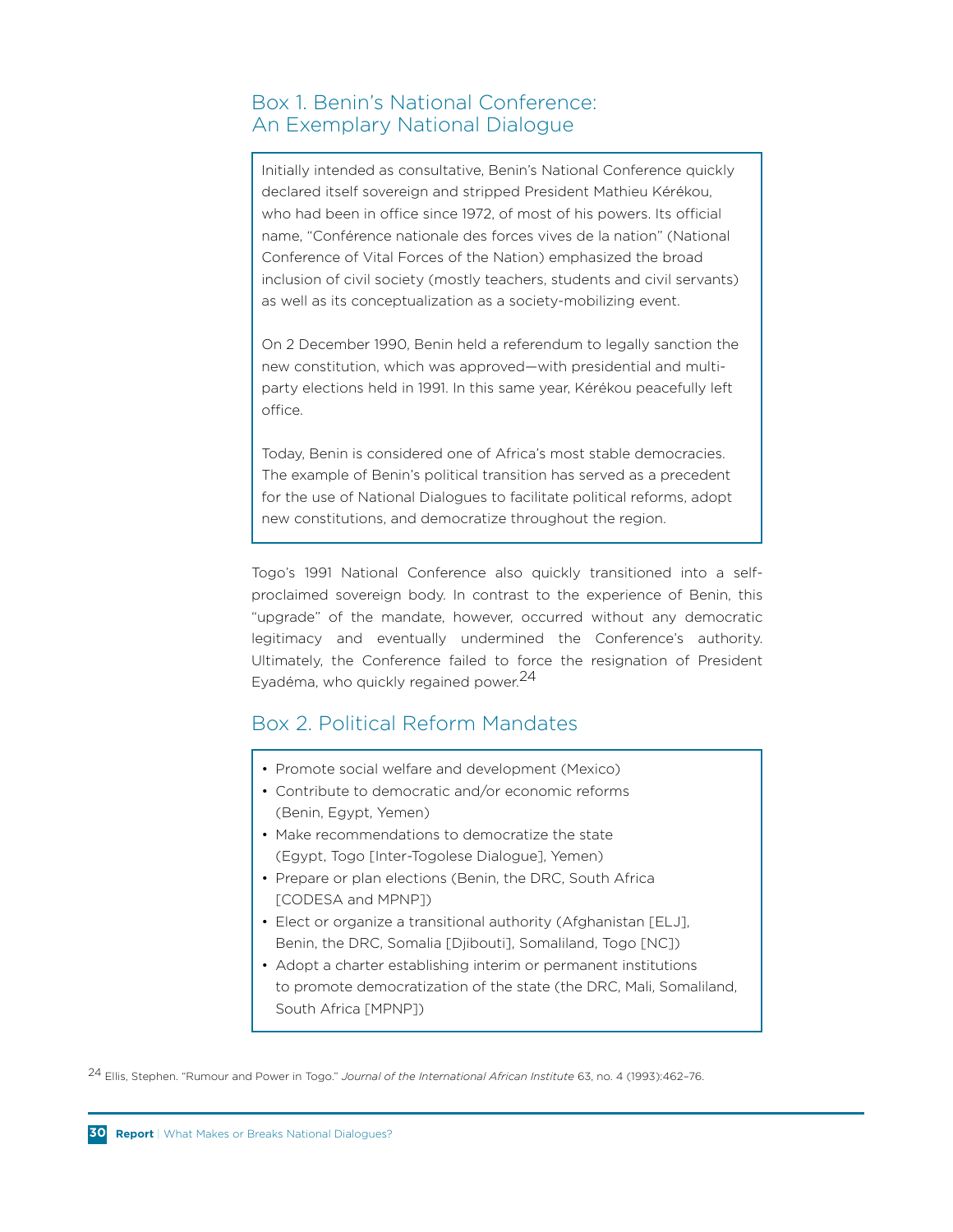# Box 3. Peace-making Mandates

- Contribute to a strategy to reconcile conflict parties (Papua New Guinea)
- Make recommendations for national reconciliation (Yemen)
- Approve provisions advancing indigenous peoples' rights (Mexico)
- Adopt a charter outlining a security framework (e.g. to collect illegal weapons, create a national defense or police force, and/or disarm and rehabilitate members of an armed group into society) (the DRC, Somalia [Djibouti], Somaliland)
- Adopt a charter to reconcile conflict parties and find a political settlement to the conflict (Somalia [Eldoret/Mbagathi])

# Box 4. Constitution-making Mandates

- Establish a constitution drafting commission (Benin, Yemen)
- Make recommendations to a constitution or constitutional amendments (Mali, Yemen)
- Contribute to the draft of a new constitution (Benin, the DRC)
- Approve a constitution (Afghanistan [CLJ])
- Draft and approve a new constitution (Nepal)

### 3.2. Size: Number of Participants

National Dialogues differ greatly in size depending on the context. Some assemble fewer than a hundred delegates; others bring together several thousand. In Papua New Guinea and Mexico around 100 participants were included, but numerous National Dialogues drew several hundred or more: the DRC (362), Yemen (565), and Nepal (601). While the Somali Eldoret/ Mbagathi process counted a thousand participants at its height, other Dialogues mobilized even more than a thousand: Mali (between 1,000 and 1,500), Afghanistan (ELJ) (1551), Somaliland (over 2,000). Somalia's Djibouti Dialogue saw the largest number of participants with approximately 3,000 delegates. Figure 5 illustrates the number of participants in the 17 case studies.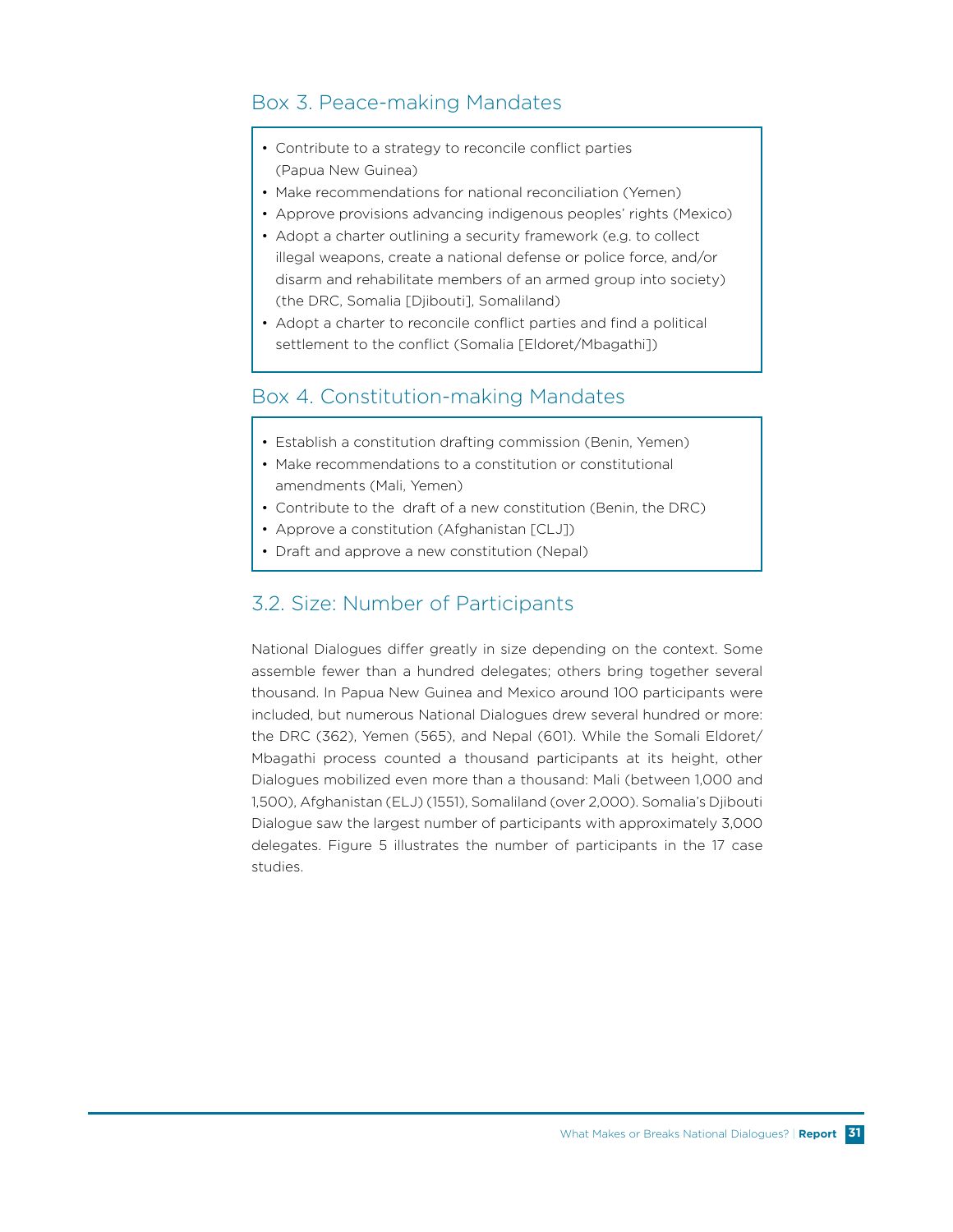#### **Figure 5. Number of Participants**



# 3.3. Duration

In terms of their duration, National Dialogues can last less than a week like in Egypt; between a week and a month as in Afghanistan (CLJ), Benin, Mali; between a month and a year as in Somalia (Djibouti), Somaliland, South Africa (both Dialogues), and Togo (both Dialogues); or even years as in the DRC, Nepal, and Somalia (Eldoret/Mbagathi). The length of a National Dialogue depends on its mandate, the dynamics of the negotiation process, the political context (which may be conducive or obstructive to an effective outcome), and sometimes the available budget. In some cases, such as in Nepal and Yemen, the Dialogues were extended. Figure 6 summarizes the duration of each of the 17 case studies.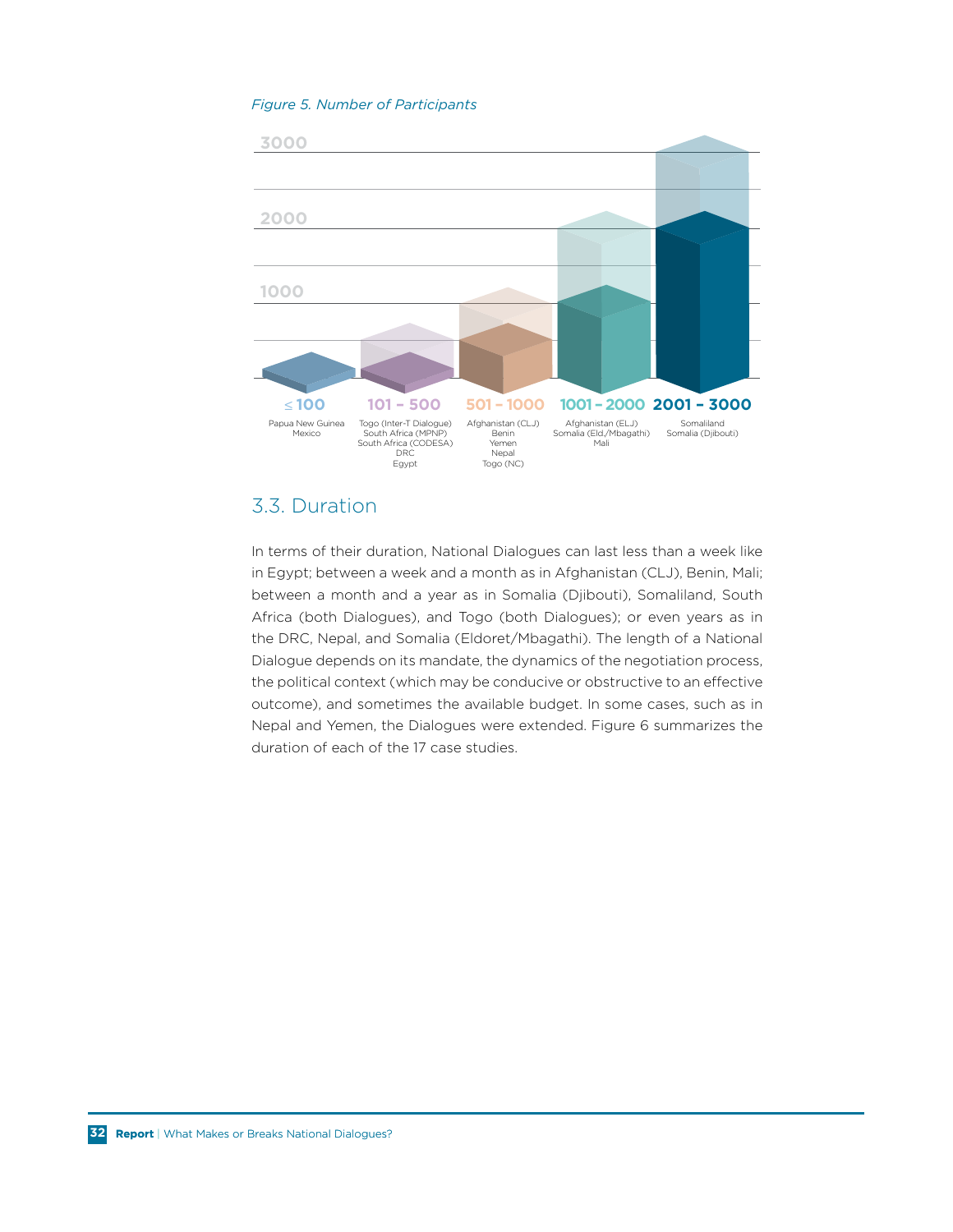

# 3.4. Set-up and Procedure

This subchapter presents the overall set-up of National Dialogues, including the selection procedure and criteria; decision-making procedures; ratification of decisions; role of mediators, facilitators, and conveners; and support structures and funding.

# 3.4.1. Overall Setup

Based on the cases assessed in this report, National Dialogues are formally mandated forums with a clear structure. In most, the decision-making rules and procedures established emerged from a mix of plenary sessions, working groups, or (preparatory) committees. These helped structure the negotiation process and facilitated the participation of an often large number of actors. Some National Dialogues followed local practices, such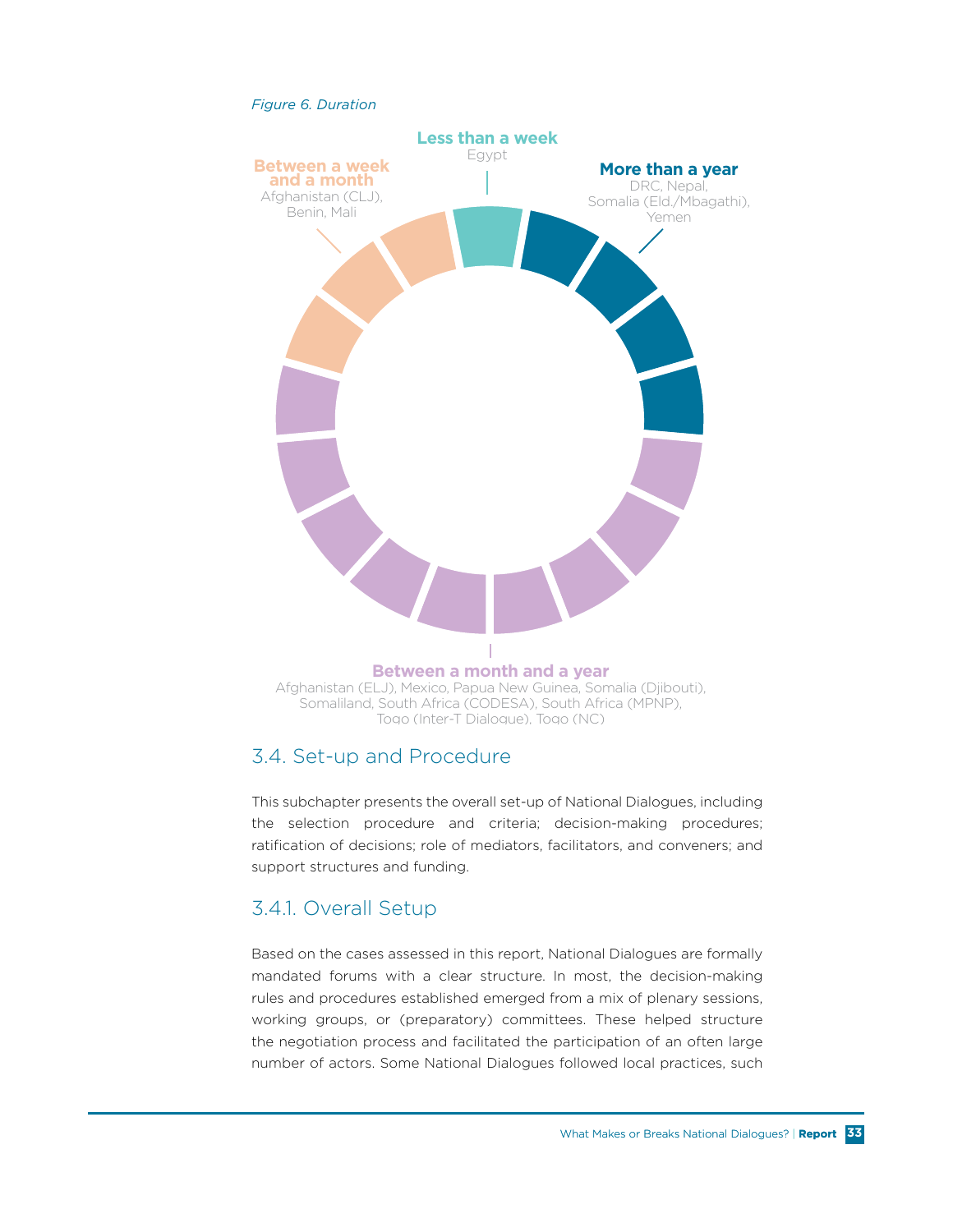as in Somaliland, where the National Dialogue was organized on the basis of the clan system. There, the clan elders acted as the primary negotiators in the process based on a local conflict resolution method.

This division of labor between plenary and working groups or subcommittees is usually undertaken either following a task-distribution logic (management, proposition drafting, decision making etc.), a thematic logic (demobilization, reintegration, new constitutional provisions, etc.), or a combination of both. In South Africa (CODESA), for example, the National Dialogue relied on a functional structure, which included a secretariat, a management committee, plenary, working groups, a steering committee, and sub-committees. In Nepal and Yemen, the division was based on thematic working groups (11 and nine respectively). Many other Dialogues have worked with a combined functional and thematic logic.

### Box 5. Yemen: A Unique Case of Decision-making

The Yemeni National Dialogue was in theory highly inclusive with significant efforts made to ensure a 50-30-20 representation formula; 50 percent of the participants came from the South, 30 percent were women, and 20 percent youth. Nine working groups conducted the actual Dialogue, which covered the Southern issue; Sa'ada (Yemen's northern region previously plagued by conflict); good governance; state-building; independence of special entities; rights and freedoms; the foundations for building army and security forces; transitional justice; and sustainable development.

The Dialogue's decision-making procedures stood out as unique among the 17 cases analyzed. To pass a provision in the working groups required a minimum consensus of 90 percent of voters. This encouraged coalition-building among the parties as the provision needed at least two of the in total four factions to pass directly to the plenary. Proposals rejected in the first round of voting were sent to the Consensus Committee for modification. The Consensus Committee then voted on the proposals, requiring 75 percent in favor. These proposals were then re-submitted to the working groups for a third vote, where a 75 percent threshold was required to pass. Interestingly, the decision-making procedure on the Southern issue diverged to ensure Southerners would not be out-voted, within the actual working group as well as in the Dialogue as a whole. An "eight plus eight" Committee of eight delegates from North and South each was setup to solve situations of deadlock in the working group on an ad hoc basis.

•••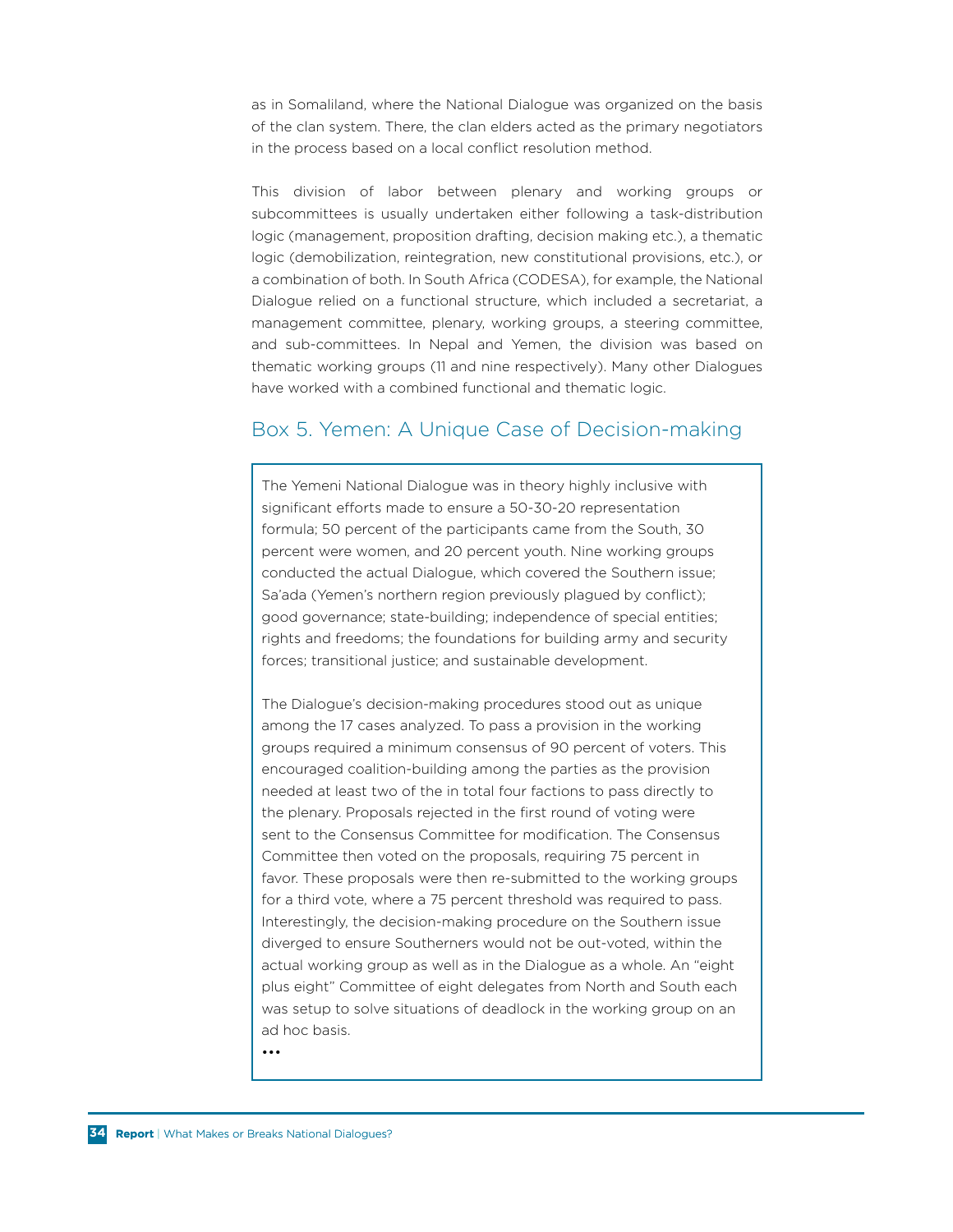#### •••

However, this innovative deadlock-breaking mechanism also proved a weakness of the Dialogue. Reaching an agreement on the number of regional designations in Yemen proved problematic. When the working group could not reach a 75 percent consensus, the decision was passed to the Presidium. As a solution to the disagreement, the President of the Dialogue initiated a committee, the Regions Identification Committee, to specify the appropriate number. The Committee completed its mandate in just two weeks, delineating six new federal regions without any widespread consultation or investigation, and in violation of the preferences of the Houthis, which led to a major conflict in the Dialogue.<sup>25</sup>

Typically, working groups each had a chair who facilitated the discussions and led the debates, as was the case in Afghanistan (both Dialogues), Benin, Egypt, Somalia (Djibouti), and Somaliland. In Somalia (Djibouti), a committee of eight (shirguddoon) assumed the chair.

Throughout the 17 National Dialogue cases, thematic working groups covered a wide variety of topics ranging from conflict resolution, security, state building, good governance, and democracy, to social and economic development and/or human rights.

Typically, inclusive processes such as commissions, consultations, highlevel problem-solving workshops, and referendums were set up either before the National Dialogue, in parallel to it, or as part of the agreement's implementation. Their purpose was primarily to ensure broader social participation, gain legitimacy, communicate results, and channel people's demands into the process. In the cases of Yemen, Somalia (Eldoret/ Mbagathi), and Somaliland, the negotiations involved participants with observer status. In Somaliland, local traditions constrained the inclusion of women, but the Guurti, in recognition of the role they had played in the beginning of the 1990s, invited 17 women representing two women's organizations as observers.

25 Eshaq, Alia N. and Sonja Neuweiler. "Yemen." In *National Dialogue Handbook: A Guide for Practitioners*, edited by Vanessa Prinz and Damjan Denkovski, Berlin: Berghof Foundation 2017: 306–11.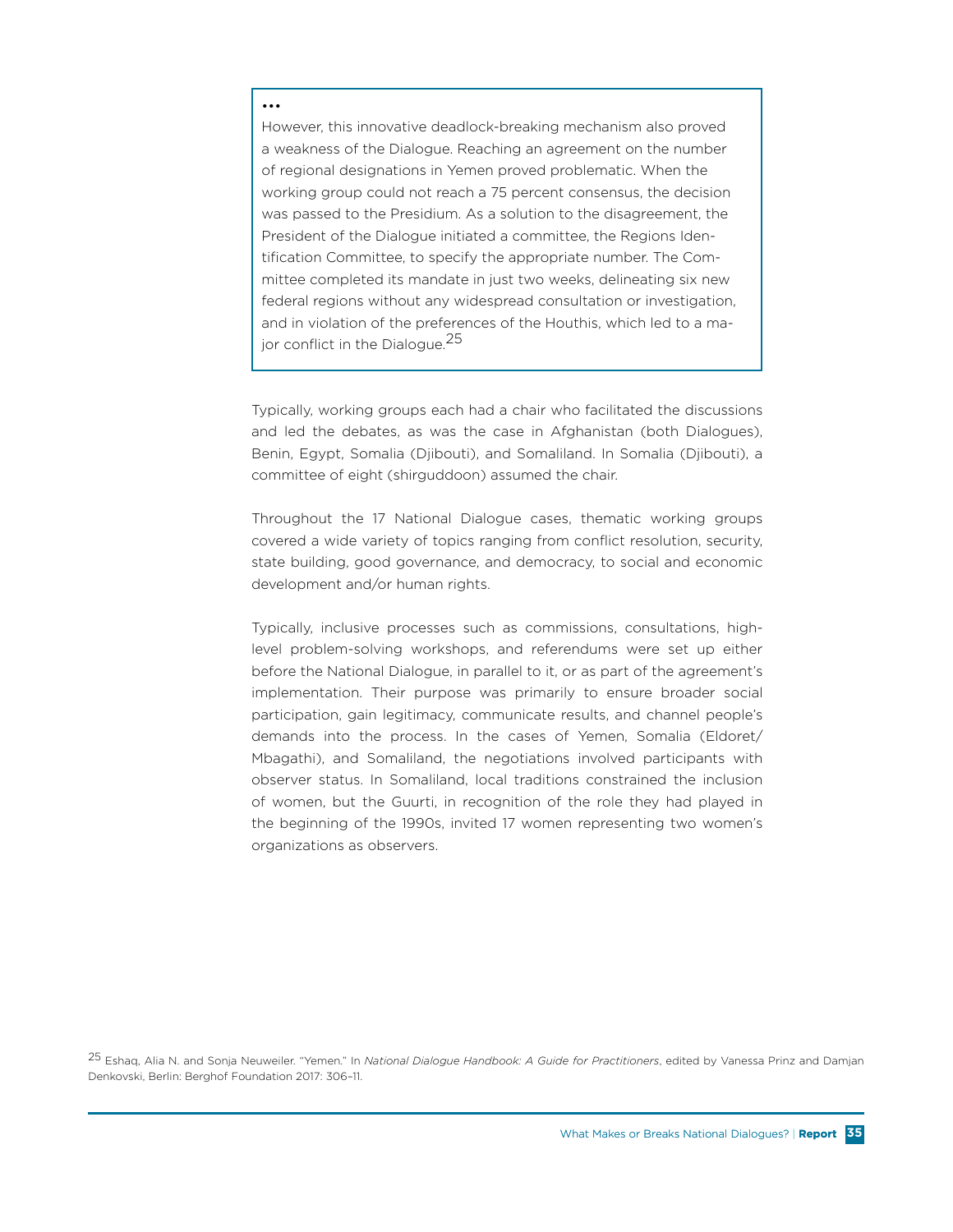## Box 6. Case Study Examples: Enhancing National Dialogues Through More Inclusive Processes

#### *Commissions*

Both in Afghanistan (CLJ) and Somalia (Djibouti), the National Dialogues involved inclusive commissions, while in Mexico and Nepal they occurred in parallel the Dialogue. Their role was to help reconcile and mediate between the parties to the conflict and enhance negotiations. In Somalia, it was the facilitator and initiator of the National Dialogue who decided to establish them; in Afghanistan and Nepal it was previous agreements which initiated the processes. In Mexico, the government launched the Commission for Peace and Reconciliation to facilitate and support the on-going San Andres Dialogues as well as facilitate their future implementation through constitutional reforms after an agreement.26

The implementation phases of various agreements also incorporated such commissions. In Papua New Guinea, Mali, and Somalia (Djibouti), the National Dialogues led to the creation of constitutional, peace, or post-agreement commissions. In Mali, for example, a post-agreement commission and a public decision-making process (referendum) emerged following the National Dialogue.

#### *Consultations*

Consultations can provide populations with the opportunity to provide feedback and a means of influencing negotiations. In Mexico, the EZLN leadership was responsible for establishing such consultations. In parallel to the Djibouti Process in Somalia, clan leaders initiated parallel consultations, while in the Eldoret/Mbagathi process, the Somali None Governmental Organizations (NGO) Center for Research and Dialogue established them with support from United Nations Development Program (UNDP). In Somaliland, clans held unofficial consultations while in Yemen, it was the UN Special Adviser, Jamal Benomar, who created talks in parallel to the National Dialogue.

#### *High Level Problem-solving Workshops*

High-level problem-solving workshops also took place in parallel to the Dialogues in the DRC and Yemen. In the DRC, the workshop notably engaged women from different backgrounds, such as government departments, non-state armed groups, and civil society in an effort to build a women's coalition to increase their influence within the National Dialogue.

<sup>26</sup> The government also initiated the Commission for Peace and Reconciliation in an attempt at a confidence-building measure to re-start the peace process following a military offensive in Chiapas earlier that year, which had attracted widespread condemnation.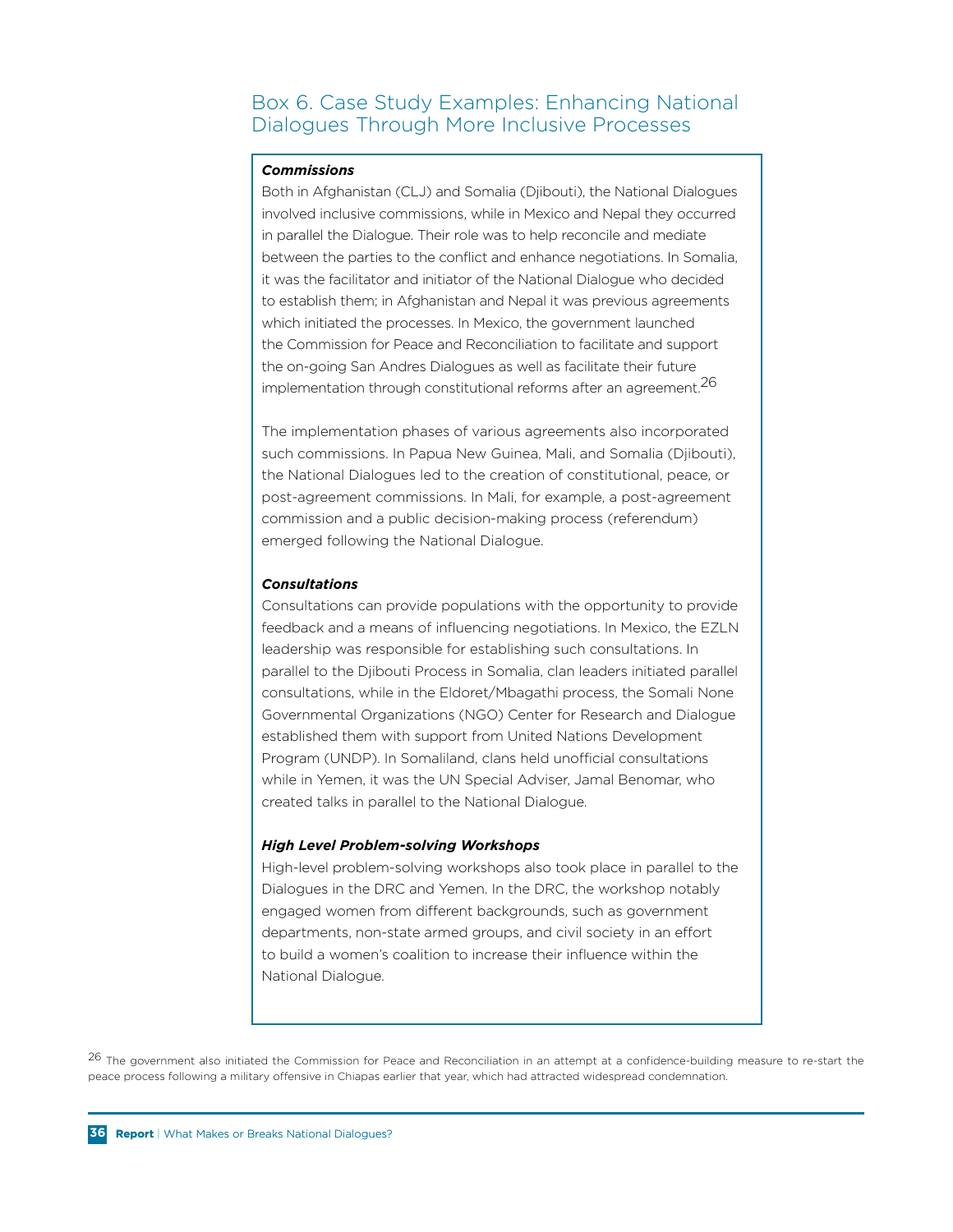## 3.4.2. Selection of Participants: Criteria and Procedures

The selection of delegates encompasses two dimensions: criteria and procedure. Selection criteria define which groups will be included in the National Dialogue, whereas selection procedures refer to how individuals are actually chosen. The selection process is a crucial issue, because it determines the dynamics, legitimacy, and outcomes of the Dialogue.

#### *Selection Criteria*

As a general rule, the selection criteria aim to include all relevant actors as a means of guaranteeing proper representation of both interests and legitimacy of the entire process. Such criteria are commonly based on:

**• Socio-demographic factors:** ethnicity, clan, or other forms of belonging as well as gender, generation (age range), and geographic location (selection by province, district etc.).

**• Organizational membership:** categories of organizations whose members are targeted for inclusion can be political parties, governments, the military, civil society organizations (NGOs, religious organizations, and professional associations such as lawyers or police officers, trade unions, etc.), armed groups, and the business community.

**• Merit and reputation:** the participation of individuals or organizations can be measured on the basis of professional, political, or socio-cultural standing.

**• Strategic or pragmatic considerations:** these can involve decisionmakers or individuals in positions of influence, but also potential "spoilers" who otherwise might seek to undermine the negotiation process or implementation of the agreement. This mode of strategic or pragmatic selection is not usually explicitly articulated.

**• A mix of the above:** the aforementioned criteria are mostly applied in combination.

When selection is based on organizational membership or sociodemographic factors, each category of participants, such as political parties or socio-economic groups, can be represented either through fixed or proportional representation. Under fixed representation, each group is represented by the same number of delegates. For example, in the Somali Dialogues, the 4.5 formula gave an equal number of representatives to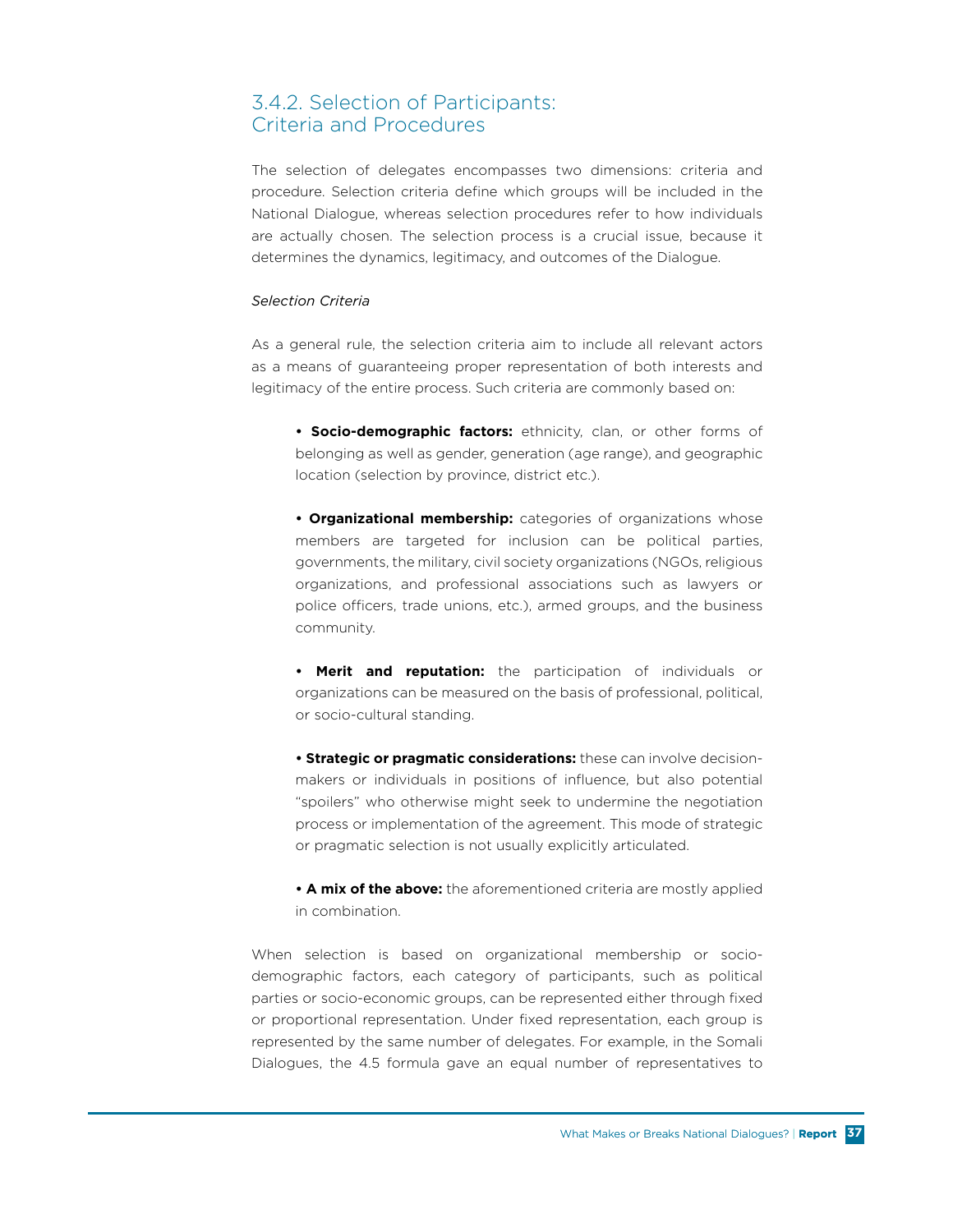each of the four main Somali clans,  $27$  and half this number to all minority clans taken altogether. Under proportional representation, the bigger group is granted the highest number. In the Somaliland National Dialogue, for example, each clan residing in Somaliland was given proportional representation among the 150 voting delegates.

The term *quota* is usually used when a set number or a proportional share of delegates is attributed to a specific group that would otherwise be under-represented or absent. The Nepalese National Dialogue, for example, adopted a quota for marginalized communities. As outlined in Box 5, in Yemen, geographical, gender, and age quotas were allocated within and across groups. Each delegation had to have 50 percent of their representatives from the South of the country, 30 percent needed to be women, and 20 percent youth. In addition, representatives from the South, women, and youth each had 40 seats in separate delegations. In Benin, the direct participation of numerous societal groups in the restructuring of the country was ensured by quotas.

We did not observe any minimum criteria, such as literacy, in any of the cases analyzed; in fact, illiterate participants took part in National Dialogues in Nepal. However, the Somali National Dialogue featured a minimum criterion for participation in the Guurti, which was restricted to men. Nevertheless, the talks did include 17 women, but only as observers.

#### *Selection Procedure*

The procedural rules for selecting representatives can be defined clearly and transparently, or applied in an opaque fashion. This happens when the rules are not publicly communicated (See Subchapter 4.2.1. for an analysis of how selection procedures can enable or constrain effective National Dialogues). Among the 17 cases, the following selection procedures predominated: election, appointment (invitation), nomination, and application. Most National Dialogues combined more than one selection procedure, with different procedures to different participant groups (such as in the Yemeni National Dialogue, where women, youth, and civil society were selected through a separate process from political parties and components) or different bodies, such as in Somalia (Eldoret/Mbagathi).<sup>28</sup>

*Election:* This aims to select people who would ideally represent the full diversity of voters—be it the entire national electorate, a regional or sub-regional electorate, or the members of a particular organization or bearers of office. For example, the 2008 Nepal National Dialogue allocated

<sup>27</sup> The four main clans in Somaliland are the Darod, Hawiye, Dir, and Digil-Mirifle clans.

<sup>&</sup>lt;sup>28</sup> The selection of members to the different bodies in Somalia (Eldoret/Mbagathi) was according to various selection procedures.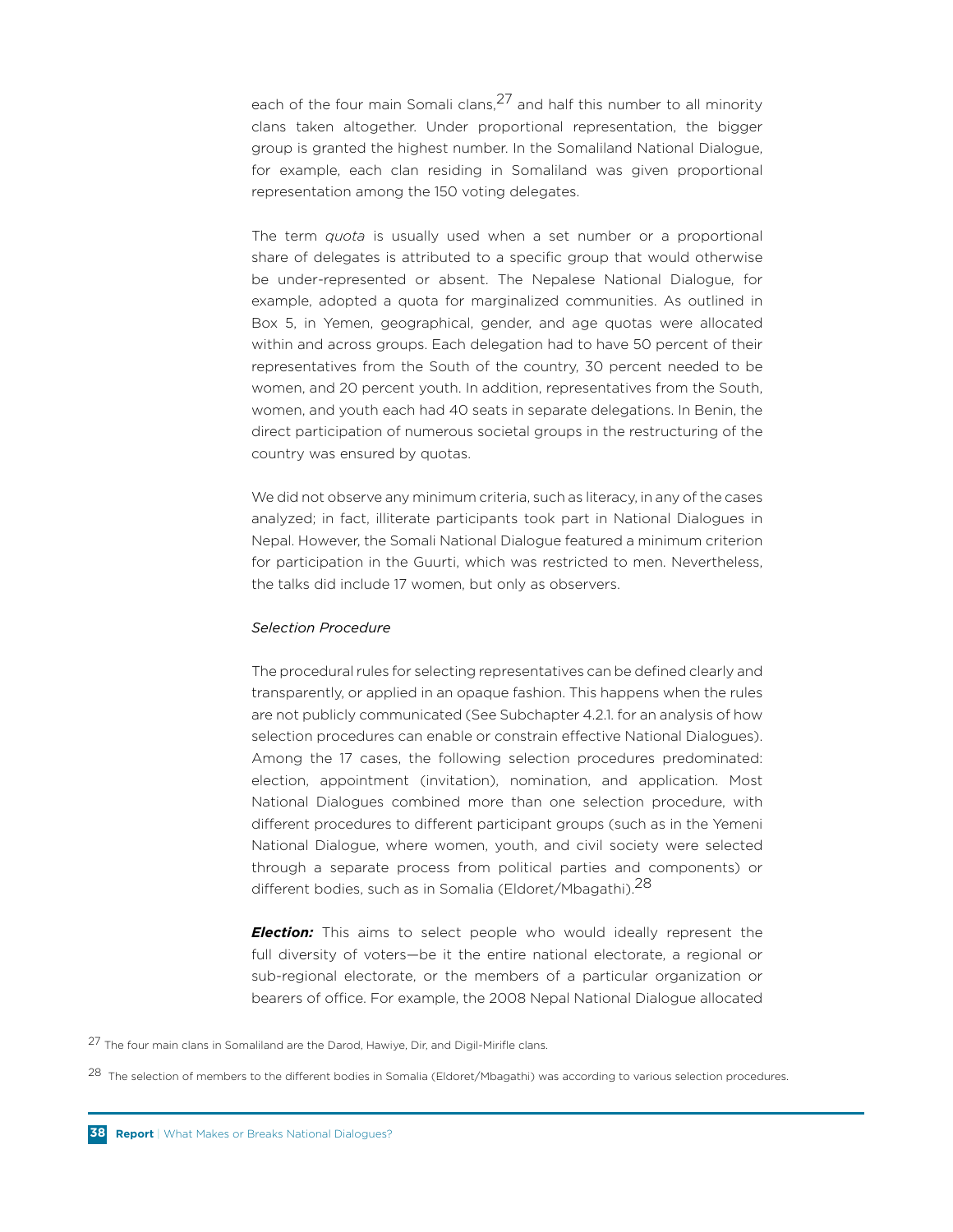representation based on elections, which took place on 10 April 2008 through a mixed polling system. That day, voters elected the 240 members of the Constituent Assembly from geographical constituencies by simple majority and 335 through proportional representation throughout the country.29

*Application:* This form of selection refers to cases in which participants are chosen as individuals by conveners, facilitators, or a technical committee, after reviewing applications by candidates. In Yemen, a Technical Preparatory Committee selected representatives for the independent constituencies (youth, women, and civil society) through a previously agreed application procedure.30

*Nomination:* This involves inviting a constituency or group bound by internal political cohesion (e.g. a political party, clan, trade union, administrative region, or NGO) to select its own representatives in a National Dialogue with discretion to establish their own internal selection criteria. For example, in Yemen, the General People's Congress nominated its 112 allotted delegates.

*Appointment:* This involves procedures whereby representatives to a National Dialogue are chosen as individuals without an application or election process. These representatives are usually already prominent and vetted based on a record of previous high profile performance (or chosen on implicit criteria such as closeness to decision-makers). Appointment is often used to staff key positions in technical or preparatory committees or working groups. In Egypt, for example, the ruling Supreme Council of the Armed Forces (SCAF) appointed the chair of the National Dialogue, which in turn appointed the working groups' chairs.

#### 3.4.3. Decision-making Procedures

As summarized in Table 2 below, the formal decision-making procedures in the 17 National Dialogues were via working groups, plenary meetings, or decision-making bodies. Informal decision-making procedures were also evident in many of the cases as outlined in the following chapter on enabling and constraining factors.

For example, in the Inter-Congolese Political Negotiations, the plenary had decision-making power by consensus where every participant counted equally, with no veto rights or weighted voting. In Mexico, working groups were the ones to decide by consensus. In Somalia (Eldoret/Mbagathi), it

<sup>29</sup> Additional 26 members of the Constituent Assembly were appointed by the Council of Ministers for their contributions to Nepali society.

<sup>30</sup> For more details on the selection process in the Yemeni National Dialogue, see Subchapter 4.2.1.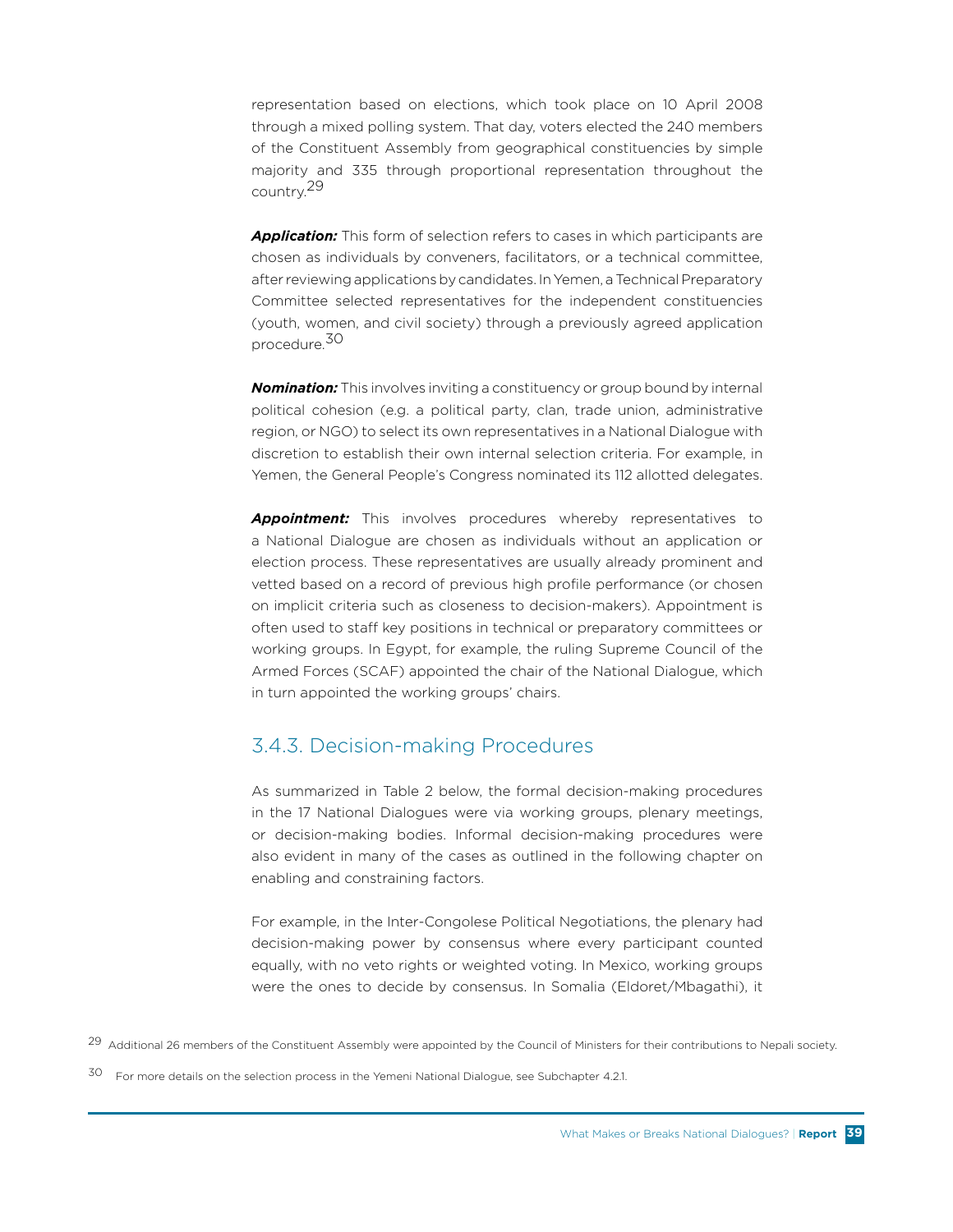was the Leaders' Committee, which had the decision-making power.

In the case of the Papua New Guinea, the decision-making procedure was slightly different. Here, the meetings were almost like retreats, in which participants would have the opportunity to mix with a variety of representatives and discuss with many people, until reaching a consensus. In an environment that seemed informal, parties would manage to find agreement, even if it took much longer than expected.

#### *Table 2. Formal Decision-making Procedures*

| <b>Where did formal</b><br>decision-making<br>take place? | <b>Cases</b>                                                                                                                                                                        |
|-----------------------------------------------------------|-------------------------------------------------------------------------------------------------------------------------------------------------------------------------------------|
| Plenary                                                   | • Afghanistan (both Dialogues)<br>$\bullet$ Benin<br>$\cdot$ DRC<br>$\bullet$ Mali<br>• Nepal<br>· Somalia (Djibouti)<br>• Somaliland<br>· South Africa (both Dialogues)<br>• Yemen |
| Working groups                                            | • Mexico                                                                                                                                                                            |
| Decision-making<br>committee                              | • Somalia (Eldoret/Mbagathi)<br>• Togo (National Conference)                                                                                                                        |
| Informal body                                             | • Papua New Guinea                                                                                                                                                                  |
| No information                                            | $\cdot$ Egypt<br>• Togo (Inter-Togolese Dialogue)                                                                                                                                   |

## 3.4.4. Ratification of Decisions

Referendums and elections are used to ratify outcomes and decisions of National Dialogues. These public decision-making mechanisms are perceived as a way to increase the legitimacy of a negotiated agreement and its implementation by providing an opportunity for citizens to participate and give their formal consent. Referendums and elections also can provide a concrete manifestation of a democratic transition negotiated through a National Dialogue.

Table 3 below lists the cases in which referendums and elections took place either to start the Dialogue or to ratify the outcome.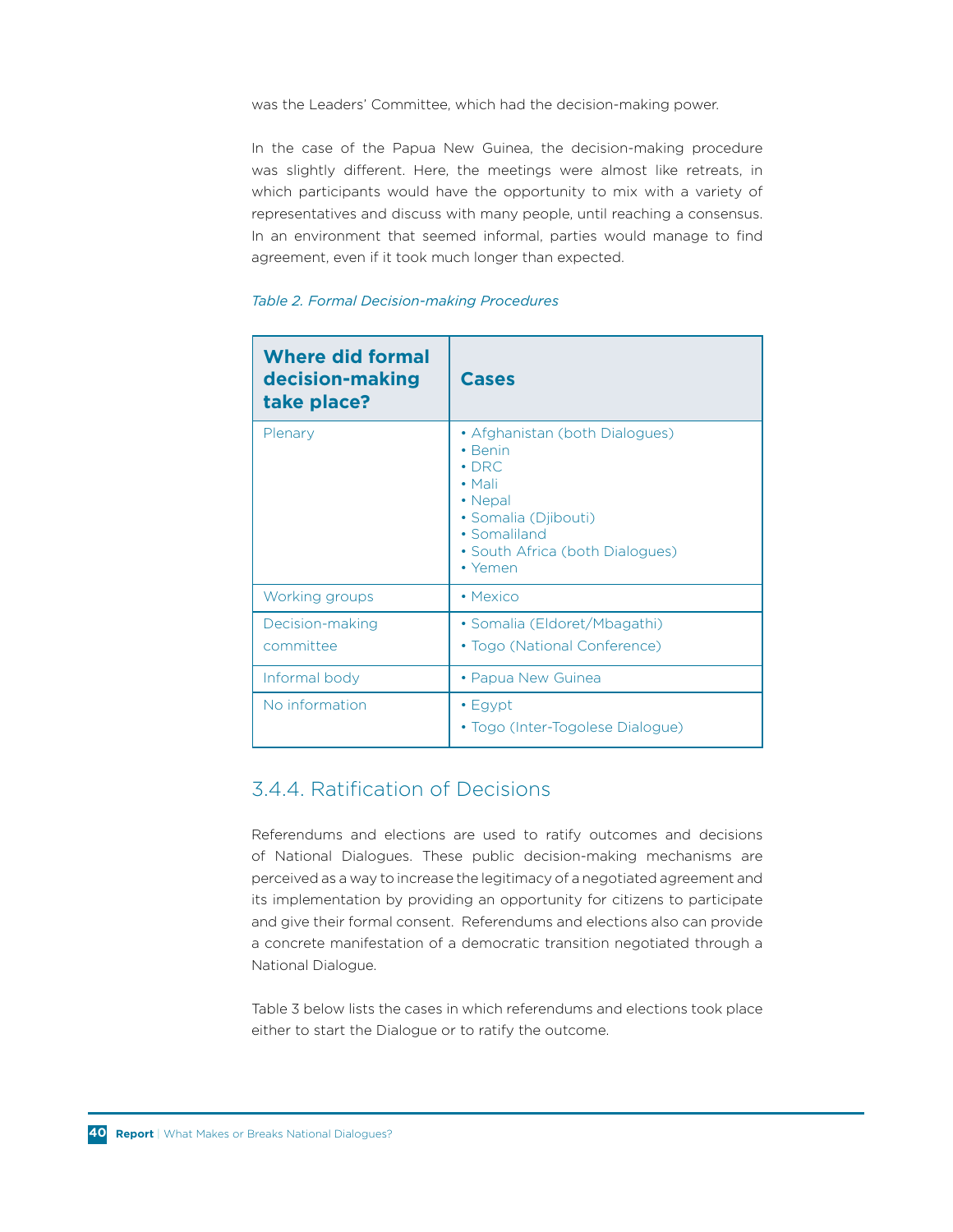#### *Table 3. Referendums and Elections*

| Referendum to<br>agree on starting<br>a National<br><b>Dialogue</b> | <b>Referendum to ratify</b><br>the final agreement<br>of a National<br><b>Dialogue</b> | <b>Election to validate</b><br>the outcome of a<br><b>National Dialogue</b>                        |
|---------------------------------------------------------------------|----------------------------------------------------------------------------------------|----------------------------------------------------------------------------------------------------|
| • South Africa<br>• Mexico                                          | $\cdot$ Benin<br>$\bullet$ Mali<br>$\cdot$ Togo<br>(National Conference)               | • Afghanistan<br>$\cdot$ Benin<br>$\cdot$ DRC<br>$\cdot$ Eqypt<br>$\bullet$ Mali<br>• South Africa |

Of the three cases featuring referendums to ratify the agreement of the National Dialogue, the ones in Benin and Mali started a democratization process. However, in Togo (National Conference) it led to the ratification of the new constitution, which was never respected by President Eyadema, who stayed in power until his death in 2005. In South Africa, a referendum was held before the CODESA II negotiation to strengthen its legitimacy among the white minority of the country. In Mexico, a referendum was held to restart the negotiations after the San Andres Dialogues had stalled. Even though the referendum was unofficial, the vote in favor kept the EZLN at the negotiating table.

In the cases of Afghanistan, Benin, the DRC, Egypt, Mali, and South Africa, holding general and/or presidential elections following National Dialogues was envisioned as part of the implementation of an agreement.

# Box 7. South Africa: CODESA I and II—a Failed Process that Opened Political Doors

In South Africa by the end of the 1980s, the country experienced economic stagnation and isolation from international community by economic and trade sanctions, as well as cultural, sportive, and political exclusion in response to its policy of Apartheid. As a result, President De Klerk initiated unofficial meetings with representatives of the African National Congress (ANC) between 1987 and 1990 to settle terms to begin official negotiations. After the ban on the ANC had been removed in 1990, negotiations to decrease the level of political violence and begin a democratization process began the following year.

•••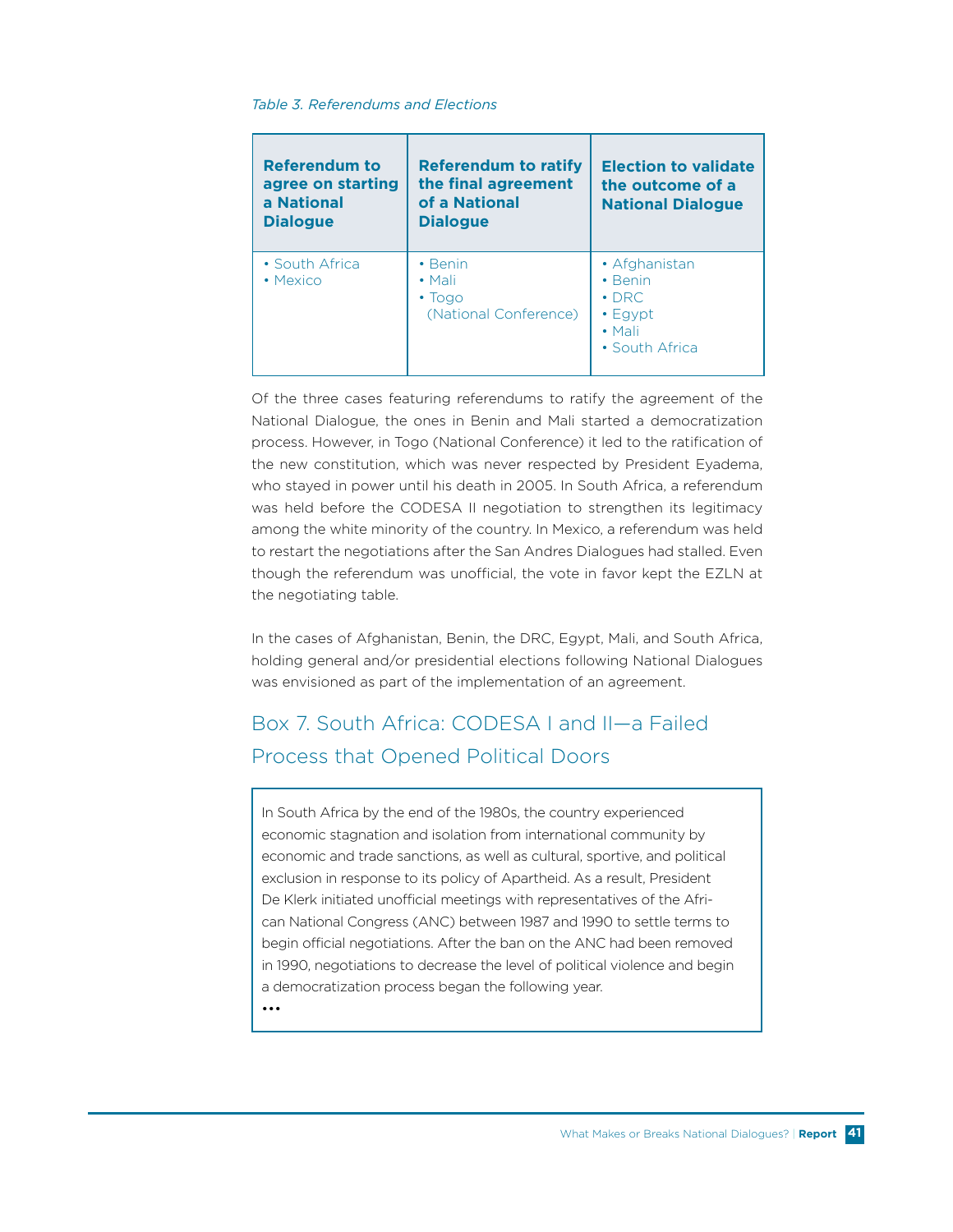#### •••

CODESA I began in 1991; however, the political parties participating in the negotiations were not democratically elected and lacked the legitimacy to serve as a platform to create a new, non-racial democratic constitution. President De Klerk's political faction, the Nationalist Party, was also struggling to justify the negotiations after having lost three local elections, while the Conservative Party, which opposed De Klerk's negotiations, was gaining strength. The Afrikaner population began to fear that any resolution would threaten the security of their minority in South Africa. This affected the credibility of De Klerk's negotiations and threatened the continuation of negotiations.

Thus, in order to strengthen his legitimacy, De Klerk, organized an all-white referendum that asked the Afrikaner population if the negotiations should continue. The result was a 68 percent yes vote for the continuation of the talks. Even though the referendum excluded more than 80 percent of the population, it gave De Klerk the legitimacy to continue. Despite the new mandate given to the negotiations, CODESA II collapsed in June 1992. This led to a resurgence in violence that was not addressed until the MPNP in 1993. While CODESA I and II failed, the initiatives did—indirectly—open the door to a nation-wide change in policy.

#### 3.4.5. Mediators, Facilitators, and Conveners

National Dialogues are often formally facilitated or mediated by an individual or a group. There can be mediators, facilitators, or conveners, depending on the specific procedures and rules of the dialogue, who can significantly shape the process. Such roles can be filled by insiders from the country, including stakeholders participating in the National Dialogue, such as in Somalia (Djibouti), where clan elders were the primary facilitator, as well as by outsiders from the region or the UN. Most of the time, an actor perceived as impartial undertakes this role. This is discussed in more detail in Subchapter 4.2.3.

One example of an insider mediator is Benin's Archbishop Isidore de Souza, a highly respected religious leader, who acted as independent chair but also mediator of his country's National Dialogue. In Afghanistan, the chair and member of the Special Independent Commission for the Convening of the ELJ, Ismael Qasimyar, an eminent professor of law, also assumed a mediating function. Qasimyar is respected for his role in Afghanistan's transition from an absolute monarchy to a constitutional state, and for his considerable experience in participating in Loya Jirga.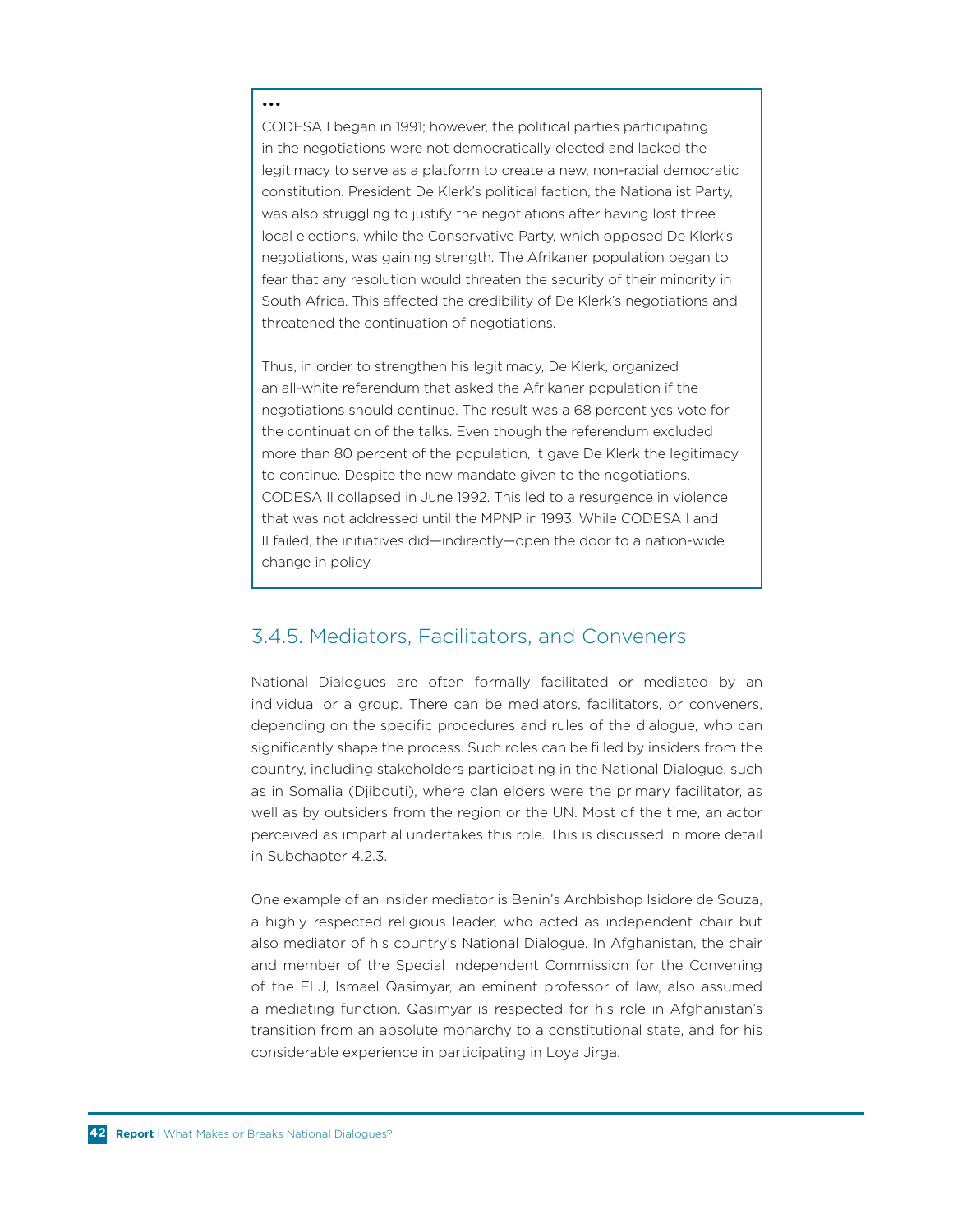Outside mediators are usually highly-respected foreign figures, often high-level politicians from a neighboring or regional country. This was the case in the Inter-Togolese Dialogue, where Blaise Compaoré, President of Burkina Faso, mediated the talks. In another case, Djibouti President Ismail Omar Guelleh was not only host, but facilitator of the National Dialogue on Somalia (Djibouti). In Papua New Guinea, facilitators were respected public figures from New Zealand.

Although rare, regional countries can also be given facilitating seats in a National Dialogue. In the Somali National Dialogue (Eldoret/Mbagathi), representatives of neighboring countries facilitated the process. The Technical Committee was composed of representatives of Kenya, Djibouti, and Ethiopia.<sup>31</sup> Each of those countries had previously hosted a Somali peace conference and each had an undoubted influence on Somalia. Their inclusion seems to have been a pragmatic move, allowing the National Dialogue to encompass all actors with de facto interests in the peace and state-building negotiations. Their participation was also intended to help to create momentum and push other participants into reaching an agreement.

### 3.4.6. Support Structure and Funding

Support structures, as their name indicates, can play a backstopping function to National Dialogues, ensuring the dissemination of information about the process to relevant stakeholders, thus enhancing the preparedness of key constituencies or providing expert advice to participants. Such forms of assistance can include logistical support for the process as well as funding—often provided by external actors, such as UN agencies, NGOs, and government international development agencies. For instance, the Department for International Development of the United Kingdom (DFID) and United States Agency for International Development initially supported the Dialogue in Nepal in 2008. This was extended through 2014 with support from UNDP, using resources from Norway, Denmark, DFID, the UK embassy, and UNDP's Target for Resource Assignment from the Core (TRAC) funds. Funding covering the costs of a National Dialogue, from the venue and transport to the support structures and experts, can be provided either by the government, foreign states, regional organizations (EU, African Union), UN agencies (such as UNDP), NGOs, faith groups, diaspora communities, or a combination of the above. National Dialogue venues located outside the country are mainly used for security reasons, such as in the cases of the DRC and Somalia.

31 Membership of the Technical Committee in the Somali (Eldoret/Mbagathi) National Dialogue extended to the other IGAD states of Eritrea, Sudan and Uganda in September 2003 in a move to address the bias around the management of the Dialogue.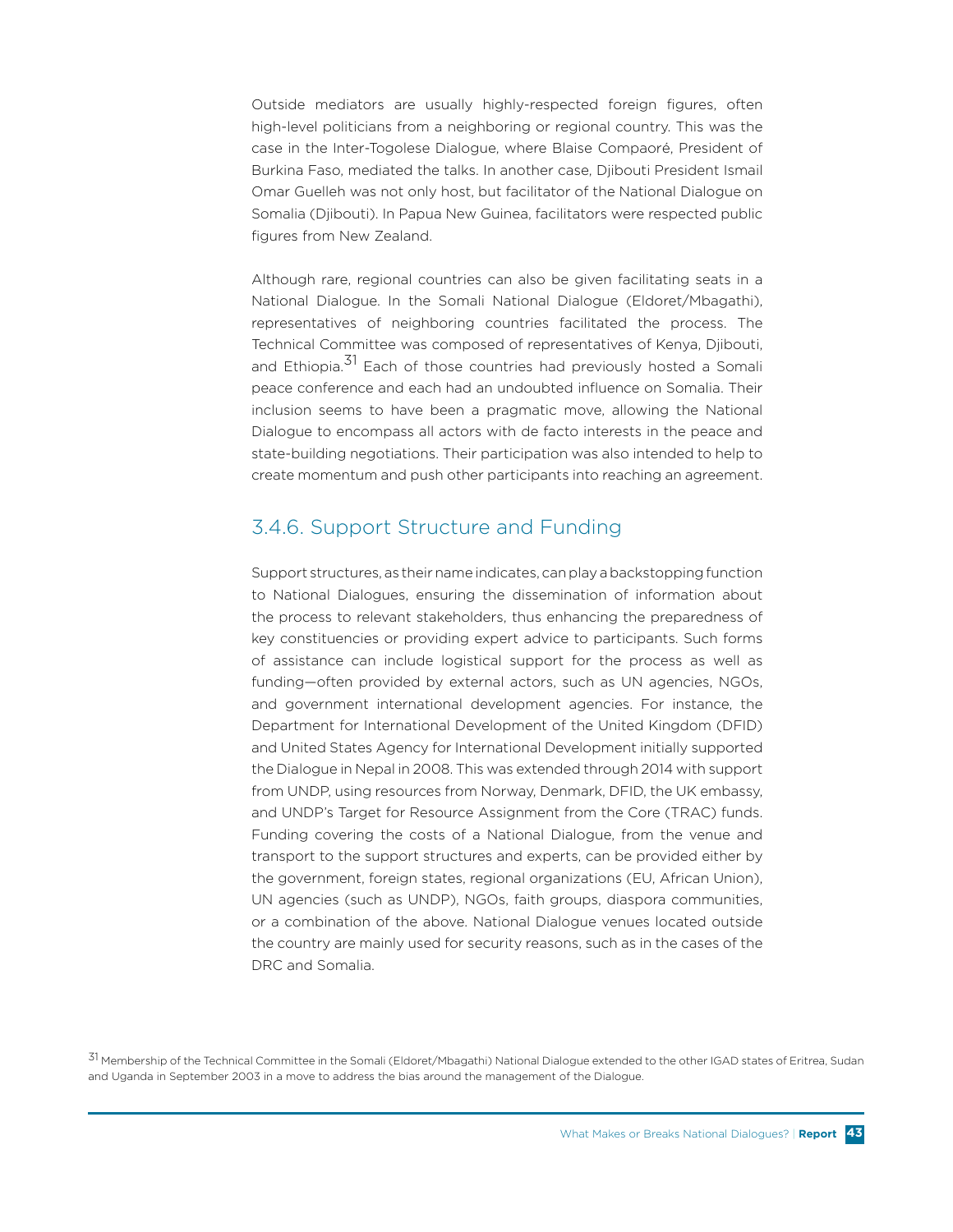Support structures for actors can be targeted at (or restricted to) specific groups. In Somalia (Eldoret/Mbagathi), for example, the NGO ACCORD (South Africa), IGAD, the United Nations Development Fund for Women (UNIFEM)<sup>32</sup> and the NGO IIDA Women's Development Organization provided funding and capacity-building training sessions to civil society organizations, particularly women's groups. In the DRC, local and regional women's groups as well as UNIFEM organized a workshop in Nairobi prior to the National Dialogue, while international experts advised the six committees of the Somalia (Eldoret/Mbagathi) National Dialogue.

In Afghanistan, the UN provided political, humanitarian, and developmental support to the Afghan political transitional authority for its National Dialogue in alignment with the UN Security Council Resolution 1378 (November 2001) and through the UN Assistance Mission in Afghanistan, headed by the Special Representative of the Secretary-General—all of whom helped organize the ELJ.

### 3.5. Actors Participating in National Dialogues

As already indicated, actors participating in the 17 National Dialogues examined here have included government representatives, civil society groups including faith-based and traditional communities, political parties, and representatives of the armed forces, non-state armed actors as well as businesses, regional actors, and women's organizations. Figure 7 below shows the frequency of participation of different actors. It is also important to note that many actors can hold different roles at the same time, such as a woman who may be both a member of a political party and a minority group. These different affiliations may be more or less salient in any given context.

32 In 2010, UNIFEM merged with Division for the Advancement of Women, International Research and Training Institute for the Advancement of Women, and Office of the Special Adviser on Gender Issues and Advancement of Women under the name The United Nations Entity for Gender Equality and the Empowerment of Women, also known as UN Women.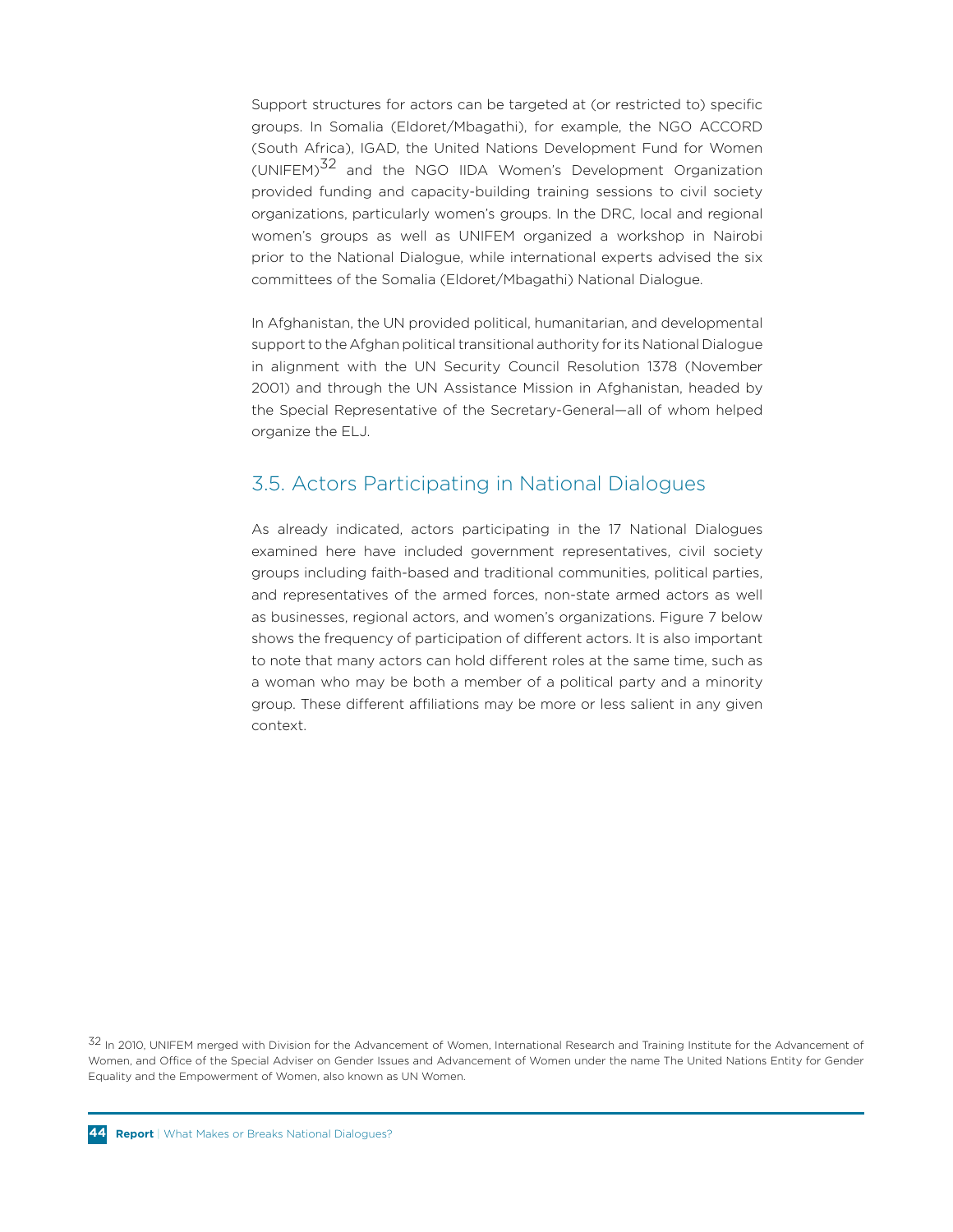



### 3.5.1. Government and Other State Actors

Government officials were present as negotiators in 15 out of 17 of the National Dialogues; those cases where there was some form of functioning state structure. In some cases, the government was represented by the ruling political party. For example, in Togo, the ruling Rassemblement du peuple togolais, which had operated as the country's only political party for decades and until four months prior to the 1991 National Conference.<sup>33</sup>

Elsewhere, transitional governments were also present. In Mali, under Lieutenant Colonel Amadou Toumani Touré, who had ousted President Moussa Traoré, the transitional government, the Transition Committee for the Well-Being of the People (CTSP), convened and participated in the National Dialogue. In Somalia (Djibouti), the Transitional National Government, the first internationally recognized Somali government since the collapse of the Somali state in 1991, $34$  participated in the Dialogue in Eldoret/Mbagathi.

33 President Eyadéma of Togo allowed the formation of political parties in March 1991, while the National Dialogue started in July 1991.

<sup>34</sup> The Transitional National Government of Somalia was an outcome of the Djibouti process. Despite its international recognition, another rival group—which also participated in the National Dialogue in Eldoret/Mbagathi—contested its authority. The rival group, SRRC was an unrecognized transitional government of the Ethiopia sponsored peace conference concluded in March 2001.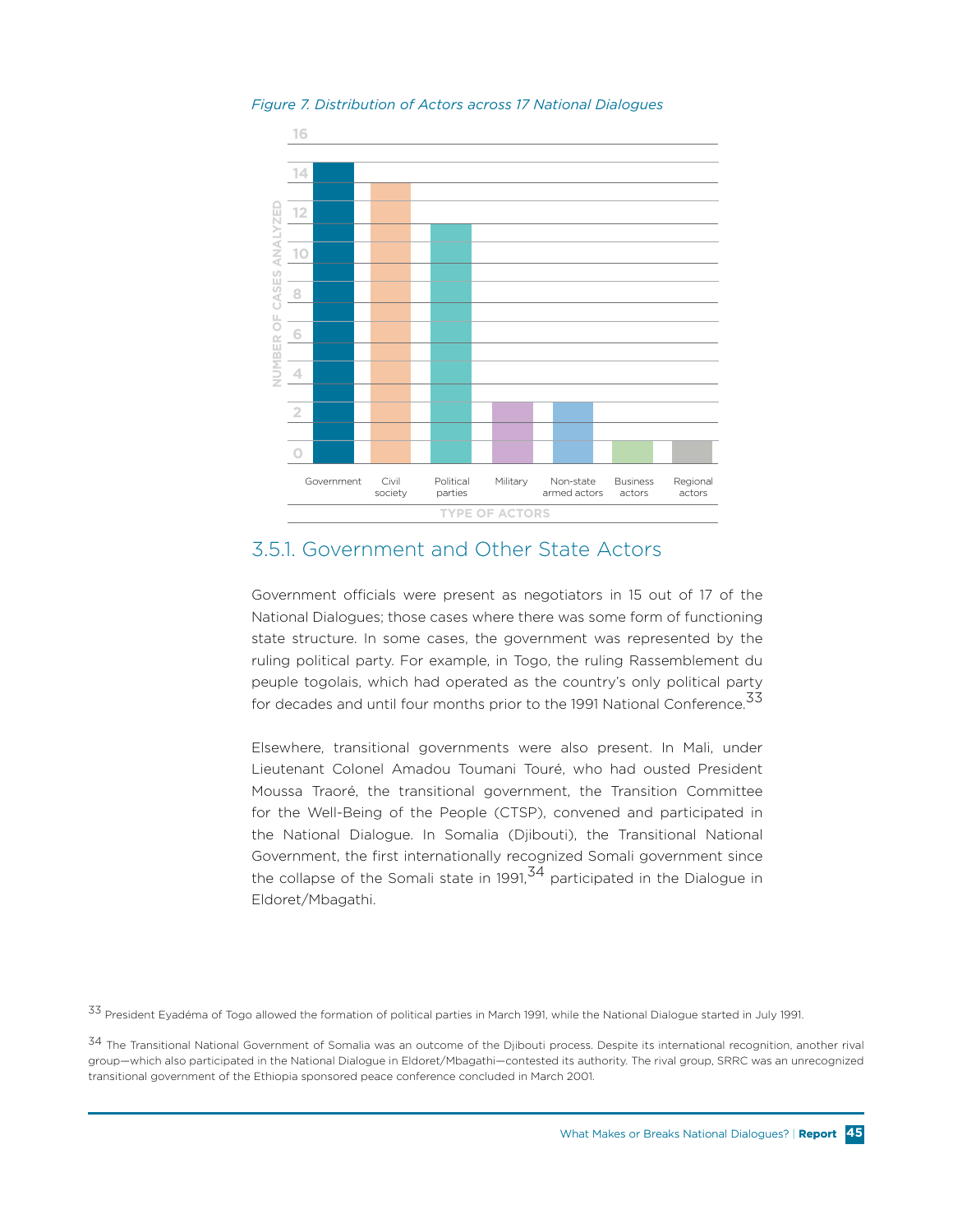## Box 8. Mali's National Dialogue: An Unsatisfactory Top-down Process and the Start of a New Era

In Mali, the democratic transition process began in 1990 when civil society actors demonstrated against the military regime of the 'Second Malian Republic' led by President Moussa Traoré. In March 1991, the National Workers Union of Mali called a general strike and held a series of demonstrations. The violence escalated and in three days (22 to 24 March) an estimated 150 people died. The dissatisfaction with the regime was also growing within the armed forces. On 26 March 1991, 15 officers overthrew the President in a coup d'état. Together with civil society actors, they established the CTSP as an interim government. They initiated the National Dialogue as part of the democratization process, which became the most inclusive and democratic Dialogue since the country had gained its independence in 1960.

The implementation of the agreement reached in the Dialogue required a referendum on the new constitution together with free and fair presidential and legislative elections. The referendum and elections took place in 1992, but with a low voter turnout of only 43 percent in the referendum and an average of 22 percent in the presidential and legislative elections. The low level of participation reflected dissatisfaction with the National Dialogue and its implementation, which many perceived as having been top-down with support primarily in urban areas.<sup>35</sup>

Nevertheless, the CTSP peacefully handed over power to the newly established parliament and President Alpha Oumar Konare in the same year as the elections. The Dialogue was significant given that it marked the beginning of a new era for Mali's political regime and democratization process.

The that governments were not present in the cases of Somalia (Djibouti) and Somaliland was simply due to the virtual absence of a functioning state structure; these two National Dialogues were also mandated to form national governments. Since Somaliland's 1991 self-declared independence, the former armed members of the Somali National Movement (SNM) and local clans were embroiled in a process of state creation that involved both periods of infighting and periods of dialogue. Among the latter was the decisive National Dialogue in 1993, which facilitated the establishment of a new government. In the case of Somalia, the country had existed without any functioning government for almost a decade when, in 1999,

35 Vengroff, Richard. "Governance and the Transition to Democracy: Political Parties and the Party System in Mali." *The Journal of Modern African Studies* 31, no. 4 (1993): 541–62.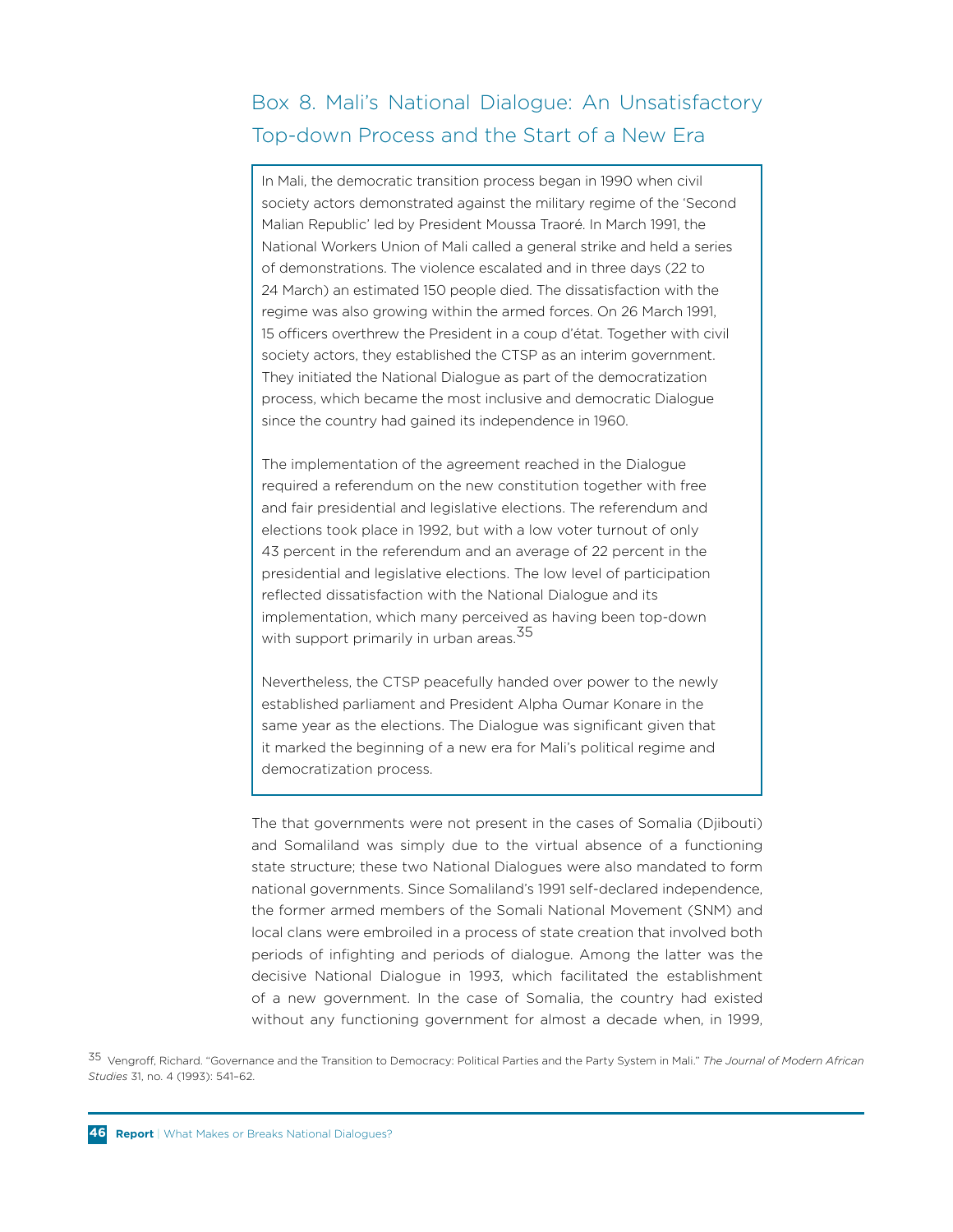Djibouti President Ismail Omar Guelleh initiated the fourth Somalia National Reconciliation Conference (Djibouti) in an attempt to form a national government.

### 3.5.2. Civil Society

Civil society plays a crucial role in peacemaking and constitution-making as well as political reform processes—often making it an important player in National Dialogues. For example, in Somaliland, the Guurti played a crucial mediating role at times where the Dialogue risked deadlock.

Civil society is an umbrella term with multiple meanings that embraces numerous identities and is as diverse as the political and cultural landscape of its country of operation.<sup>36</sup> Generally understood as the arena of voluntary collective action based on shared interests, purposes, and values, civil society is distinct from the state, family, and the market.

Despite the lack of agreement regarding its exact definition, civil society is commonly seen as both different from the state, notably executive government institutions, administration, and judiciary, and from the formal political sphere such as the legislature and political parties. Civil society actors articulate political demands addressed to the state, but they do not belong to a country's formally established political elite.<sup>37</sup> A sector on its own, civil society encompasses the public realm between state, business, and family while remaining autonomous in its functioning from any of these respective sectors.<sup>38</sup>

Faith-based organizations are civil society entities with a religious ideology or mission, usually recruiting staff from among their own supporters.<sup>39</sup> Their representatives include practitioners from all formal hierarchical levels, scholar-practitioners, and representatives of an organization with a faith-based mandate, such as the charity wing of a religious body. Faithbased entities or individuals have been present in at least five out of 17 cases, notably Afghanistan (both Dialogues), the DRC, Somalia (Djibouti), and Togo (Inter-Togolese Dialogue).

36 See Spurk, Christoph. "Understanding Civil Society." In *Civil Society and Peacebuilding: A Critical Assessment,* edited by Thania Paffenholz. Colorado: Lynne Rienner Publishers, 2010: 3–28.

37 Even though civil society does not belong to the formal political sphere, it often provides staff for political society and its institutions from within its ranks.

38 Spurk. "Understanding Civil Society," 3–28.

39 Faith-based political parties are considered to be political parties, not civil society faith-based groups.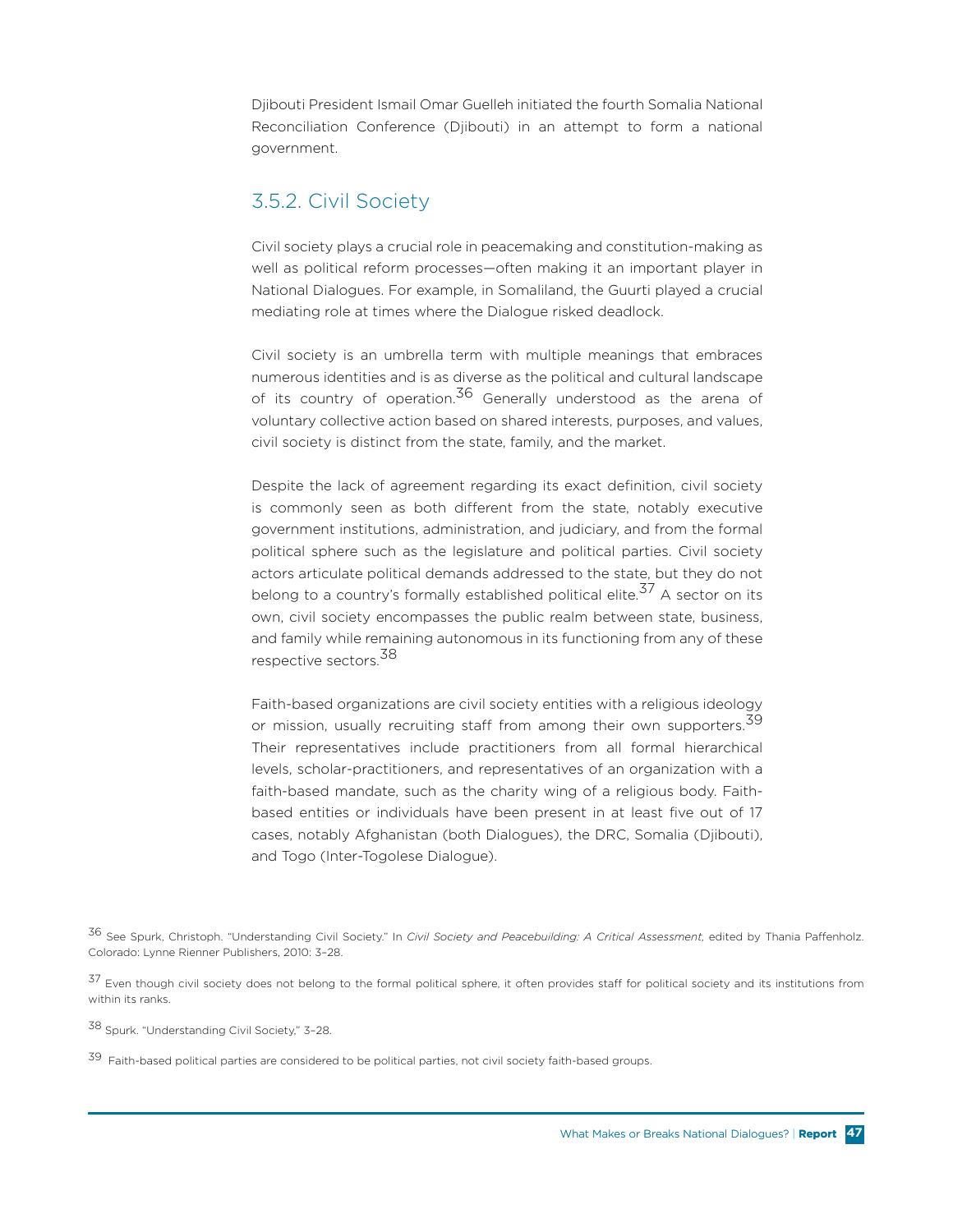It is also important to note that civil society groups can be either local or part of the diaspora. The latter have participated in at least five of the National Dialogues: Afghanistan (both Dialogues), Benin, Mali, and Somalia (Eldoret/Mbagathi).

# Box 9. Somalia: Faith-based Groups as a Hidden Force

In Somalia (Djibouti), unlike previous negotiations, a more favorable environment characterized the National Dialogue in support of a peace process. In the preceding decade, Somali society had transformed and diversified with new civil society groups such as humanitarian and women's organizations becoming active in the country. Other groups, such as the business community and religious leaders, also increased their power at the expense of armed factions. The inclusion of clan elders and religious leaders proved important when there was a political stalemate because such individuals are more widely accepted as mediators and can also transcend clan divides to apply pressure on different groups.

In addition, the included religious leaders and clan elders embrace a customary role for social reconciliation initiatives and they have supported forms of reconciliation which have included women. For example, married Somali women have a traditional mediation role given that they can be members of both their father's clan and husbands' clan, which they have used to push for peaceful solutions.

However, as a consequence of the inclusion of clan elders, civil society, and other non-armed actors, several armed faction leaders boycotted the National Dialogue. Given that they still retained significant power and arms, their self-exclusion from the Dialogue, coupled with the sidelining of other participating factions, had the most significant impact on the sustainability of the peace agreement. They opposed the Conference and became spoilers to its outcome.40

## 3.5.3 Political Parties

Organized political parties, other than the ruling government, have been major actors in National Dialogues; in 12 out of 17 cases the main opposition parties participated in the negotiations. While National Dialogues often

40 Lortan, Fiona. "Rebuilding the Somali State." African Security Review 9, no. 5-6 (2000): 94–103; Elmi, Afyare Abdi and Abdullahi Barise. "The Somali Conflict: Root Cases, Obstacles, and Peace-building Strategies. African Security Review 15, no. 1 (2006): 32–54.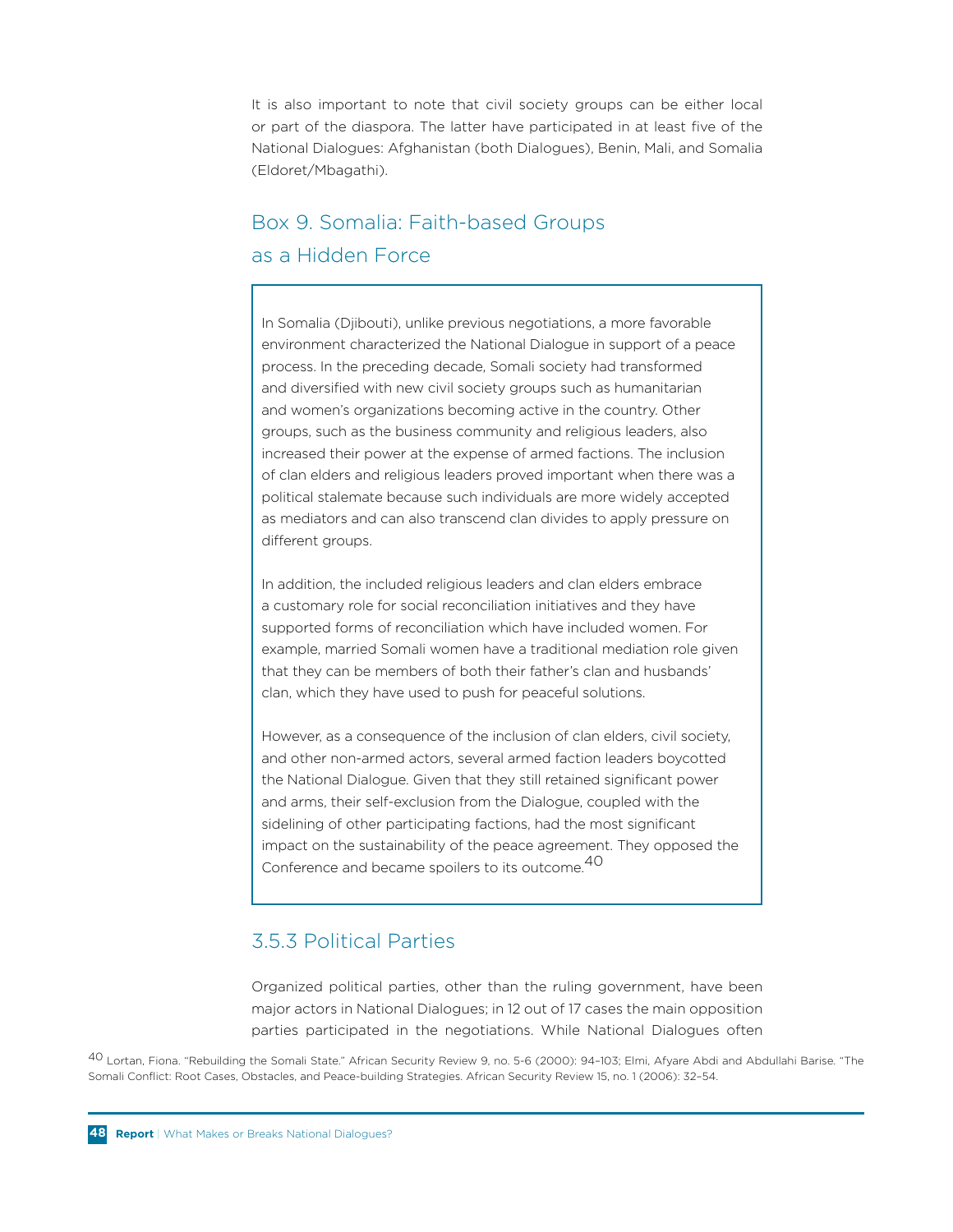include the main political parties, it is rare that every single political entity is selected to participate.

Political parties were not participants in the National Dialogues in Afghanistan (both Dialogues), Benin, Somalia (Djibouti), and Somaliland, simply because they had not officially existed for decades and underground parties were weak. In Benin, the government, which had banned opposition groups, was based on a single-party system as a means of guaranteeing supremacy.<sup>41</sup> In Afghanistan, Somalia, and Somaliland, it was the absence of a functioning government that explains the absence of any organized political parties. Following decades of successive repressive regimes, few formally organized political parties had emerged in Afghanistan at the time of the ELJ.<sup>42</sup> However, organized political factions participated in the National Dialogue. In both Somalia (Djibouti) and Somaliland, the lack of a viable state apparatus coupled with inter-clan armed conflicts meant that clan representatives proved the most relevant actors.

## 3.5.4 Military/Armed Forces

In addition to the government, representatives of the armed forces or military personnel were directly included in the National Dialogues of Benin, Mali, and Togo. In each of these three cases, the respective governments had emerged out of the military and come to power through an armed coup, meaning the distinction between government and armed forces was not always clear. Indeed, government members in the three abovementioned countries pushed for the participation of the military in the National Dialogue to strengthen their own respective positions.

Benin's President Kérékou, who seized power in a military coup in 1972, also included some members of the armed forces. Similarly, Lieutenant Colonel Touré, who took power in Mali through a 1991 coup that overthrew General Moussa Traoré. Touré, worked with the military and security forces to organize a transitional government, the CTSP, which itself convened the National Dialogue. In Togo, Eyadéma, who ruled the country for over 40 years after a military coup, still controlled the army by 1991. However, less than 30 members of the army participated in the National Dialogue (four percent of the 722 delegates).

41 For more information see Box 1. Benin's National Conference: An Exemplary National Dialogue and Box 8. Mali's National Dialogue: An Unsatisfactory Top-down Process and the Start of a New Era.

 $^{42}$  Afghanistan was first a monarchy, and then turned to an authoritarian republic under President Mohammed Daoud Khan in 1973. Ruled by another despotic socialist government under the People's Democratic Party of Afghanistan (PDPA), and then turned to warlord rule including the Taliban (1996-2001).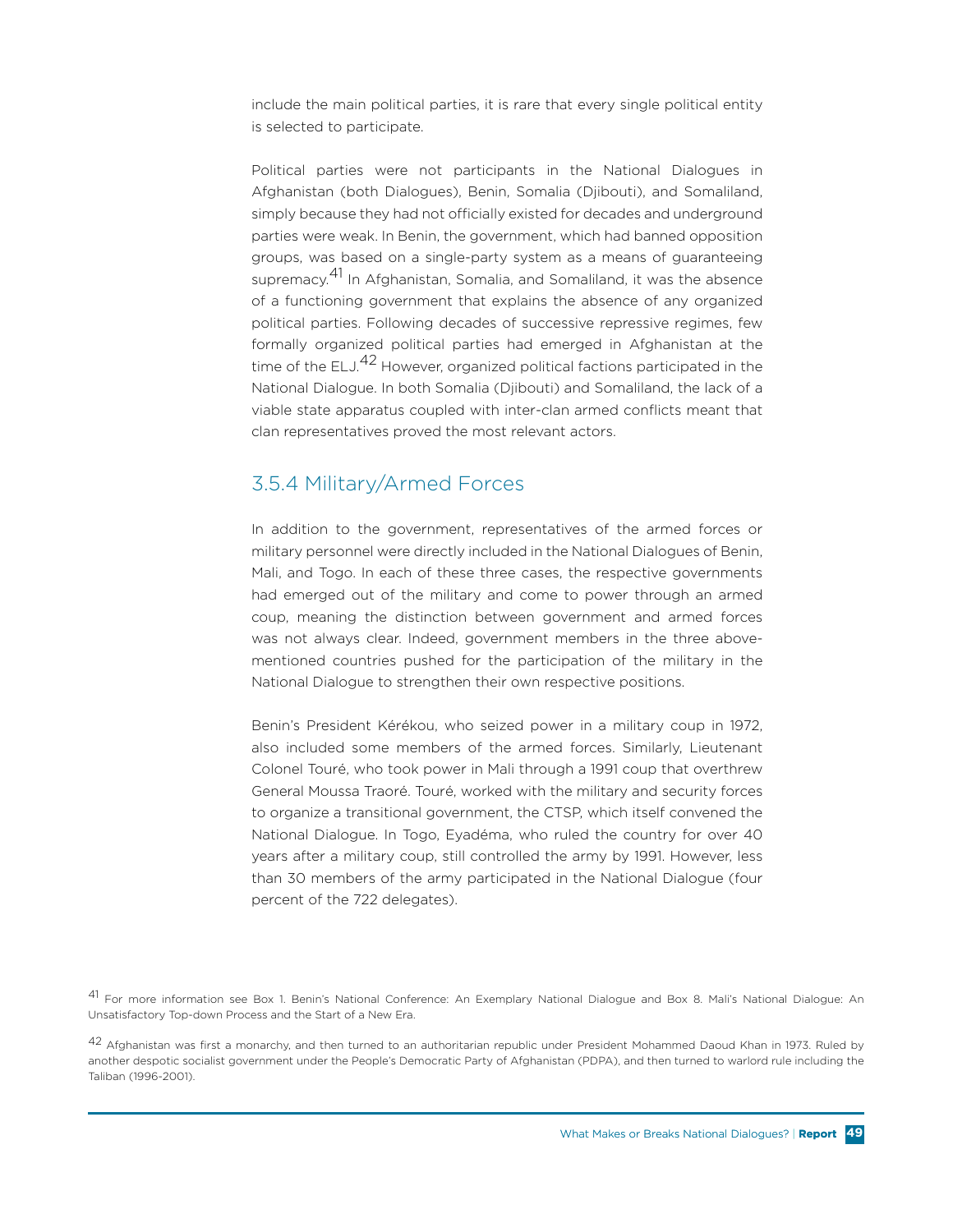In other cases, such as Egypt, although the military was not physically present at the negotiating table, it exercised influence indirectly by shaping the process and its political context.

### 3.5.5 Non-state Armed Actors

Non-state armed actors are regularly included in National Dialogues. For example, in Afghanistan, the Mujahideen, who had ruled the country since the withdrawal of the Soviet army in 1989 until the mid-1990s, were included in the ELJ. In the DRC, a myriad of self-declared liberation movements and local militia participated in the Dialogue.<sup>43</sup>

### 3.5.6 Business Actors

Business representatives and entrepreneurs have not often taken part in National Dialogues. However, in some cases they have participated under the label of "civil society" (as in the DRC) or as members of political parties.

### 3.5.7 Regional Actors

As National Dialogues mainly are nationally driven, regional actors were only involved in one case: Somalia (Eldoret/Mbagathi). As mentioned in Subchapter 3.4.5., representatives of Kenya, Djibouti, and Ethiopia established a joint Technical Committee, which was expanded to also include Eritrea, Sudan, and Uganda beginning in September 2003.

## 3.5.8 Women

Women are included in National Dialogues either as a distinct group or as delegates in the same capacity as their male counterparts. In the first scenario, women are formal representatives of women's organizations or delegates for networks and coalitions.

In other cases, women are participants, just like men. They are selected to be part of their delegations—political party, governmental delegation, or civil society—by the same selection criteria as male delegates; however, their selection is often positively influenced by a quota. Overall, in the 17 cases of National Dialogues, women and women's groups are largely underrepresented. Aware of this, gender quotas either encouraging or binding delegations to select a certain percentage of women as well as

43 The three main armed parties participating at the Inter-Congolese Dialogue were: the Government of the DRC, the MLC, and RCD-Goma. Additional three armed groups participated at the talks in Sun City in February 2002; Mayi-Mayi (local militia), the Congolese Rally for Democracy-National, and the Congolese Rally for Democracy-Movement for the Liberation of the Congo.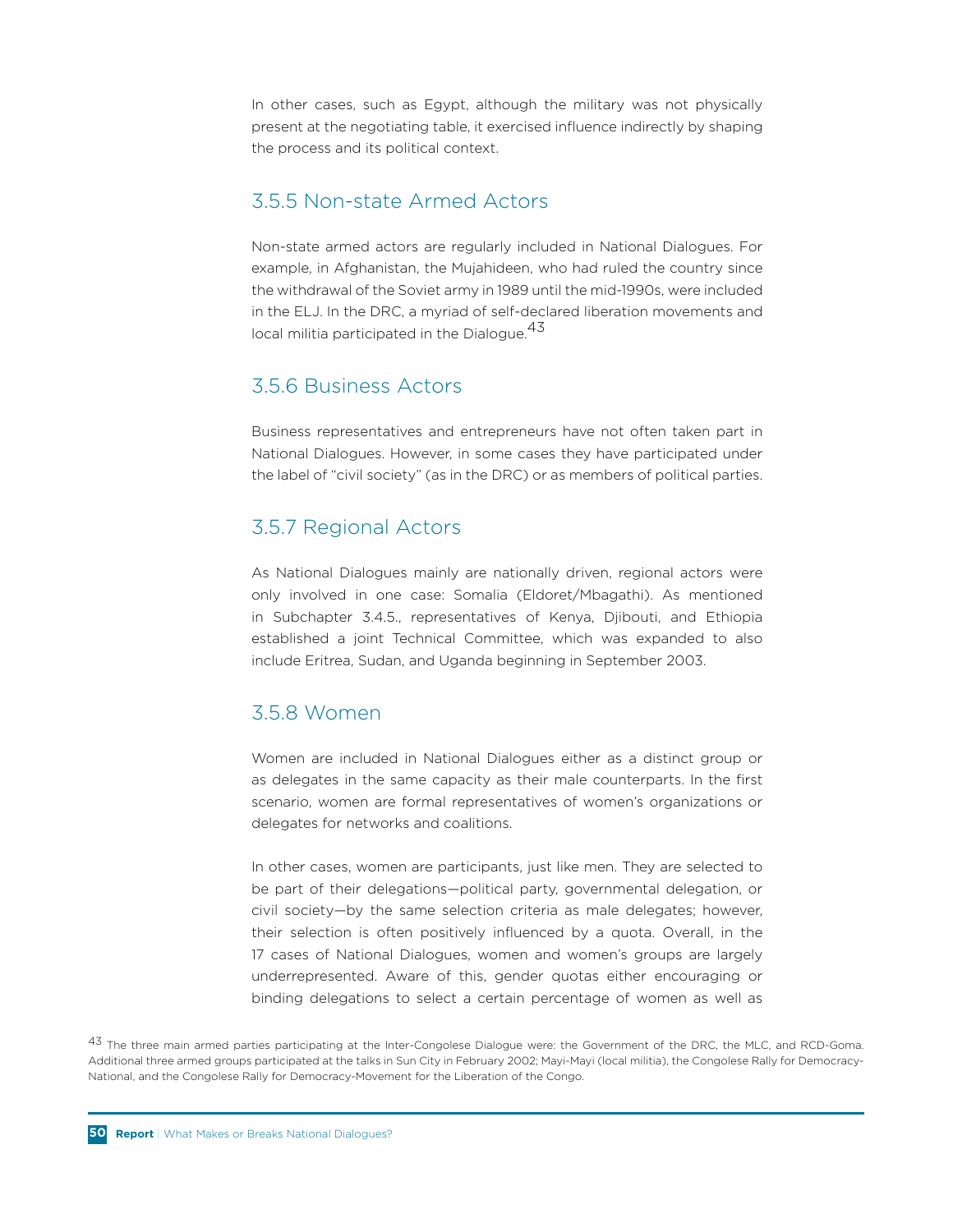independent women's delegations, have been implemented in some National Dialogues such as in Afghanistan (both Dialogues), Nepal, and Yemen. While women's participation has been accepted in cases where they have had traditional authority and experience in conflict resolution, their participation has been challenged by the main political parties in most National Dialogues.

Despite such common challenges, research shows that women's groups are successful in influencing Dialogues directly from the negotiation table, or through other inclusive platforms such as consultations or commissions.<sup>44</sup> However, the mere presence of women at the negotiating table does not, per se, increase their influence on the process.

Their influence can be enhanced by independent women-only delegations, coalition-building, and strategic advocacy. For example, in the Inter-Congolese Dialogue, women managed to obtain several gender provisions in the final agreement by strong coalition-building and targeted advocacy. In addition, they safeguarded the signing of the agreement from Sun City by forming a human chain to block the exits to the committee room, insisting that the men negotiating inside would not be allowed to leave until the final agreement was validated.

Furthermore, this report found that outside the mandates of National Dialogues and regardless of whether or not an agreement was reached or implemented, a secondary benefit was that women themselves felt empowered as a result of their inclusion.

Box 10. Afghanistan, Somalia, and Nepal: Unexpected Benefits of National Dialogues for Women

In Afghanistan, even after the agreements were reached and implementation was completed, the inclusion of women's groups had a lasting empowering effect on the organizations to continue their subsequent work without international involvement. The Dialogues gave women's organizations legitimacy and increased their capacity.

•••

44 See Paffenholz, Thania el al. *Making Women Count – Not just Counting Women: Assessing Women's Inclusion and Influence on Peace Negotiations. Geneva:* Inclusive Peace & Transition Initiative (The Graduate Institute of International and Development Studies) and UN Women, 2016.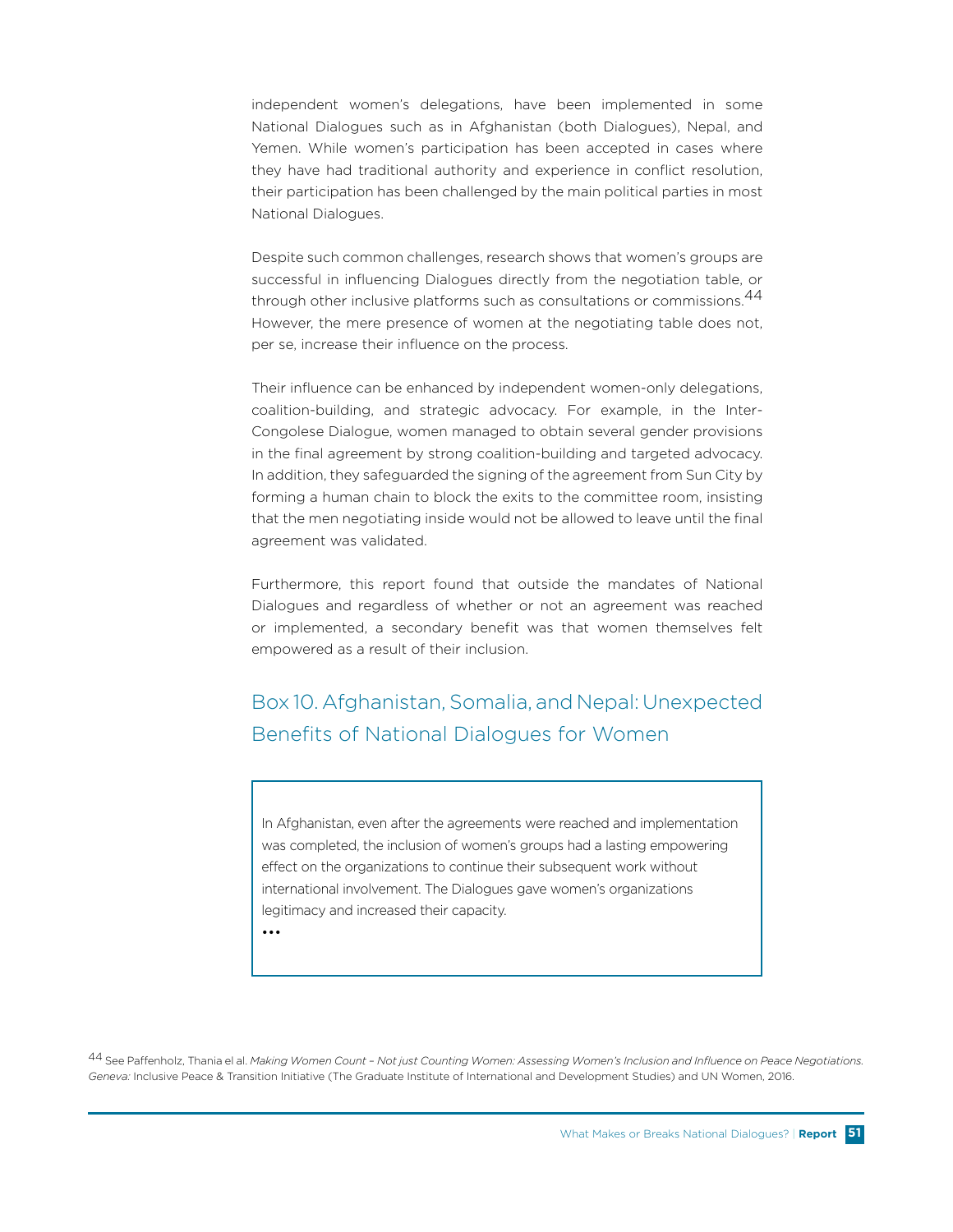#### •••

For example, during the Peace Jirga in 2010, women became rapporteurs of the working groups and managed to include several provisions on women's participation in politics. 45

In Somalia (Djibouti), the agreement reached in the National Dialogue failed in the implementation phase, leading to the reoccurrence of violence. In spite this development, the women's coalition (Sixth Clan) continued their work within Somali politics, and in 2004, their leader, Asha Haji Elmi, became the first woman in the history of Somalia to sign a peace agreement at the conclusion of Eldoret/Mbagathi National Dialogue. As such, the unexpected benefit of the Djibouti process was the empowerment of the women's coalition to take on an influential role in the subsequent Eldoret/Mbagathi process and in Somalia's political sphere more broadly.

In Nepal, despite initial setbacks during the first Constituent Assembly, women's experiences from this initiative proved beneficial when the second Constituent Assembly began its work in 2013. Here, they became more strategic and adopted a more informal form of advocacy, for example by approaching other members of the Assembly at the door before entering meetings to remind them to push for provisions enhancing gender equality.

As a result of this experience, women managed to integrate crucial gender equality provisions such as equal representation at the highest level of decision-making. In 2017, a provision guaranteeing Nepalese citizenship to children of Nepalese women and non-Nepalese men has been added to the 2015 constitution, although rules and regulations were still being negotiated in March 2017. In earlier constitutions, in the draft of the first Constituent Assembly, and the constitution from 2015, a child's citizenship would be solely dependent on the father's citizenship.<sup>46</sup>

45 Amiri, Rina in interview with author, Anne Zachariassen, 28 February 2017.

46 Deuba, Arzu Rana. (Former member of the 2008–2012 Constituent Assembly and current member of the Parliament in Nepal) in interview with author, Anne Zachariassen, 10 March 2017.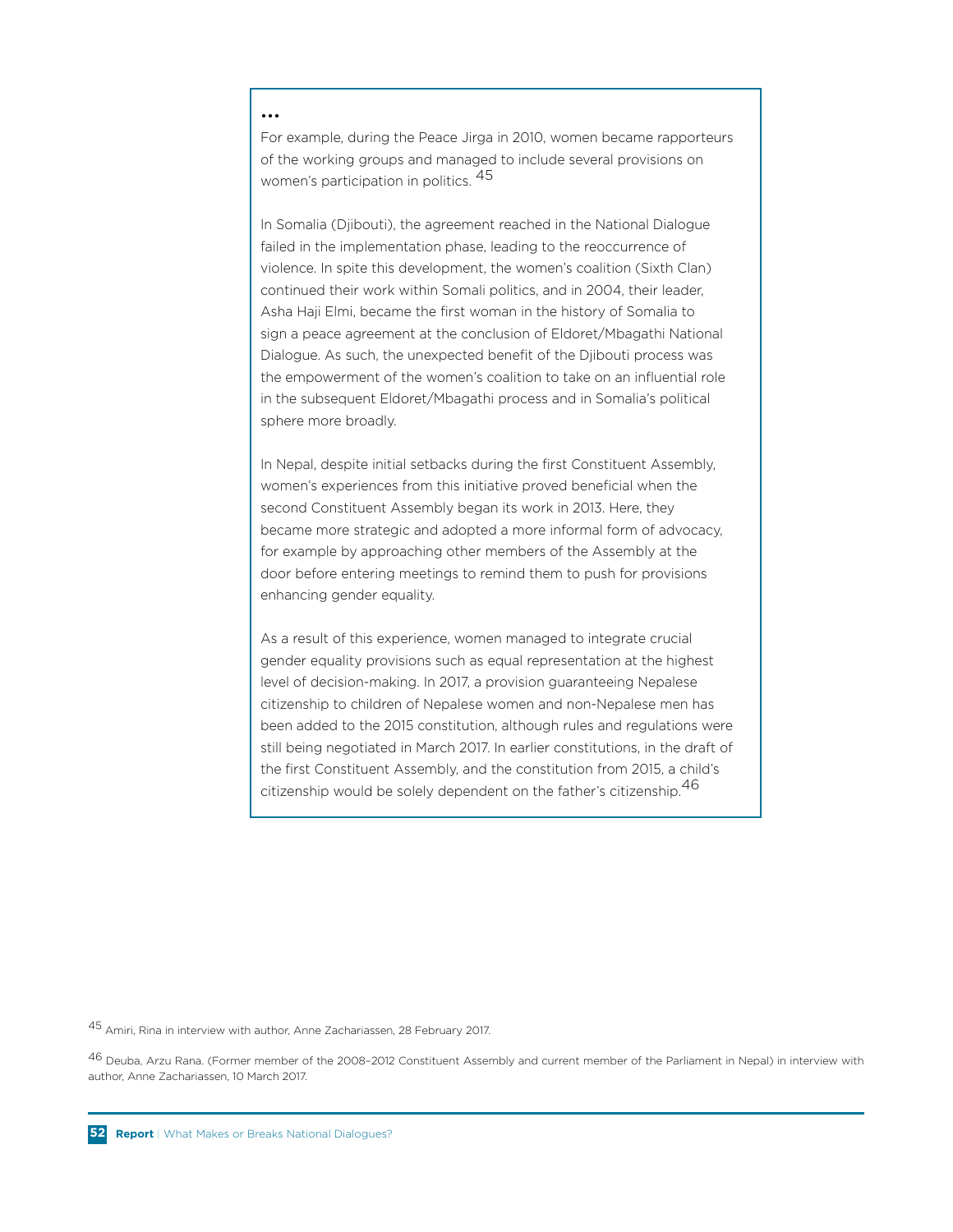# | 4. Factors Enabling and Constraining the Effectiveness of National Dialogues

The aim of this chapter is to explore why so many National Dialogues reach agreements but fail to implement them. This chapter focuses on political patterns in National Dialogues as well as process factors enabling or constraining the conclusion of an agreement and its implementation. The factors are shown in Table 4 below.

#### *Table 4. Political Context and Process Factors*

| Political context factors                   | Process factors                                       |
|---------------------------------------------|-------------------------------------------------------|
| 1. Support and resistance<br>of the elites  | 1. Representation, number, and<br>selection of actors |
| 2. Public support or public<br>frustration  | 2. Decision-making procedures                         |
| 3. Influence of external actors             | 3. Choice of facilitator                              |
| 4. Existing culture of dialogue             | 4. Duration of National Dialogue                      |
| 5. Past experiences<br>and prior agreements | 5. Support structures for<br>actors involved          |
| 6. Violence                                 | 6. Coalition-building and joint<br>positioning        |

# 4.1. Analysis of Political Context Factors Influencing National Dialogues

A number of political context factors have either enabled or constrained National Dialogues from reaching and sustaining agreements. Among the most relevant identified were the support or resistance of national elites; the political interests of regional countries and international actors; public support for—or frustration with—the Dialogue; the existence of a culture of dialogue; past experiences and prior agreements; and violence.

### 4.1.1. Support and Resistance of the Elites

A country's elite constitutes a relatively exclusive group of powerful political or economic actors and networks. These tend to have a disproportionate amount of political, social, and economic power compared to the rest of the society. Their support for, or resistance to, a National Dialogue is the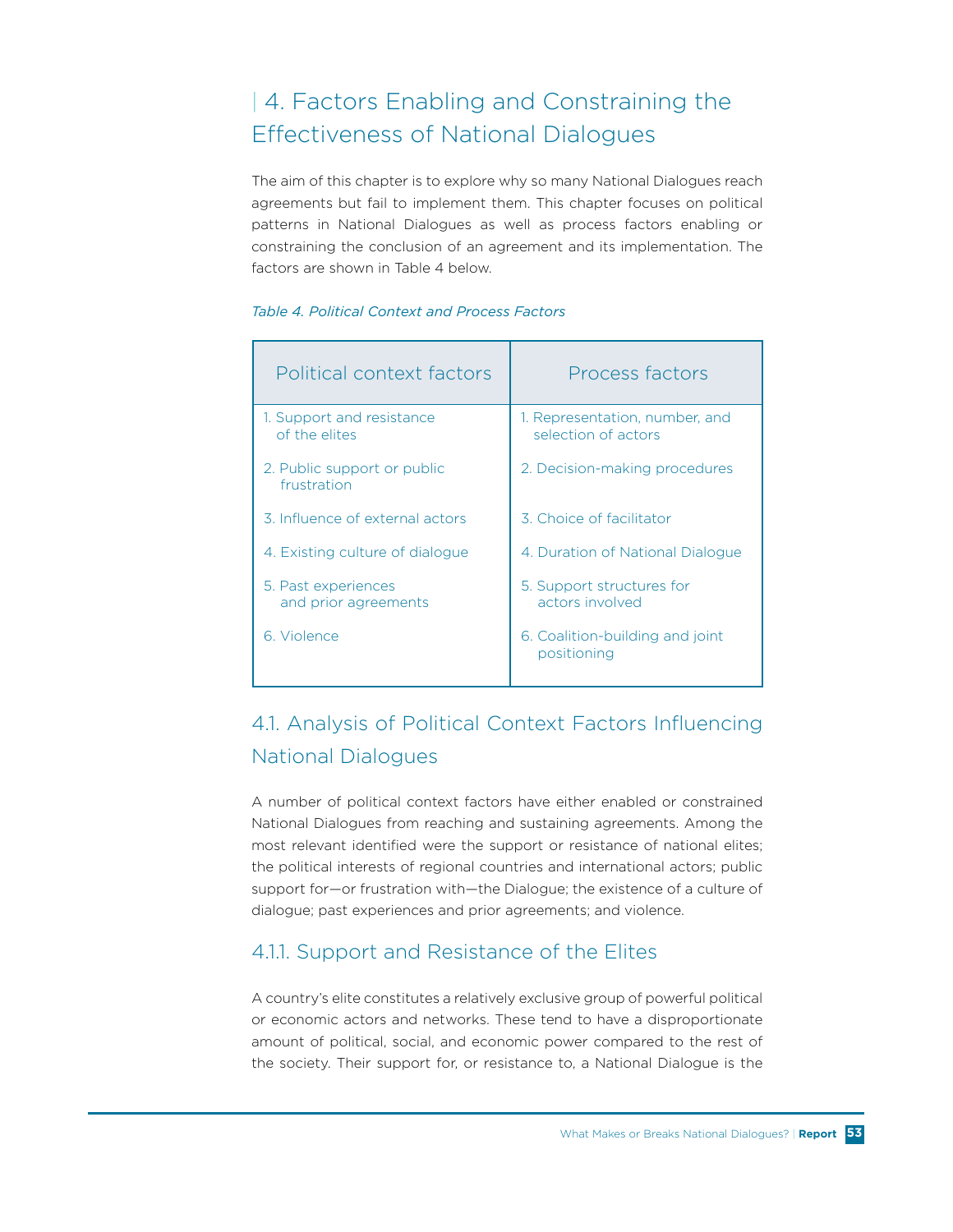most crucial element prior to and during negotiations as well as in the implementation phase. The following section will analyze how elites have affected these stages of National Dialogues.

#### *Prior to Negotiations*

In Egypt, resistance from the elites to initiate a National Dialogue was apparent from the beginning. The military transitional government, the SCAF, initiated the National Dialogue after public pressure. However, the Dialogue process—i.e. its setup, selection of participants, the decisionmaking procedure, the role of the working groups, etc.—was heavily influenced by SCAF, which never took the process seriously. As a result, Egypt's Dialogue never reached an agreement.

# Box 11. Egypt: A National Dialogue with Limited Influence

In Egypt, massive protests and demonstrations forced President Husni Mubarak to step down as president 25 January 2011 after three decades in power. In the resulting political vacuum, the SCAF took power, dissolved Parliament, and organized a National Dialogue held from April to May 2011. This officially launched the possibility for national reconciliation through a gathering of a wide range of political actors and civil society organizations. However, given that SCAF managed and controlled the process, the Dialogue proved to have only limited influence on the political transition.

One of the reasons for this was SCAF's decision to send constitutional amendments to a referendum shortly before the beginning of negotiations in the Dialogue. The referendum had a significant, negative effect on the Dialogue, as its mandate and purpose became unclear to the population. Moreover, due to the co-opted selection criteria and procedures, most people did not trust that SCAF would take the Dialogue's recommendations seriously. In the end, the National Dialogue had a very limited influence on the Egyptian political transition and the referendum was arguably yet another attempt to undermine it.<sup>47</sup>

47 Cuhadar, Esra and Thania Paffenholz. "What Is a Constructive Peace Process?: Inclusion in Peace Negotiations." In *Perspectives in Waging Conflicts Constructively: Cases, Concepts, and Practice,* edited by Bruce W. Dayton and Louis Kreisberg. Lanham: Rowman & Littlefield: 131–47.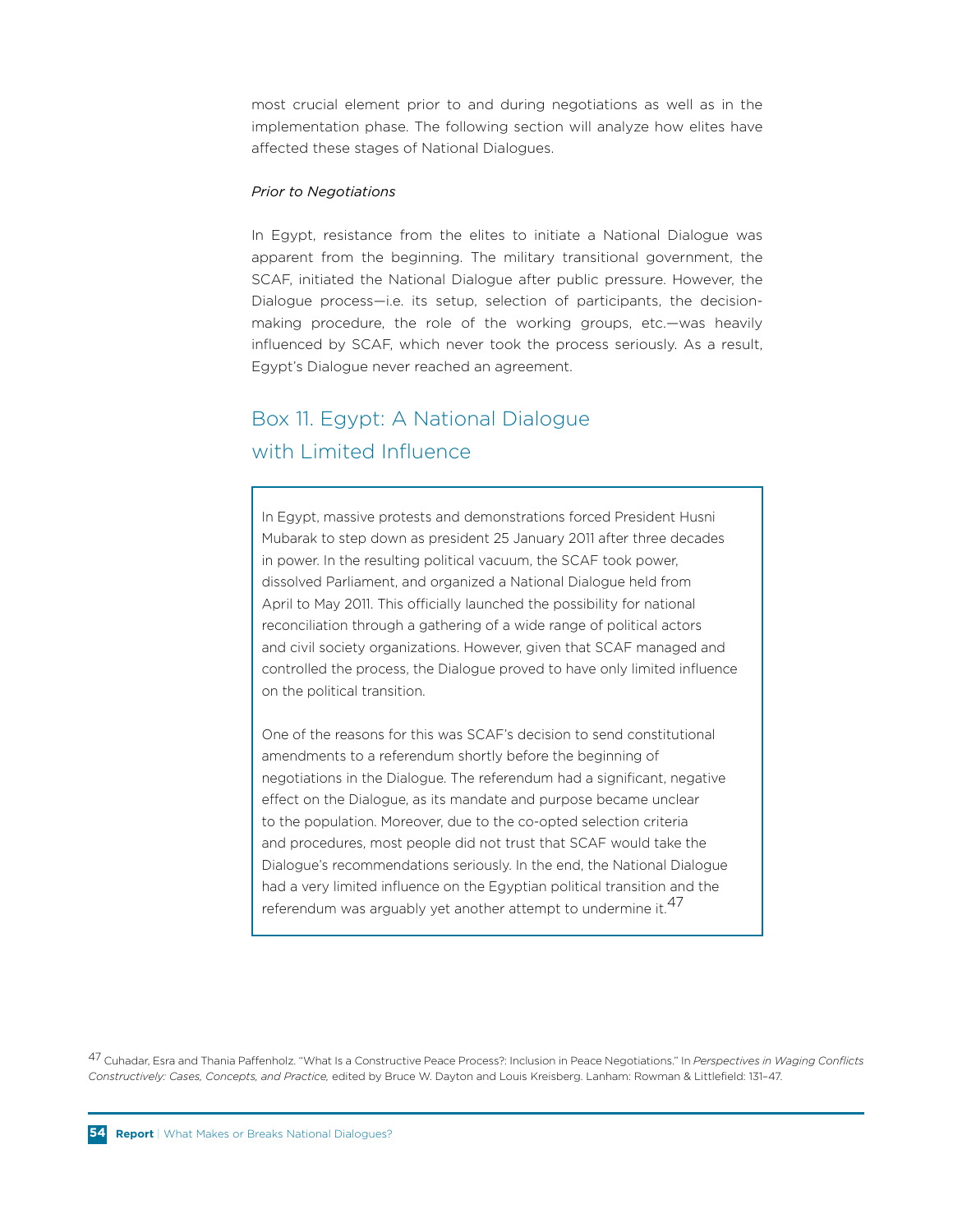#### *In the Negotiations*

Across the cases, elites have resisted as well as supported National Dialogue negotiations. For example, in Nepal, the elite and senior political leaders did not support the inclusive and democratic features of the Constituent Assembly. Ultimately, they used the lack of agreement to justify their domination of decision-making, which enabled them to control the constitution-making process.<sup>48</sup> The Constituent Assembly never managed to deliver a draft of a new constitution within its mandate of four years, and the Assembly's mandate lapsed in 2012.

In contrast to this example, elites in other places have also often supported the initiation of National Dialogues and the reaching of agreements. For example, in Benin, President Kérékou and the military had controlled the country for 17 years when demonstrations voiced demands for democratization. When the National Dialogue claimed sovereignty shortly after Kéréhou had initiated it in 1990 to appease public demand, the former President negotiated his own resignation in return for immunity from prosecution for the violence committed during his reign.

Somaliland provides another example. There, 150 clan representatives across conflict lines agreed on the establishment of a new civil government, core governance institutions, the demobilization of militia, and creation of an environment for economic stability after years of armed conflict.

#### *Implementation*

Nevertheless, as exemplified in numerous cases, the biggest challenge for National Dialogues is not reaching an agreement, but rather implementing it. In this domain, support or resistance from elites has proved particularly important in the cases analyzed. In Mexico, for instance, the agreement was only partially implemented because the Congress was strongly opposed to changes of the economic status quo. In particular, these included proposals by the EZLN to alter the existing neoliberal system, which limited any possible space for compromise. This meant that after the government and EZLN negotiators had reached an accord on the first stage of the San Andres Dialogues, it was impossible to ratify the agreement in the Mexican National Congress because of resistance from the country's broader elite.<sup>49</sup>

48 Crisis Group Asia. "Nepal's Constitution (I): Evolution not Revolution." *International Crisis Group: Reports and Briefings*, 27 August 2012. https://www.crisisgroup.org/asia/south-asia/nepal/nepal-s-constitution-i-evolution-not-revolution (accessed 21 September 2017).

49 García de Léon, Antonio. "From Revolution to Transition: The Chiapas Rebellion and the Path to Democracy in Mexico." *The Journal of Peasant Studies* 32, no. 3-4 (2005): 508–27.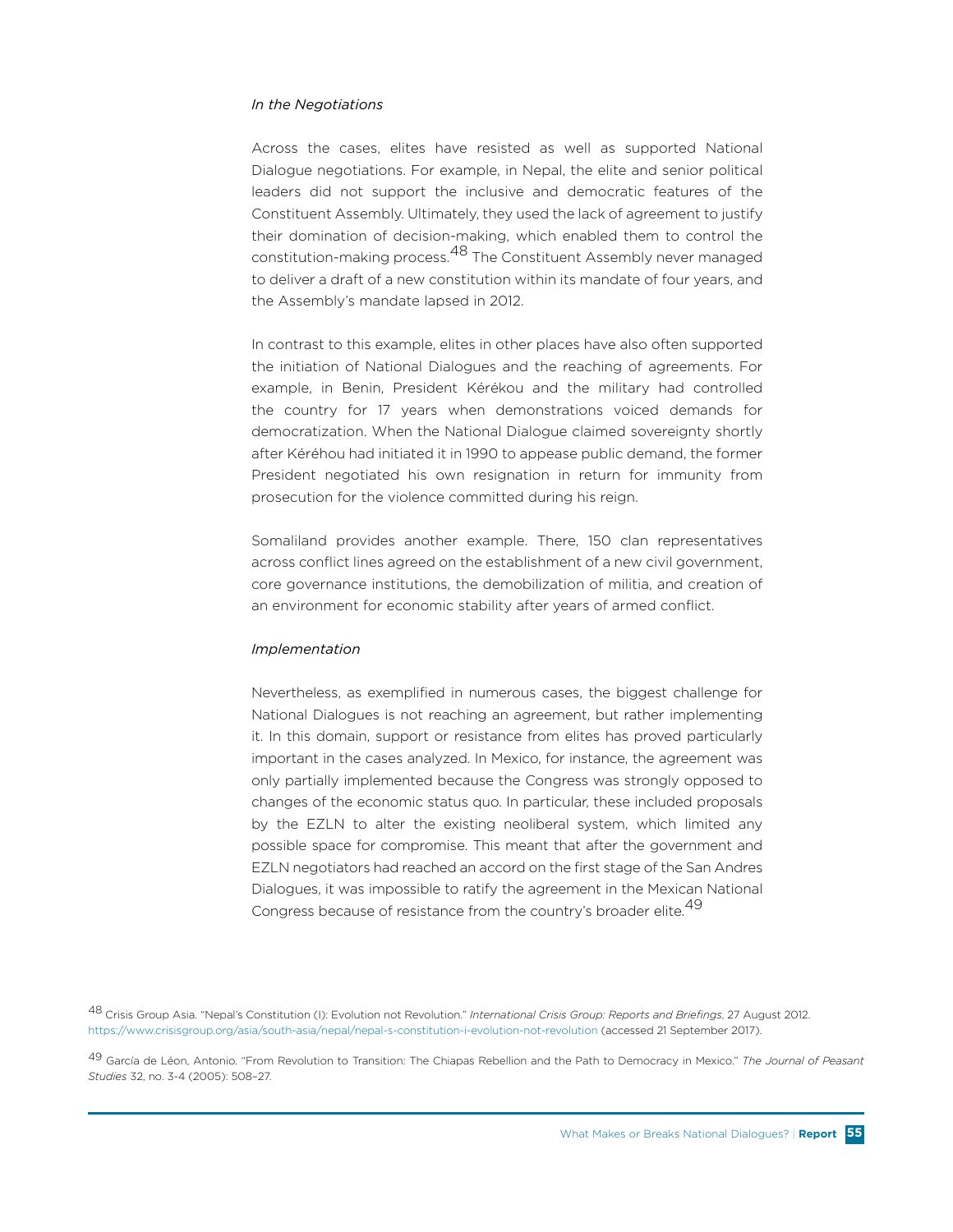In cases where the National Dialogues evolved into a public decision-making phase, either in the form of a referendum or an election, the support or resistance of elites was equally important. For example, in the case of Togo (National Conference), the military dictatorship was pushed to set up a National Dialogue to satisfy protesters' and the public's demands. However, President Eyadéma was reluctant to accept its decisions. To ratify the agreement of the National Dialogue, the government held a referendum to introduce changes to the constitution, create a multi-party political system, and initiate democratization processes. The final result indicated that 99 percent of Togolese voters were in favor. This enabled a new constitution to be enacted on 14 October 1992. Given the authoritarian nature of the pre-1991 Eyadéma regime, this was as an important development, and Togo has remained a nominally multi-party system since.

However, this did not change Togolese politics. President Eyadema never respected the new constitution and stayed in power until his death in 2005. Following his demise, his son Faure Gnassingbé took over the presidency. However, protests and demonstrations forced him to set up a new National Dialogue. This new initiative reached an agreement and although it enabled the short-term goal of setting up fairly free elections, democratic aspirations and rule of law have yet to be implemented. Gnassingbé won the election and remains in control in 2017.

Benin is an interesting contrast to Togo (National Conference), as the two cases happened within the space of a year. As previously mentioned, President Kérékou respected the agreement reached in the National Dialogue resulting in a referendum for a new constitution shortly after establishing Benin as one of West Africa's most stable democracies. Hence, even after agreements have been reached and in some cases ratified in referendums, they have not always been implemented.

# Box 12. Afghanistan's New Constitution: A Failure to Involve Local Actors

The constitution-making process in Afghanistan (CLJ) was much influenced by President Hamid Karzai. A committee consisting of nine members, all directly appointed by the President, wrote the initial draft of the constitution in 2002 with the help of foreign advisors as well as extremely capable Afghan jurists, some of whom had returned specifically from abroad for this purpose. A 35-member Constitutional Review Commission conducted extensive consultations throughout the country with the aim of refining and finalizing the draft, which was then presented for ratification to the CLJ in 2004.

•••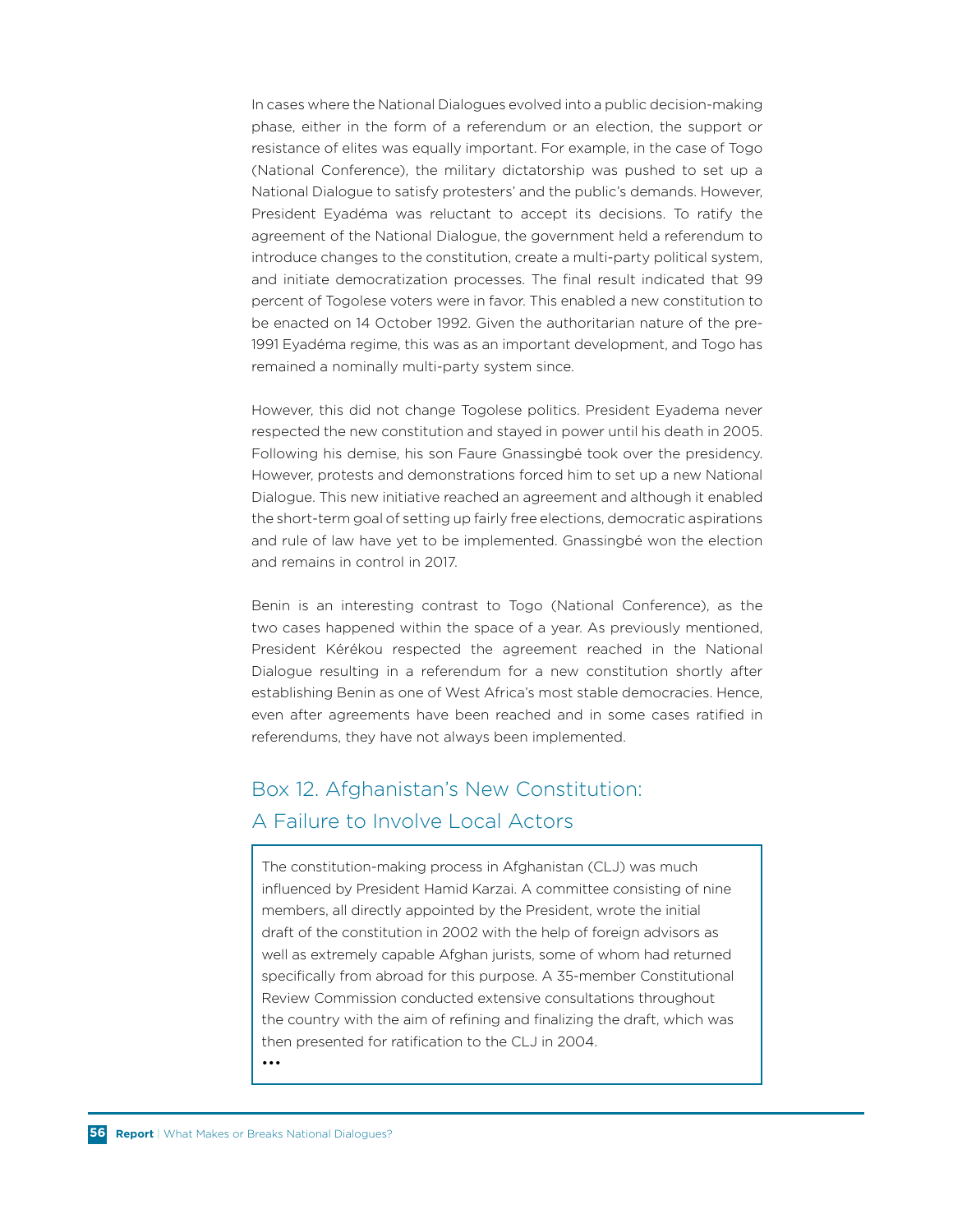#### •••

President Karzai, however, directly appointed the 35 Constitutional Review members prompting allegations that he had interfered with the review process. Many observers concluded that President Karzai used his influence over the final text to change the outcomes of the consultation process, changing the proposed decentralized character of the state into a centralized one.

Afghanistan eventually adopted a governance structure with a strong president paired with a powerful parliament to provide checks on executive decrees. Numerous experienced experts, both Afghan and foreign, including diplomats, aid representative, journalists, lawyers, and policymakers, had warned from late 2001 onwards that a highly centralized form of government was not appropriate for Afghanistan. More decision-making authority, they recommended, should be granted to both regions and provinces rather than leaving most major decisions to Kabul.

In the end, this failure to fully and authentically engage local actors—an approach also pushed by certain stakeholders outside the governments—resulted in criticisms that over-centralization had failed to deliver basic services to the Afghan people and had also contributed significantly to a highly negative impact on the security situation in the country.<sup>50</sup>

### 4.1.2. Public Support and Public Frustration

Public support, or the lack thereof, is another key element that either enables or constrains both the negotiation and the outcome of National Dialogues. The ways in which developments on the ground during a National Dialogue can generate or weaken public support for the process are, of course, context-specific, but they need to be considered carefully in the planning stage, alongside the other context factors discussed here.

In some cases, public support for a National Dialogue gradually eroded during the negotiations. This had a constraining effect on the outcome. For example, in Yemen, the Gulf Cooperation Council (GCC) agreement envisaged a two-year transition process; in practice, however, it took three years from the signing of the GCC agreement in November 2011 to reach the conclusion of the National Dialogue, which eventually provided a transition plan in January 2014. A one year delay of such a massive process would have not been a major issue, if the responsible national actors would have adequately communicated both their progress and deficiencies to the population as well as the regional and international actors supportive to the

50 Rubin, Barnett R. "Saving Afghanistan." *Council on Foreign Relations* 86, no. 1 (2007): 62.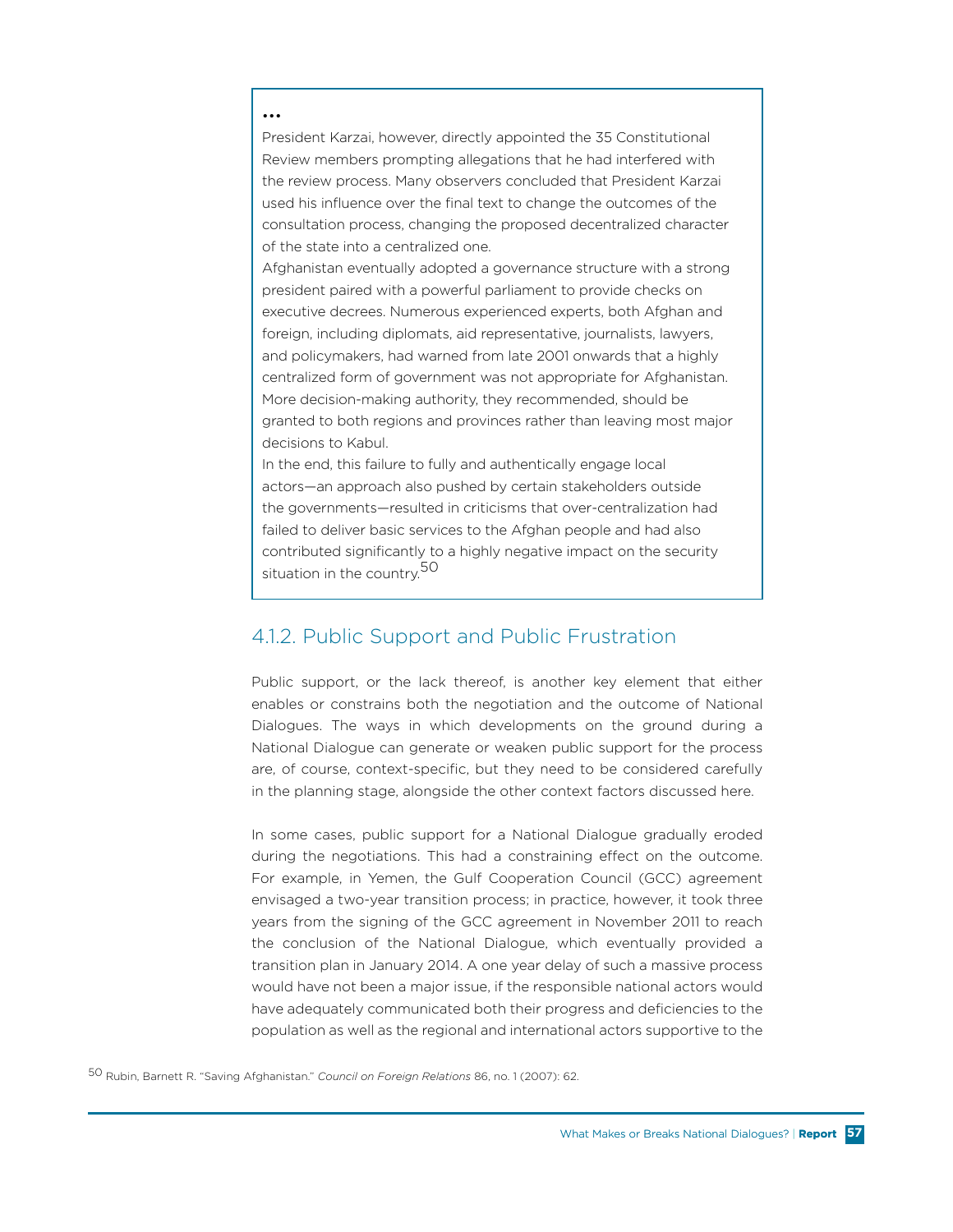process. In addition, corruption<sup>51</sup> and infighting between governing factions prevailed, and public services were not delivered. All this contributed to growing public alienation from the central government and the increasing relevance and power of alternative governing structures throughout the country, including (at least partial) support to the Houthis and their campaign against corruption and mismanagement.

Even considering the extensively inclusive negotiation process that took place during the National Dialogue, the experience of the majority of Yemenis during the period between 2011 and 2014 was of everyday governance, not of ambitious political negotiations. The transitional governing arrangement excluded most constituencies besides the political elite and also allowed the same corrupt governing practices that had precipitated the collapse of the previous regime and degraded public support for the transition, including the National Dialogue.<sup>52</sup> This example illustrates how public relations and communication affect the perception of the wider population throughout the process.

After the successful conclusion of the National Dialogue in Yemen, the political transition stalled as a result of an armed conflict for reasons predominantly linked to infighting over whether the government should adopt a federal or central structure as well as the possibility of Southern secession. The central government of national unity was not able to make sufficient progress on security sector reform to ensure the loyalty of the Yemeni security forces. Nor was the promised international assistance towards the economic recovery of the country forthcoming. All this added to public frustration.<sup>53</sup>

In other cases, increasing public support proved critical for the outcome of National Dialogues. In Somalia, Benin, and Togo, broadcast coverage of the National Dialogue helped bolster such support. Moreover, public relations campaigns also have shown the potential to building widespread popular support for the implementation of a National Dialogue. However, the broadcasting of the National Dialogue in Egypt was conducted in such a way as to undermine the process from the start, thus demonstrating its failure to the entire nation.

In sum, public support during a National Dialogue as well as the implementation phase is important for the sustainability of outcomes.

52 Ibid., 66.

53 Ibid., 65.

<sup>51</sup> Lackner, H. *Yemen's 'Peaceful' Transition from Autocracy: Could It Have Succeeded?* Stockholm: International Institute for Democracy and Electoral Assistance (International IDEA), 2016: 13.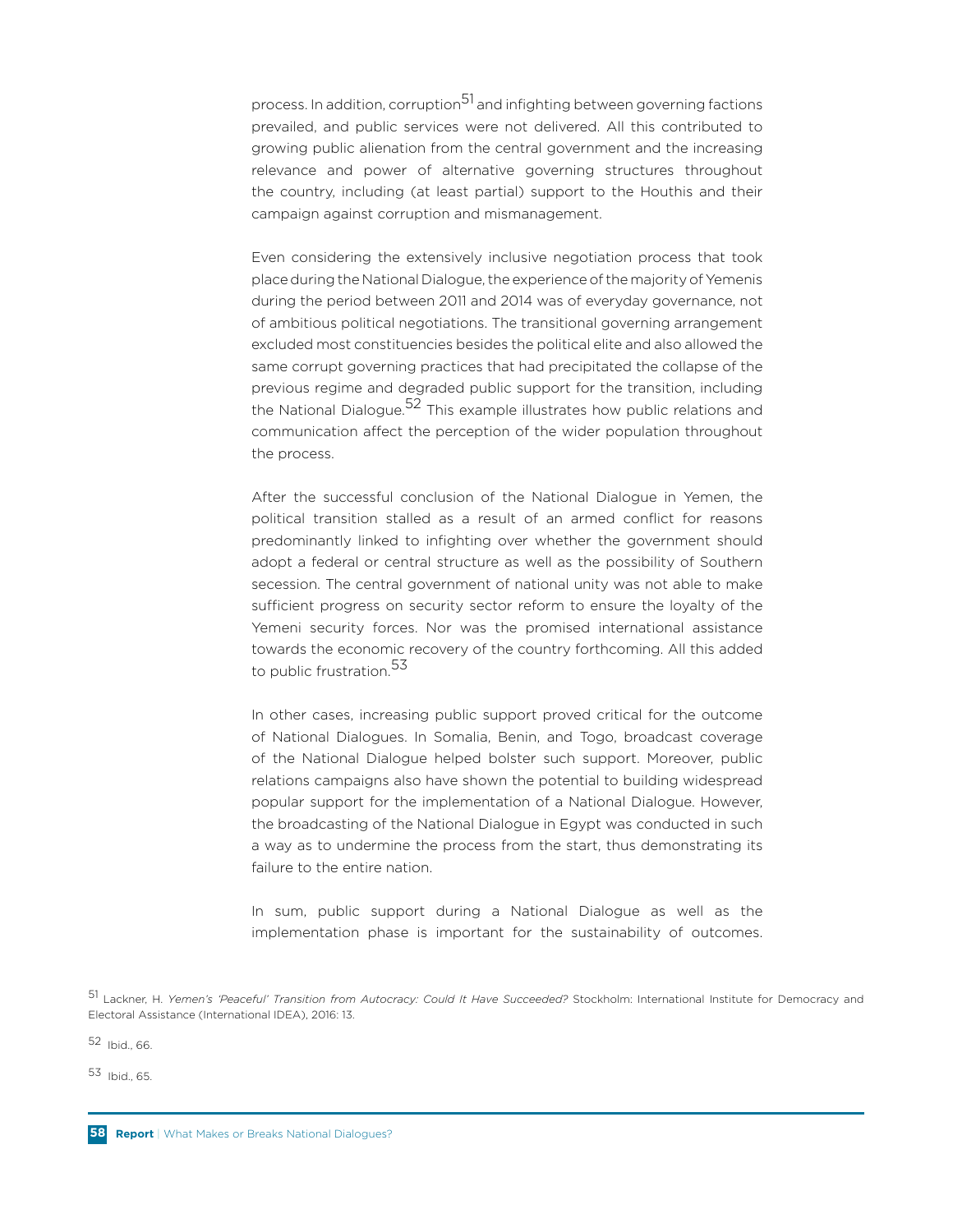However, this can also decline over time, if people become frustrated with the lack of progress, and should not be taken for granted. Good communication appears to be a key factor for maintaining support.

# Box 13. Role of Media in National Dialogues: A Potentially Powerful Force

The use of media for promoting key information messaging presents a powerful opportunity; "needs-based" information, for instance, aims to provide credible public interest information ranging from conflict resolution to mass health campaigns and disseminates specifically designed messaging using conventional journalism, advertising, or even mass entertainment, such as soap operas or songs. Quality journalism, notably radio and television programs, such as the BBC's "New Home, New Life" in Afghanistan, have proved highly effective in keeping local populations informed. It has been used effectively in many other conflict or post-conflict situations around the world, such as Benin and Somalia.

The National Dialogue in Benin was broadcast live by radio as well as promoted through the print media with published images of the sessions. Videotapes of the debates were also made available. The coverage of the Dialogue reinforced the support it had from the public and civil society by adding a level of transparency to the debates and allowing the Beninese people—even those living in rural areas—to remain informed about the most important developments of the process. Opening media platforms to different opinions at the National Dialogue also increased its perceived legitimacy.

## 4.1.3. Influence of External Actors

Regional and international actors also have the ability to constrain or enable the negotiation process and its outcomes. External actors are more likely to get involved if their own core interests are at stake. The political influence of regional actors has generally been found more important than that of non-regional international actors.

#### *In the Negotiations*

In Papua New Guinea during May and July 1997, Bougainville leaders worked with New Zealand officials to explore the possibility of resuming the disrupted peace talks held in Cairns in 1995. This led to the Burnham Dialogues held at Burnham Barracks in New Zealand and mediated by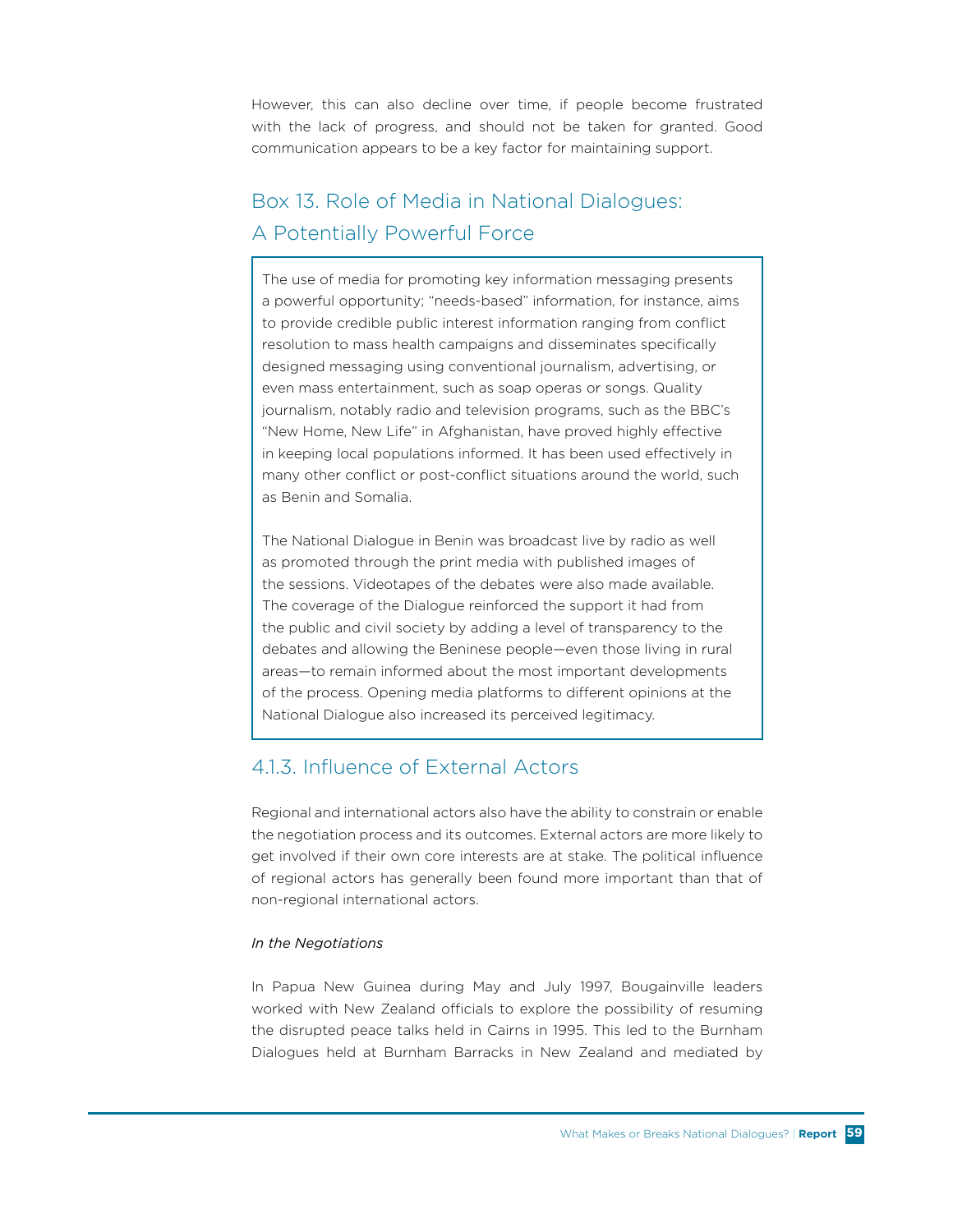the Wellington government with Australia.<sup>54</sup> New Zealand hosted the first talks, and adopted a neutral position vis-a-vis the parties. Working with Australia, it provided logistical assistance and advocated respect for indigenous mediation practices throughout the negotiations. These practices significantly contributed to the success of the Papua New Guinea-Bougainville peace process.<sup>55</sup>

In Afghanistan (ELJ), the delegate selection process for the Dialogue was criticized for being manipulated by the Northern Alliance and their Western allies.<sup>56</sup> For example, pressure from powerful Western countries ensured the exclusion of the Taliban. However, other actors, including other Islamist groups that, like the Taliban had also perpetrated human rights violations, were allowed to participate. This inclusion was despite explicit selection criteria designed to keep such groups out. In addition, despite warnings by human rights, civil society, academic experts, as well as experienced diplomats, the Afghan Secret Service was commissioned to provide security during the Dialogue. It used this access to intimidate participants who had different views from the government.<sup>57</sup>

Similarly, the selection process in Somalia (Eldoret/Mbagathi) reflected the interests of Western actors, who opposed Islamic fundamentalism, rather than national ones. Thus, faction leaders were over-represented, while traditional leaders, businessmen, and other actors perceived as having links to fundamentalist groups were sidelined.

#### *Implementation*

In several cases, external actors constrained or enabled the implementation of an agreement. In the Somali National Dialogue (Djibouti), Ethiopia rejected the transitional government and encouraged local armed factions to do so as well. Thus, the Addis Ababa government deliberately undermined and constrained the implementation of the interim administration. This was primarily because it feared that a successful outcome would lead to the return of a strong and competitive Somali state.

As another example, in francophone West Africa, France played a special role, having strong interests in the region as the former colonial power. In Benin and Togo (National Conference), Paris placed substantial pressure

54 Australia's role in the Burnham Dialogues was de-emphasized in subsequent peace efforts due to the level of suspicion and resentment in Bougainville and Papua New Guinea stemming from Australia's role as a former colonial power.

55 For further details on the role of the mediator in the Papua New Guinean National Dialogue, see Subchapter 4.2.3. Choice of Facilitator, Mediator, and Convener.

56 Human Rights Watch. *World Report 2003: Events of 2002, November 2001–November 2002.* United States of America: Human Rights Watch, 2003.

57 Suhrke, Astri et al. *Conflictual Peacebuilding: Afghanistan Two Years after Bonn. Bergen:* Chr. Michelsen Institute, 2004: 28–9.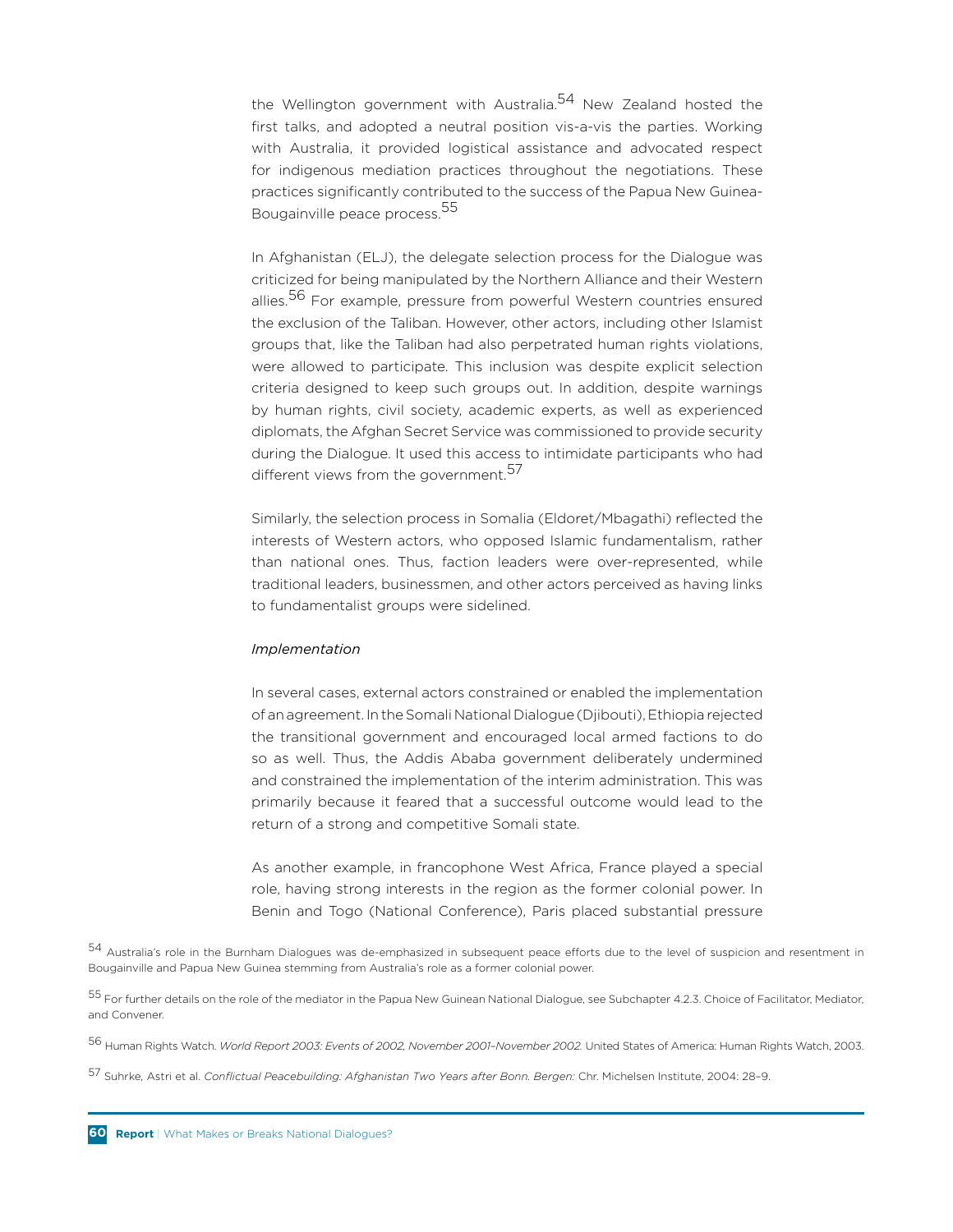on the respective governments to initiate democratic reforms. It also had a substantial influence on the inception of the Beninese and Togolese National Dialogues. In Benin, France, along with international organizations (e.g. the International Monetary Fund), pressured Kérékou throughout the entire negotiation process to promote democratic transition.

In Togo (National Conference), the U.S.A., Germany, and the EU joined France in its advocacy efforts. However, the divison of the opposition allowed President Eyadéma to take advantage of the situation and stay in power. This situation was compounded by the fact that Paris had by 1992 dramatically changed its policy towards Africa with President François Mitterand announcing that France would not interfere in African affairs. Thus, in the absence of external pressure, Eyadéma felt less of a need to relinquish his power.<sup>58</sup>

In sum, powerful external actors can significantly influence National Dialogues by enabling or constraining their outcomes for reaching and sustaining agreements.

## 4.1.4. Existing Culture of Dialogue

A pre-existing culture of dialogue can also be an enabling factor. In the Papua New Guinea-Bougainville armed conflict, women played an important role in traditional dispute-settlement practices. This had already proved important in the locally-generated peace initiatives prior to the beginning of the formal process. Their strong involvement alongside local leaders of warring parties and the Councils of Elders/Chiefs<sup>59</sup> proved critical from the ceasefire to the final peace agreement.

Moreover, in certain countries, the valorization of traditional mediation methods has emerged as a crucial enabling factor. In Somaliland, eight clan elders took a mediating role in the Conference. In traditional Somali society, conflicts are resolved through a social contract called *Xeer*, where specific problems are deliberated by clan elders. Consequently, both their experience and mediation efforts were welcomed by clan members and contributed significantly toward successful consensus-building.

58 Heilbrunn, John R. "Social Origins of National Conferences in Benin and Togo." *The Journal of Modern African Studies* 31, no. 2 (1993): 277–99.

59 Councils of Chiefs were the analogous bodies affiliated with the Bougainville Resistance Army (BRA).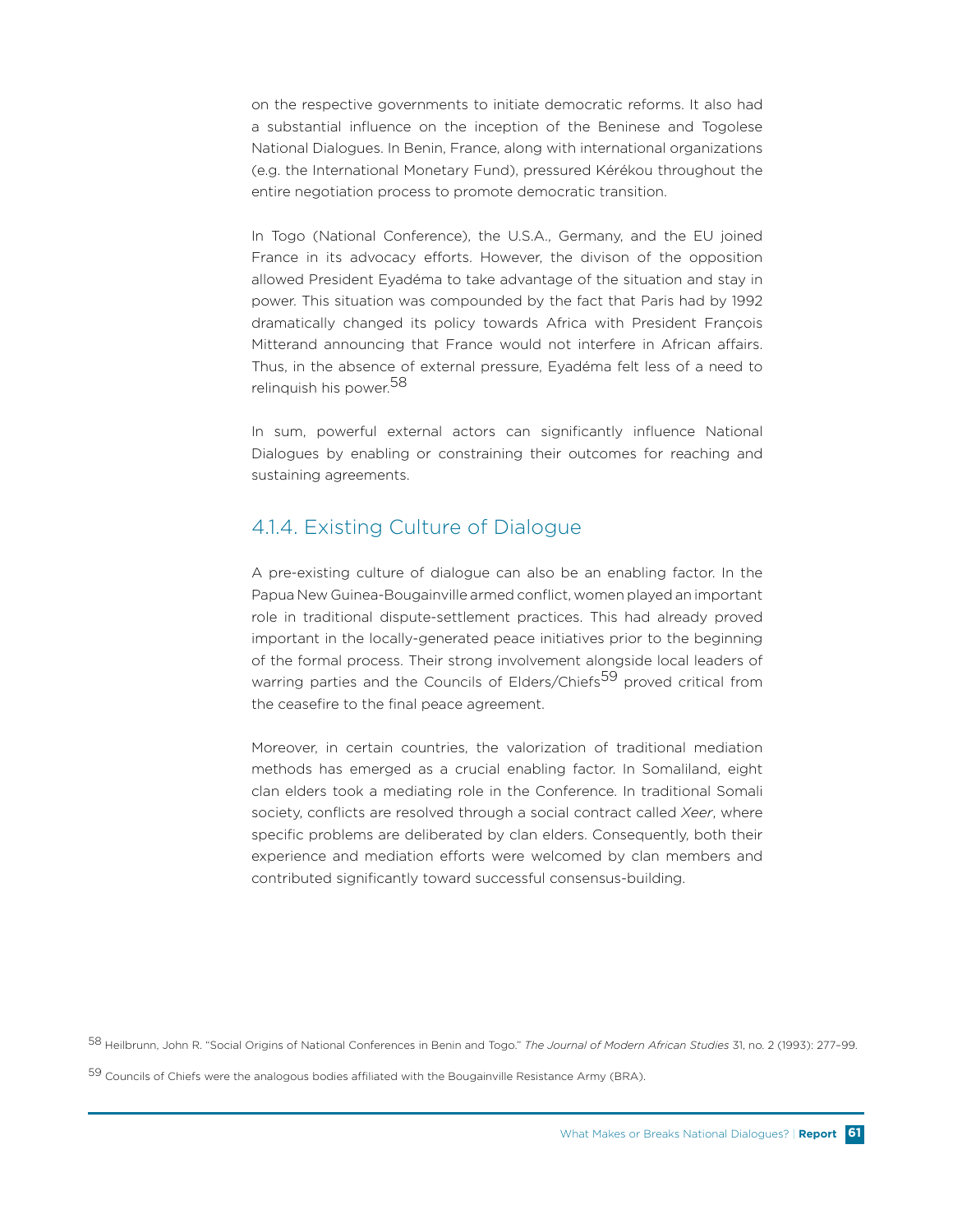# Box 14. Somaliland: The Guurti—Reverting to Traditional Clan Mediation

In 1991, a coalition of anti-government insurgencies overthrew Somali President Syiad Barre. This resulted in the SNM gaining control of the region of Somaliland, formerly British Somaliland during the colonial period, and previously seen by the Barre regime as one of "Greater Somalia's" five regions as designated by the five stars of the Somali flag. The other four include Somalia (former Italian Somaliland), the former French territory of Djibouti, the Ogaden region of Ethiopia, and northern Kenya.

On 18 May 1991, the new Somaliland leadership unilaterally declared independence from Somalia. However, this did not lead to peace in Somaliland. On the contrary, war broke out between clans and SNM lost their position to organize and host reconciliation meetings. The situation opened the door in 1993 for a key role by the traditional elders and the National Dialogue (Borama Conference) for establishing a new mediation process. The elders were viewed as legitimate mediators between the clans and the then transitional administration of Abdirahman Ahmed Ali Tuur.

As for the National Dialogue, this was based on the traditional structure of a council of clan elders, the Guurti, with 150 voting clan representatives drawn proportionally from all groups residing in Somaliland. Each sub-clan was thus given a number of seats (and votes) in proportion to their size. It was chaired by eight non-voting clan elders. Moreover, it was locally driven with no international actors present. The diaspora provided funding to the Dialogue after they—in addition to the Guurti and women's groups—had put pressure on the clans to find a peaceful solution through an inclusive Dialogue.

The significance of the National Dialogue lay in the resulting documents, a Peace Charter and a National Charter for Somaliland. This included, among other points, the demobilization of armed militia and recognition of the Guurti's traditional authority by giving clan elders the exclusive right to serve in the upper house of a bicameral parliament, the House of Elders. In 2003, Somaliland held its first presidential and multiparty elections and has since held five democratic elections for local councils, parliament, and the presidency, each with peaceful transfers of power. However, a unilateral decision made by the Guurti to postpone presidential and parliamentary elections from June 2015 to October and November 2017 lowered the country's freedom rating on the Freedom House scale.<sup>60</sup>

60 Freedom House. "Somaliland." Reports: Freedom in the World, 2017. https://freedomhouse.org/report/freedom-world/2017/somaliland (accessed 19 September 2017).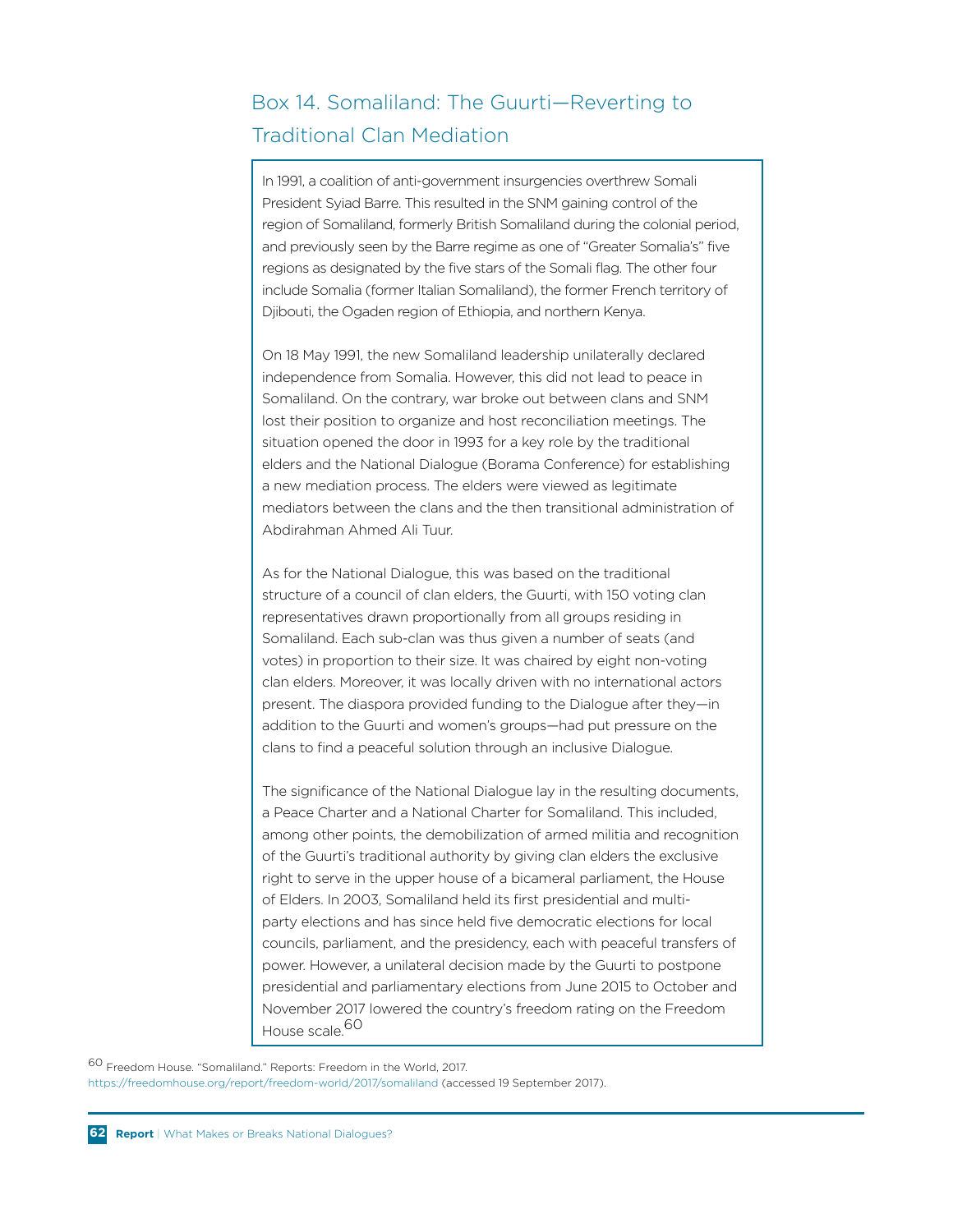### 4.1.5. Past Experiences and Prior Agreements

Building on past negotiation experiences and prior negotiated agreements can lead to more effective National Dialogues. Facilitators or mediators can learn from these past experiences and ensure that they repeat successful strategies as well as avoid failed ones. In Somaliland, where the Guurti (council of clan elders) represented each of the clans, an effective system developed in the Sheekh Conference a year earlier. The Guurti thus had the power to lead the Conference and exercise decision-making power.

In South Africa, the designers of the South African MPNP created a small decision-making body, the Negotiating Council, to receive inputs from the various committees and commissions. The Council converted these into recommendations for the new constitution as well as draft legislation for governing the transition process prior to the adoption of the constitution. The Negotiating Council also included two representatives from each party at the MPNP. Final decision-making power to approve or reject the decisions of the Negotiating Council rested with the plenary, which brought together all representatives elected to the MPNP. The decision to form the Negotiating Council in the architecture of the MPNP reflected the experience gained from the deadlocked decision-making of the failed CODESA negotiations, which had lacked an equivalent structure.

## 416 Violence

As mentioned in Subchapter 2.1., in cases with low level of violence, National Dialogues reduce violence in the short term by transferring grievances voiced from the streets into formalized processes. While we did not find a clear pattern among the cases with higher level of violence, in some of these the capacity of National Dialogues to reach and implement agreements was constrained. For example, in South Africa, the National Dialogue (CODESA I and II) were initiated to promote the democratization of the country with equal rights for all citizens and to end violence. However, this process did not reduce violence and eventually ANC left the negotiations causing CODESA II to collapse. Nearly a year later, the parties initiated a new National Dialogue: the MPNP, which reached an agreement. In both of Somalia's National Dialogues, continued fighting among the faction leaders over power and access to resources, produced a major constraining effect on the implementation of the agreements reached in the negotiations.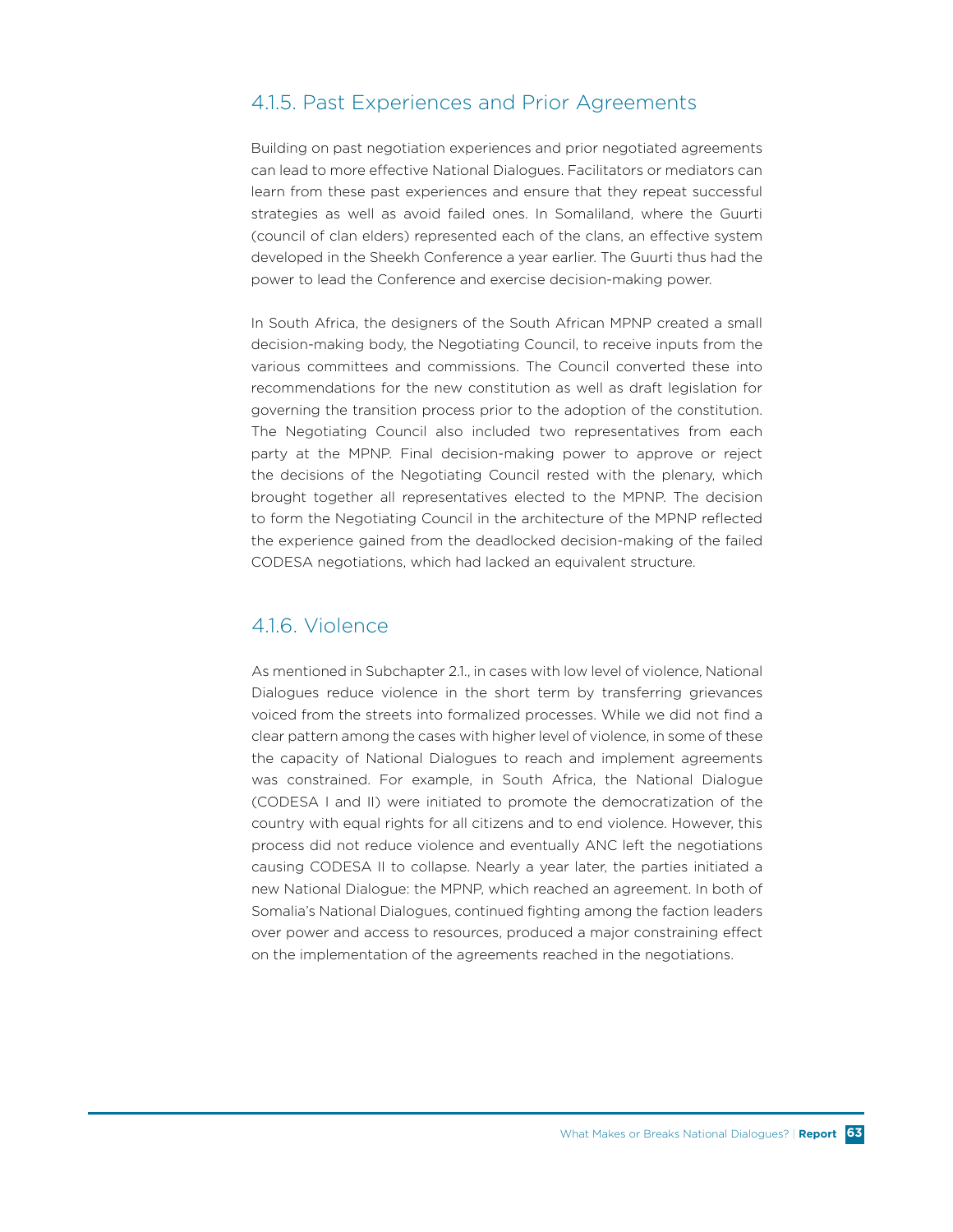# 4.2. Analysis of Process Factors Influencing National Dialogues

Despite the importance of the political context of National Dialogues, the comparative analysis of the 17 cases shows that select process factors are also important for their outcome. The prominent process factors identified are the following: representation, number, and selection of actors; decision-making procedures; choice of facilitator; duration of National Dialogue; support structures for the actors involved; and coalition-building and joint positioning.

## 4.2.1. Representation, Number, and Selection of Actors

In the design of National Dialogues, the selection of participants is key to ensuring representation of various spheres from politics, society, and sometimes business in order to enhance the implementation of the eventual agreement. The following section analyzes the implications of the nature of this representation and how elites enabled—or constrained—representative selection criteria and procedures.

#### *Representation of Actors*

Firstly, the representation of stakeholders is understood to include actors classified on the basis of eight distinct groups (see Subchapter 3.5): governments, civil society, political parties, military, non-state armed actors, business, regional actors, and women's groups. All the cases demonstrating a high diversity (four to five actor groups) reached an agreement. Thus, contrary to the traditional wisdom that more actors make a negotiation process too complex, it appears that broader diversity does not constrain, but may even contribute toward reaching an agreement.

#### *Number of Actors*

Looking at the outcomes of the 17 cases, the size understood as the number of participants in the National Dialogue (see Figure 5), does not seem to diminish or increase the likelihood of reaching or implementing an agreement.

#### *Selection of Actors*

The analysis of the combinations of selection procedures and criteria across the cases shows that such approaches did not lead directly to more (or less) representativeness. Rather, any procedure can lead to higher or lower representativeness depending on whether elites support or resist the inclusion of different actors.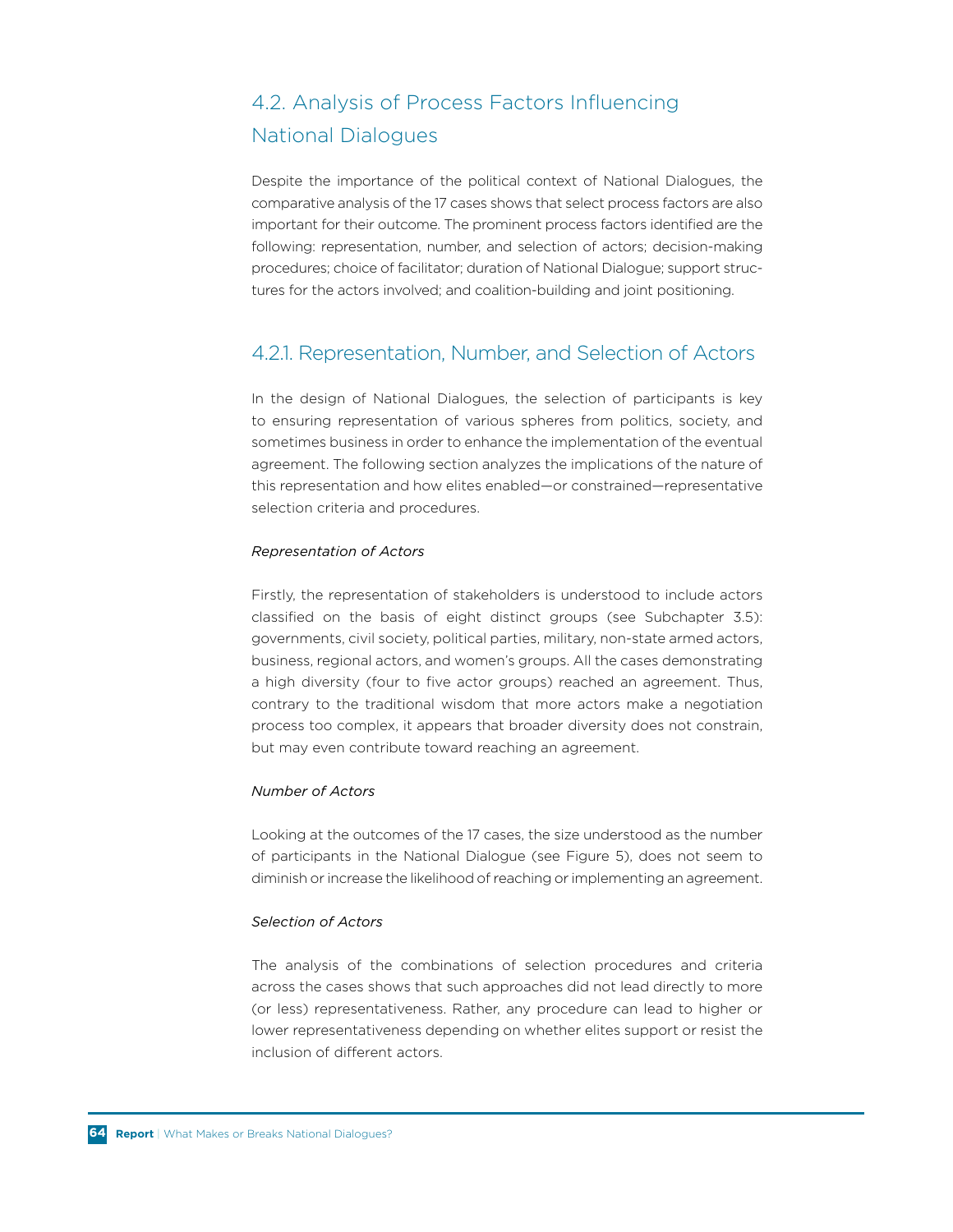In the Egyptian National Dialogue, for instance, the selection procedure included the appointment and the selection criteria: a combination of organizational membership, merit/reputation, and strategic considerations. Mali saw similar combinations of selection procedures and criteria; nonetheless, the outcomes of the two National Dialogues were very different.

# Box 15. Egypt and Mali: Similar Selection—but Different Representation Levels

In Egypt, through the combination of selection procedure and criteria, the transitional SCAF government managed to influence the selection in its favor. For example, a member of the government, Deputy Prime Minister Yehia El-Gamal held the power to appoint participants to the Dialogue. This was heavily criticized as delegitimizing it. In the second round of the Egyptian National Dialogue, Abdel-Aziz Hegazy, an 88-year-old former Prime Minister who had served under Hosni Mubarak's predecessor, Muhammad Anwar El Sadat, was appointed Chair of the Dialogue.

Presumably, this move was designed to appease the constituencies who had opposed the appointment of El-Gamal; however, Hegazy was hardly an independent voice. He had the same power as El-Gamal to choose the chairpersons of the working groups, who were responsible for finalizing and reporting the results of each group. Thus, even though the military did not participate directly in the negotiations, SCAF's selection of participants gave the military control over the Dialogue, allowing it to keep its hierarchical status without directly participating. The National Dialogue never reached an agreement and the selection of participants was later identified as one of the fundamental factors leading to its failure.<sup>61</sup>

In contrast to the National Dialogue in Egypt, the elites in Mali did not try to influence the selection of participants to gain control over the process. On the contrary, the Dialogue included a broad range of actors such as representatives of political parties, various associations, diaspora, and the press, which made the agreement more legitimate. The transitional government appointed 1,500 participants after a commission set up to prepare the National Dialogue had given their advice on whom to include. The pre-negotiations commission included politicians, representatives of unions, peasants, women, youth, and companies, as well as religious groups and senior civil servants, but did not have the decision-making power to select participants. Even though violence occurred in the north of Mali several years after the conclusion of the National Dialogue, it proved a crucial step in the democratization process of the country.

61 Cuhadar and Paffenholz. "What Is a Constructive Peace Process?" 131–47.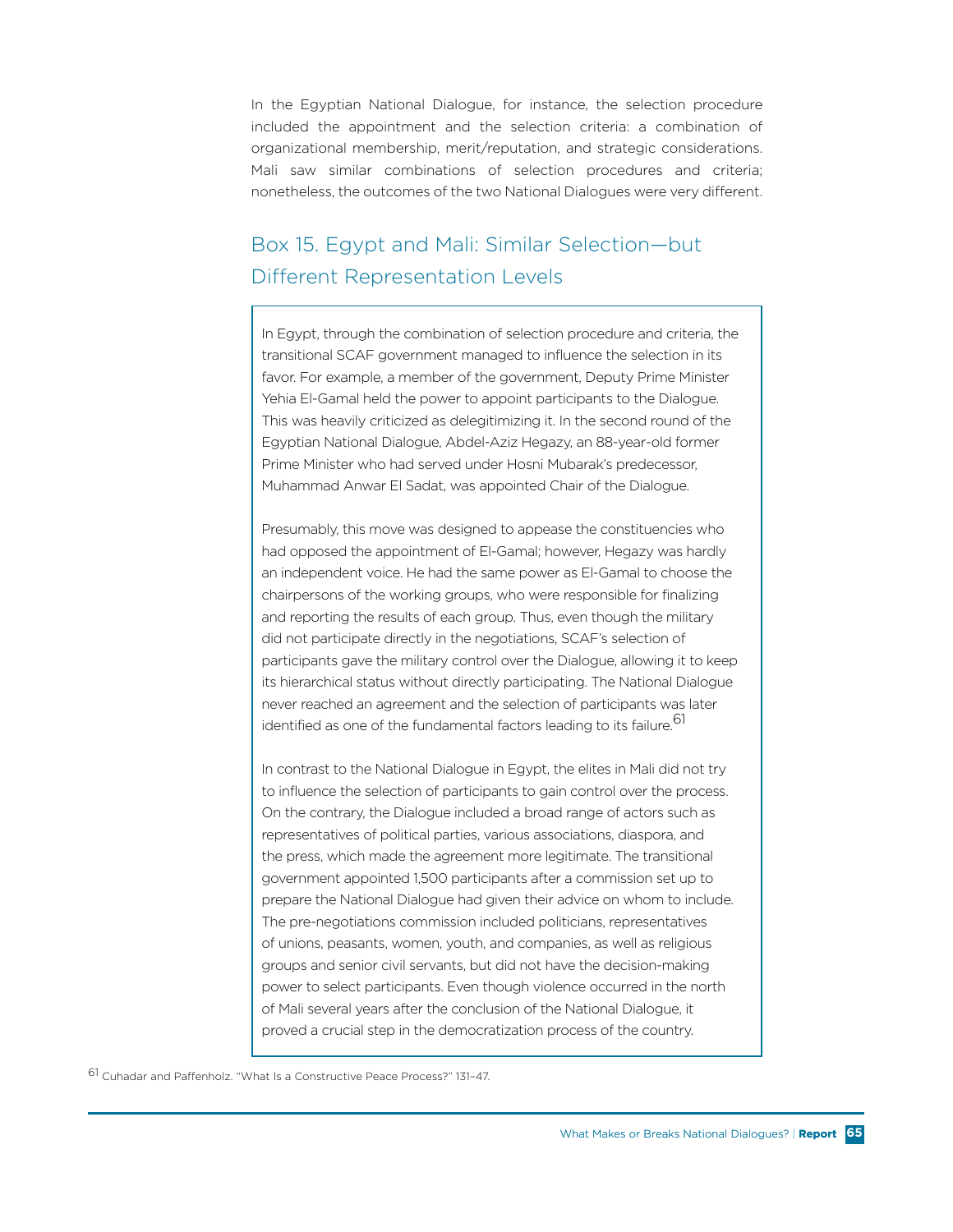In Yemen, a combination of selection procedures of application and nomination, together with the socio-demographic selection criteria, was meant to ensure the representativeness of participants in the Dialogue, and their independence from the conflict parties who were already represented. However, the polarized environment in which many people have multiple identities intersecting with conflict dynamics made this an inherently difficult endeavor. Additionally, security issues and the deliberate attempts of some armed groups to access negotiations under the civil society banner made it hard to determine the actors' 'independence'. A Technical Preparatory Committee of 25 members, which expanded to 31 and divided into two subcommittees, went through the applications attempting to achieve representation from all 21 Governorates, as well as a demographic balance to ensure the widest diversity and inclusion possible. Nevertheless, these efforts to ensure the independence of participants were far from perfect, and the political parties and other elites had great influence on their selection.

In both National Dialogues in Afghanistan, the selection processes were heavily influenced by national elites and external actors. In particular, in the ELJ process, the selection was criticized for excluding the Taliban but not other groups that had also committed human rights violations. The manipulation of the selection process damaged the legitimacy of the Dialogue and the transitional cabinet. Even though the Dialogue in general was very inclusive and represented the first step towards a democratization process, the selection of participants challenged these values. 62

In sum, the representativeness of a National Dialogue does not, in itself, hinder the reaching of agreements, but even the best selection procedures can be manipulated by elites to ensure their control over the process.

# Box 16. Papua New Guinea: Self-exclusion from National Dialogue

Francis Ona, leader of a mine-lease landowner association in the mid-1980s, emerged as the leader of the Bougainville Resistance Army (BRA)—one of the main actors next to young Bougainvillean mine workers and Bougainville Copper Limited (BCL). Together with the mine workers, Ona, and other landowner associations members sabotaged power lines essential to the Panguna mine. The harsh reaction of the Papua New Guinean government led to the rise of an armed conflict and secessionist movement.

•••

62 Suhrke. Conflictual peacebuilding, 29–30.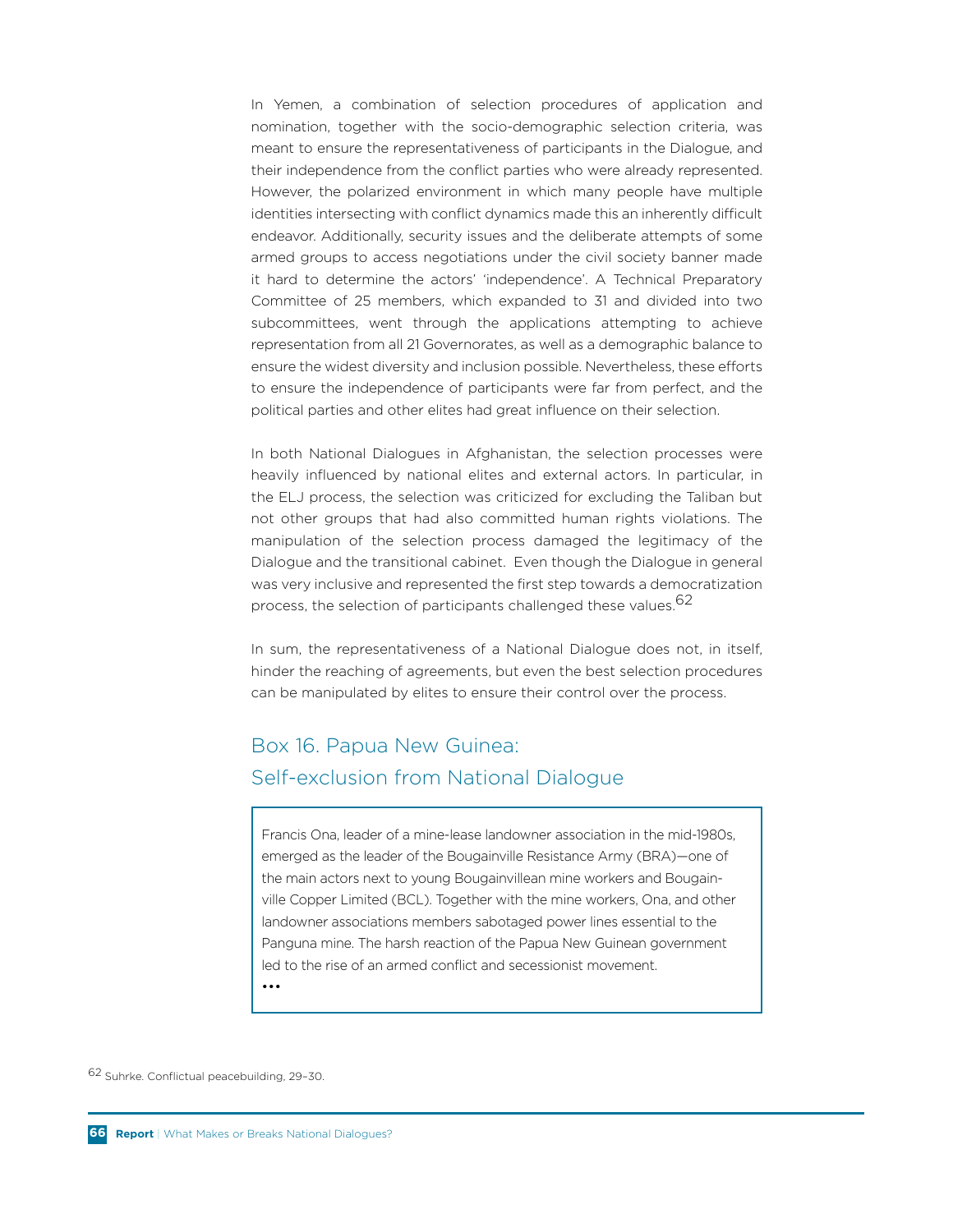#### •••

In 1998, Ona split from the BRA and with the Me'ekamui Defense Force (MDF) controlled an area of the Panguna mine in central Bougainville. The MDF had a hard-line position on Bougainvillean independence (viewing the issue as already settled in favor of independence) and a poor relationship with other Bougainvillean factions. As Ona's standing in the BRA had waned by 1998 and his faction was not sufficiently powerful to prosecute a military claim to leadership, he judged that the National Dialogue and peace process would fail and that by refusing to participate in the talks, his standing and support would increase.

However, the negotiations reached an agreement and Ona's strategic miscalculation marginalized his subsequent influence on public life in Bougainville. Moreover, the group refrained from spoiling the peace agreement and their self-exclusion might actually have enabled the process to come to a positive result.<sup>63</sup>

### 4.2.2. Decision-making Procedures

This study also analyzed decision-making procedures to examine whether they enabled or constrained the National Dialogues to reach an agreement and implement it. Decisions can be taken by a plenary, a decision-making body, or within the working groups (see Subchapter 3.4.3.). As concluded in the above subchapter, decision-making procedures have no single straightforward and consistent effect on the representativeness or the outcome of the process. Instead, the support or resistance of elites to the decision-making procedures is more likely to enable or constrain the outcome by either ensuring meaningful inclusion or actively preventing it.

For example, most National Dialogues make the final decision in the plenary, either through simple majority or consensus, to ensure an equal voice for all actors. In Somaliland, the decisions were taken in the plenary where the chairs of the proceedings were chosen on a daily rotating basis. The setup and proceedings proved very effective, whereby the self-declared autonomous republic approved the transitional parliament.

However, several National Dialogues with this decision-making procedure did not give an equal voice to all the actors but rather enabled the elites to dominate and control the decision-making process. For example, in the DRC, the Lusaka Ceasefire Accord gave all actors equal decision-making powers; however, the main parties to the armed conflict only consulted the civil society delegation and unarmed groups after they had already made their decisions. In addition, bilateral agreements were reached outside the

63 Lees, Sean et al. *Bougainville Peace Agreement: The Burnham I and II Dialogues.* United Nations Development Programme: Asia and Pacific, 2015.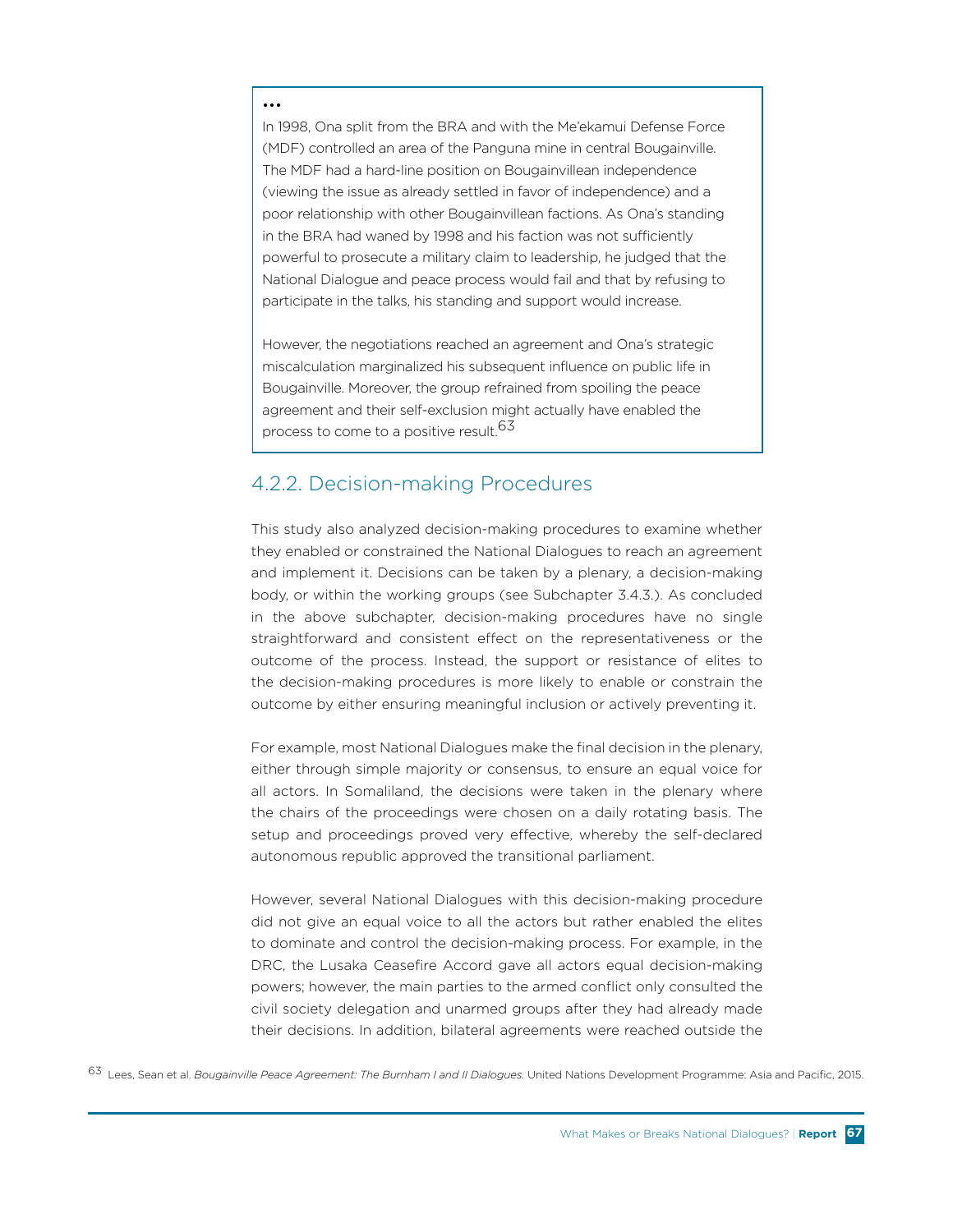National Dialogue, completely excluding civil society and unarmed political parties from influencing these processes.

In Nepal, senior political leaders used the disagreement in the plenary to justify dominating the decision-making. Thus, instead of discussions in the plenary, provisions were discussed behind closed doors in high-level political meetings, and were often kept secret even from fellow party members.

In Egypt, a highly elitist decision-making procedure dominated by the military had an enormously constraining effect on reaching an agreement. The Dialogue had no predetermined obligation on the part of SCAF to respond to the decisions of the working groups, and, in fact, these recommendations were entirely ignored. Thus, the effectiveness of the National Dialogue and its working groups to challenge the established power structure or the interests of military elite was severely constrained. This structural weakness was further compounded by the fact that the working group leaders, who were responsible for finalizing and reporting the results of each group, were chosen by the chair of the Dialogue, former Prime Minister Abdel-Aziz Hegazy.<sup>64</sup>

Other decision-making procedures can constrain the influence of included actors. For example, the Somali National Dialogue (Eldoret/Mbagathi) included a large number of delegates, ranging between 300 and over 1000 at various points in the Dialogue. However, a decision-making body with between 24 and 38 members known as the Leaders' Committee—which was comprised of Somali armed faction leaders, representatives of the rival governments, the Transitional National Government, and the Somali Restoration and Reconciliation Council (SRRC)—dominated the decisionmaking process. Indeed, the Leaders' Committee held veto power over all discussions taking place in the plenary of the Dialogue. This limited the power of clan elders and other delegates, who were not member of any armed faction, to influence the proceedings. For example, civil society groups were not consulted on whether the Somali state should be a federal or centralized entity. In addition, they were often sidelined in discussions over power-sharing and representation.

In Yemen, on the other hand, the decision-making procedure, which was a mix of decision-making in the plenary and working groups, arguably enabled decision-making in an otherwise very polarized Yemeni society. The National Dialogue was divided into nine working groups with the liberty to set up their own rules including the organization of their work. The decision-making procedure in eight of nine working groups was by

64 Paffenholz, Thania and Nick Ross. *Managing Complexity in Negotiations: All Inclusive National Dialogues: The Cases of Congo and Egypt.* Geneva: Inclusive Peace & Transition Initiative (The Graduate Institute of International and Development Studies), 2015.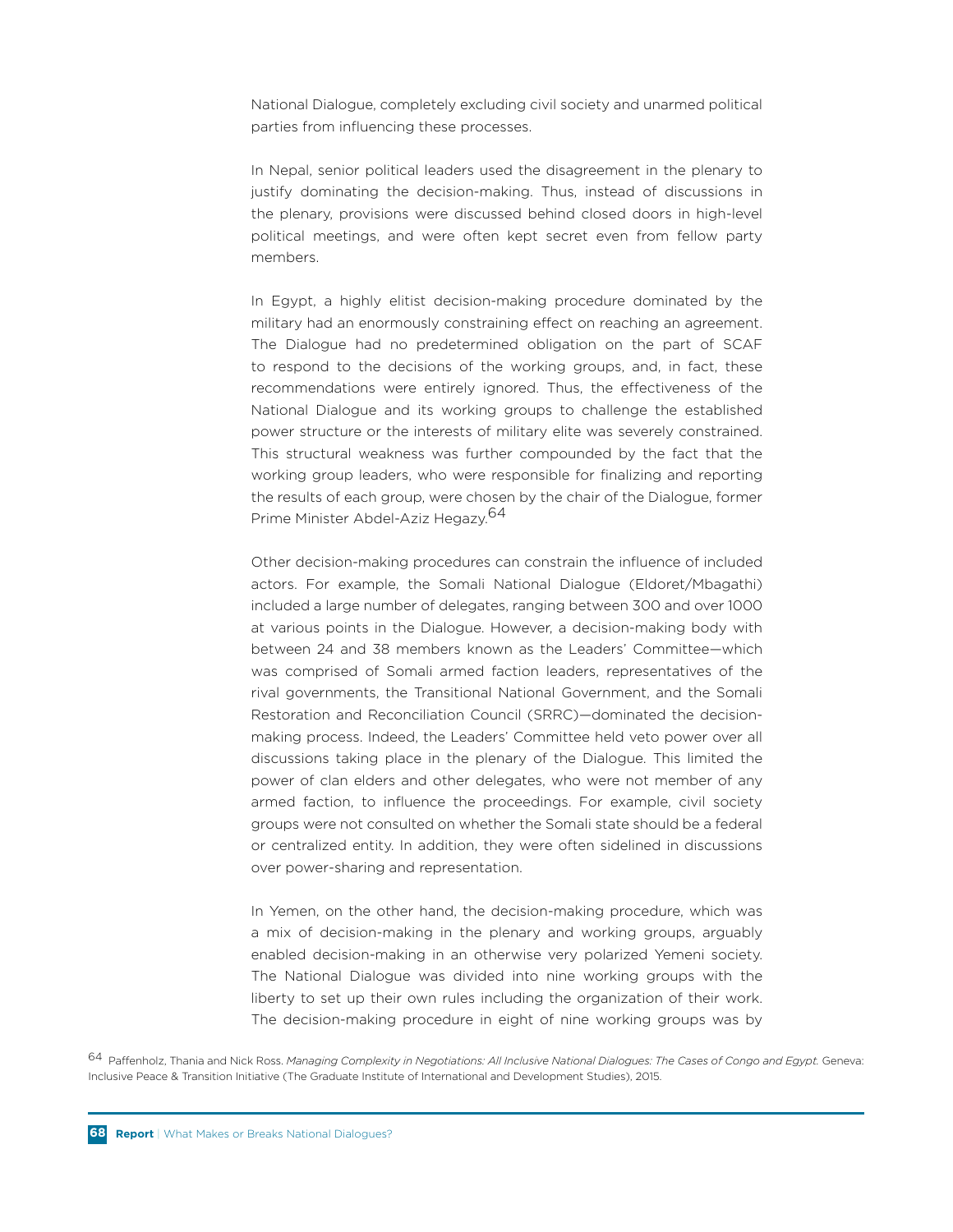consensus, defined as 90 percent agreement on a certain article. All the working bodies, apart from the working group on the Southern issue, followed this procedure.

A different procedure was set up for the working group on the Southern issue. Here, an 8+8 negotiation format was set up in case of deadlock, which included eight delegates from the south and eight from the north and was facilitated by the UN. This decision-making procedure was set up to protect Southerners from being out-voted on the Southern issue. Articles that did not receive the required 90 percent consensus vote were sent to the Consensus Committee, where they were reviewed and modified and sent back to the relevant working group. From there, articles required at least 75 percent consensus.

In sum, decision-making procedures can be inclusive and accord influence to a variety of actors, but this depends on support of elites. In several cases, the main parties to the conflict, such as armed groups or senior political leaders, hijacked decision-making and consequently constrained the agreements reached and/or their implementation.

## 4.2.3. Choice of Facilitator

Facilitators can play several important roles within National Dialogues. They can enable the launching of the process, lower tensions, and facilitate the Dialogue. In other cases, they can have a constraining effect.

In Benin, Archbishop de Souza, the independent chair of the National Dialogue, acted as a formidable enhancing factor in the process. While President Kérékou and his supporters originally refused to accept the sovereign status of the Conference, De Souza's influence seemed to have been a determining factor in Kérékou's eventual acceptance of the Conference's sovereign nature. De Souza is also an example of a facilitator who was excellent at managing tensions; every time Kérékou threatened to leave the negotiating table—which in turn put the whole Conference on the verge of collapse—de Souza persuaded Kérékou to stay and to accept the Conference's outcomes in good faith. This ultimately resulted in an agreement and the democratization of the country.

The role of New Zealand Foreign Minister Don McKinnon as a facilitator in the Burnham Dialogues exemplifies how a facilitator can contribute to making negotiations successful. Placing considerable focus on local ownership, consensus, and peacemaking traditions, McKinnon and the New Zealand facilitation team emphasized process over results, and so remained agnostic about any desirable outcome for Bougainville. The process was designed to be culturally relevant, drawing on Melanesian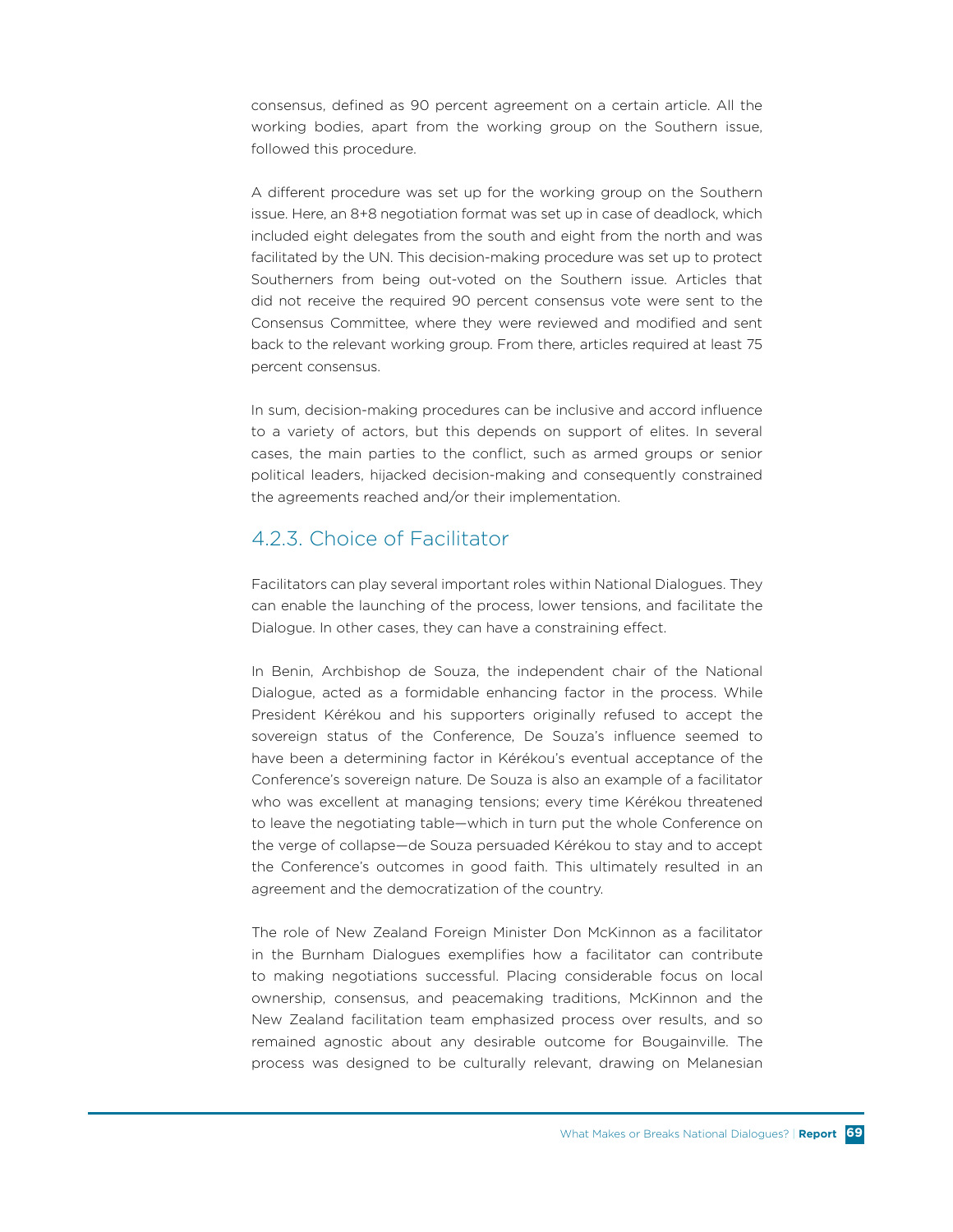peacemaking techniques such as touching noses and exchanging breaths, but also allowing participants a great degree of freedom to talk to one another in unstructured groups of varying size. This approach contributed to a number of success factors, including the opportunity for opposing combatants to meet each other unmediated by their respective leaders.<sup>65</sup>

In the DRC, on the other hand, the facilitator Ketumile Masire had a constraining effect on the peace negotiations. Masire invited South African President Thabo Mbeki to help with the facilitation of the Dialogue. However, his approach to propose two plans regarding the distribution of important positions in the transitional government jeopardized the entire process. The first plan, called Mbeki I, was rejected by the RCD-Goma and the MLC. The revised second plan, Mbeki II, openly favored the RCD-Goma, and was rejected by the government and MLC. However, the plans were not only a failure; they may have been counterproductive as shortly after the Mbeki II plan was rejected, the government and MLC concluded a bilateral agreement securing President Kabila the presidency and leader of the MLC, Jean-Pierre Bemba the seat of prime minister. Consequently, UN Secretary-General Kofi Annan replaced Masire with ex-Prime Minister of Senegal and the Special Envoy to the DRC, Mustapha Niasse, who managed to reopen inclusive negotiations and eventually the signing of inclusive agreements in December 2002 and April 2003.<sup>66</sup>

In sum, facilitators can have a very significant impact on National Dialogues. In many cases, the mediator or facilitator enabled an agreement through their mediation style and their handling of key participants, particularly of elites.

#### 4.2.4. Duration of National Dialogue

Looking at the outcomes, the duration of a National Dialogue interestingly does not seem to diminish or increase the likelihood of reaching an agreement. However, there may be a relationship between the length of the negotiations and the implementation of an agreement. Based on our assessments, the shorter National Dialogues (up to 250 days, i.e. less than a year) were more likely to be implemented. A possible explanation could be that shorter National Dialogues draw on the momentum generated at the time; thus any agreement reached is easier to implement. Another potential reason may be that the longer the National Dialogue, the more time there is for resisting elites to organize and wage a campaign against implementation.

65 Rolfe, Jim. "Peacekeeping the Pacific Way in Bougainville." *International Peacekeeping* 8, no. 4 (2001): 38–55.

66 Rogier, Emeric. "The Inter-Congolese Dialogue: A Critical Overview." In *Challenges of Peace Implementation: The UN Mission in the Democratic Republic of the Congo*, edited by Mark Malan and João Porto Gomes. Pretoria: Institute for Security Studies, 2004: 25–42.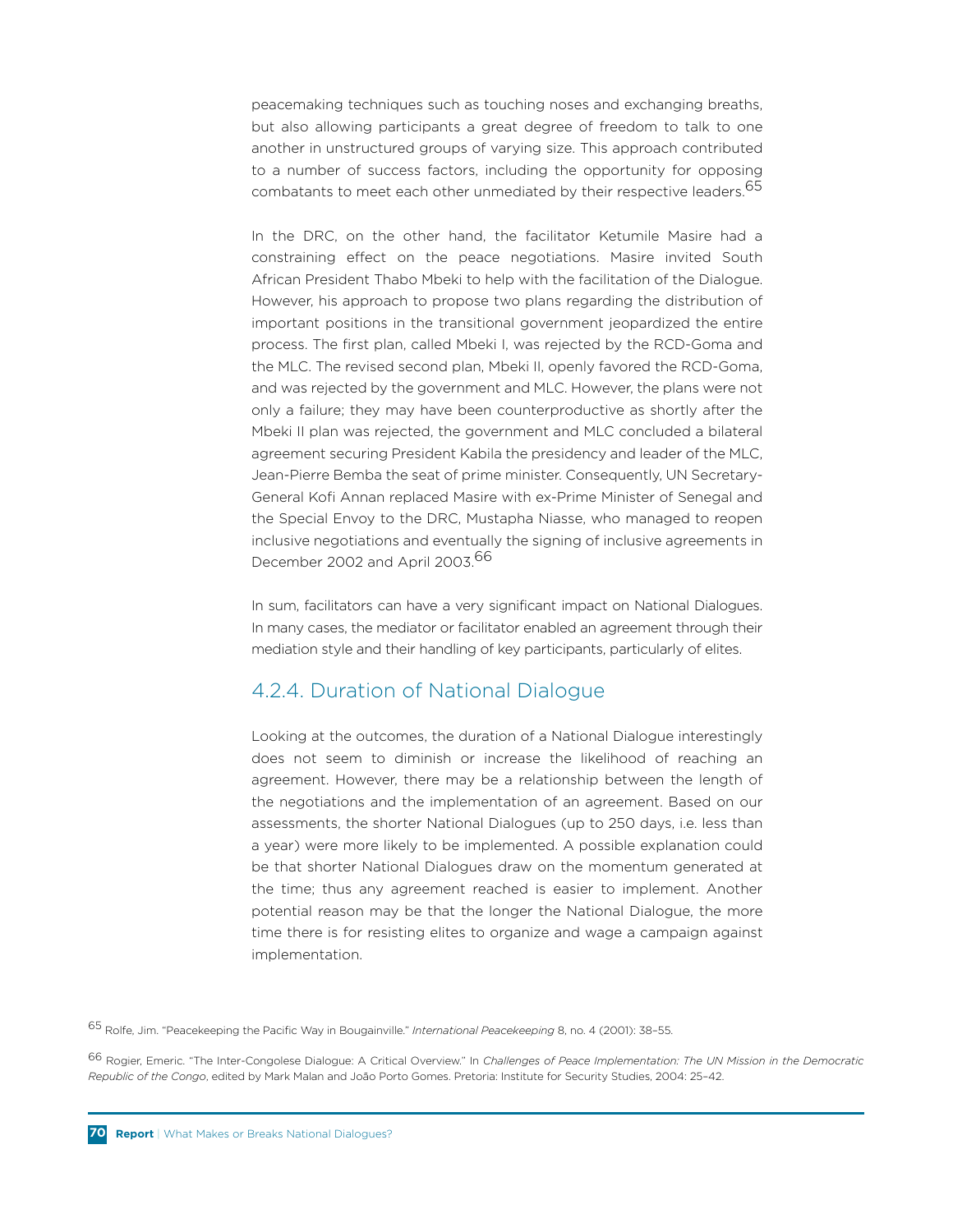## 4.2.5. Support Structures for the Actors Involved

Support structures for involved actors were not directly an enabling or constraining factor for the 17 National Dialogues to reach and implement agreements. Nonetheless, an analysis of the structures revealed interesting findings concerning how they enabled actors to influence the negotiations.

The preparedness of the actors through workshops and consultations can facilitate sustainable outcomes. They provide the necessary expertise and tools to make a real contribution. For example, in the DRC, UNIFEM, in cooperation with local Congolese women's organizations, held a problemsolving workshop for women across political parties, rebel groups, and civil society. The aim of the workshop was to find a common position among the female participants to strengthen advocacy for the greater inclusion and influence of women in the National Dialogue. The women managed to get 34 more female delegates included from the first to the second round of negotiations (from 6 out of 74 to 40 out of 362 delegates). In addition, the women delegates managed to incorporate several gender provisions in the agreement.

In Somalia (Eldoret/Mbagathi), international experts were available to advise members of the six technical committees. These included Professor Mohamud Abdin Nur of the World Bank as a consultant to the committee on Economic Recovery, Julian Thomas Hottinger from Switzerland, as an expert assigned to advise the committee on the Constitution and Federal System, and Gunther Schlee of Germany, for the committee on Disarmament, Demobilization, and Reintegration. However, the expertise available did not increase the influence of civil society representatives in the Leaders' Committee. For example, in January 2003, a fight broke out when the civil society members of the Leaders' Committee arrived for a committee meeting and were denied entry. The negotiations were heavily dominated by faction leaders, which left little room for other participants to assert themselves.<sup>67</sup>

As mentioned in Subchapter 3.4.6., the case of Somalia (Eldoret/Mbagathi) is yet another example of support structures provided by international organizations. UNIFEM funded a women's resource center for information and dialogue. Here, women had access to the internet and could print advocacy materials and leaflets on issues such as quotas and political processes. Male delegates also used the resource center due to a lack of facilities at the Conference. In addition, UNIFEM, IGAD, and the NGOs African Centre for the Constructive Resolution of Disputes (ACCORD) and Women's Development Organization (IIDA) held training workshops for civil

<sup>67</sup> IRIN. "Somalia: Fighting Breaks out at Peace Conference." *IRIN,* 28 January 2003.

https://reliefweb.int/report/somalia/somalia-fighting-breaks-out-peace-conference (accessed 21 September 2017).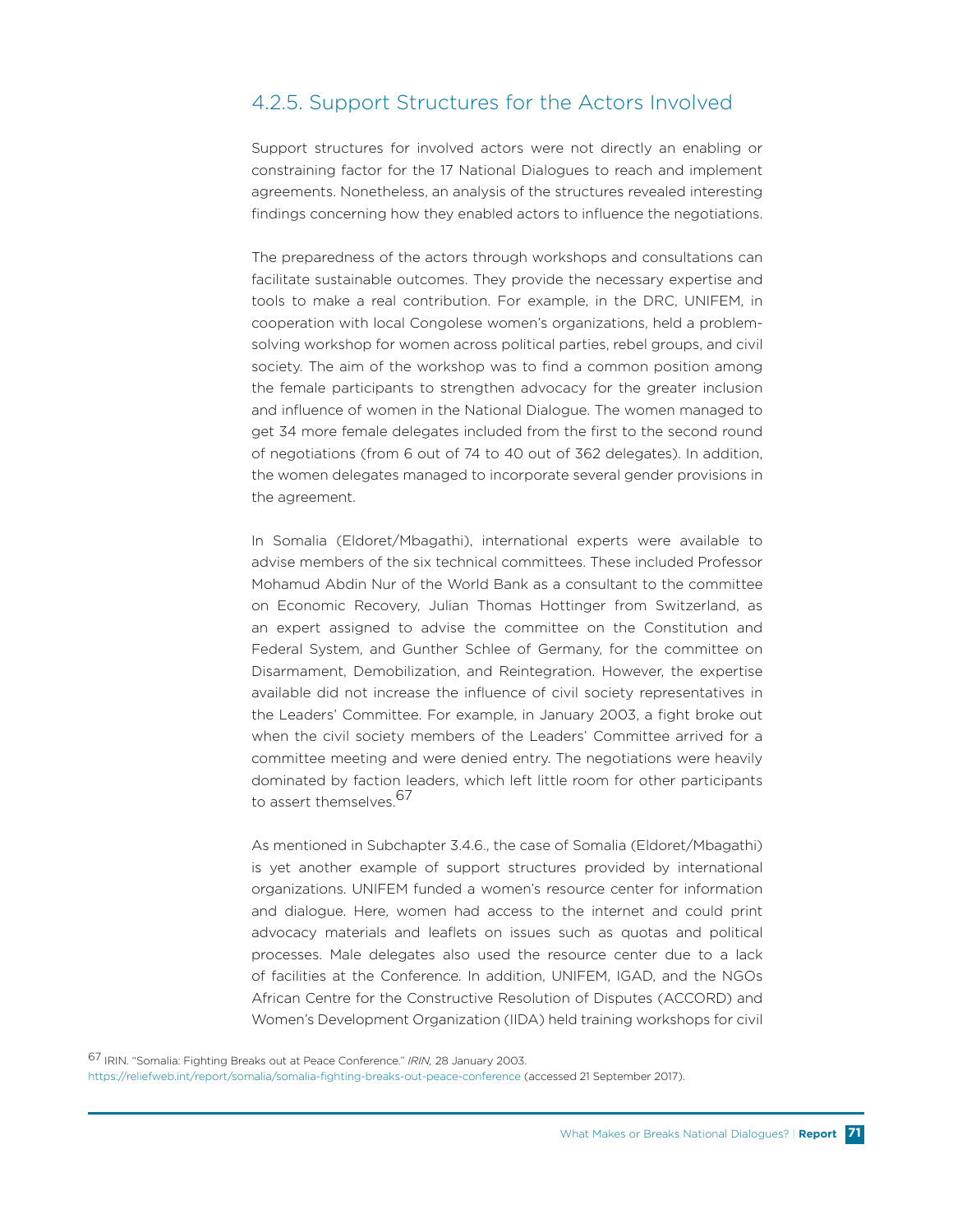society groups, including women's groups, on negotiation and mediation techniques and helped women review draft reports from the six technical committees. The support from UNIFEM, IGAD, and the NGOs enabled women's organizations to select five of their members to represent the women's agenda in the National Dialogue. Moreover, the women's groups managed to get a 12 percent quota of women in the Transitional Federal Parliament. They proved successful in inserting gender-sensitive language into the agreement such as; "No person shall be subjected to inspection, personal search of his/her house or his/her property without the permission of competent judicial authority related to health and tax."<sup>68</sup>

In sum, support structures from external actors can enable the influence of participants. However, this external support does not necessarily lead to the signature of an agreement or its implementation. For example, in the DRC, several of the gender provisions that women's groups managed to get into the final agreement were never implemented. In Somalia (Eldoret/ Mbagathi), the agreement was never implemented<sup>69</sup> and the country experienced recurrences of violence after the National Dialogue.

### 4.2.6. Coalition-building and Joint Positioning

Even though an increased influence of involved actors is not directly an enabling or constraining factor to reach and implement agreements, the findings are presented here. Actors and groups involved in National Dialogues have formed coalitions to enhance their own influence. In some cases, coalition-building occurred among groups of similar identity and belonging, and in other cases, powerful actors such as armed groups or governments.

A poignant example of effective coalition-building is the establishment of a "Sixth Clan" by nearly 100 women in the 2000 Somalia peace negotiations in Djibouti. This National Dialogue was organized on the basis of the Somali clan system. Thus, the negotiations effectively excluded the concerns and voices of any actor or group not represented by clan interests. Recognizing this exclusion and its potential harm to the peace process and Somali society, 92 of the 100 women present at the Dialogue unilaterally formed an alternative coalition and broke away from clan lines. Agreeing to vote as a single block, rather than in the interests of their respective clans, this selfproclaimed women's Sixth Clan introduced an entirely novel and genderbased aspect to the negotiations. This led to the unprecedented ten percent

68 Transitional Federal Charter. *The Transitional Federal Charter of the Somali Republic.* February 2004. http://www.ilo.org/dyn/travail/docs/2177/Transitional%20Federal%20charter-feb%202004-English.pdf (accessed 21 December 2016).

69 One provision not yet implemented is the provision securing 30 percent quota of women in politics. The first transitional government did not include 30 percent women and in 2015, women made up only 8 percent of parliamentary members. Johan, Selim et al. *Human Development Report 2016: Human Development for Everyone.* Canada: United Nations Development Programme, 2016: 216.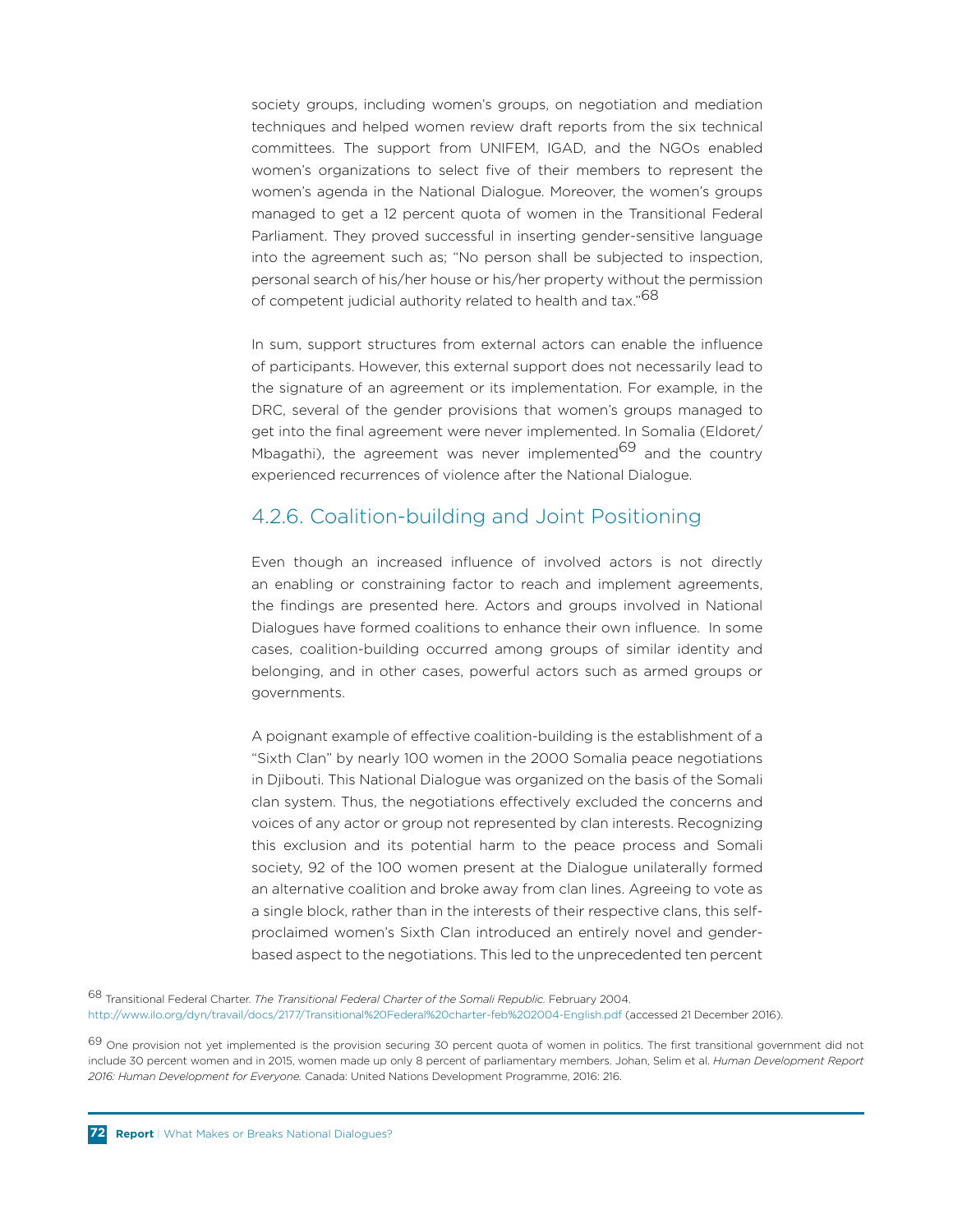women's quota in the Transitional National Assembly. Unfortunately, the final agreement of the National Dialogue was never implemented, partly due to lack of regional support from Ethiopia and Somali faction leaders (see Subchapter 4.1.3. on external actors).

In some cases, as mentioned above, international actors facilitated initiatives to promote coalition-building through workshops and consultations such as the high-level problem-solving workshop for women in the DRC organized by UNIFEM and local women's organizations. Other cases show nonarmed actors forming coalitions with armed groups. In the Inter-Congolese Political Negotiations, the unarmed opposition attempted to enhance their influence by forming coalitions with the main armed groups and the Kabila government. The latter wanted to build its legitimacy by winning the favor of civil society groups, including through the release of over 200 political prisoners in 2001. It also offered gifts of money and the promise of places in the transitional administration. The acceptance of these favors by some civil society representatives damaged the credibility of the delegation. In the end, civil society as well as the non-armed political parties did not enhance their influence in the negotiations. The armed conflict parties controlled the National Dialogue and ensured their own future in the final agreement.

Another example of how the lack of strategic joint-positioning can work against the aim of a National Dialogue can be found in Togo (both Dialogues), where a lack of unity and cohesion among the opposition parties led to a confusingly fragmented "pro-change" front that rendered itself ineffective.<sup>70</sup>

In sum, coalition-building is a strategy that can enable the influence of marginalized groups such as women and minorities. The lack of strategic coalition-building, on the other hand, has at times allowed elites to dominate and control both the negotiations and the final agreement. Nevertheless, in several of the cases with strong coalition-building, the final agreements were not implemented due to resistance from elite and/or external actors.

70 Heilbrunn. "Social Origins of National Conferences," 277–99.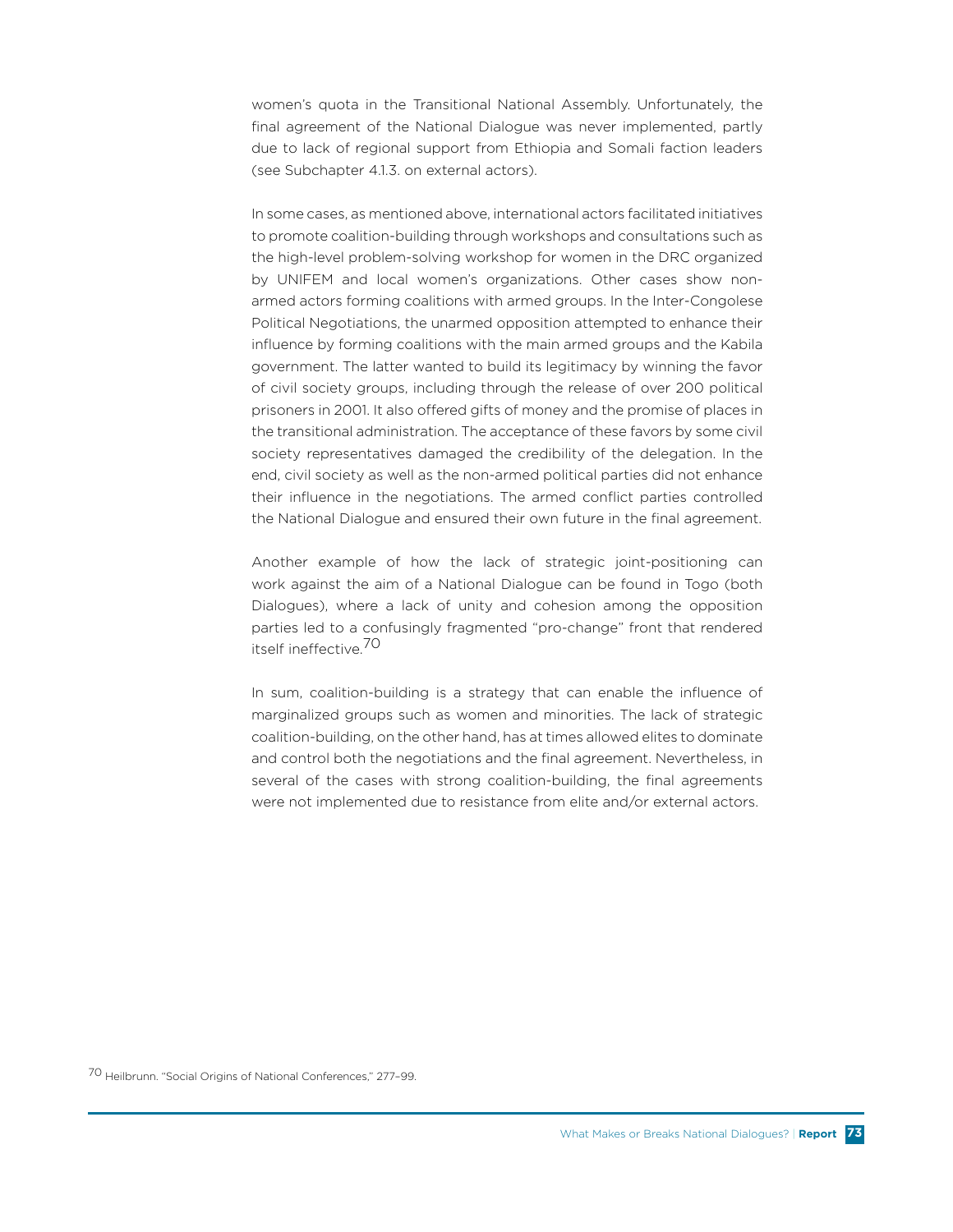## | 5. Overall Results and Concluding Remarks

This report analyzes 17 cases of National Dialogues across various regions of the world that took place between 1990 and 2014. Drawing from these cases, it develops a set of common characteristics, which shows that National Dialogues:

- a **|** are multi-stakeholder negotiations (although not all multi stakeholder negotiations are National Dialogues);
- b **|** are formally mandated at a high (track one) political level. Many are accompanied by broader societal consultations in different formats at different times (e.g. consultations, commissions, referendums);
- c **|** revolve around an issue of fundamental national concern generally initiated in circumstances in which the country has experienced armed conflict, war, or popular uprising by a frustrated public with mandates of peace-making, political reform, or constitution making;
- d **|** involve the main parties to any particular subject of negotiation, typically bringing in the government, the most significant opposition, as well as civil society or business actors who represent wider constituencies in their respective societies.

National Dialogues occur in historical phases when massive resistance challenges the legitimacy of a country's government in power. This can be either in the form of armed protest or civilian mass mobilization. Governments often initiate National Dialogues with the aim of regaining legitimacy and retaining power by controlling the negotiation process and outcomes. Other actors envisage National Dialogues as an opportunity to redefine the future of the state, either through a change of regime for their own partisan interests or to institute processes of democratization or reform. Both pro- and anti-change camps can be comprised of different political actors as well as sometimes include the army, civil society, or businesses. For example, depending on the case, we found political parties or civil society groups in either camp. Thus, the case studies show that civil society groups can be as diverse as political parties.

Contrary to the belief of many international actors, the study finds that pro-change proponents have not striven massively to make the regime-inpower agree to set up a National Dialogue. External actors rarely initiate Dialogues, although in several cases, international actors have supported the push to initiate them.

While most of the National Dialogue cases analysed reached an agreement, only half of these were implemented. Perhaps, contrary to the hopes of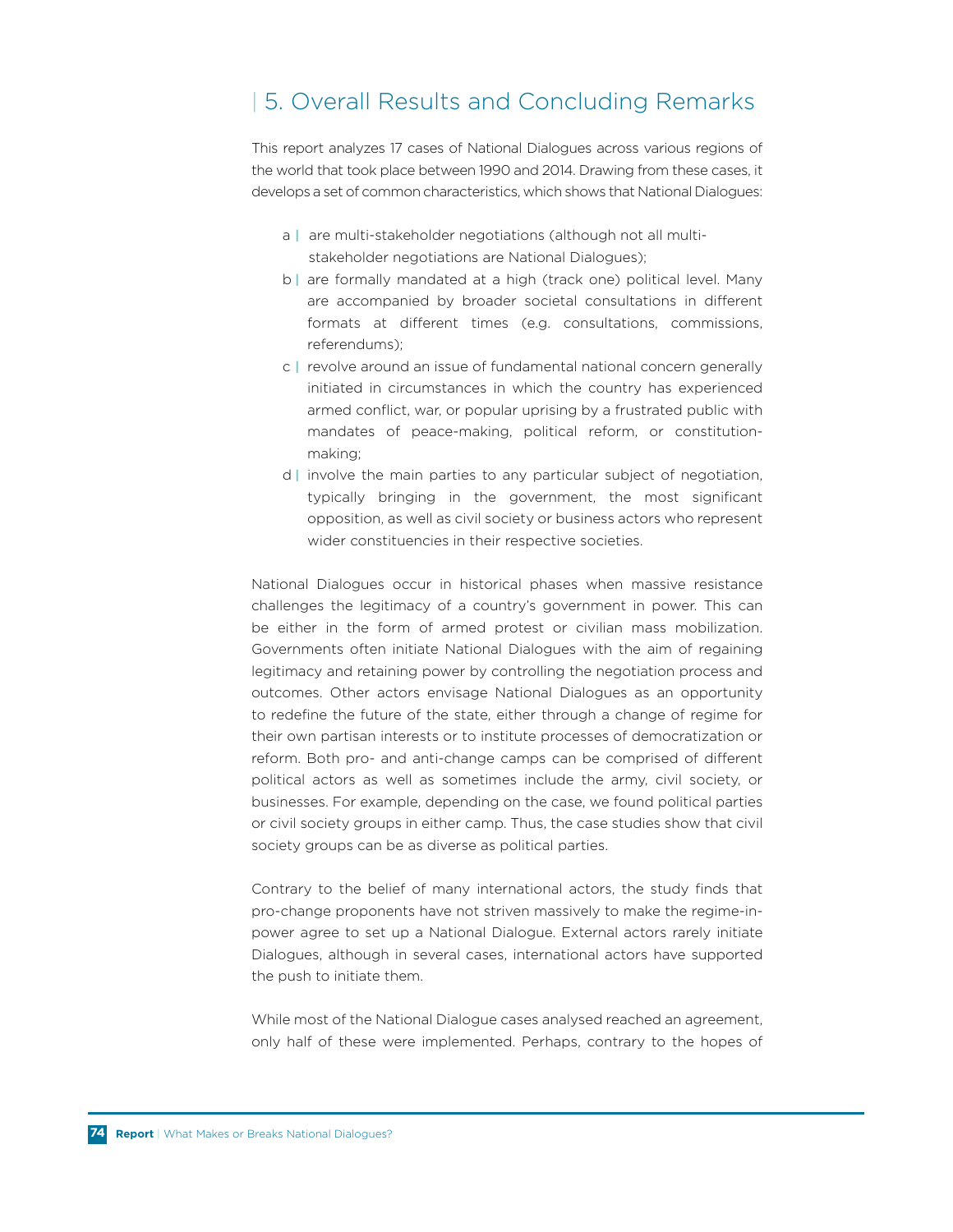international proponents for their success, National Dialogues face similar obstacles in the implementation period as peace negotiations. This report has analyzed possible reasons for this by looking at a set of process and context factors underlying the cases and how they have influenced the outcomes of the National Dialogues.

Procedures for preparing, conducting, and implementing National Dialogues have played a decisive role in whether processes are perceived as representative and legitimate. Yet, while such process design is important and can contribute to sustainable outcomes, it is never isolated from the political context. On the contrary, contextual political factors have an arguably important effect on whether sustainable outcomes are reached. This is particularly true for the contextual factor pertaining to national elites and their role in either supporting or resisting change.

Regional and international actors have also played an important part in National Dialogue processes, in particular when the outcome potentially threatened regional stability and their interests were thus at stake. Equally, public support to the process can influence the sustainability of the Dialogue. However, the political dimension, particularly the role of national elites, was the most significant factor enabling or constraining the outcomes of National Dialogues. In many cases political or military elites effectively prevented unwanted changes to the regime by offering support or resistance at key moments both during the negotiations and in the implementation phase. In other cases, these elites have fully supported change when it suited their retention of power.

Furthermore, despite the finding that most National Dialogues fail to implement the agreements reached, these processes can contribute to longer-term transformation and act as precedents for future negotiations. Secondary benefits of National Dialogues were identified even in cases where the agreement was only partially implemented. For example, in Mexico, the National Dialogue contributed to a process of political liberalization in the country by providing a focal point, particularly for the left of the political opposition. This, in combination with the democratization process initiated in the 1980s and 1990s, led to the election in 2001 of the first non-Institutional Revolutionary Party president in the post-revolutionary era, Vicente Fox of the National Action Party.<sup>71</sup>

Furthermore, related research conducted by IPTI has shown that the initiation of a National Dialogue has often been able to reduce levels of violence in the short term, particularly in the context of popular protests, by channeling grievances from the streets into a formalized negotiation process.<sup>72</sup>

71 García. "From Revolution to Transition," 508–27.

72 Paffenholz, Thania, et al. *Preventing Violence through Inclusion: From Building Political Momentum to Sustaining Peace*. Geneva: Inclusive Peace & Transition Initiative (The Graduate Institute of International and Development Studies), October 2017.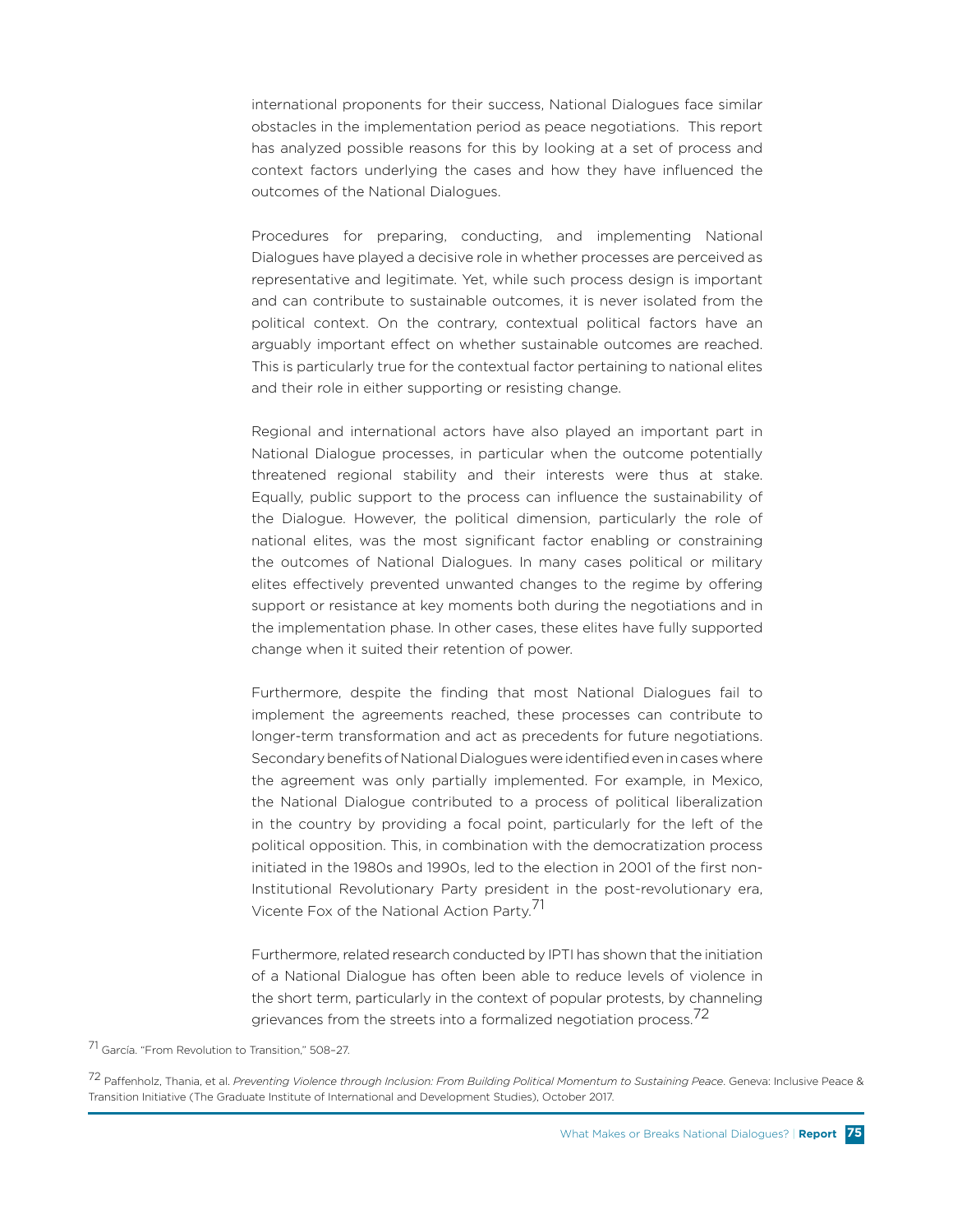Overall, the findings of this report, based on a comparative analysis of the 17 cases, add significantly to a general understanding of National Dialogues, their characteristics and the factors that enable or constrain them in reaching sustainable outcomes. Given the key finding about the centrality of political dynamics of elite resistance and support to these processes, further in-depth research into these dynamics and the role of national and regional elites would be beneficial to both scholarly and practitioner/policy communities engaged with National Dialogues, an instrument that will most likely remain relevant in the handling of political crises and transitions for the foreseeable future.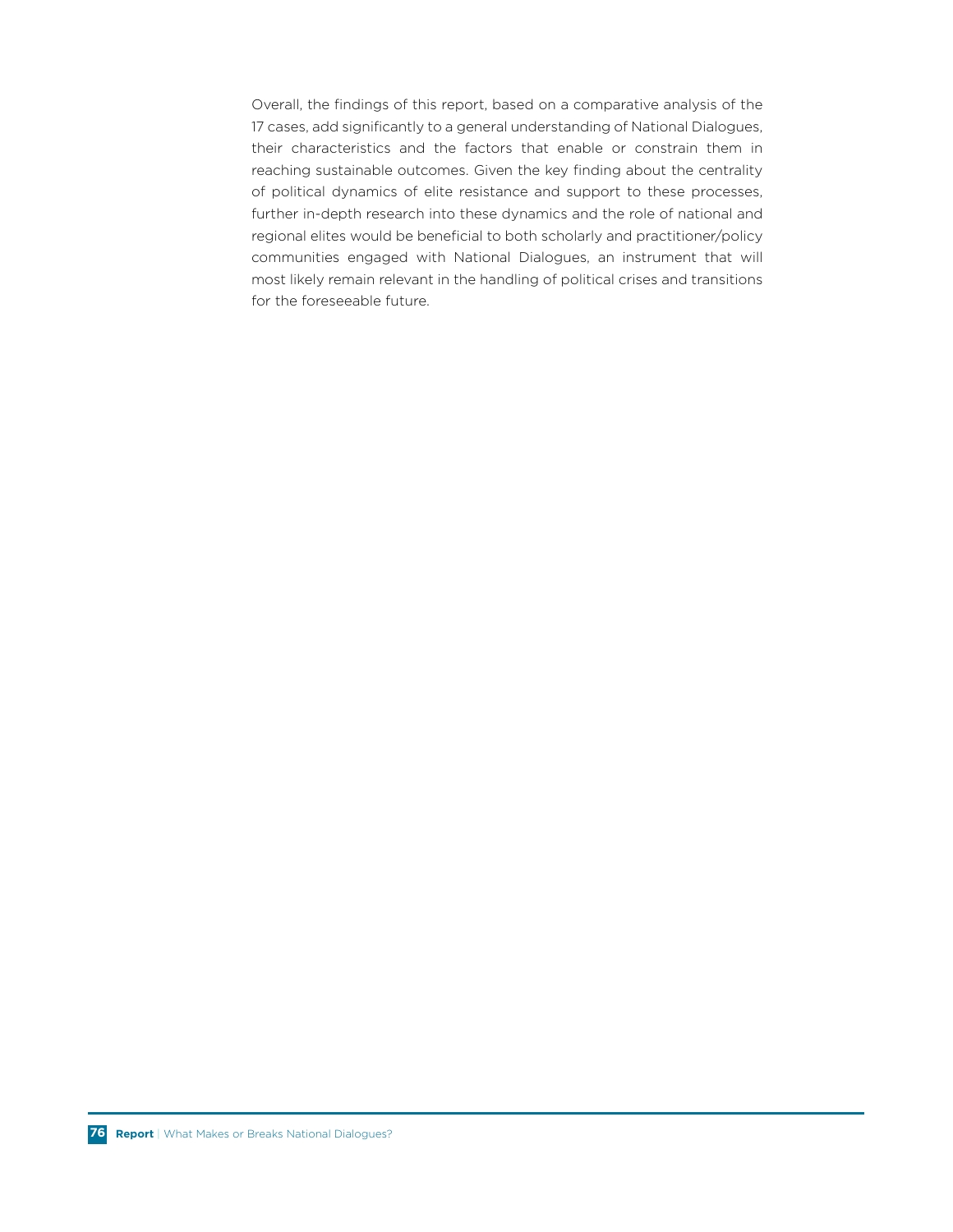# **|** 6. Bibliography

- Arendt, Hannah. *On Revolution.* London: Faber and Faber, 1963.
- Balde, Sory. *La Convergence des Modèles Constitutionnels: Etudes de Cas en Afrique Subsaharienne.* Paris: Publibook, 2011.
- Barnes, Catherine. "Weaving the Web: Civil Society Roles in Working with Conflict and Building Peace." In *People Building Peace II: Successful Stories of Civil Society*, edited by Poul van Tongeren et al. Colorado: Lynne Rienner Publishers, 2005: 7–24.
- Barnes, Catherine. *Democratizing Peace-making Processes: Strategies and Dilemmas for Public Participation.* Conciliation Resources, 2002.
- Barnes, Catherine and Eldred De Klerk. *South Africa's Multi-party Constitutional Negotiation Process.* Conciliation Resources: 2002. http://www.c-r.org/downloads /Accord%2013\_5South%20Africa's%20 multi-party%20constitutional%20 negotiation%20process\_2002\_ENG.pdf (accessed 21 September 2017).
- Bell, Christine and Catherine O'Rourke. "The People's Peace? Peace Agreements, Civil Society, and Participatory Democracy." *International Political Science Review* 28, no. 3 (2007): 293–324.
- Bisht, Medha. "Advocacy Groups and Multi-Stakeholder Negotiations: Redefining Frameworks of Diplomatic Practice." *International Studies* 45, no.2 (2008): 133–53.
- Burton, Michael and John Higley. "Elite Settlements." *American Sociological Review* 52, no. 3 (1987): 295–307.
- Carothers, Thomas. "The End of the Transition Paradigm." *Journal of Democracy* 13, no. 1 (2002): 5–21.
- Chataway, Cynthia. "Track II Diplomacy: From a Track I Perspective." *International Negotiation* 14, no. 3 (1998): 269–87.
- Colomer, Josep and Margot Pascual. "The Polish Games of Transition." *Communist and Post-Communist Studies* 27, no. 3 (1994): 275–94.
- Crisis Group Asia. "Myanmar's Peace Process: Getting to a Political Dialogue." *International Crisis Group: Reports and Briefings.* 16 October 2016. https://d2071andvip0wj.cloudfront.net/b149-myanmar-s-peaceprocess-getting-to-a-political-dialogue.pdf (accessed 20 September 2017).
- Crisis Group Asia. "Nepal's Constitution (I): Evolution not Revolution." *International Crisis Group: Reports and Briefings,* 27 August 2012. https://www.crisisgroup.org/asia/south-asia/nepal/nepal-s-constitutioni-evolution-not-revolution (accessed 21 September 2017).
- Croissant, Aurel. "Ways of Constitution-making in Southeast Asia: Actors, Interests, Dynamics." *Contemporary Southeast Asia: A Journal of International and Strategic Affairs* 36, no. 1 (2014): 23–50.
- Çuhadar, Esra. "Track Two Diplomacy from a Track One Perspective: Comparing the Perceptions of Turkish and American Diplomats." *International Negotiation* 12, no. 1 (2006): 57–82.
- Cuhadar, Esra and Thania Paffenholz. "What Is a Constructive Peace Process?: Inclusion in Peace Negotiations." In *Perspectives in Waging* Conflicts Constructively: Cases, Concepts, and Practice, edited by Bruce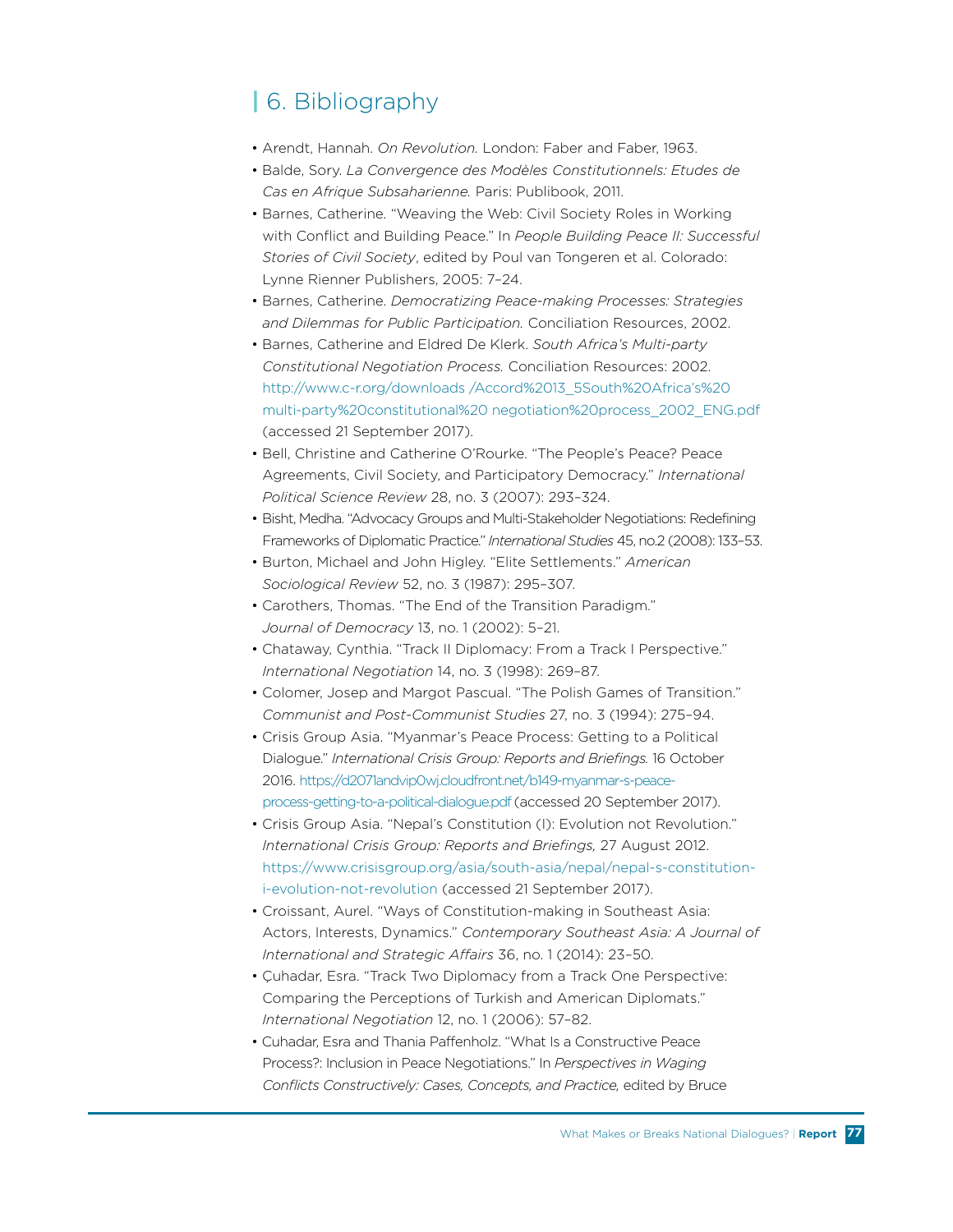W. Dayton and Louis Kreisberg. Lanham: Rowman & Littlefield: 131–47

- Department of Peace and Conflict Research: UCDP. "Definitions." n.d. http://www.pcr.uu.se/research/ucdp/definitions/ (accessed 6 September 2017).
- Ellis, Stephen. "Rumour and Power in Togo." *Journal of the International African Institute* 63, no. 4 (1993):462–76
- Eshaq, Alia N. and Sonja Neuweiler. "Yemen." In *National Dialogue Handbook: A Guide for Practitioners,* edited by Vanessa Prinz and Damjan Denkovski, Berlin: Berghof Foundation 2017: 306–11.
- Freedom House. "Somaliland." Reports: Freedom in the World, 2017. https://freedomhouse.org/report/freedom-world/2017/somaliland (accessed 19 September 2017).
- García de Léon, Antonio. "From Revolution to Transition: The Chiapas Rebellion and the Path to Democracy in Mexico." *The Journal of Peasant Studies* 32, no. 3–4 (2005): 508–27
- Haugbølle, Rikke Hostrup et al. "Tunisia." edited by Vanessa Prinz and Damjan Denkovski. Berlin: Berghof Foundation, 2017: 300-5.
- Heilbrunn, John R. "Social Origins of National Conferences in Benin and Togo." *The Journal of Modern African Studies* 31, no. 2 (1993): 277–99.
- Hemmer, Bruce et al. "Putting the "Up" in Bottom-up Peacebuilding: Broadening the Concept of Peace Negotiations." *International Negotiation* 11, no. 1 (2006): 129–62.
- Human Rights Watch. *World Report 2003: Events of 2002, November 2001–November 2002.* United States of America: Human Rights Watch, 2003.
- IRIN. "Somalia: Fighting Breaks out at Peace Conference." *IRIN*, 28 January 2003. https://reliefweb.int/report/somalia/somalia-fightingbreaks-out-peace-conference (accessed 21 September 2017).
- Jankauskas, Algimantas and Liutauras Gudžinskas. "Reconceptualizing Transitology: Lessons from Post-communism." In *Lithuanian Annual Strategic Review*, edited by Raimundas Lopata et al. Lithuania: Military Academy of Lithuania, 2008: 181–99
- Johan, Selim et al. *Human Development Report 2016: Human Development for Everyone.* Canada: United Nations Development Programme, 2016
- Karki, Budhi and Rohan Edrisinha. *Participatory Constitution Making in Nepal: Issues of Process and Substance.* Kathmandu: United Nations Development Programme (UNDP) and Support to Participatory Constitution Building in Nepal (SPCBN), 2014.
- Kelman, Peter. "The Future as a Reflection of the Past: United States Unilateralism in the Asia Pacific." *Arena Journal,* no. 7 (1996): 11–14.
- Lackner, H. *Yemen's 'Peaceful' Transition from Autocracy: Could It Have Succeeded?* Stockholm: International Institute for Democracy and Electoral Assistance (International IDEA), 2016.
- Lanz, David. "Who Gets a Seat at the Table? A Framework for Understanding the Dynamics of Inclusion and Exclusion in Peace Negotiations." *International Negotiation* 16, no. 2 (2011): 275–95.
- Lees, Sean et al. *Bougainville Peace Agreement: The Burnham I and II Dialogues.* United Nations Development Programme: Asia and Pacific, 2015.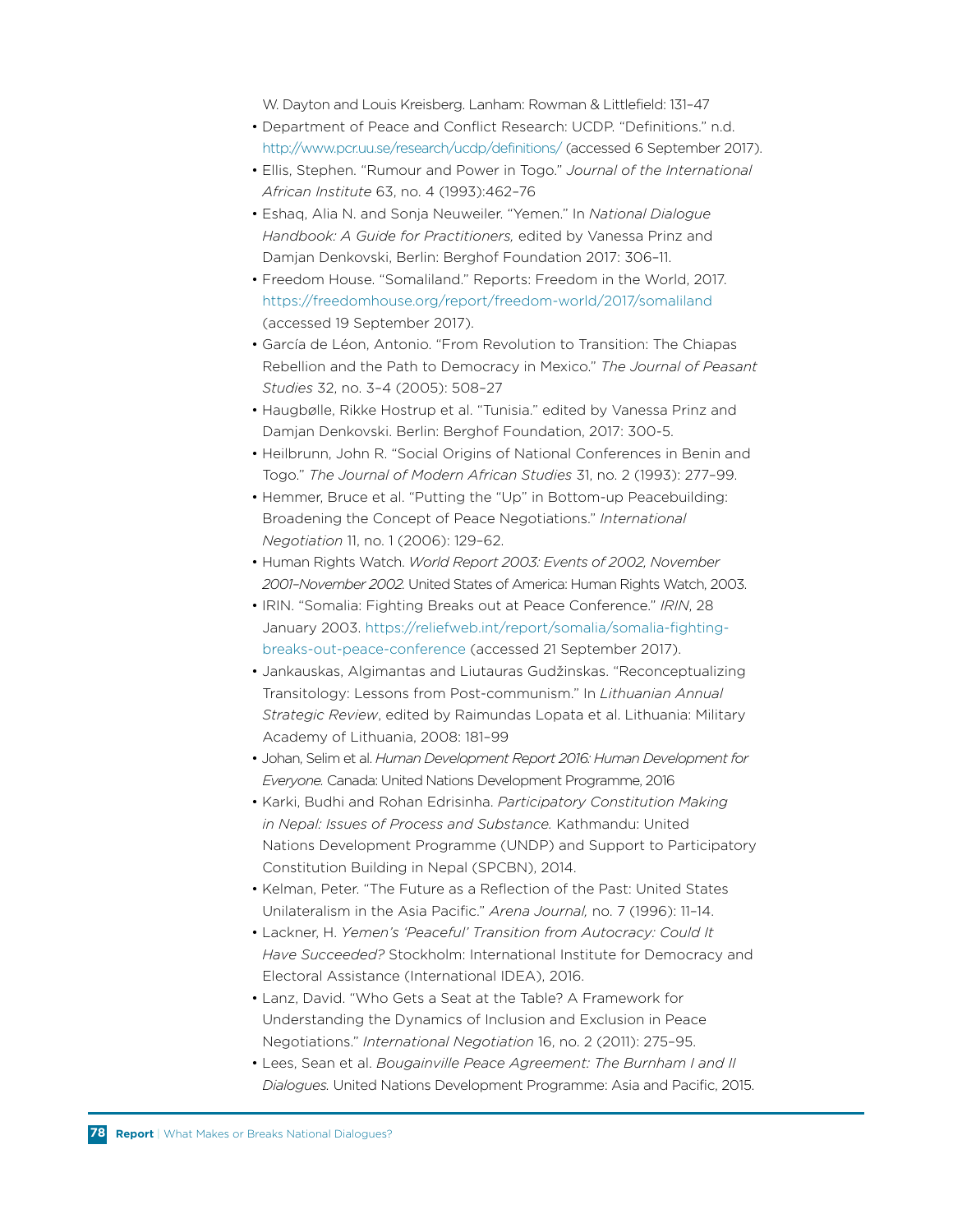- Linz, Juan José. *Totalitarian and Authoritarian Regimes.* Colorado: Lynne Rienner Publishers, 2000.
- Linz, Juan José and Alfred Stepan. *Problems of Democratic Transition and Consolidation: Southern Europe, South America, and Postcommunist Europe.* Baltimore: Johns Hopkins University Press, 1996
- Lortan, Fiona. "Rebuilding the Somali State." African Security Review 9, no. 5-6 (2000): 94–103; Elmi, Afyare Abdi and Abdullahi Barise. "The Somali Conflict: Root Cases, Obstacles, and Peace-building Strategies. African Security Review 15, no. 1 (2006): 32–54.
- McClintock, Elisabeth and Térence Nahimana. "Managing the Tension between Inclusionary and Exclusionary Processes: Building Peace in Burundi." *International Negotiation* 13, no. 1 (2008): 73–91
- Nilsson, Desirée. "Anchoring the Peace: Civil Society Actors in Peace Accords and Durable Peace." *International Interactions* 38, no. 2 (2012): 243–66.
- Nilsson, Desirée and Mimmi Söderberg Kovacs. "Revisiting an Elusive Concept: A Review of the Debate on Spoilers in Peace Processes." *International Studies Review* 13, no. 4 (2011): 606–26.
- O'Donnell, Guillermo and Philippe C. Schmitter. *Transitions from Authoritarian Rule: Tentative Conclusions about Uncertain Democracies.* London: John Hopkins University Press, 1986.
- O'Donnell, Guillermo. "On the State, Democratization and Some Conceptual Problems: A Latin American View with Glances at Some Postcommunist Countries." *World Development* 21, no. 8 (1993): 1355–69.
- Odendaal, Andries. *The Role of Political Dialogue in Peacebuilding and Statebuilding: An Interpretation of Current Experience.* International Dialogue on Peacebuilding and Statebuilding, 2011.
- Paffenholz, Thania. "Civil Society and Peace Negotiations: Beyond the Inclusion-Exclusion Dichotomy." *Negotiation Journal* 30, no. 1 (2014): 69–91.
- Paffenholz, Thania et al. *Making Women Count Not just Counting Women: Assessing Women's Inclusion and Influence on Peace Negotiations.* Geneva: Inclusive Peace & Transition Initiative (The Graduate Institute of International and Development Studies) and UN Women, 2016.
- Paffenholz, Thania, et al. Preventing Violence through Inclusion: *From Building Political Momentum to Sustaining Peace.* Geneva: Inclusive Peace & Transition Initiative (The Graduate Institute of International and Development Studies), October 2017*.*
- Paffenholz, Thania and Nick Ross. *Managing Complexity in Negotiations: All Inclusive National Dialogues: The Cases of Congo and Egypt*. Geneva: Inclusive Peace & Transition Initiative (The Graduate Institute of International and Development Studies), 2015.
- Papagianni, Katja. *National Dialogue Processes in Political Transitions.* Geneva: Center for Humanitarian Dialogue, 2013.
- Papagianni, Katja. "National Conferences in Transitional Periods: The Case of Iraq." *International Peacekeeping* 13, no. 3 (2006): 316–33.
- Rogier, Emeric. "The Inter-Congolese Dialogue: A Critical Overview." In *Challenges of Peace Implementation: The UN Mission in the Democratic Republic of the Congo,* edited by Malan and João Porto Gomes. Pretoria: Institute for Security Studies, 2004: 25–42.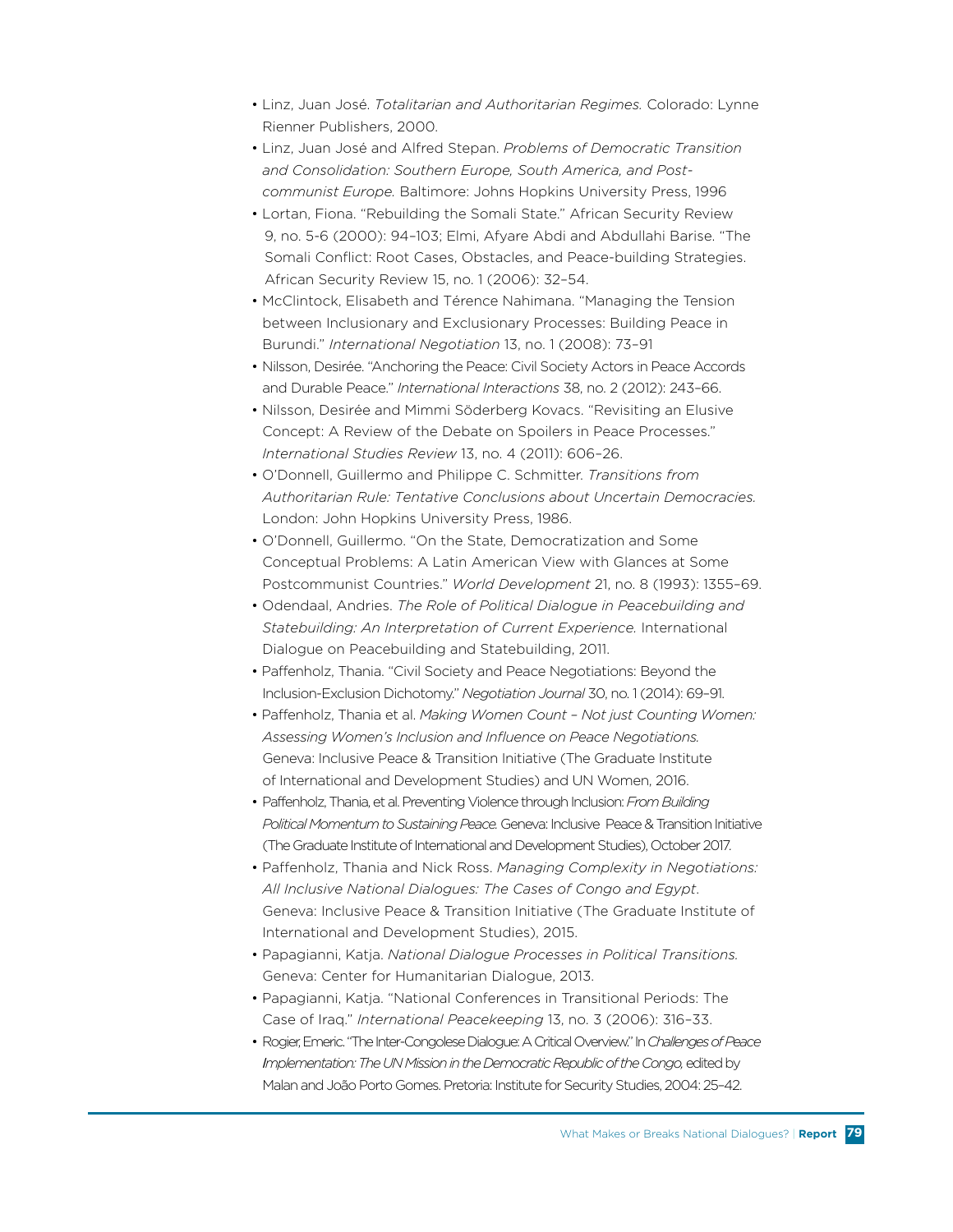- Rolfe, Jim. "Peacekeeping the Pacific Way in Bougainville." *International Peacekeeping* 8, no. 4 (2001): 38–55.
- Ropers, Nobert. *From Resolution to Transformation: The Role of Dialogue Projects*. Berghof Research Centre for Constructive Conflict Management, 2004.
- Rubin, Barnett R. "Saving Afghanistan." *Council on Foreign Relations* 86, no. 1 (2007): 57–78.
- Santiso, Carlos and Michael Lund. "National Conferences." In *Democracy and Deep-Rooted Conflict: Options for Negotiators,* edited by Peter Harries and Ben Reilly. Stockholm: IDEA, 1998: 252–72.
- Saunders, Harold H. "The Peace Process: A Conceptual Framework." In *A Public Peace Process: Sustained Dialogue to Transform Racial and Ethnic Conflicts,* edited by Harold H. Saunders Palgrave Macmillan US, 1999: 19–29.
- Saxonberg, Steven and Jonas Linde. "Beyond the Transitology-Area Studies Debate." *Problems of Post-Communism* 50, no. 3 (2003): 3–16.
- Spurk, Christoph. "Understanding Civil Society." In *Civil Society and Peacebuilding: A Critical Assessment,* edited by Thania Paffenholz. Colorado: Lynne Rienner Publishers, 2010: 3–28.
- Stepan, Alfred. "Tunisia's Transition and the Twin Tolerations." *Journal of Democracy* 23, no. 2 (2012): 89–103.
- Sudan Tribune. "Sudan's Dialogue Conference Approves the National Document." *Sudan Tribune: News.* 10 October 2016. http://www.sudantribune.com/spip.php?article60479 (accessed 21 September 2017).
- Suhrke, Astri et al. *Conflictual Peacebuilding: Afghanistan Two Years after Bonn.* Bergen: Chr. Michelsen Institute, 2004.
- Transitional Federal Charter. *The Transitional Federal Charter of the Somali Republic.* February 2004. http://www.ilo.org/dyn/travail/docs/2177/Transitional%20 Federal%20charter-feb%202004-English.pdf (accessed 21 December 2016).
- United Nations Development Programme & Norwegian Peacebuilding Resource Centre. *Engaged Societies, Responsive States: The Social Contract in Situations of Conflict and Fragility.* New York: UNDP, 2016.
- United Nations Development Programme. "Publications: Democratic Governance and Peacebuilding." *Crisis Prevention and Recovery: Governance for Peace: Securing the social contract.* 10 January 2012. http://www.undp.org/content/dam/undp/library/crisis%20prevention/ governance-for-peace\_2011-12-15\_web.pdf.pdf (accessed 26 February 2016).
- United Nations Security Council. "Report of the Secretary-General on Burundi." S/2017/165, 2017. https://documents-dds-ny.un.org/doc/UNDOC/GEN/N17/ 044/62/pdf/N1704462.pdf?OpenElement (accessed 20 September 2017).
- Uppsala Conflict Data Program. "Papua New Guinea." *Search for actors, conflicts…,* 2016. http://ucdp.uu.se/#country/910 (accessed 6 September 2017).
- Vengroff, Richard. "Governance and the Transition to Democracy: Political Parties and the Party System in Mali." *The Journal of Modern African Studies* 31, no. 4 (1993): 541–62
- Wanis-St. John, Anthony and Darren Kew. "Civil Society and Peace Negotiations: Confronting Exclusion." *International Negotiation* 13, no. 1 (2008): 11–36.